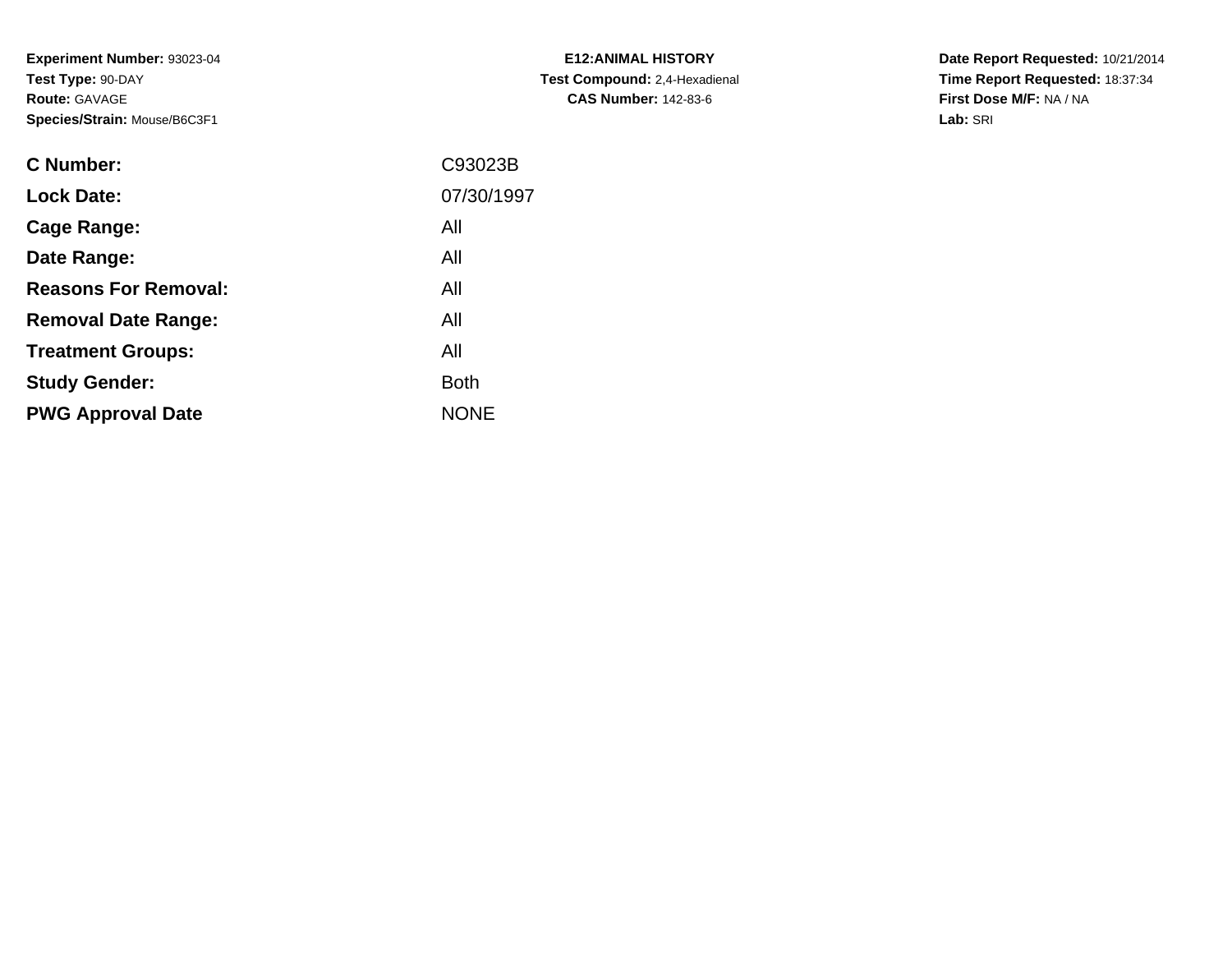**Test Type:** 90-DAY

**Route:** GAVAGE

22

29

36

43

50

57

64

71

78

85

92

94

**Species/Strain:** Mouse/B6C3F1

### **E12:ANIMAL HISTORY Test Compound:** 2,4-Hexadienal **CAS Number:** 142-83-6

**Date Report Requested:** 10/21/2014**Time Report Requested:** 18:37:34**First Dose M/F:** NA / NA**Lab:** SRI

#### **CAGE:** 1 **SEX:** Male **TRT#:** <sup>1</sup> **TRT:** 0 MG/KG/DY**ANIMAL ID:** 1**DAY DATE OP IDDOSE TIME WEIGHT TIME WT** (g) **STATUSOBS TIME OBSERVATIONS** 1 08/07/96 <sup>43</sup> 07:37:14 23.0 07:37:14 Unremarkable 88 08/14/96 57 57 13:58:56 23.5 23.5 13:58:56 Dhremarkable 15

|   | 08/07/96 | 43                                            | 0/3/14   | 23.0 | 07:37:14 | Unremarkable |  |
|---|----------|-----------------------------------------------|----------|------|----------|--------------|--|
|   | 08/14/96 | 57                                            | 13:58:56 | 23.5 | 13:58:56 | Unremarkable |  |
|   | 08/21/96 | 57                                            | 13:24:42 | 24.5 | 13:24:42 | Unremarkable |  |
|   | 08/28/96 | 40                                            | 11:30:12 | 26.9 | 11:30:12 | Unremarkable |  |
| 9 | 09/04/96 | 40                                            | 13:35:44 | 27.1 | 13:35:44 | Unremarkable |  |
| 6 | 09/11/96 | 40                                            | 11:20:30 | 28.6 | 11:20:30 | Unremarkable |  |
|   | 09/18/96 | 40                                            | 11:38:12 | 29.8 | 11:38:12 | Unremarkable |  |
|   | 09/25/96 | 40                                            | 13:27:02 | 29.5 | 13:27:02 | Unremarkable |  |
|   | 10/02/96 | 40                                            | 11:33:12 | 30.9 | 11:33:12 | Unremarkable |  |
|   | 10/09/96 | 40                                            | 11:27:50 | 32.1 | 11:27:50 | Unremarkable |  |
|   | 10/16/96 | 12                                            | 10:57:34 | 33.5 | 10:57:34 | Unremarkable |  |
| 8 | 10/23/96 | 57                                            | 11:33:58 | 32.6 | 11:33:58 | Unremarkable |  |
|   | 10/30/96 | 40                                            | 14:56:52 | 34.8 | 14:56:52 | Unremarkable |  |
|   | 11/06/96 | 59                                            | 13:31:50 | 35.0 | 13:31:50 | Unremarkable |  |
|   |          | <b>REMOVED ** REASON - TERMINAL SACRIFICE</b> |          |      |          |              |  |
|   | 11/08/96 | 59                                            | 07:28:42 | 34.5 | 07:28:42 | Unremarkable |  |
|   |          |                                               |          |      |          |              |  |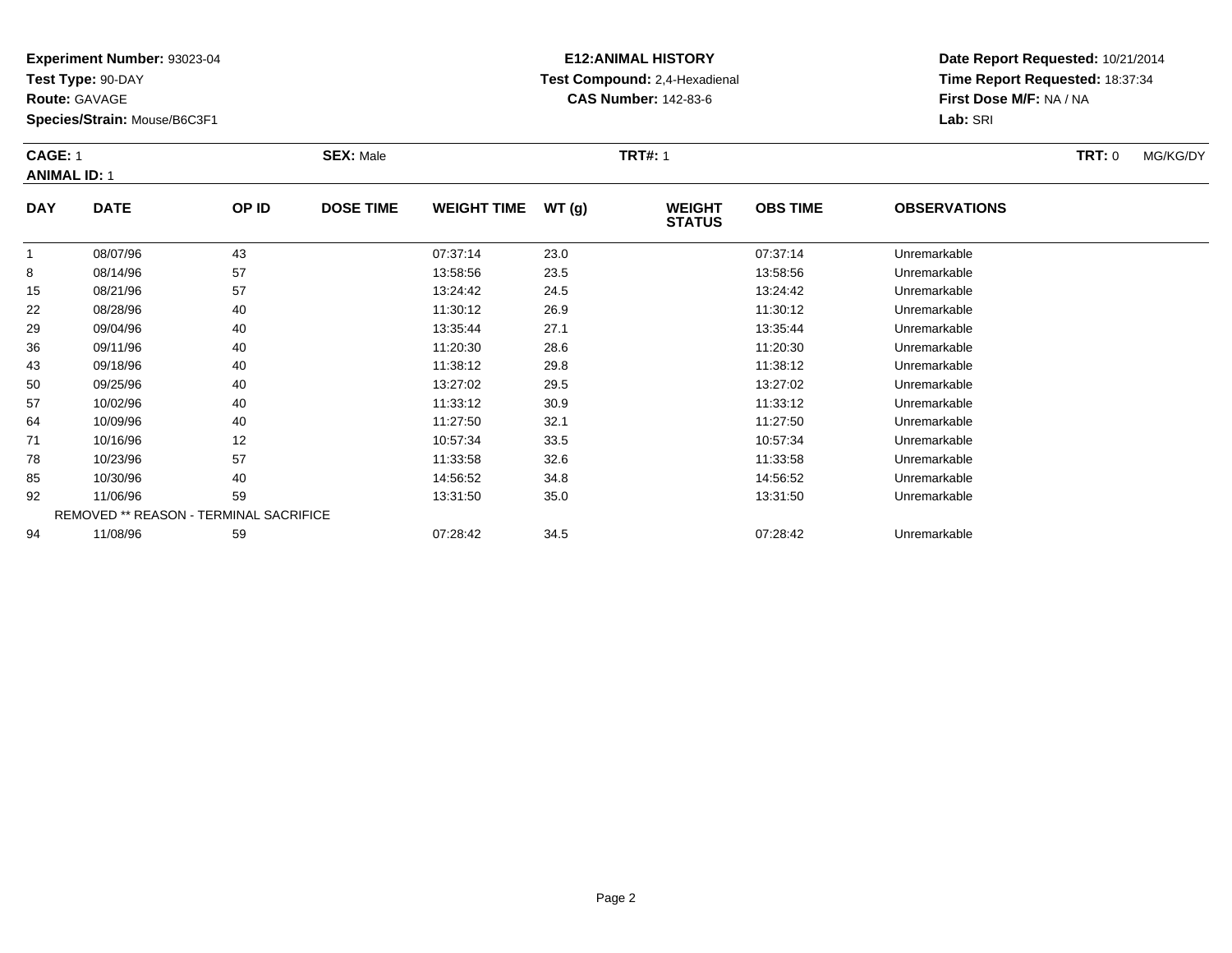**Test Type:** 90-DAY

**Route:** GAVAGE

**Species/Strain:** Mouse/B6C3F1

# **E12:ANIMAL HISTORY Test Compound:** 2,4-Hexadienal **CAS Number:** 142-83-6

**Date Report Requested:** 10/21/2014**Time Report Requested:** 18:37:34**First Dose M/F:** NA / NA**Lab:** SRI

#### **CAGE:** 2 **SEX:** Male **TRT#:** <sup>1</sup> **TRT:** 0 MG/KG/DY**ANIMAL ID:** 2**DAY DATE OP IDDOSE TIME WEIGHT TIME WT** (g) **STATUSOBS TIME OBSERVATIONS** 108/07/96 <sup>43</sup> 07:37:38 23.6 07:37:38 Unremarkable

|                                               | 08/07/96 | 43 | 07:37:38 | 23.6 | 07:37:38 | Unremarkable |  |  |  |
|-----------------------------------------------|----------|----|----------|------|----------|--------------|--|--|--|
| 8                                             | 08/14/96 | 57 | 13:59:22 | 24.5 | 13:59:22 | Unremarkable |  |  |  |
| 15                                            | 08/21/96 | 57 | 13:25:20 | 25.5 | 13:25:20 | Unremarkable |  |  |  |
| 22                                            | 08/28/96 | 40 | 11:30:28 | 27.5 | 11:30:28 | Unremarkable |  |  |  |
| 29                                            | 09/04/96 | 40 | 13:36:02 | 28.4 | 13:36:02 | Unremarkable |  |  |  |
| 36                                            | 09/11/96 | 40 | 11:20:46 | 30.8 | 11:20:46 | Unremarkable |  |  |  |
| 43                                            | 09/18/96 | 40 | 11:38:28 | 32.0 | 11:38:28 | Unremarkable |  |  |  |
| 50                                            | 09/25/96 | 40 | 13:27:20 | 31.7 | 13:27:20 | Unremarkable |  |  |  |
| 57                                            | 10/02/96 | 40 | 11:33:30 | 32.9 | 11:33:30 | Unremarkable |  |  |  |
| 64                                            | 10/09/96 | 40 | 11:29:00 | 35.3 | 11:29:00 | Unremarkable |  |  |  |
| 71                                            | 10/16/96 | 12 | 10:57:58 | 35.2 | 10:57:58 | Unremarkable |  |  |  |
| 78                                            | 10/23/96 | 57 | 11:34:36 | 34.7 | 11:34:36 | Unremarkable |  |  |  |
| 85                                            | 10/30/96 | 40 | 14:57:20 | 38.1 | 14:57:20 | Unremarkable |  |  |  |
| 92                                            | 11/06/96 | 59 | 13:32:12 | 39.2 | 13:32:12 | Unremarkable |  |  |  |
| <b>REMOVED ** REASON - TERMINAL SACRIFICE</b> |          |    |          |      |          |              |  |  |  |
| 94                                            | 11/08/96 | 59 | 07:29:06 | 38.2 | 07:29:06 | Unremarkable |  |  |  |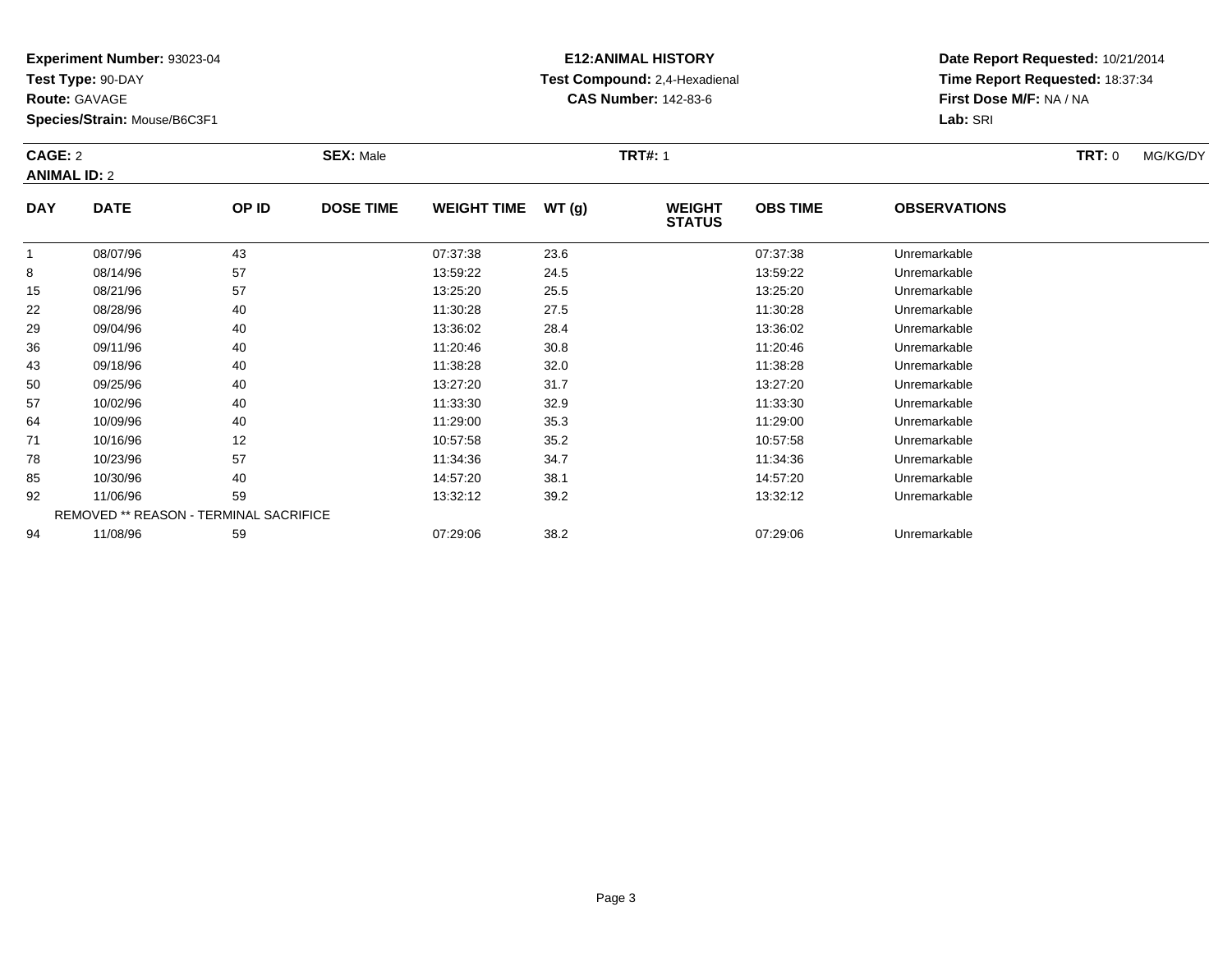**Test Type:** 90-DAY

**Route:** GAVAGE

**Species/Strain:** Mouse/B6C3F1

# **E12:ANIMAL HISTORY Test Compound:** 2,4-Hexadienal **CAS Number:** 142-83-6

**Date Report Requested:** 10/21/2014**Time Report Requested:** 18:37:34**First Dose M/F:** NA / NA**Lab:** SRI

#### **CAGE:** 3 **SEX:** Male **TRT#:** <sup>1</sup> **TRT:** 0 MG/KG/DY**ANIMAL ID:** 3**DAY DATE OP IDDOSE TIME WEIGHT TIME WT** (g) **STATUSOBS TIME OBSERVATIONS** 1 08/07/96 <sup>43</sup> 07:38:06 23.3 07:38:06 Unremarkable  $\circ$ 8 08/14/96 57 57 13:59:52 23.7 23.7 13:59:52 Dhremarkable 15

| ŏ  | U8/14/90 | 5/                                            | 13.59.52 | 23.I | 13.59.54 | Unremarkable |  |
|----|----------|-----------------------------------------------|----------|------|----------|--------------|--|
| 15 | 08/21/96 | 57                                            | 13:25:52 | 24.9 | 13:25:52 | Unremarkable |  |
| 22 | 08/28/96 | 40                                            | 11:30:44 | 27.6 | 11:30:44 | Unremarkable |  |
| 29 | 09/04/96 | 40                                            | 13:36:22 | 28.7 | 13:36:22 | Unremarkable |  |
| 36 | 09/11/96 | 40                                            | 11:21:02 | 29.8 | 11:21:02 | Unremarkable |  |
| 43 | 09/18/96 | 40                                            | 11:38:44 | 31.6 | 11:38:44 | Unremarkable |  |
| 50 | 09/25/96 | 40                                            | 13:27:38 | 31.9 | 13:27:38 | Unremarkable |  |
| 57 | 10/02/96 | 40                                            | 11:33:48 | 34.1 | 11:33:48 | Unremarkable |  |
| 64 | 10/09/96 | 40                                            | 11:30:12 | 36.3 | 11:30:12 | Unremarkable |  |
| 71 | 10/16/96 | 12                                            | 10:58:24 | 36.5 | 10:58:24 | Unremarkable |  |
| 78 | 10/23/96 | 57                                            | 11:35:08 | 36.0 | 11:35:08 | Unremarkable |  |
| 85 | 10/30/96 | 40                                            | 14:57:36 | 39.8 | 14:57:36 | Unremarkable |  |
| 92 | 11/06/96 | 59                                            | 13:32:28 | 41.3 | 13:32:28 | Unremarkable |  |
|    |          | <b>REMOVED ** REASON - TERMINAL SACRIFICE</b> |          |      |          |              |  |
| 94 | 11/08/96 | 59                                            | 07:29:32 | 41.1 | 07:29:32 | Unremarkable |  |
|    |          |                                               |          |      |          |              |  |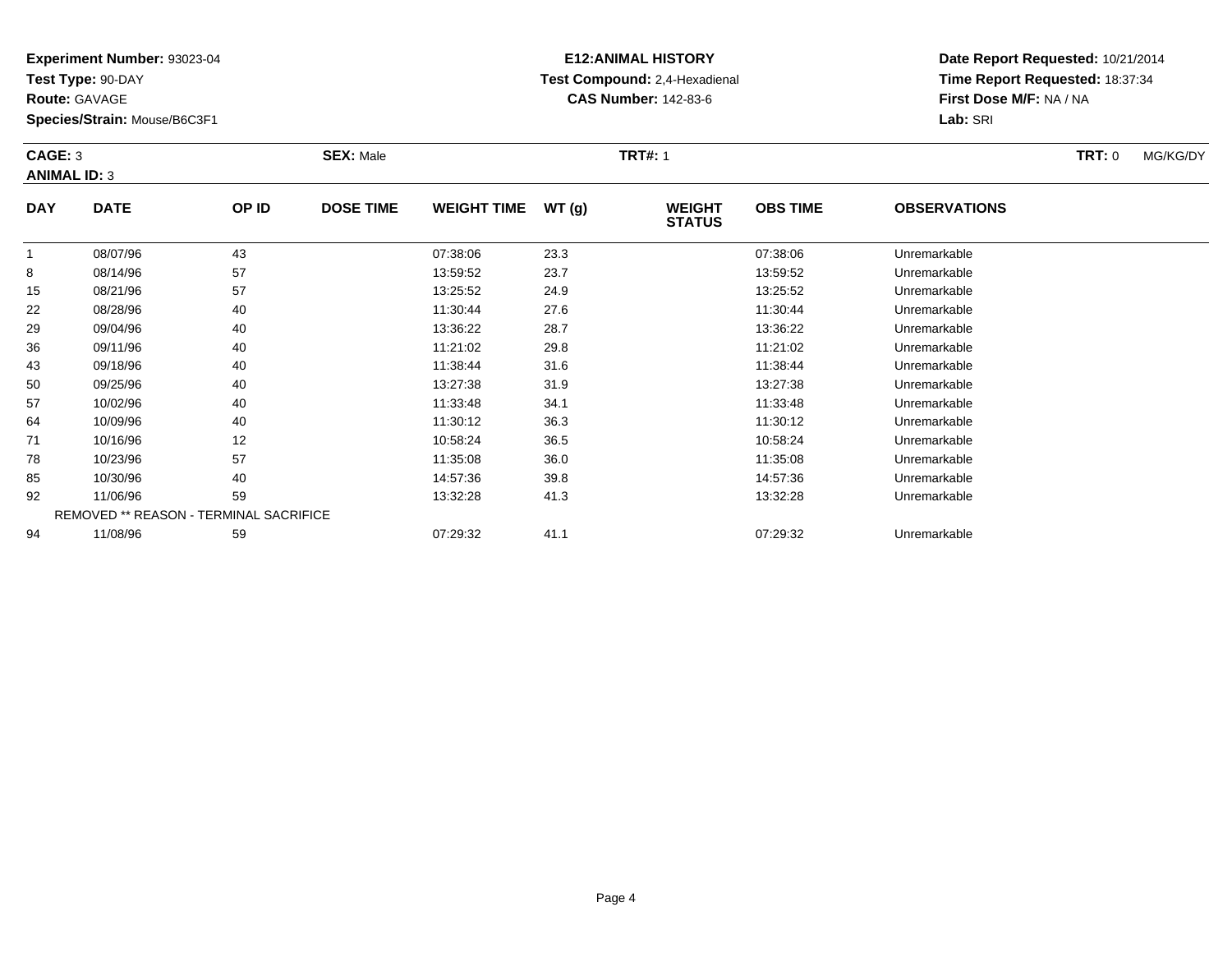**Test Type:** 90-DAY

**Route:** GAVAGE

**Species/Strain:** Mouse/B6C3F1

# **E12:ANIMAL HISTORY Test Compound:** 2,4-Hexadienal **CAS Number:** 142-83-6

**Date Report Requested:** 10/21/2014**Time Report Requested:** 18:37:34**First Dose M/F:** NA / NA**Lab:** SRI

#### **CAGE:** 4 **SEX:** Male **TRT#:** <sup>1</sup> **TRT:** 0 MG/KG/DY**ANIMAL ID:** 4**DAY DATE OP IDDOSE TIME WEIGHT TIME WT** (g) **STATUSOBS TIME OBSERVATIONS** 1 08/07/96 <sup>43</sup> 07:38:22 23.3 07:38:22 Unremarkable 88 08/14/96 57 57 14:00:16 23.9 14:00:16 14:00:16 14:00:16 15

|    | 08/07/96 | 43                                            | 07:38:22 | 23.3 | 07:38:22 | Unremarkable |  |
|----|----------|-----------------------------------------------|----------|------|----------|--------------|--|
| 8  | 08/14/96 | 57                                            | 14:00:16 | 23.9 | 14:00:16 | Unremarkable |  |
| 15 | 08/21/96 | 57                                            | 13:26:18 | 25.3 | 13:26:18 | Unremarkable |  |
| 22 | 08/28/96 | 40                                            | 11:31:00 | 27.4 | 11:31:00 | Unremarkable |  |
| 29 | 09/04/96 | 40                                            | 13:36:42 | 28.9 | 13:36:42 | Unremarkable |  |
| 36 | 09/11/96 | 40                                            | 11:21:18 | 29.9 | 11:21:18 | Unremarkable |  |
| 43 | 09/18/96 | 40                                            | 11:39:02 | 31.4 | 11:39:02 | Unremarkable |  |
| 50 | 09/25/96 | 40                                            | 13:27:54 | 33.1 | 13:27:54 | Unremarkable |  |
| 57 | 10/02/96 | 40                                            | 11:34:08 | 33.7 | 11:34:08 | Unremarkable |  |
| 64 | 10/09/96 | 40                                            | 11:30:28 | 35.8 | 11:30:28 | Unremarkable |  |
| 71 | 10/16/96 | 12                                            | 10:58:44 | 37.2 | 10:58:44 | Unremarkable |  |
| 78 | 10/23/96 | 57                                            | 11:35:58 | 37.9 | 11:35:58 | Unremarkable |  |
| 85 | 10/30/96 | 40                                            | 14:57:52 | 39.3 | 14:57:52 | Unremarkable |  |
| 92 | 11/06/96 | 59                                            | 13:32:48 | 40.9 | 13:32:48 | Unremarkable |  |
|    |          | <b>REMOVED ** REASON - TERMINAL SACRIFICE</b> |          |      |          |              |  |
| 94 | 11/08/96 | 59                                            | 07:29:52 | 40.5 | 07:29:52 | Unremarkable |  |
|    |          |                                               |          |      |          |              |  |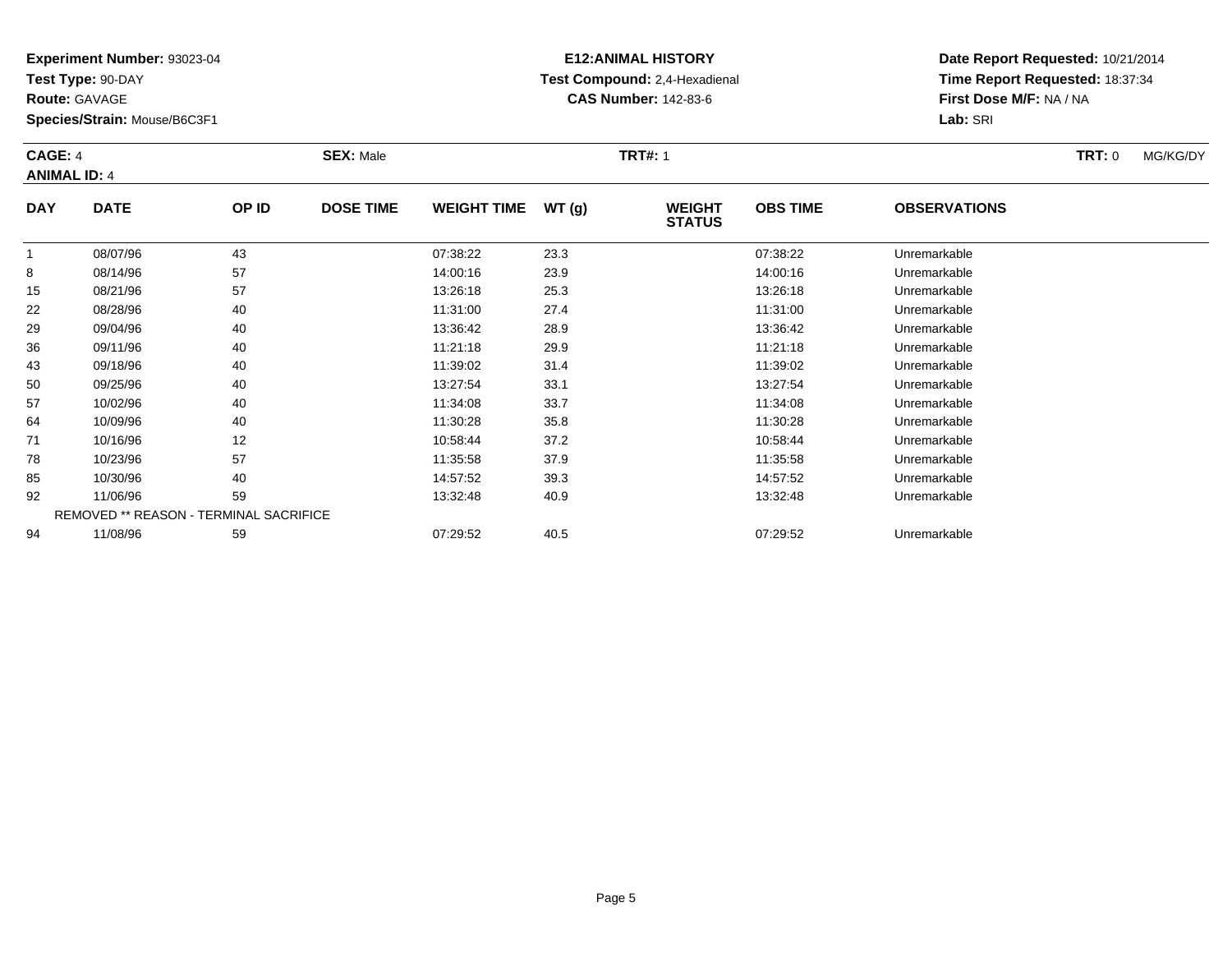**Test Type:** 90-DAY

**Route:** GAVAGE

**Species/Strain:** Mouse/B6C3F1

### **E12:ANIMAL HISTORY Test Compound:** 2,4-Hexadienal **CAS Number:** 142-83-6

**Date Report Requested:** 10/21/2014**Time Report Requested:** 18:37:34**First Dose M/F:** NA / NA**Lab:** SRI

#### **CAGE:** 5 **SEX:** Male **TRT#:** <sup>1</sup> **TRT:** 0 MG/KG/DY**ANIMAL ID:** 5**DAY DATE OP ID DOSE TIME WEIGHT TIME WT (g) WEIGHT OBS TIMEOBSERVATIONS**

|    |          |                                            |          |      | <b>STATUS</b> |                     |  |
|----|----------|--------------------------------------------|----------|------|---------------|---------------------|--|
|    | 08/07/96 | 43                                         | 07:38:36 | 24.9 | 07:38:36      | Unremarkable        |  |
| 8  | 08/14/96 | 57                                         | 14:00:42 | 24.7 | 14:00:42      | Unremarkable        |  |
| 15 | 08/21/96 | 57                                         | 13:26:52 | 25.6 | 13:26:52      | Unremarkable        |  |
| 22 | 08/28/96 | 40                                         | 11:31:16 | 28.4 | 11:31:16      | Unremarkable        |  |
| 29 | 09/04/96 | 40                                         | 13:36:58 | 28.9 | 13:36:58      | Unremarkable        |  |
| 36 | 09/11/96 | 40                                         | 11:21:32 | 30.0 | 11:21:32      | Unremarkable        |  |
| 43 | 09/18/96 | 40                                         | 11:39:18 | 32.0 | 11:39:18      | Unremarkable        |  |
| 50 | 09/25/96 | 40                                         | 13:28:08 | 32.7 | 13:28:08      | Unremarkable        |  |
| 57 | 10/02/96 | 40                                         | 11:34:24 | 32.9 | 11:34:24      | Unremarkable        |  |
| 64 | 10/09/96 | 40                                         | 11:30:44 | 35.2 | 11:30:44      | Unremarkable        |  |
| 71 | 10/16/96 | 12                                         | 10:59:16 | 36.6 | 10:59:16      | Unremarkable        |  |
| 78 | 10/23/96 | 57                                         | 11:36:38 | 36.5 | 11:36:38      | Unremarkable        |  |
|    |          | <b>REMOVED ** REASON - DOSING ACCIDENT</b> |          |      |               |                     |  |
| 85 | 10/30/96 | 40                                         | 14:23:14 | 37.7 | 14:23:14      | Abnormal Breathing  |  |
|    |          |                                            |          |      |               | Lethargic           |  |
|    |          |                                            |          |      |               | Nasal/Eye Discharge |  |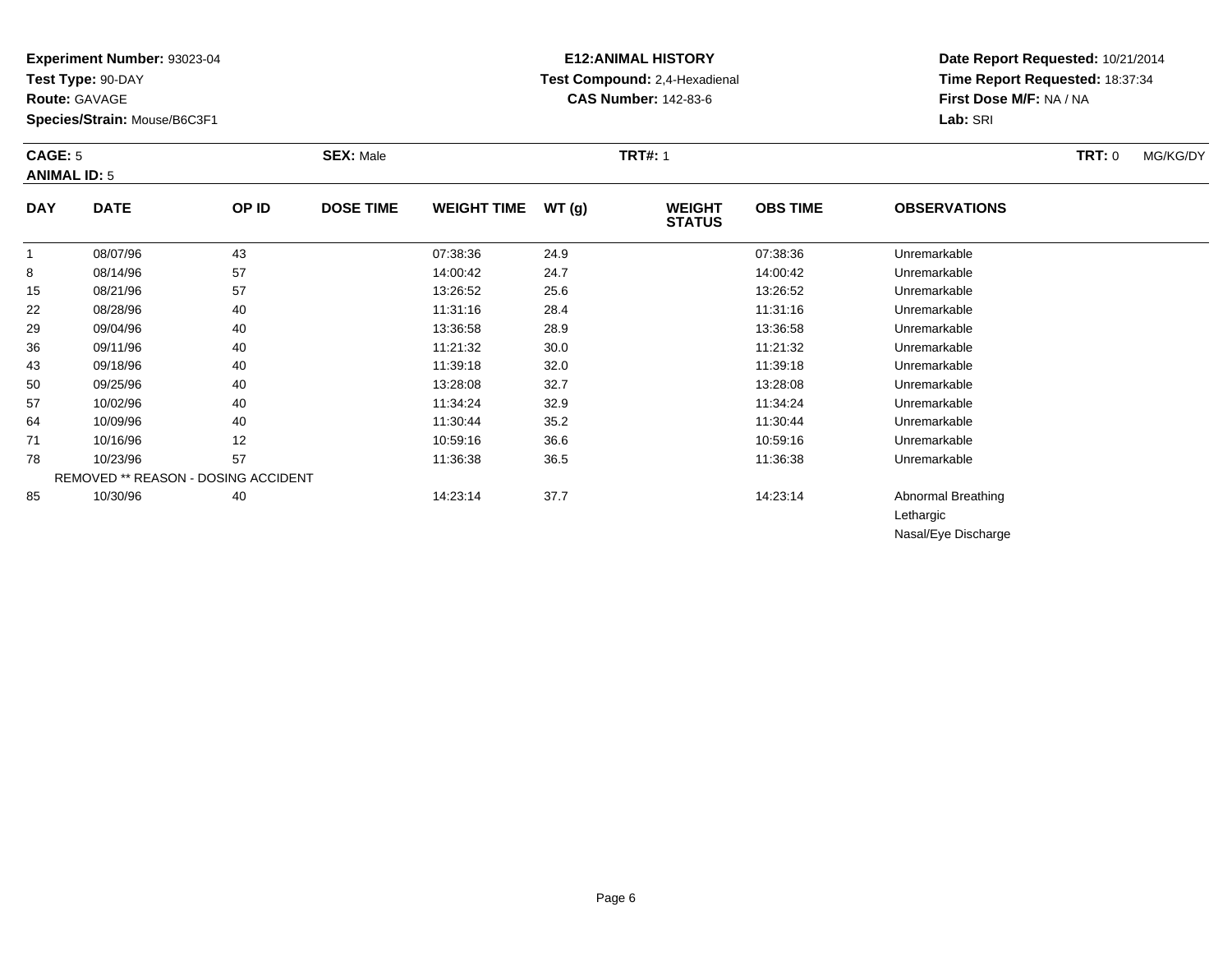**Test Type:** 90-DAY

**Route:** GAVAGE

**Species/Strain:** Mouse/B6C3F1

# **E12:ANIMAL HISTORY Test Compound:** 2,4-Hexadienal **CAS Number:** 142-83-6

**Date Report Requested:** 10/21/2014**Time Report Requested:** 18:37:34**First Dose M/F:** NA / NA**Lab:** SRI

#### **CAGE:** 6 **SEX:** Male **TRT#:** <sup>1</sup> **TRT:** 0 MG/KG/DY**ANIMAL ID:** 6**DAY DATE OP IDDOSE TIME WEIGHT TIME WT** (g) **STATUSOBS TIME OBSERVATIONS** 1 08/07/96 <sup>43</sup> 07:27:20 23.8 07:27:20 Unremarkable 88 08/14/96 57 57 13:32:10 23.9 13:32:10 13:32:10 13:32:10 15 08/21/96 <sup>57</sup> 13:27:20 25.4 13:27:20 Unremarkable 2208/28/96 <sup>40</sup> 11:20:56 28.7 11:20:56 Unremarkable

|    | 08/07/96 | 43                                     | 07:27:20 | 23.8 | 07:27:20 | Unremarkable |  |
|----|----------|----------------------------------------|----------|------|----------|--------------|--|
| 8  | 08/14/96 | 57                                     | 13:32:10 | 23.9 | 13:32:10 | Unremarkable |  |
| 15 | 08/21/96 | 57                                     | 13:27:20 | 25.4 | 13:27:20 | Unremarkable |  |
| 22 | 08/28/96 | 40                                     | 11:20:56 | 28.7 | 11:20:56 | Unremarkable |  |
| 29 | 09/04/96 | 40                                     | 13:26:56 | 30.1 | 13:26:56 | Unremarkable |  |
| 36 | 09/11/96 | 40                                     | 11:09:14 | 30.4 | 11:09:14 | Unremarkable |  |
| 43 | 09/18/96 | 40                                     | 11:30:18 | 32.4 | 11:30:18 | Unremarkable |  |
| 50 | 09/25/96 | 40                                     | 13:18:06 | 33.5 | 13:18:06 | Unremarkable |  |
| 57 | 10/02/96 | 40                                     | 11:25:18 | 35.1 | 11:25:18 | Unremarkable |  |
| 64 | 10/09/96 | 40                                     | 11:20:06 | 36.2 | 11:20:06 | Unremarkable |  |
| 71 | 10/16/96 | 12                                     | 10:47:40 | 35.4 | 10:47:40 | Unremarkable |  |
| 78 | 10/23/96 | 57                                     | 11:16:06 | 36.1 | 11:16:06 | Unremarkable |  |
| 85 | 10/30/96 | 40                                     | 14:43:32 | 38.1 | 14:43:32 | Unremarkable |  |
| 92 | 11/06/96 | 59                                     | 13:41:48 | 40.3 | 13:41:48 | Unremarkable |  |
|    |          | REMOVED ** REASON - TERMINAL SACRIFICE |          |      |          |              |  |
| 94 | 11/08/96 | 59                                     | 07:30:14 | 39.7 | 07:30:14 | Unremarkable |  |
|    |          |                                        |          |      |          |              |  |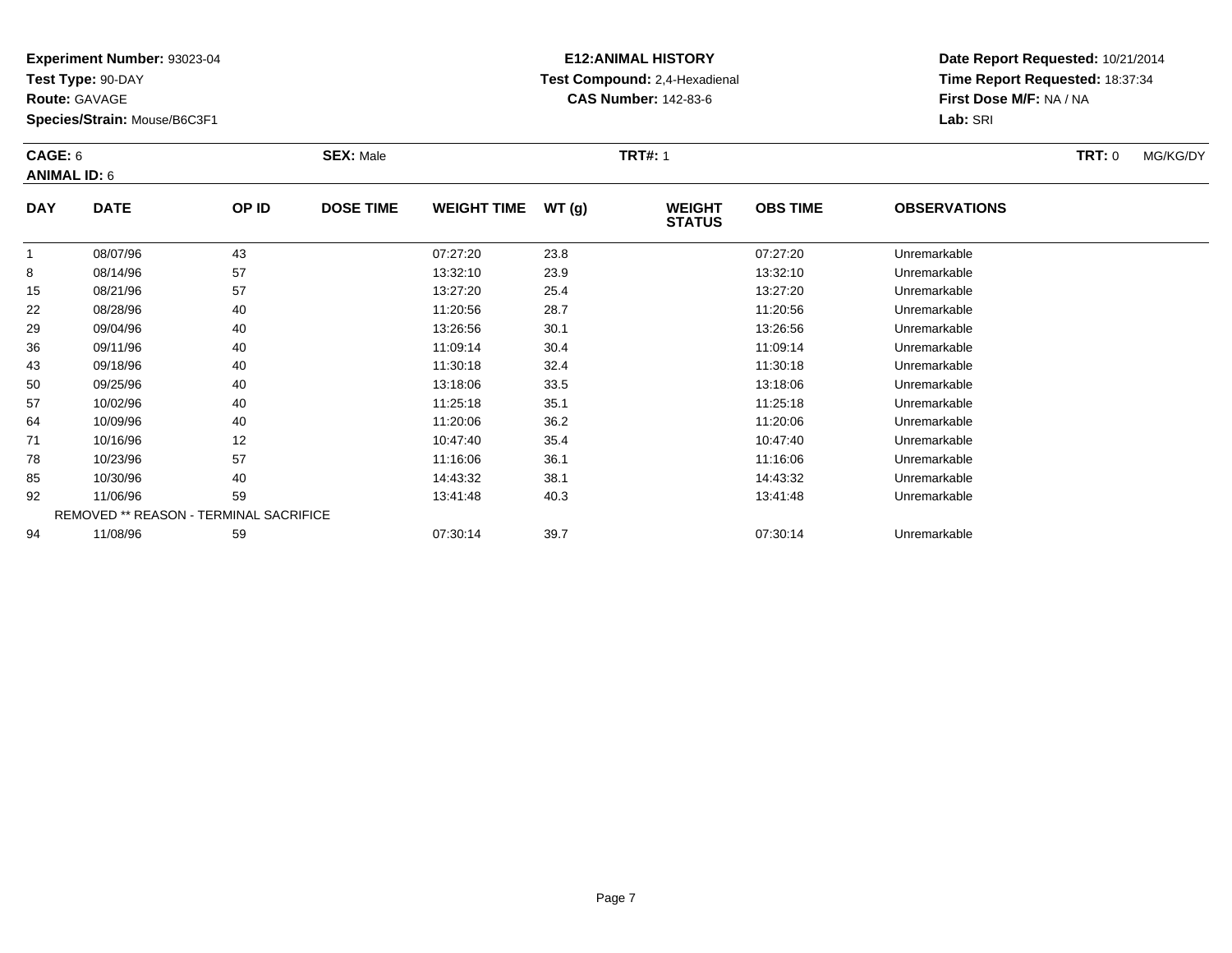**Test Type:** 90-DAY

**Route:** GAVAGE

**Species/Strain:** Mouse/B6C3F1

# **E12:ANIMAL HISTORY Test Compound:** 2,4-Hexadienal **CAS Number:** 142-83-6

**Date Report Requested:** 10/21/2014**Time Report Requested:** 18:37:34**First Dose M/F:** NA / NA**Lab:** SRI

#### **CAGE:** 7 **SEX:** Male **TRT#:** <sup>1</sup> **TRT:** 0 MG/KG/DY**ANIMAL ID:** 7**DAY DATE OP IDDOSE TIME WEIGHT TIME WT** (g) **STATUSOBS TIME OBSERVATIONS** 1 08/07/96 <sup>43</sup> 07:27:36 22.8 07:27:36 Unremarkable 88 08/14/96 57 57 13:32:40 22.9 13:32:40 13:32:40 Dhremarkable

|    | 08/07/96 | 43                                     | 07:27:36 | 22.8 | 07:27:36 | Unremarkable |  |
|----|----------|----------------------------------------|----------|------|----------|--------------|--|
| 8  | 08/14/96 | 57                                     | 13:32:40 | 22.9 | 13:32:40 | Unremarkable |  |
| 15 | 08/21/96 | 57                                     | 13:27:48 | 24.0 | 13:27:48 | Unremarkable |  |
| 22 | 08/28/96 | 40                                     | 11:21:14 | 27.3 | 11:21:14 | Unremarkable |  |
| 29 | 09/04/96 | 40                                     | 13:27:14 | 28.1 | 13:27:14 | Unremarkable |  |
| 36 | 09/11/96 | 40                                     | 11:09:30 | 28.8 | 11:09:30 | Unremarkable |  |
| 43 | 09/18/96 | 40                                     | 11:30:34 | 30.1 | 11:30:34 | Unremarkable |  |
| 50 | 09/25/96 | 40                                     | 13:18:26 | 31.3 | 13:18:26 | Unremarkable |  |
| 57 | 10/02/96 | 40                                     | 11:25:34 | 31.6 | 11:25:34 | Unremarkable |  |
| 64 | 10/09/96 | 40                                     | 11:20:22 | 33.2 | 11:20:22 | Unremarkable |  |
| 71 | 10/16/96 | 12                                     | 10:48:00 | 32.9 | 10:48:00 | Unremarkable |  |
| 78 | 10/23/96 | 57                                     | 11:16:42 | 32.6 | 11:16:42 | Unremarkable |  |
| 85 | 10/30/96 | 40                                     | 14:43:54 | 35.4 | 14:43:54 | Unremarkable |  |
| 92 | 11/06/96 | 59                                     | 13:42:10 | 37.3 | 13:42:10 | Unremarkable |  |
|    |          | REMOVED ** REASON - TERMINAL SACRIFICE |          |      |          |              |  |
| 94 | 11/08/96 | 59                                     | 07:30:36 | 36.8 | 07:30:36 | Unremarkable |  |
|    |          |                                        |          |      |          |              |  |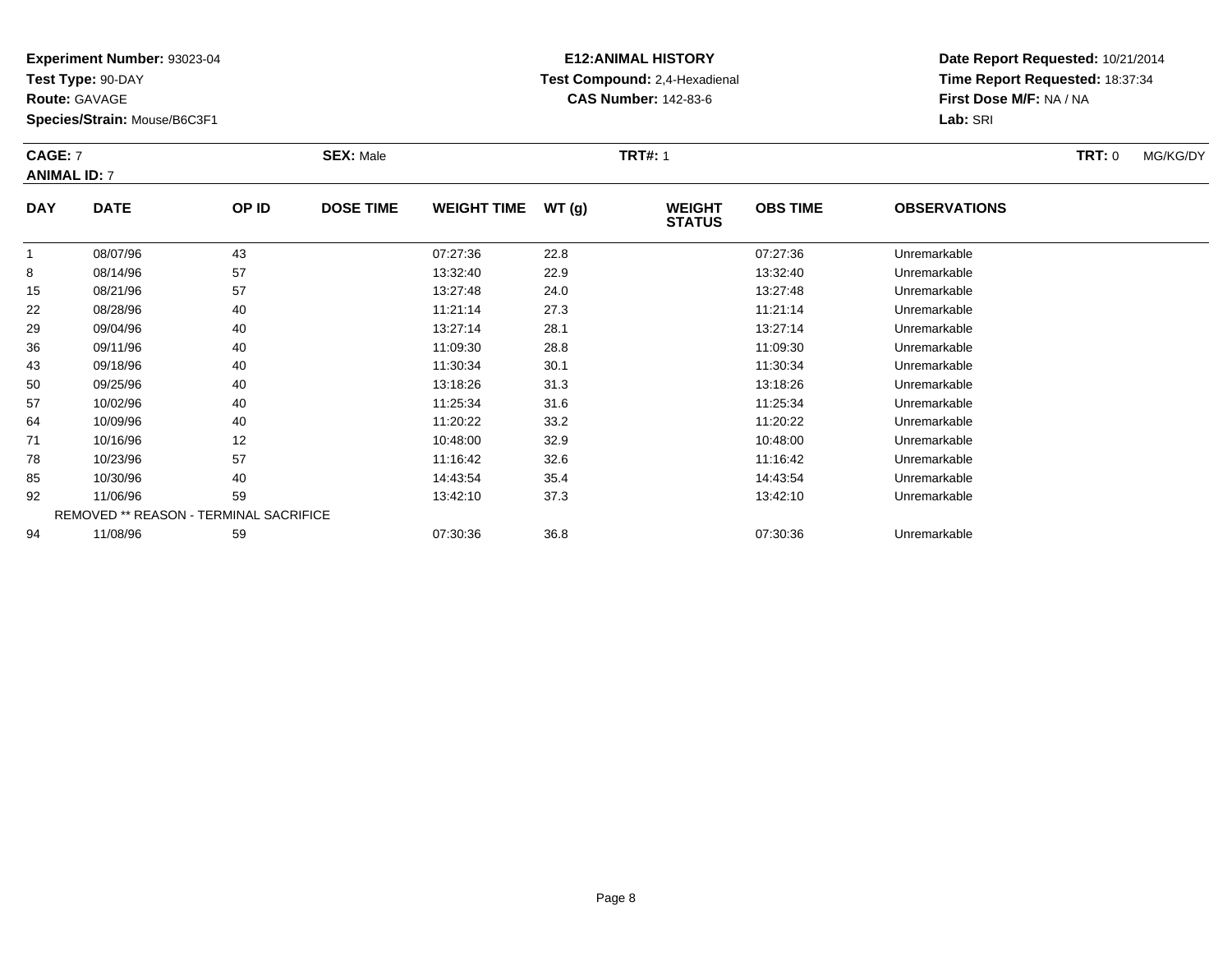**Test Type:** 90-DAY

**Route:** GAVAGE

**Species/Strain:** Mouse/B6C3F1

# **E12:ANIMAL HISTORY Test Compound:** 2,4-Hexadienal **CAS Number:** 142-83-6

**Date Report Requested:** 10/21/2014**Time Report Requested:** 18:37:34**First Dose M/F:** NA / NA**Lab:** SRI

#### **CAGE:** 8 **SEX:** Male **TRT#:** <sup>1</sup> **TRT:** 0 MG/KG/DY**ANIMAL ID:** 8**DAY DATE OP IDDOSE TIME WEIGHT TIME WT** (g) **STATUSOBS TIME OBSERVATIONS** 1 08/07/96 <sup>43</sup> 07:27:52 24.2 07:27:52 Unremarkable 88 08/14/96 57 57 13:33:02 24.1 13:33:02 13:33:02 Dhremarkable 15 08/21/96 <sup>57</sup> 13:28:12 25.5 13:28:12 Unremarkable 222 08/28/96 40 40 11:21:34 27.7 11:21:34 11:21:34 Dhremarkable

|    | 08/07/96 | 43                                            | 07:27:52 | 24.2 | 07:27:52 | Unremarkable |  |
|----|----------|-----------------------------------------------|----------|------|----------|--------------|--|
| 8  | 08/14/96 | 57                                            | 13:33:02 | 24.1 | 13:33:02 | Unremarkable |  |
| 15 | 08/21/96 | 57                                            | 13:28:12 | 25.5 | 13:28:12 | Unremarkable |  |
| 22 | 08/28/96 | 40                                            | 11:21:34 | 27.7 | 11:21:34 | Unremarkable |  |
| 29 | 09/04/96 | 40                                            | 13:27:40 | 28.7 | 13:27:40 | Unremarkable |  |
| 36 | 09/11/96 | 40                                            | 11:09:46 | 29.6 | 11:09:46 | Unremarkable |  |
| 43 | 09/18/96 | 40                                            | 11:30:50 | 32.7 | 11:30:50 | Unremarkable |  |
| 50 | 09/25/96 | 40                                            | 13:18:42 | 33.0 | 13:18:42 | Unremarkable |  |
| 57 | 10/02/96 | 40                                            | 11:25:50 | 34.5 | 11:25:50 | Unremarkable |  |
| 64 | 10/09/96 | 40                                            | 11:20:36 | 35.5 | 11:20:36 | Unremarkable |  |
| 71 | 10/16/96 | 12                                            | 10:48:22 | 35.7 | 10:48:22 | Unremarkable |  |
| 78 | 10/23/96 | 57                                            | 11:17:20 | 36.2 | 11:17:20 | Unremarkable |  |
| 85 | 10/30/96 | 40                                            | 14:44:14 | 37.3 | 14:44:14 | Unremarkable |  |
| 92 | 11/06/96 | 59                                            | 13:42:36 | 39.4 | 13:42:36 | Unremarkable |  |
|    |          | <b>REMOVED ** REASON - TERMINAL SACRIFICE</b> |          |      |          |              |  |
| 94 | 11/08/96 | 59                                            | 07:30:52 | 39.4 | 07:30:52 | Unremarkable |  |
|    |          |                                               |          |      |          |              |  |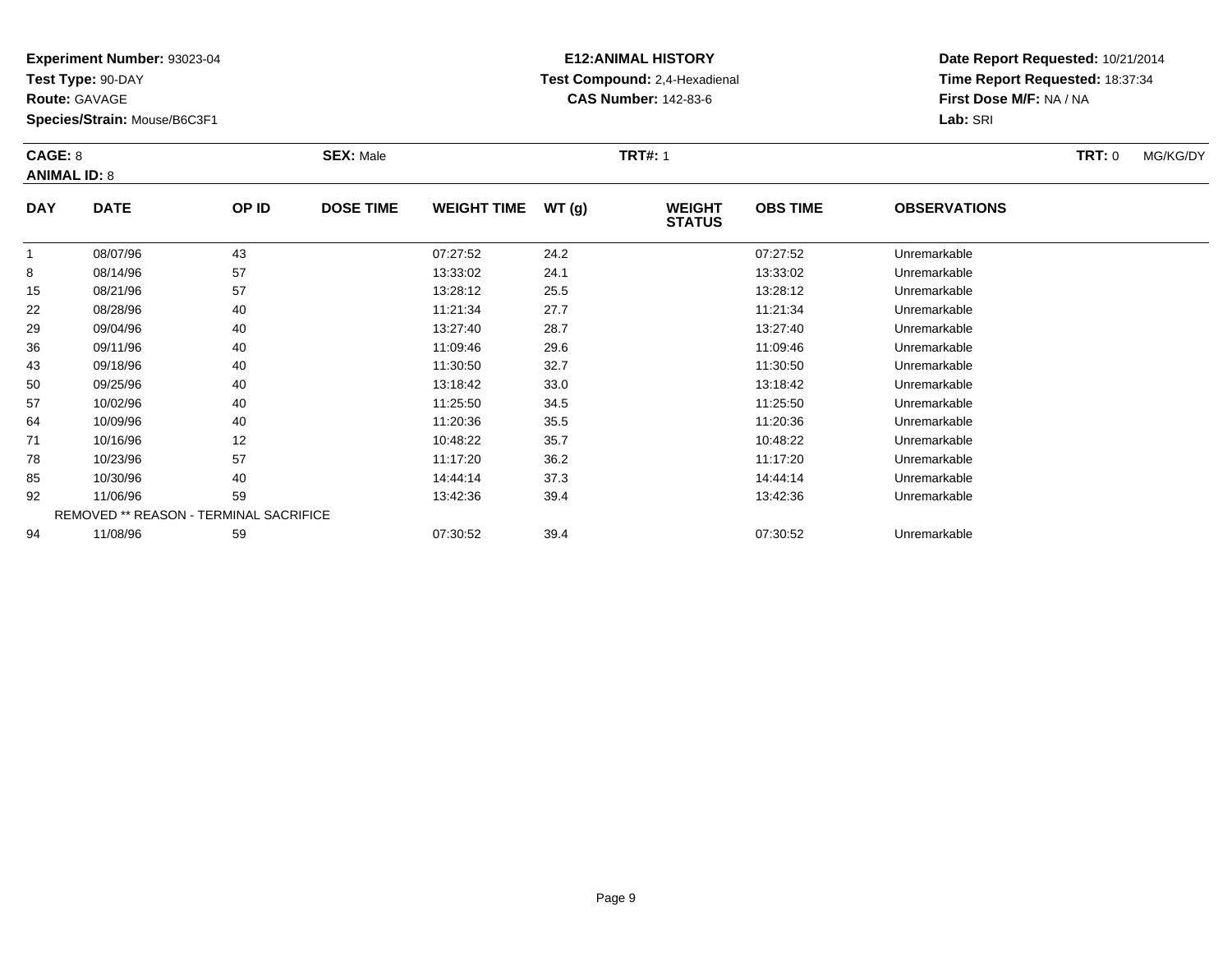**Test Type:** 90-DAY

**Route:** GAVAGE

50

57

64

71

78

85

92

94

**Species/Strain:** Mouse/B6C3F1

REMOVED \*\* REASON - TERMINAL SACRIFICE

### **E12:ANIMAL HISTORY Test Compound:** 2,4-Hexadienal **CAS Number:** 142-83-6

**Date Report Requested:** 10/21/2014**Time Report Requested:** 18:37:34**First Dose M/F:** NA / NA**Lab:** SRI

#### **CAGE:** 9 **SEX:** Male **TRT#:** <sup>1</sup> **TRT:** 0 MG/KG/DY**ANIMAL ID:** 9**DAY DATE OP IDDOSE TIME WEIGHT TIME WT** (g) **STATUSOBS TIME OBSERVATIONS** 1 08/07/96 <sup>43</sup> 07:28:06 22.5 07:28:06 Unremarkable 88 08/14/96 57 57 13:33:32 22.3 22.3 13:33:32 Unremarkable 15 08/21/96 <sup>57</sup> 13:28:44 23.5 13:28:44 Unremarkable 22 08/28/96 <sup>40</sup> 11:21:52 26.8 11:21:52 Unremarkable 29 09/04/96 <sup>40</sup> 13:27:54 26.6 13:27:54 Unremarkable 36 09/11/96 <sup>40</sup> 11:10:02 27.9 11:10:02 Unremarkable 4309/18/96 <sup>40</sup> 11:31:06 30.8 11:31:06 Unremarkable

0 09/25/96 40 40 13:18:58 32.5 13:18:58 13:18:58 Dhremarkable

10/02/96 <sup>40</sup> 11:26:04 33.0 11:26:04 Unremarkable

10/09/96 <sup>40</sup> 11:20:52 33.9 11:20:52 Unremarkable

1 10/16/96 12 12 10:48:40 35.1 10:46 10:48:40 10:48:40 10:48:40 Unremarkable

8 10/23/96 57 57 11:17:56 34.4 11:17:56 11:17:56 11:17:56

10/30/96 <sup>40</sup> 14:44:32 36.1 14:44:32 Unremarkable

11/06/96 <sup>59</sup> 13:42:54 36.9 13:42:54 Unremarkable

11/08/96 <sup>59</sup> 07:31:10 35.7 07:31:10 Unremarkable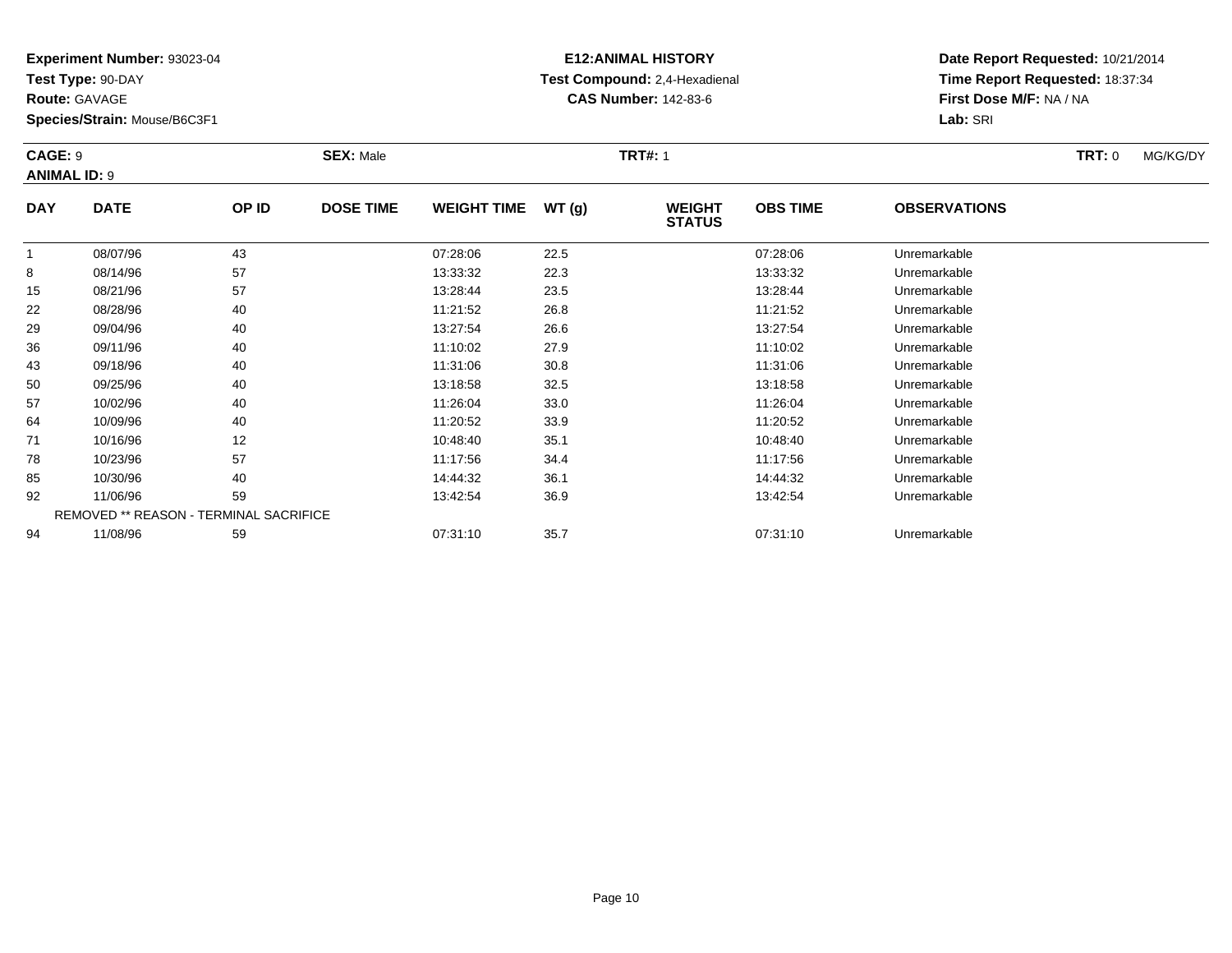| Experiment Number: 93023-04<br>Test Type: 90-DAY<br><b>Route: GAVAGE</b><br>Species/Strain: Mouse/B6C3F1 |                                                        |       |                  |                    | <b>E12: ANIMAL HISTORY</b><br>Test Compound: 2.4-Hexadienal<br><b>CAS Number: 142-83-6</b> | Date Report Requested: 10/21/2014<br>Time Report Requested: 18:37:34<br>First Dose M/F: NA / NA<br>Lab: SRI |                 |                                                                                |
|----------------------------------------------------------------------------------------------------------|--------------------------------------------------------|-------|------------------|--------------------|--------------------------------------------------------------------------------------------|-------------------------------------------------------------------------------------------------------------|-----------------|--------------------------------------------------------------------------------|
| <b>CAGE: 10</b><br><b>ANIMAL ID: 10</b>                                                                  |                                                        |       | <b>SEX: Male</b> | <b>TRT#: 1</b>     |                                                                                            |                                                                                                             |                 | TRT: 0<br>MG/KG/DY                                                             |
| <b>DAY</b>                                                                                               | <b>DATE</b>                                            | OP ID | <b>DOSE TIME</b> | <b>WEIGHT TIME</b> | WT(q)                                                                                      | <b>WEIGHT</b><br><b>STATUS</b>                                                                              | <b>OBS TIME</b> | <b>OBSERVATIONS</b>                                                            |
|                                                                                                          | 08/07/96<br><b>REMOVED ** REASON - DOSING ACCIDENT</b> | 43    |                  | 07:28:22           | 25.0                                                                                       |                                                                                                             | 07:28:22        | Unremarkable                                                                   |
| 6                                                                                                        | 08/12/96                                               | 57    |                  | 15:24:12           | 20.2                                                                                       |                                                                                                             | 15:24:12        | Mass Head Large (16mm And Larger)<br>Mass Torso/Dorsal Large (16mm And Larger) |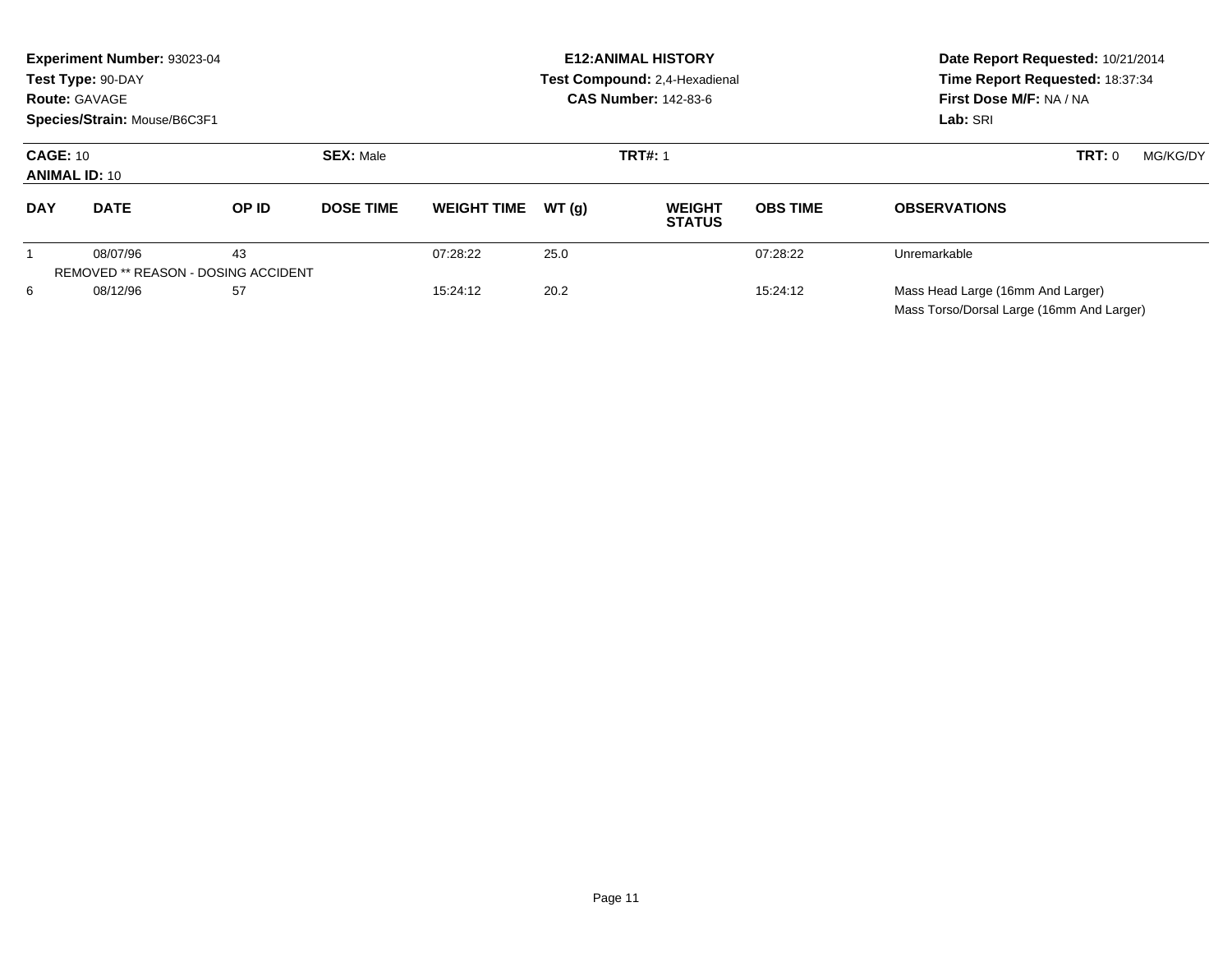**Test Type:** 90-DAY

**Route:** GAVAGE

**Species/Strain:** Mouse/B6C3F1

# **E12:ANIMAL HISTORY Test Compound:** 2,4-Hexadienal **CAS Number:** 142-83-6

**Date Report Requested:** 10/21/2014**Time Report Requested:** 18:37:34**First Dose M/F:** NA / NA**Lab:** SRI

#### **CAGE:** 11 **SEX:** Male **TRT#:** <sup>3</sup> **TRT:** 7.5 MG/KG/DY**ANIMAL ID:** 11**DAY DATE OP IDDOSE TIME WEIGHT TIME WT** (g) **STATUSOBS TIME OBSERVATIONS** 108/07/96 <sup>43</sup> 07:40:26 22.2 07:40:26 Unremarkable

|                                               | 08/07/96 | 43 | 07:40:26 | 22.2 | 07:40:26 | Unremarkable |  |  |  |
|-----------------------------------------------|----------|----|----------|------|----------|--------------|--|--|--|
| 8                                             | 08/14/96 | 57 | 14:03:28 | 22.4 | 14:03:28 | Unremarkable |  |  |  |
| 15                                            | 08/21/96 | 57 | 13:29:22 | 23.3 | 13:29:22 | Unremarkable |  |  |  |
| 22                                            | 08/28/96 | 40 | 11:33:00 | 26.6 | 11:33:00 | Unremarkable |  |  |  |
| 29                                            | 09/04/96 | 40 | 13:38:46 | 27.8 | 13:38:46 | Unremarkable |  |  |  |
| 36                                            | 09/11/96 | 40 | 11:28:18 | 27.9 | 11:28:18 | Unremarkable |  |  |  |
| 43                                            | 09/18/96 | 40 | 11:44:24 | 28.7 | 11:44:24 | Unremarkable |  |  |  |
| 50                                            | 09/25/96 | 40 | 13:29:56 | 30.1 | 13:29:56 | Unremarkable |  |  |  |
| 57                                            | 10/02/96 | 40 | 11:36:18 | 31.3 | 11:36:18 | Unremarkable |  |  |  |
| 64                                            | 10/09/96 | 40 | 11:32:28 | 32.3 | 11:32:28 | Unremarkable |  |  |  |
| 71                                            | 10/16/96 | 12 | 11:01:38 | 33.5 | 11:01:38 | Unremarkable |  |  |  |
| 78                                            | 10/23/96 | 57 | 11:40:28 | 33.7 | 11:40:28 | Unremarkable |  |  |  |
| 85                                            | 10/30/96 | 40 | 14:59:40 | 34.6 | 14:59:40 | Unremarkable |  |  |  |
| 92                                            | 11/06/96 | 59 | 13:28:34 | 36.6 | 13:28:34 | Unremarkable |  |  |  |
| <b>REMOVED ** REASON - TERMINAL SACRIFICE</b> |          |    |          |      |          |              |  |  |  |
| 94                                            | 11/08/96 | 59 | 07:31:26 | 35.4 | 07:31:26 | Unremarkable |  |  |  |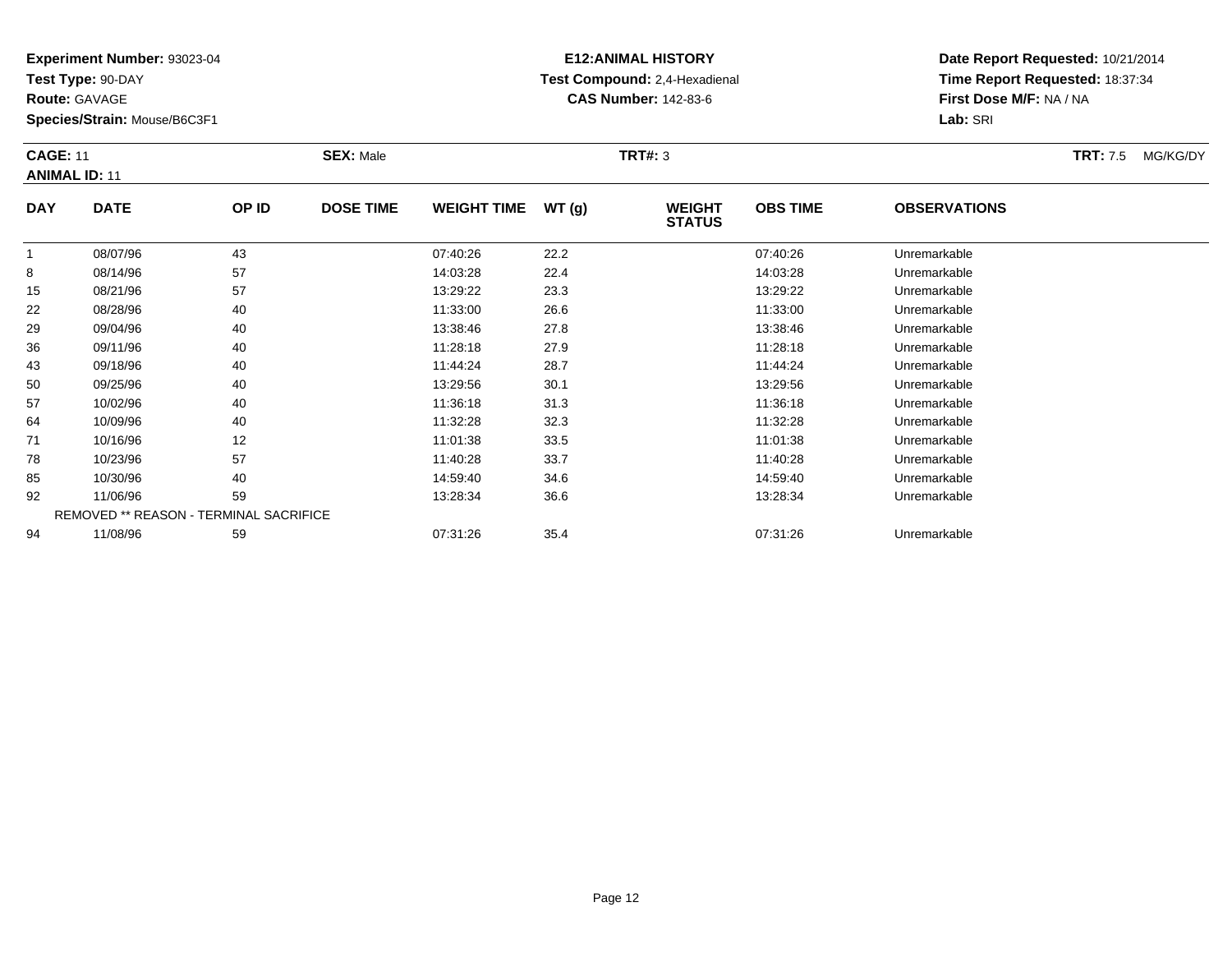**Test Type:** 90-DAY

**Route:** GAVAGE

**Species/Strain:** Mouse/B6C3F1

# **E12:ANIMAL HISTORY Test Compound:** 2,4-Hexadienal **CAS Number:** 142-83-6

**Date Report Requested:** 10/21/2014**Time Report Requested:** 18:37:34**First Dose M/F:** NA / NA**Lab:** SRI

#### **CAGE:** 12 **SEX:** Male **TRT#:** <sup>3</sup> **TRT:** 7.5 MG/KG/DY**ANIMAL ID:** 12**DAY DATE OP IDDOSE TIME WEIGHT TIME WT** (g) **STATUSOBS TIME OBSERVATIONS** 1 08/07/96 <sup>43</sup> 07:40:50 23.9 07:40:50 Unremarkable 88 08/14/96 57 57 14:03:52 23.7 23.7 14:03:52 Unremarkable 15 08/21/96 <sup>57</sup> 13:29:54 25.9 13:29:54 Unremarkable 2208/28/96 <sup>40</sup> 11:33:18 27.2 11:33:18 Unremarkable

|    | 08/07/96 | 43                                     | 07:40:50 | 23.9 | 07:40:50 | Unremarkable |  |
|----|----------|----------------------------------------|----------|------|----------|--------------|--|
| 8  | 08/14/96 | 57                                     | 14:03:52 | 23.7 | 14:03:52 | Unremarkable |  |
| 15 | 08/21/96 | 57                                     | 13:29:54 | 25.9 | 13:29:54 | Unremarkable |  |
| 22 | 08/28/96 | 40                                     | 11:33:18 | 27.2 | 11:33:18 | Unremarkable |  |
| 29 | 09/04/96 | 40                                     | 13:39:04 | 29.0 | 13:39:04 | Unremarkable |  |
| 36 | 09/11/96 | 40                                     | 11:28:34 | 30.0 | 11:28:34 | Unremarkable |  |
| 43 | 09/18/96 | 40                                     | 11:44:40 | 33.0 | 11:44:40 | Unremarkable |  |
| 50 | 09/25/96 | 40                                     | 13:30:20 | 34.0 | 13:30:20 | Unremarkable |  |
| 57 | 10/02/96 | 40                                     | 11:36:36 | 35.7 | 11:36:36 | Unremarkable |  |
| 64 | 10/09/96 | 40                                     | 11:32:44 | 37.1 | 11:32:44 | Unremarkable |  |
| 71 | 10/16/96 | 12                                     | 11:02:04 | 38.3 | 11:02:04 | Unremarkable |  |
| 78 | 10/23/96 | 57                                     | 11:41:02 | 39.3 | 11:41:02 | Unremarkable |  |
| 85 | 10/30/96 | 40                                     | 15:00:00 | 40.9 | 15:00:00 | Unremarkable |  |
| 92 | 11/06/96 | 59                                     | 13:28:52 | 42.1 | 13:28:52 | Unremarkable |  |
|    |          | REMOVED ** REASON - TERMINAL SACRIFICE |          |      |          |              |  |
| 94 | 11/08/96 | 59                                     | 07:31:48 | 41.4 | 07:31:48 | Unremarkable |  |
|    |          |                                        |          |      |          |              |  |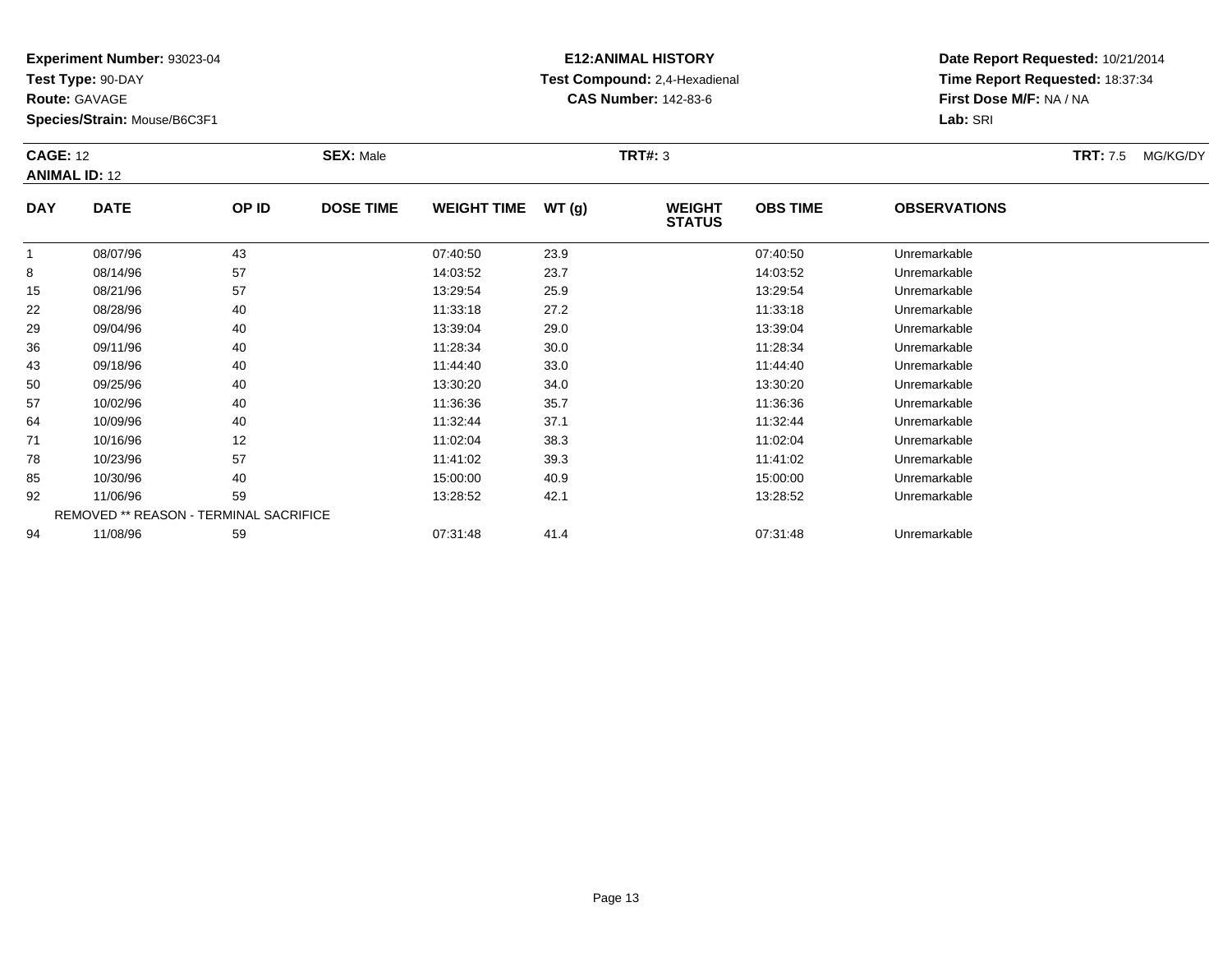**Test Type:** 90-DAY

**Route:** GAVAGE

**Species/Strain:** Mouse/B6C3F1

# **E12:ANIMAL HISTORY Test Compound:** 2,4-Hexadienal **CAS Number:** 142-83-6

**Date Report Requested:** 10/21/2014**Time Report Requested:** 18:37:34**First Dose M/F:** NA / NA**Lab:** SRI

#### **CAGE:** 13 **SEX:** Male **TRT#:** <sup>3</sup> **TRT:** 7.5 MG/KG/DY**ANIMAL ID:** 13**DAY DATE OP IDDOSE TIME WEIGHT TIME WT** (g) **STATUSOBS TIME OBSERVATIONS** 1 08/07/96 <sup>43</sup> 07:41:08 23.9 07:41:08 Unremarkable 88 08/14/96 57 57 14:08:30 24.3 14:08:30 14:08:30 Dhremarkable 15 08/21/96 <sup>57</sup> 13:30:20 25.3 13:30:20 Unremarkable 22 08/28/96 <sup>40</sup> 11:33:34 28.1 11:33:34 Unremarkable 2909/04/96 <sup>40</sup> 13:39:22 29.3 13:39:22 Unremarkable

| 15 | 08/21/96 | 57                                            | 13:30:20 | 25.3 | 13:30:20 | Unremarkable |  |
|----|----------|-----------------------------------------------|----------|------|----------|--------------|--|
| 22 | 08/28/96 | 40                                            | 11:33:34 | 28.1 | 11:33:34 | Unremarkable |  |
| 29 | 09/04/96 | 40                                            | 13:39:22 | 29.3 | 13:39:22 | Unremarkable |  |
| 36 | 09/11/96 | 40                                            | 11:29:02 | 30.1 | 11:29:02 | Unremarkable |  |
| 43 | 09/18/96 | 40                                            | 11:44:56 | 33.0 | 11:44:56 | Unremarkable |  |
| 50 | 09/25/96 | 40                                            | 13:30:40 | 33.7 | 13:30:40 | Unremarkable |  |
| 57 | 10/02/96 | 40                                            | 11:36:52 | 34.9 | 11:36:52 | Unremarkable |  |
| 64 | 10/09/96 | 40                                            | 11:33:00 | 35.6 | 11:33:00 | Unremarkable |  |
| 71 | 10/16/96 | 12                                            | 11:02:36 | 37.2 | 11:02:36 | Unremarkable |  |
| 78 | 10/23/96 | 57                                            | 11:41:40 | 37.6 | 11:41:40 | Unremarkable |  |
| 85 | 10/30/96 | 40                                            | 15:00:16 | 38.5 | 15:00:16 | Unremarkable |  |
| 92 | 11/06/96 | 59                                            | 13:29:12 | 40.5 | 13:29:12 | Unremarkable |  |
|    |          | <b>REMOVED ** REASON - TERMINAL SACRIFICE</b> |          |      |          |              |  |
| 94 | 11/08/96 | 59                                            | 07:32:06 | 40.0 | 07:32:06 | Unremarkable |  |
|    |          |                                               |          |      |          |              |  |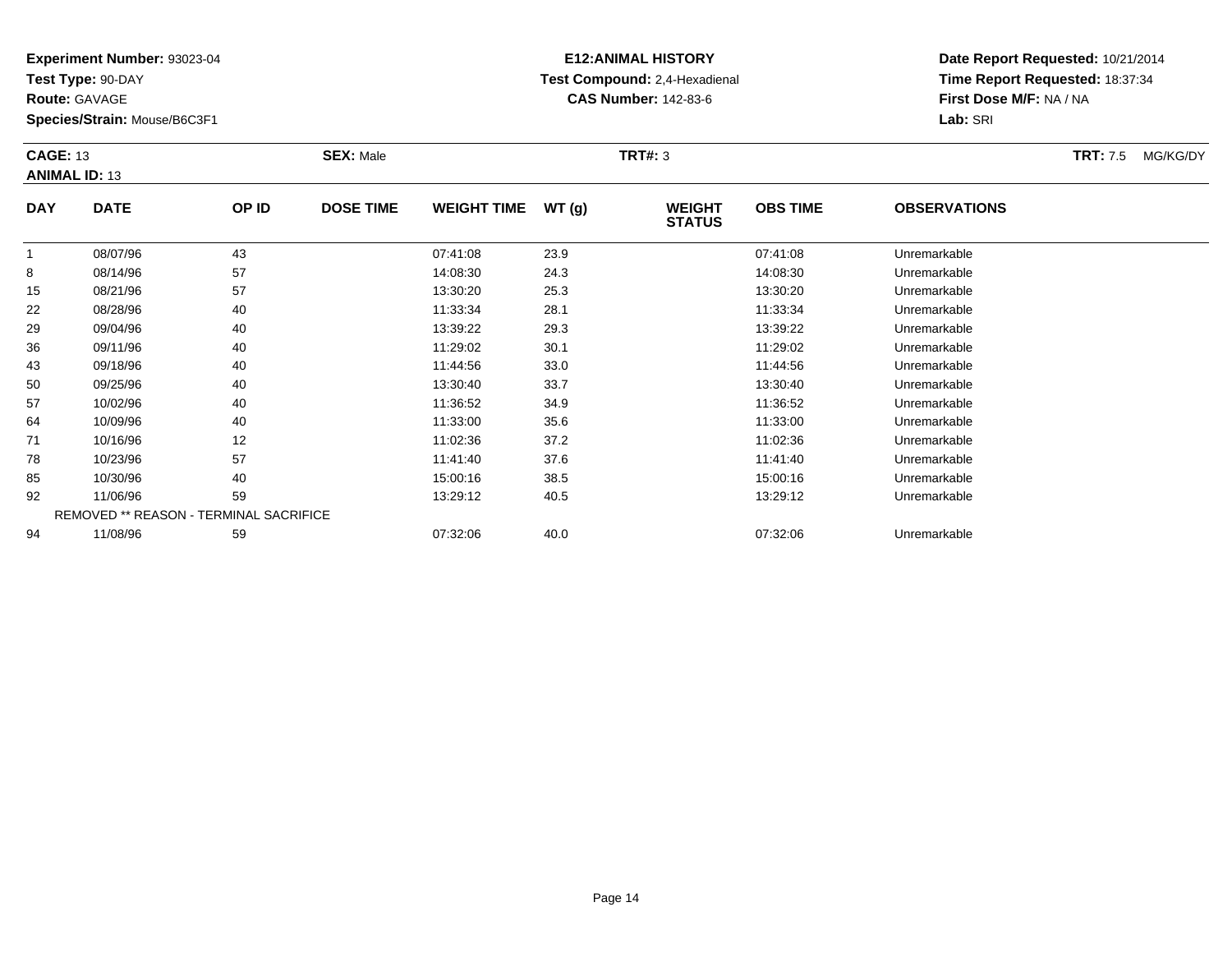**Test Type:** 90-DAY

**Route:** GAVAGE

**Species/Strain:** Mouse/B6C3F1

### **E12:ANIMAL HISTORY Test Compound:** 2,4-Hexadienal **CAS Number:** 142-83-6

**Date Report Requested:** 10/21/2014**Time Report Requested:** 18:37:34**First Dose M/F:** NA / NA**Lab:** SRI

#### **CAGE:** 14 **SEX:** Male **TRT#:** <sup>3</sup> **TRT:** 7.5 MG/KG/DY**ANIMAL ID:** 14**DAY DATE OP IDDOSE TIME WEIGHT TIME WT** (g) **STATUSOBS TIME OBSERVATIONS** 1 08/07/96 <sup>43</sup> 07:41:22 23.2 07:41:22 Unremarkable 88 08/14/96 57 57 14:09:02 23.2 14:09:02 14:09:02 Dhremarkable 15 08/21/96 <sup>57</sup> 13:30:48 24.8 13:30:48 Unremarkable 22 08/28/96 <sup>40</sup> 11:33:52 26.3 11:33:52 Unremarkable 299 09/04/96 40 40 13:39:40 27.1 13:39 13:39:40 Dhremarkable 366 09/11/96 40 40 11:29:18 27.9 11:29 11:29 11:29:18 Dhremarkable

| 22 | 08/28/96 | 40                                            | 11:33:52 | 26.3 | 11:33:52 | Unremarkable |
|----|----------|-----------------------------------------------|----------|------|----------|--------------|
| 29 | 09/04/96 | 40                                            | 13:39:40 | 27.1 | 13:39:40 | Unremarkable |
| 36 | 09/11/96 | 40                                            | 11:29:18 | 27.9 | 11:29:18 | Unremarkable |
| 43 | 09/18/96 | 40                                            | 11:45:12 | 28.9 | 11:45:12 | Unremarkable |
| 50 | 09/25/96 | 40                                            | 13:30:56 | 29.9 | 13:30:56 | Unremarkable |
| 57 | 10/02/96 | 40                                            | 11:37:08 | 31.6 | 11:37:08 | Unremarkable |
| 64 | 10/09/96 | 40                                            | 11:33:16 | 33.0 | 11:33:16 | Unremarkable |
| 71 | 10/16/96 | 12                                            | 11:03:08 | 34.0 | 11:03:08 | Unremarkable |
| 78 | 10/23/96 | 57                                            | 11:42:18 | 33.7 | 11:42:18 | Unremarkable |
| 85 | 10/30/96 | 40                                            | 15:00:36 | 34.7 | 15:00:36 | Unremarkable |
| 92 | 11/06/96 | 59                                            | 13:29:32 | 37.1 | 13:29:32 | Unremarkable |
|    |          | <b>REMOVED ** REASON - TERMINAL SACRIFICE</b> |          |      |          |              |
| 94 | 11/08/96 | 59                                            | 07:32:26 | 35.9 | 07:32:26 | Unremarkable |
|    |          |                                               |          |      |          |              |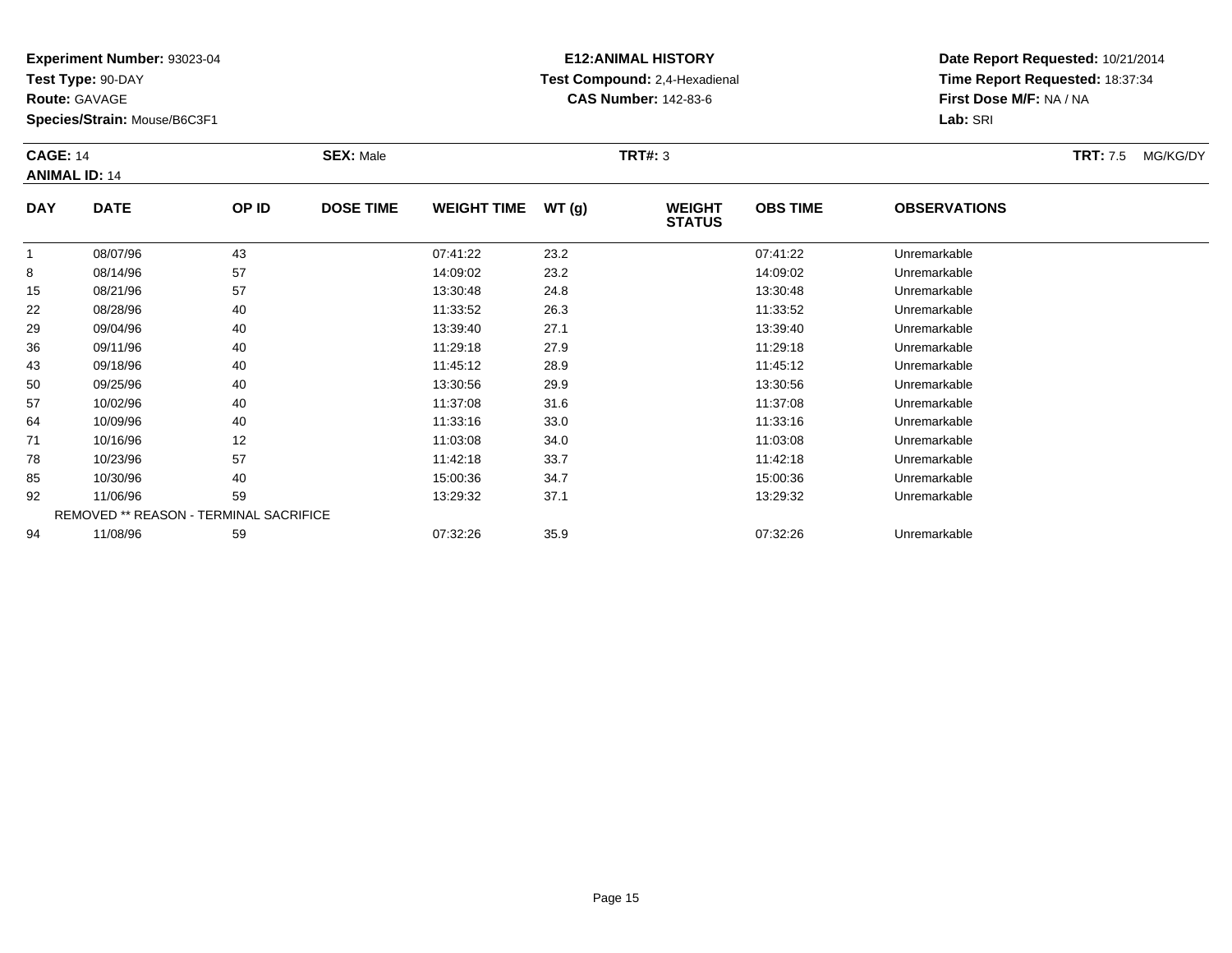**Test Type:** 90-DAY

**Route:** GAVAGE

57

64

71

78

85

92

94

**Species/Strain:** Mouse/B6C3F1

REMOVED \*\* REASON - TERMINAL SACRIFICE

### **E12:ANIMAL HISTORY Test Compound:** 2,4-Hexadienal **CAS Number:** 142-83-6

**Date Report Requested:** 10/21/2014**Time Report Requested:** 18:37:34**First Dose M/F:** NA / NA**Lab:** SRI

#### **CAGE:** 15 **SEX:** Male **TRT#:** <sup>3</sup> **TRT:** 7.5 MG/KG/DY**ANIMAL ID:** 15**DAY DATE OP ID DOSE TIME WEIGHT TIME WT (g) WEIGHT STATUSOBS TIME OBSERVATIONS** 1 08/07/96 <sup>43</sup> 07:41:40 24.1 07:41:40 Unremarkable 88 08/14/96 57 57 14:09:32 24.3 24.3 14:09:32 Dhremarkable 15 08/21/96 <sup>57</sup> 13:31:14 25.3 13:31:14 Unremarkable 22 08/28/96 <sup>40</sup> 11:34:10 27.9 11:34:10 Unremarkable 29 09/04/96 <sup>40</sup> 13:39:56 29.5 13:39:56 Unremarkable 366 09/11/96 40 40 11:29:34 30.8 11:29 11:29 11:29 11:29 11:29 11:29 11:29 11:29 11:29 11:29 11:29 11:29 11:29 1 43 09/18/96 <sup>40</sup> 11:45:30 32.7 11:45:30 Unremarkable 5009/25/96 <sup>40</sup> 13:31:16 33.7 13:31:16 Unremarkable

10/02/96 <sup>40</sup> 11:37:24 35.6 11:37:24 Unremarkable

10/09/96 <sup>40</sup> 11:33:30 36.4 11:33:30 Unremarkable

1 10/16/96 12 12 11:03:32 37.0 11:03:32 10/16/96 Unremarkable

10/23/96 <sup>57</sup> 11:42:58 37.5 11:42:58 Unremarkable

10/30/96 <sup>40</sup> 15:00:54 38.8 15:00:54 Unremarkable

11/06/96 <sup>59</sup> 13:29:50 41.9 13:29:50 Unremarkable

11/08/96 <sup>59</sup> 07:32:42 40.8 07:32:42 Unremarkable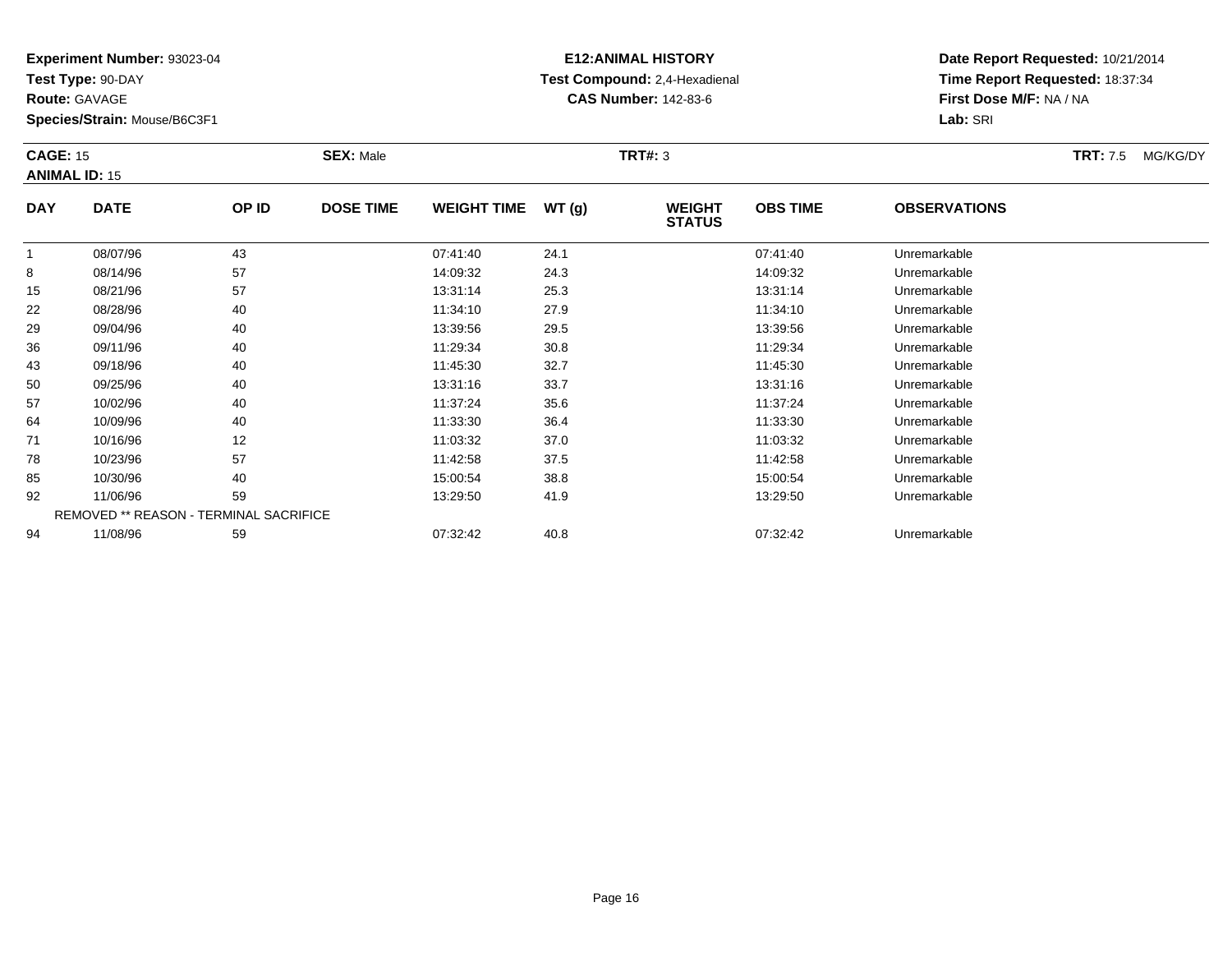**Test Type:** 90-DAY

**Route:** GAVAGE

78

85

92

94

**Species/Strain:** Mouse/B6C3F1

REMOVED \*\* REASON - TERMINAL SACRIFICE

# **E12:ANIMAL HISTORY Test Compound:** 2,4-Hexadienal **CAS Number:** 142-83-6

**Date Report Requested:** 10/21/2014**Time Report Requested:** 18:37:34**First Dose M/F:** NA / NA**Lab:** SRI

| <b>CAGE: 16</b><br><b>ANIMAL ID: 16</b> |             |       | <b>SEX: Male</b> |                    |       | TRT#: 3                        |                 |                     | <b>TRT: 7.5</b> | MG/KG/DY |
|-----------------------------------------|-------------|-------|------------------|--------------------|-------|--------------------------------|-----------------|---------------------|-----------------|----------|
| <b>DAY</b>                              | <b>DATE</b> | OP ID | <b>DOSE TIME</b> | <b>WEIGHT TIME</b> | WT(g) | <b>WEIGHT</b><br><b>STATUS</b> | <b>OBS TIME</b> | <b>OBSERVATIONS</b> |                 |          |
|                                         | 08/07/96    | 43    |                  | 07:33:02           | 23.5  |                                | 07:33:02        | Unremarkable        |                 |          |
| 8                                       | 08/14/96    | 57    |                  | 13:38:42           | 23.5  |                                | 13:38:42        | Unremarkable        |                 |          |
| 15                                      | 08/21/96    | 57    |                  | 13:31:44           | 24.4  |                                | 13:31:44        | Unremarkable        |                 |          |
| 22                                      | 08/28/96    | 40    |                  | 11:26:04           | 26.4  |                                | 11:26:04        | Unremarkable        |                 |          |
| 29                                      | 09/04/96    | 40    |                  | 13:31:16           | 27.8  |                                | 13:31:16        | Unremarkable        |                 |          |
| 36                                      | 09/11/96    | 40    |                  | 11:13:02           | 28.5  |                                | 11:13:02        | Unremarkable        |                 |          |
| 43                                      | 09/18/96    | 40    |                  | 11:34:14           | 29.4  |                                | 11:34:14        | Unremarkable        |                 |          |
| 50                                      | 09/25/96    | 40    |                  | 13:22:16           | 30.4  |                                | 13:22:16        | Unremarkable        |                 |          |
| 57                                      | 10/02/96    | 40    |                  | 11:29:06           | 31.8  |                                | 11:29:06        | Unremarkable        |                 |          |
| 64                                      | 10/09/96    | 40    |                  | 11:23:58           | 33.5  |                                | 11:23:58        | Unremarkable        |                 |          |
| 71                                      | 10/16/96    | 12    |                  | 10:52:30           | 34.1  |                                | 10:52:30        | Unremarkable        |                 |          |

8 10/23/96 57 57 11:24:40 35.1 11:24:40 10/23/96 Unremarkable

10/30/96 <sup>40</sup> 14:49:30 35.9 14:49:30 Unremarkable

11/06/96 <sup>59</sup> 13:36:10 38.3 13:36:10 Unremarkable

11/08/96 <sup>59</sup> 07:33:00 38.0 07:33:00 Unremarkable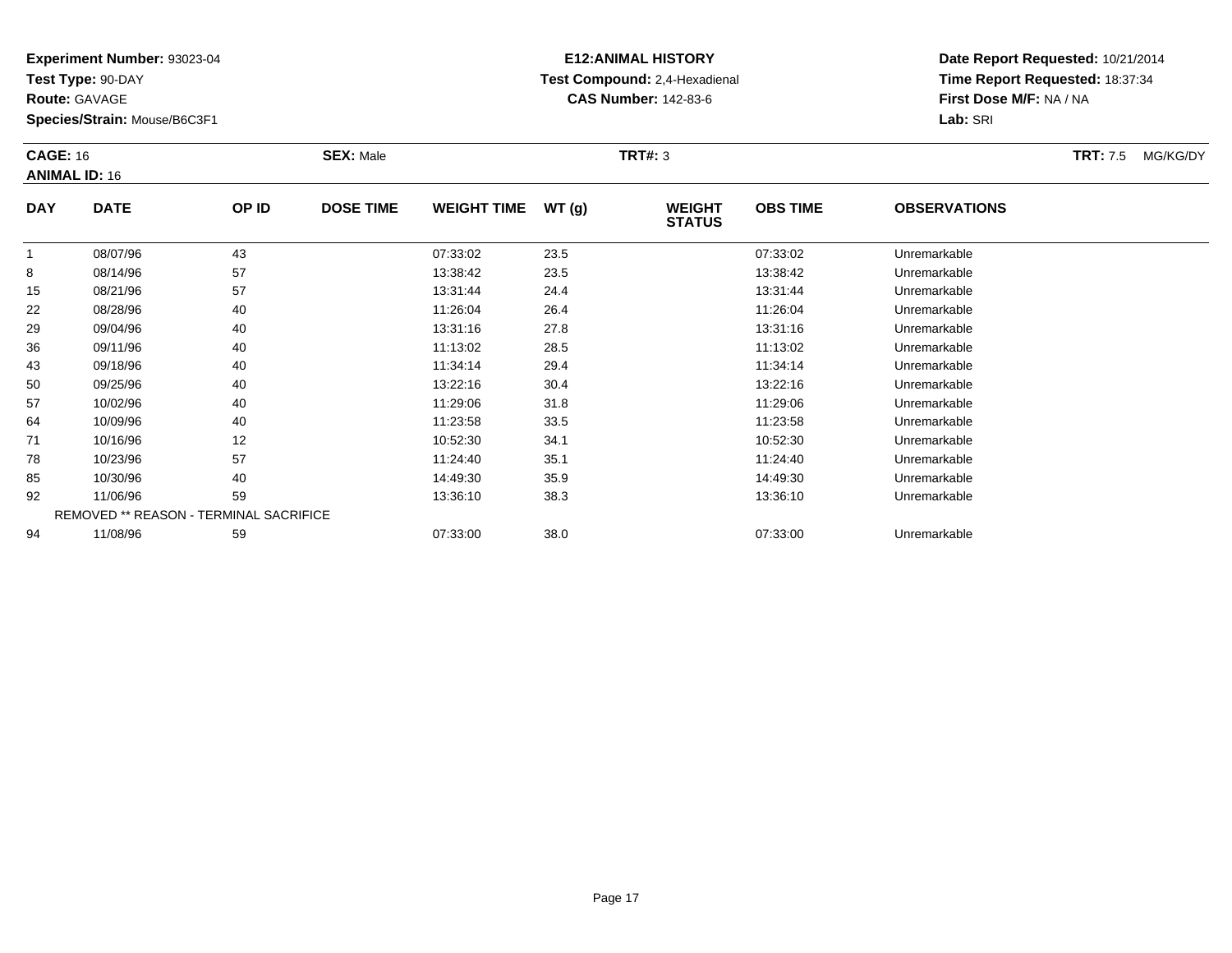**Test Type:** 90-DAY

**Route:** GAVAGE

**Species/Strain:** Mouse/B6C3F1

# **E12:ANIMAL HISTORY Test Compound:** 2,4-Hexadienal **CAS Number:** 142-83-6

**Date Report Requested:** 10/21/2014**Time Report Requested:** 18:37:34**First Dose M/F:** NA / NA**Lab:** SRI

#### **CAGE:** 17 **SEX:** Male **TRT#:** <sup>3</sup> **TRT:** 7.5 MG/KG/DY**ANIMAL ID:** 17**DAY DATE OP IDDOSE TIME WEIGHT TIME WT** (g) **STATUSOBS TIME OBSERVATIONS** 1 08/07/96 <sup>43</sup> 07:33:18 21.6 07:33:18 Unremarkable 88 08/14/96 57 57 13:39:14 22.0 13:39:14 13:39:14 Dhremarkable 15

|    | 08/07/96 | 43                                            | 07:33:18 | 21.6 | 07:33:18 | Unremarkable |  |
|----|----------|-----------------------------------------------|----------|------|----------|--------------|--|
| 8  | 08/14/96 | 57                                            | 13:39:14 | 22.0 | 13:39:14 | Unremarkable |  |
| 15 | 08/21/96 | 57                                            | 13:32:10 | 23.0 | 13:32:10 | Unremarkable |  |
| 22 | 08/28/96 | 40                                            | 11:26:22 | 25.5 | 11:26:22 | Unremarkable |  |
| 29 | 09/04/96 | 40                                            | 13:31:42 | 27.0 | 13:31:42 | Unremarkable |  |
| 36 | 09/11/96 | 40                                            | 11:13:18 | 28.0 | 11:13:18 | Unremarkable |  |
| 43 | 09/18/96 | 40                                            | 11:34:40 | 27.6 | 11:34:40 | Unremarkable |  |
| 50 | 09/25/96 | 40                                            | 13:22:36 | 27.4 | 13:22:36 | Unremarkable |  |
| 57 | 10/02/96 | 40                                            | 11:29:24 | 29.6 | 11:29:24 | Unremarkable |  |
| 64 | 10/09/96 | 40                                            | 11:24:20 | 31.7 | 11:24:20 | Unremarkable |  |
| 71 | 10/16/96 | 12                                            | 10:52:54 | 32.3 | 10:52:54 | Unremarkable |  |
| 78 | 10/23/96 | 57                                            | 11:25:16 | 33.6 | 11:25:16 | Unremarkable |  |
| 85 | 10/30/96 | 40                                            | 14:49:48 | 35.5 | 14:49:48 | Unremarkable |  |
| 92 | 11/06/96 | 59                                            | 13:36:36 | 36.8 | 13:36:36 | Unremarkable |  |
|    |          | <b>REMOVED ** REASON - TERMINAL SACRIFICE</b> |          |      |          |              |  |
| 94 | 11/08/96 | 59                                            | 07:33:20 | 36.4 | 07:33:20 | Unremarkable |  |
|    |          |                                               |          |      |          |              |  |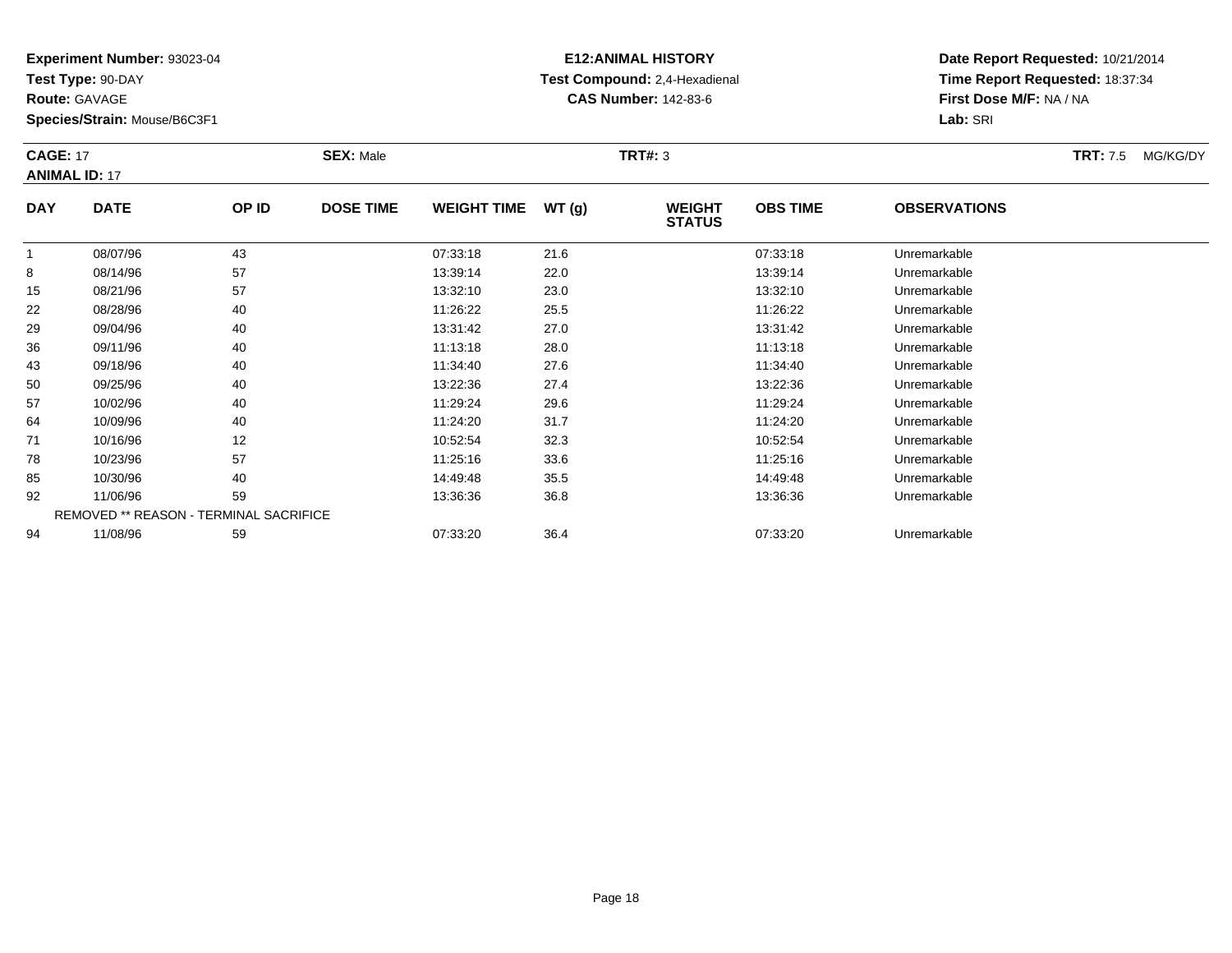**Test Type:** 90-DAY

**Route:** GAVAGE

78

85

92

94

**Species/Strain:** Mouse/B6C3F1

REMOVED \*\* REASON - TERMINAL SACRIFICE

# **E12:ANIMAL HISTORY Test Compound:** 2,4-Hexadienal **CAS Number:** 142-83-6

**Date Report Requested:** 10/21/2014**Time Report Requested:** 18:37:34**First Dose M/F:** NA / NA**Lab:** SRI

| <b>CAGE: 18</b><br><b>ANIMAL ID: 18</b> |             |       | <b>SEX: Male</b> |                    |       | <b>TRT#: 3</b>                 |                 |                     | <b>TRT: 7.5</b> | MG/KG/DY |
|-----------------------------------------|-------------|-------|------------------|--------------------|-------|--------------------------------|-----------------|---------------------|-----------------|----------|
| <b>DAY</b>                              | <b>DATE</b> | OP ID | <b>DOSE TIME</b> | <b>WEIGHT TIME</b> | WT(g) | <b>WEIGHT</b><br><b>STATUS</b> | <b>OBS TIME</b> | <b>OBSERVATIONS</b> |                 |          |
|                                         | 08/07/96    | 43    |                  | 07:33:32           | 24.3  |                                | 07:33:32        | Unremarkable        |                 |          |
| 8                                       | 08/14/96    | 57    |                  | 13:39:38           | 24.6  |                                | 13:39:38        | Unremarkable        |                 |          |
| 15                                      | 08/21/96    | 57    |                  | 13:32:36           | 26.2  |                                | 13:32:36        | Unremarkable        |                 |          |
| 22                                      | 08/28/96    | 40    |                  | 11:26:36           | 28.6  |                                | 11:26:36        | Unremarkable        |                 |          |
| 29                                      | 09/04/96    | 40    |                  | 13:32:02           | 28.9  |                                | 13:32:02        | Unremarkable        |                 |          |
| 36                                      | 09/11/96    | 40    |                  | 11:13:34           | 30.9  |                                | 11:13:34        | Unremarkable        |                 |          |
| 43                                      | 09/18/96    | 40    |                  | 11:34:56           | 32.5  |                                | 11:34:56        | Unremarkable        |                 |          |
| 50                                      | 09/25/96    | 40    |                  | 13:22:52           | 33.7  |                                | 13:22:52        | Unremarkable        |                 |          |
| 57                                      | 10/02/96    | 40    |                  | 11:29:38           | 34.2  |                                | 11:29:38        | Unremarkable        |                 |          |
| 64                                      | 10/09/96    | 40    |                  | 11:24:38           | 35.8  |                                | 11:24:38        | Unremarkable        |                 |          |
| 71                                      | 10/16/96    | 12    |                  | 10:53:14           | 37.0  |                                | 10:53:14        | Unremarkable        |                 |          |

10/23/96 <sup>57</sup> 11:25:52 37.6 11:25:52 Unremarkable

10/30/96 <sup>40</sup> 14:50:04 38.2 14:50:04 Unremarkable

11/06/96 <sup>59</sup> 13:36:52 40.0 13:36:52 Unremarkable

11/08/96 <sup>59</sup> 07:33:56 39.6 07:33:56 Unremarkable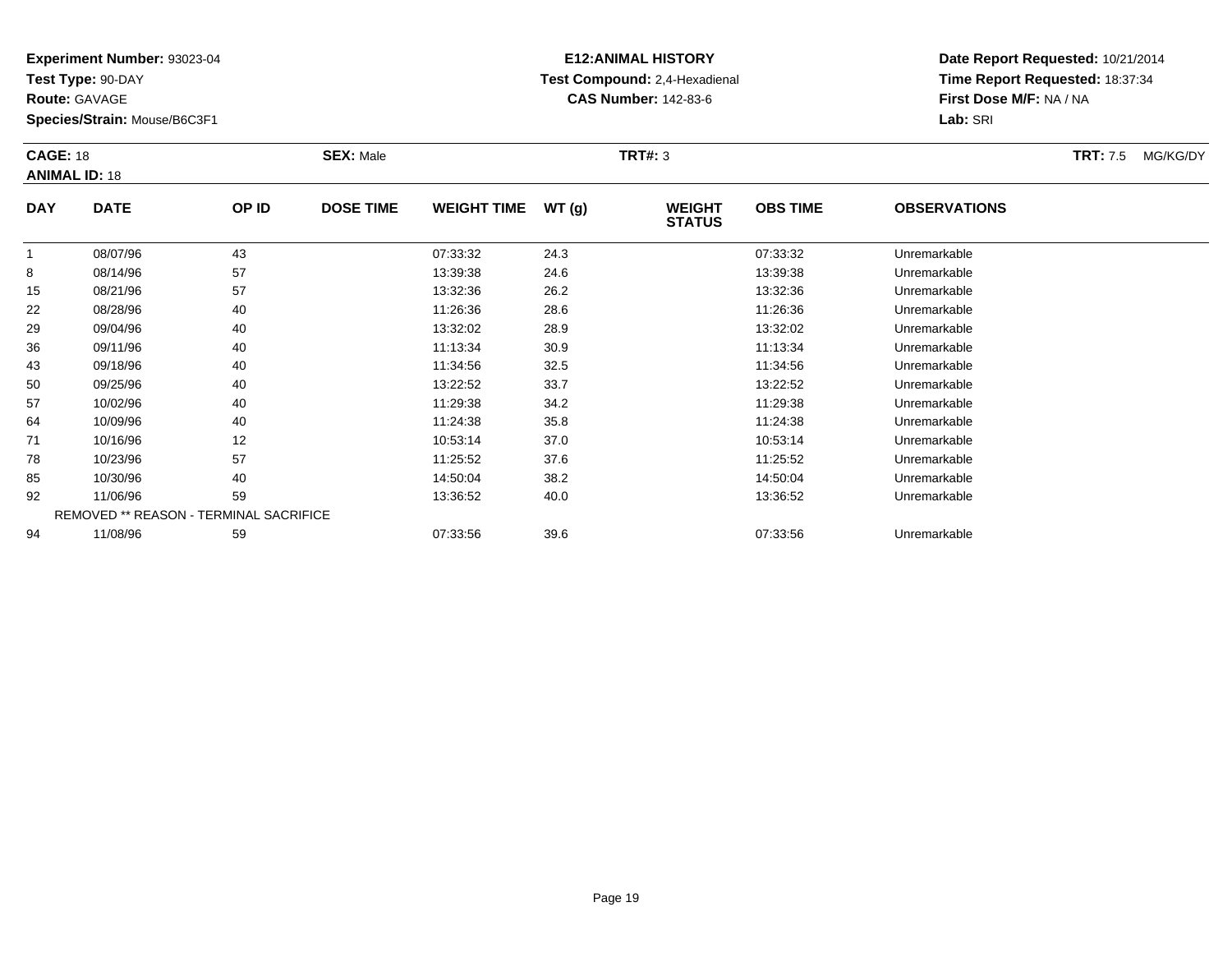**Test Type:** 90-DAY

**Route:** GAVAGE

78

85

92

94

**Species/Strain:** Mouse/B6C3F1

REMOVED \*\* REASON - TERMINAL SACRIFICE

# **E12:ANIMAL HISTORY Test Compound:** 2,4-Hexadienal **CAS Number:** 142-83-6

**Date Report Requested:** 10/21/2014**Time Report Requested:** 18:37:34**First Dose M/F:** NA / NA**Lab:** SRI

| <b>CAGE: 19</b> | <b>ANIMAL ID: 19</b> |                   | <b>SEX: Male</b> |                    |       | TRT#: 3                        |                 |                     | <b>TRT:</b> 7.5 | MG/KG/DY |
|-----------------|----------------------|-------------------|------------------|--------------------|-------|--------------------------------|-----------------|---------------------|-----------------|----------|
| <b>DAY</b>      | <b>DATE</b>          | OP ID             | <b>DOSE TIME</b> | <b>WEIGHT TIME</b> | WT(g) | <b>WEIGHT</b><br><b>STATUS</b> | <b>OBS TIME</b> | <b>OBSERVATIONS</b> |                 |          |
|                 | 08/07/96             | 43                |                  | 07:33:48           | 22.6  |                                | 07:33:48        | Unremarkable        |                 |          |
| 8               | 08/14/96             | 57                |                  | 13:40:06           | 23.4  |                                | 13:40:06        | Unremarkable        |                 |          |
| 15              | 08/21/96             | 57                |                  | 13:33:02           | 24.7  |                                | 13:33:02        | Unremarkable        |                 |          |
| 22              | 08/28/96             | 40                |                  | 11:26:52           | 27.2  |                                | 11:26:52        | Unremarkable        |                 |          |
| 29              | 09/04/96             | 40                |                  | 13:32:26           | 27.2  |                                | 13:32:26        | Unremarkable        |                 |          |
| 36              | 09/11/96             | 40                |                  | 11:13:50           | 28.9  |                                | 11:13:50        | Unremarkable        |                 |          |
| 43              | 09/18/96             | 40                |                  | 11:35:12           | 31.8  |                                | 11:35:12        | Unremarkable        |                 |          |
| 50              | 09/25/96             | 40                |                  | 13:23:10           | 29.6  |                                | 13:23:10        | Unremarkable        |                 |          |
| 57              | 10/02/96             | 40                |                  | 11:29:58           | 32.7  |                                | 11:29:58        | Unremarkable        |                 |          |
| 64              | 10/09/96             | 40                |                  | 11:24:52           | 34.6  |                                | 11:24:52        | Unremarkable        |                 |          |
| 71              | 10/16/96             | $12 \overline{ }$ |                  | 10:53:34           | 34.5  |                                | 10:53:34        | Unremarkable        |                 |          |

1 10/16/96 12 12 10:53:34 34.5 10:53 10:53:34 Dhremarkable

10/23/96 <sup>57</sup> 11:26:24 36.1 11:26:24 Unremarkable

10/30/96 <sup>40</sup> 14:50:18 38.0 14:50:18 Unremarkable

11/06/96 <sup>59</sup> 13:37:08 39.7 13:37:08 Unremarkable

11/08/96 <sup>59</sup> 07:34:12 39.7 07:34:12 Unremarkable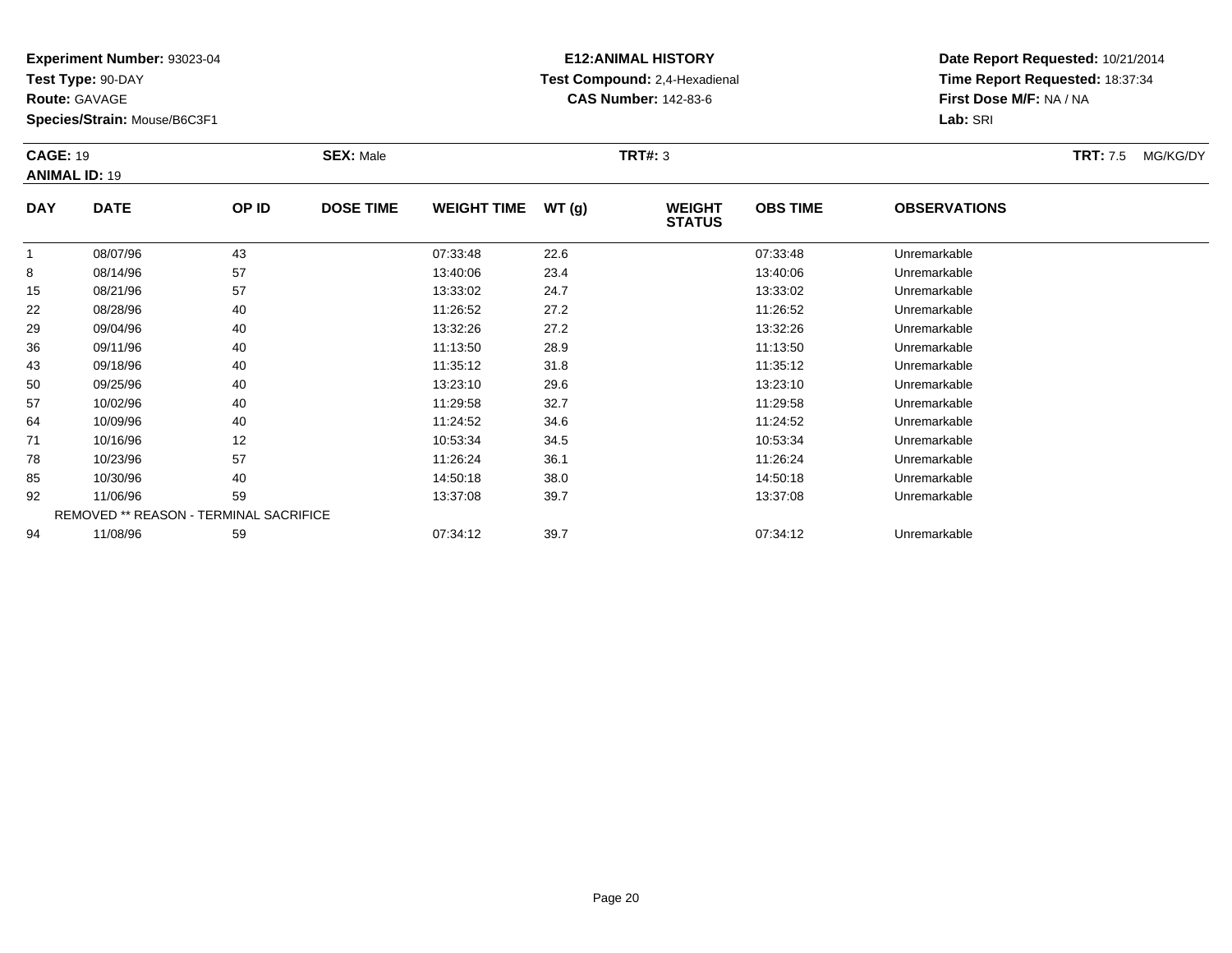**Test Type:** 90-DAY

**Route:** GAVAGE

92

94

**Species/Strain:** Mouse/B6C3F1

REMOVED \*\* REASON - TERMINAL SACRIFICE

### **E12:ANIMAL HISTORY Test Compound:** 2,4-Hexadienal **CAS Number:** 142-83-6

**Date Report Requested:** 10/21/2014**Time Report Requested:** 18:37:34**First Dose M/F:** NA / NA**Lab:** SRI

| <b>CAGE: 20</b><br><b>ANIMAL ID: 20</b> |             |       | <b>SEX: Male</b> |                    |       | TRT#: 3                        |                 |                     | <b>TRT: 7.5</b> | MG/KG/DY |
|-----------------------------------------|-------------|-------|------------------|--------------------|-------|--------------------------------|-----------------|---------------------|-----------------|----------|
| <b>DAY</b>                              | <b>DATE</b> | OP ID | <b>DOSE TIME</b> | <b>WEIGHT TIME</b> | WT(g) | <b>WEIGHT</b><br><b>STATUS</b> | <b>OBS TIME</b> | <b>OBSERVATIONS</b> |                 |          |
| 1                                       | 08/07/96    | 43    |                  | 07:34:10           | 23.5  |                                | 07:34:10        | Unremarkable        |                 |          |
| 8                                       | 08/14/96    | 57    |                  | 13:40:44           | 23.7  |                                | 13:40:44        | Unremarkable        |                 |          |
| 15                                      | 08/21/96    | 57    |                  | 13:33:36           | 24.8  |                                | 13:33:36        | Unremarkable        |                 |          |
| 22                                      | 08/28/96    | 40    |                  | 11:27:10           | 26.8  |                                | 11:27:10        | Unremarkable        |                 |          |
| 29                                      | 09/04/96    | 40    |                  | 13:32:44           | 28.2  |                                | 13:32:44        | Unremarkable        |                 |          |
| 36                                      | 09/11/96    | 40    |                  | 11:14:12           | 27.4  |                                | 11:14:12        | Unremarkable        |                 |          |
| 43                                      | 09/18/96    | 40    |                  | 11:35:30           | 29.0  |                                | 11:35:30        | Unremarkable        |                 |          |
| 50                                      | 09/25/96    | 40    |                  | 13:23:38           | 29.3  |                                | 13:23:38        | Unremarkable        |                 |          |
| 57                                      | 10/02/96    | 40    |                  | 11:30:14           | 30.7  |                                | 11:30:14        | Unremarkable        |                 |          |
| 64                                      | 10/09/96    | 40    |                  | 11:25:06           | 31.2  |                                | 11:25:06        | Unremarkable        |                 |          |
| 71                                      | 10/16/96    | 12    |                  | 10:53:54           | 31.6  |                                | 10:53:54        | Unremarkable        |                 |          |
| 78                                      | 10/23/96    | 57    |                  | 11:27:02           | 32.0  |                                | 11:27:02        | Unremarkable        |                 |          |
| 85                                      | 10/30/96    | 40    |                  | 14:50:36           | 31.6  |                                | 14:50:36        | Unremarkable        |                 |          |

11/06/96 <sup>59</sup> 13:37:26 28.9 13:37:26 Unremarkable

11/08/96 <sup>59</sup> 07:34:30 30.5 07:34:30 Unremarkable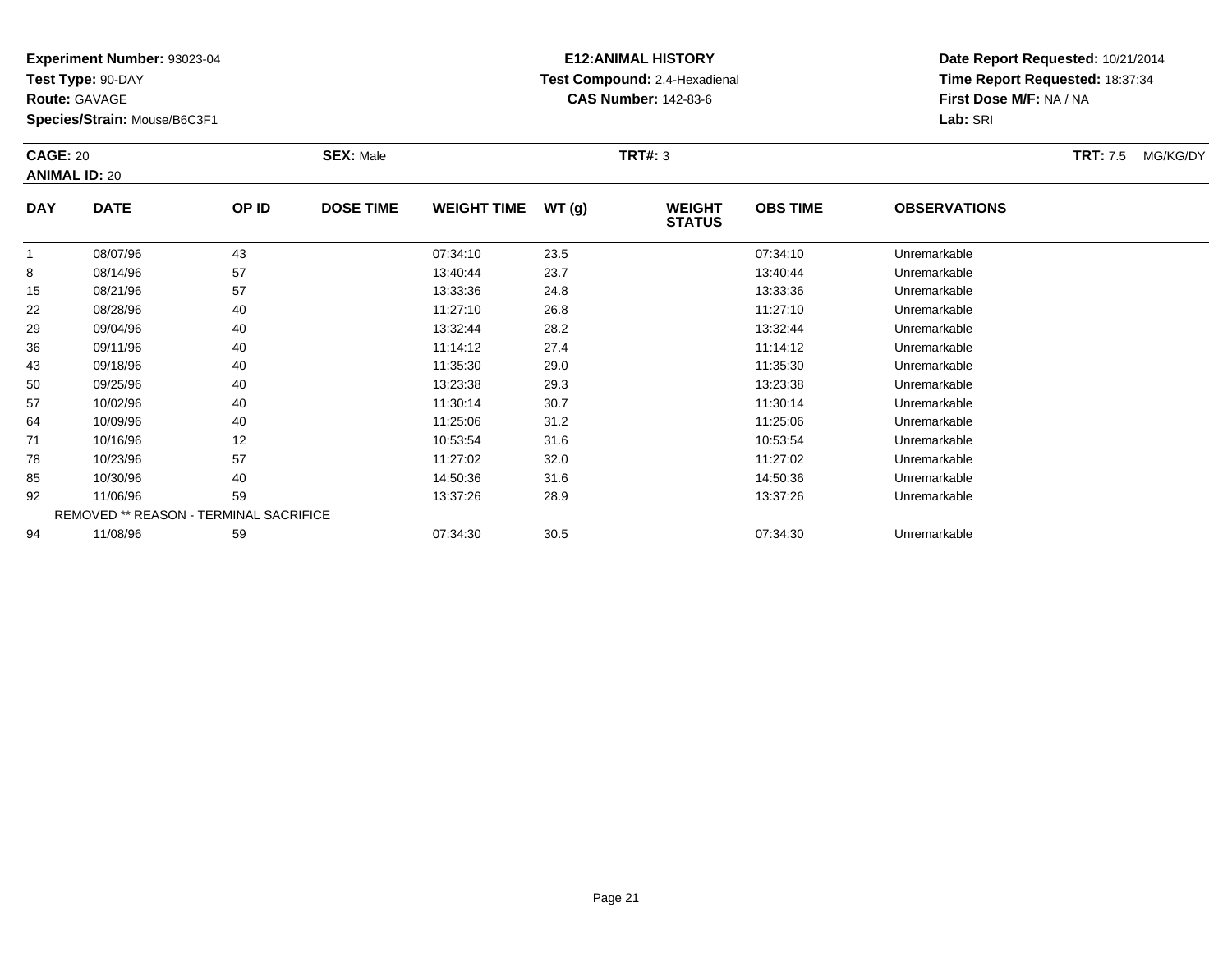**Test Type:** 90-DAY

**Route:** GAVAGE

**Species/Strain:** Mouse/B6C3F1

# **E12:ANIMAL HISTORY Test Compound:** 2,4-Hexadienal **CAS Number:** 142-83-6

**Date Report Requested:** 10/21/2014**Time Report Requested:** 18:37:34**First Dose M/F:** NA / NA**Lab:** SRI

#### **CAGE:** 21 **SEX:** Male **TRT#:** <sup>5</sup> **TRT:** 15 MG/KG/DY**ANIMAL ID:** 21**DAY DATE OP IDDOSE TIME WEIGHT TIME WT** (g) **STATUSOBS TIME OBSERVATIONS** 1 08/07/96 <sup>43</sup> 07:42:16 22.4 07:42:16 Unremarkable 88 08/14/96 57 57 14:10:06 23.1 14:10:06 14:10:06 Dhremarkable 15 08/21/96 <sup>57</sup> 13:34:20 24.7 13:34:20 Unremarkable 22 08/28/96 <sup>40</sup> 11:34:40 26.5 11:34:40 Unremarkable 29 09/04/96 <sup>40</sup> 13:40:36 27.5 13:40:36 Unremarkable 3609/11/96 <sup>40</sup> 11:31:48 28.9 11:31:48 Unremarkable

| 15 | 08/21/96 | 57                                            | 13:34:20 | 24.7 | 13:34:20 | Unremarkable |  |
|----|----------|-----------------------------------------------|----------|------|----------|--------------|--|
| 22 | 08/28/96 | 40                                            | 11:34:40 | 26.5 | 11:34:40 | Unremarkable |  |
| 29 | 09/04/96 | 40                                            | 13:40:36 | 27.5 | 13:40:36 | Unremarkable |  |
| 36 | 09/11/96 | 40                                            | 11:31:48 | 28.9 | 11:31:48 | Unremarkable |  |
| 43 | 09/18/96 | 40                                            | 11:51:32 | 30.6 | 11:51:32 | Unremarkable |  |
| 50 | 09/25/96 | 40                                            | 13:31:54 | 30.2 | 13:31:54 | Unremarkable |  |
| 57 | 10/02/96 | 40                                            | 11:40:32 | 32.2 | 11:40:32 | Unremarkable |  |
| 64 | 10/09/96 | 40                                            | 11:34:32 | 33.9 | 11:34:32 | Unremarkable |  |
| 71 | 10/16/96 | 12                                            | 11:04:14 | 35.0 | 11:04:14 | Unremarkable |  |
| 78 | 10/23/96 | 57                                            | 11:43:48 | 36.3 | 11:43:48 | Unremarkable |  |
| 85 | 10/30/96 | 40                                            | 15:03:38 | 37.2 | 15:03:38 | Unremarkable |  |
| 92 | 11/06/96 | 59                                            | 13:24:00 | 38.7 | 13:24:00 | Unremarkable |  |
|    |          | <b>REMOVED ** REASON - TERMINAL SACRIFICE</b> |          |      |          |              |  |
| 94 | 11/08/96 | 59                                            | 07:34:50 | 38.0 | 07:34:50 | Unremarkable |  |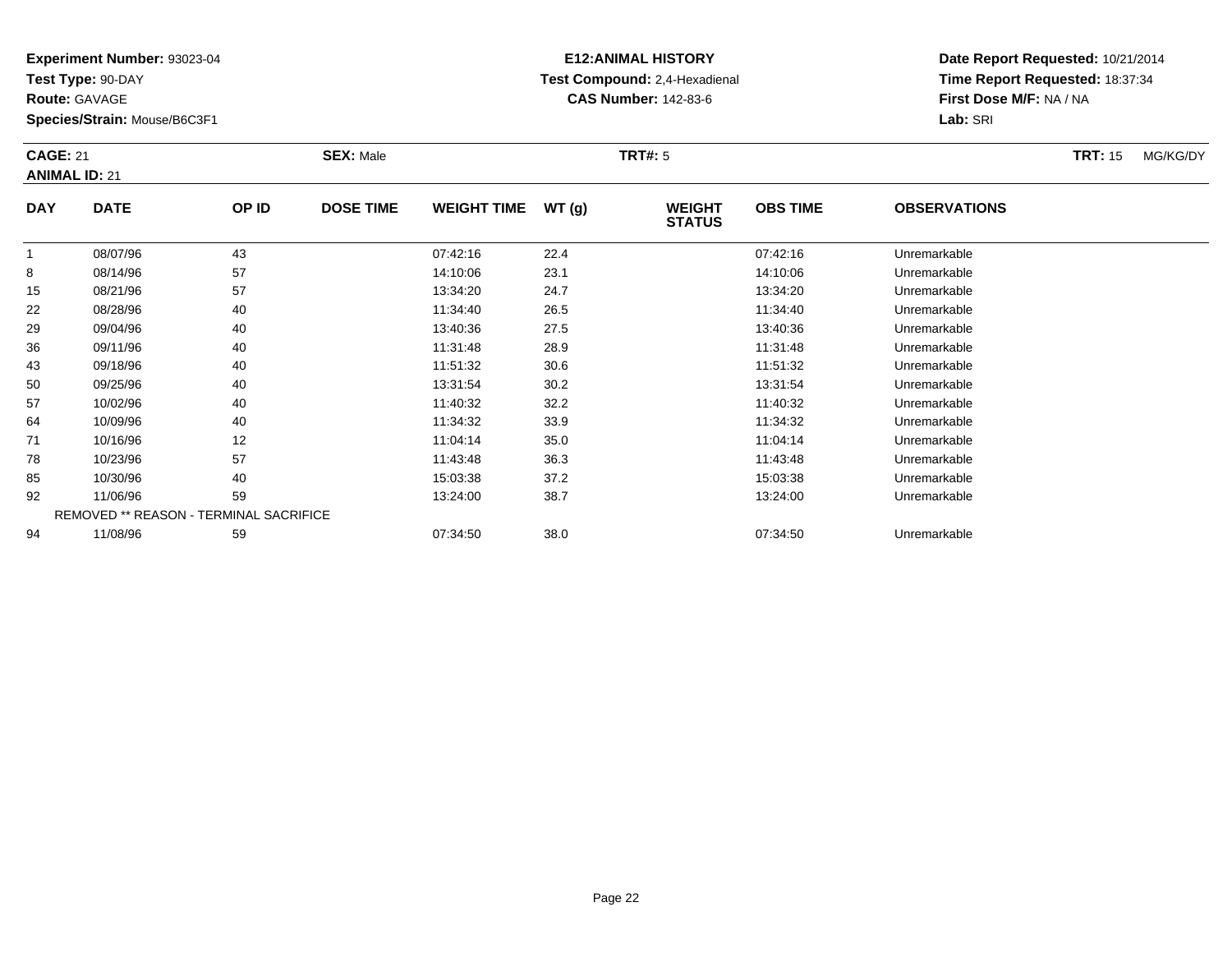**Test Type:** 90-DAY

**Route:** GAVAGE

**Species/Strain:** Mouse/B6C3F1

# **E12:ANIMAL HISTORY Test Compound:** 2,4-Hexadienal **CAS Number:** 142-83-6

**Date Report Requested:** 10/21/2014**Time Report Requested:** 18:37:34**First Dose M/F:** NA / NA**Lab:** SRI

#### **CAGE:** 22 **SEX:** Male **TRT#:** <sup>5</sup> **TRT:** 15 MG/KG/DY**ANIMAL ID:** 22**DAY DATE OP IDDOSE TIME WEIGHT TIME WT** (g) **STATUSOBS TIME OBSERVATIONS**  $\overline{1}$  08/07/96 <sup>43</sup> 07:42:36 25.0 07:42:36 Unremarkable 88 08/14/96 57 57 14:10:36 24.9 24.9 14:10:36 14:10:36 25 14:10:36 14:10:36 155 08/21/96 57 57 13:34:48 27.1 13:34:48 13:34:48 Dhremarkable

| 8  | 08/14/96 | 57                                            | 14:10:36 | 24.9 | 14:10:36 | Unremarkable |  |
|----|----------|-----------------------------------------------|----------|------|----------|--------------|--|
| 15 | 08/21/96 | 57                                            | 13:34:48 | 27.1 | 13:34:48 | Unremarkable |  |
| 22 | 08/28/96 | 40                                            | 11:34:58 | 28.9 | 11:34:58 | Unremarkable |  |
| 29 | 09/04/96 | 40                                            | 13:40:52 | 30.6 | 13:40:52 | Unremarkable |  |
| 36 | 09/11/96 | 40                                            | 11:32:08 | 31.4 | 11:32:08 | Unremarkable |  |
| 43 | 09/18/96 | 40                                            | 11:51:48 | 34.1 | 11:51:48 | Unremarkable |  |
| 50 | 09/25/96 | 40                                            | 13:32:08 | 34.8 | 13:32:08 | Unremarkable |  |
| 57 | 10/02/96 | 40                                            | 11:40:46 | 37.3 | 11:40:46 | Unremarkable |  |
| 64 | 10/09/96 | 40                                            | 11:34:48 | 39.6 | 11:34:48 | Unremarkable |  |
| 71 | 10/16/96 | 12                                            | 11:04:32 | 40.6 | 11:04:32 | Unremarkable |  |
| 78 | 10/23/96 | 57                                            | 11:44:28 | 42.2 | 11:44:28 | Unremarkable |  |
| 85 | 10/30/96 | 40                                            | 15:03:52 | 43.7 | 15:03:52 | Unremarkable |  |
| 92 | 11/06/96 | 59                                            | 13:24:38 | 44.7 | 13:24:38 | Unremarkable |  |
|    |          | <b>REMOVED ** REASON - TERMINAL SACRIFICE</b> |          |      |          |              |  |
| 94 | 11/08/96 | 59                                            | 07:35:14 | 44.2 | 07:35:14 | Unremarkable |  |
|    |          |                                               |          |      |          |              |  |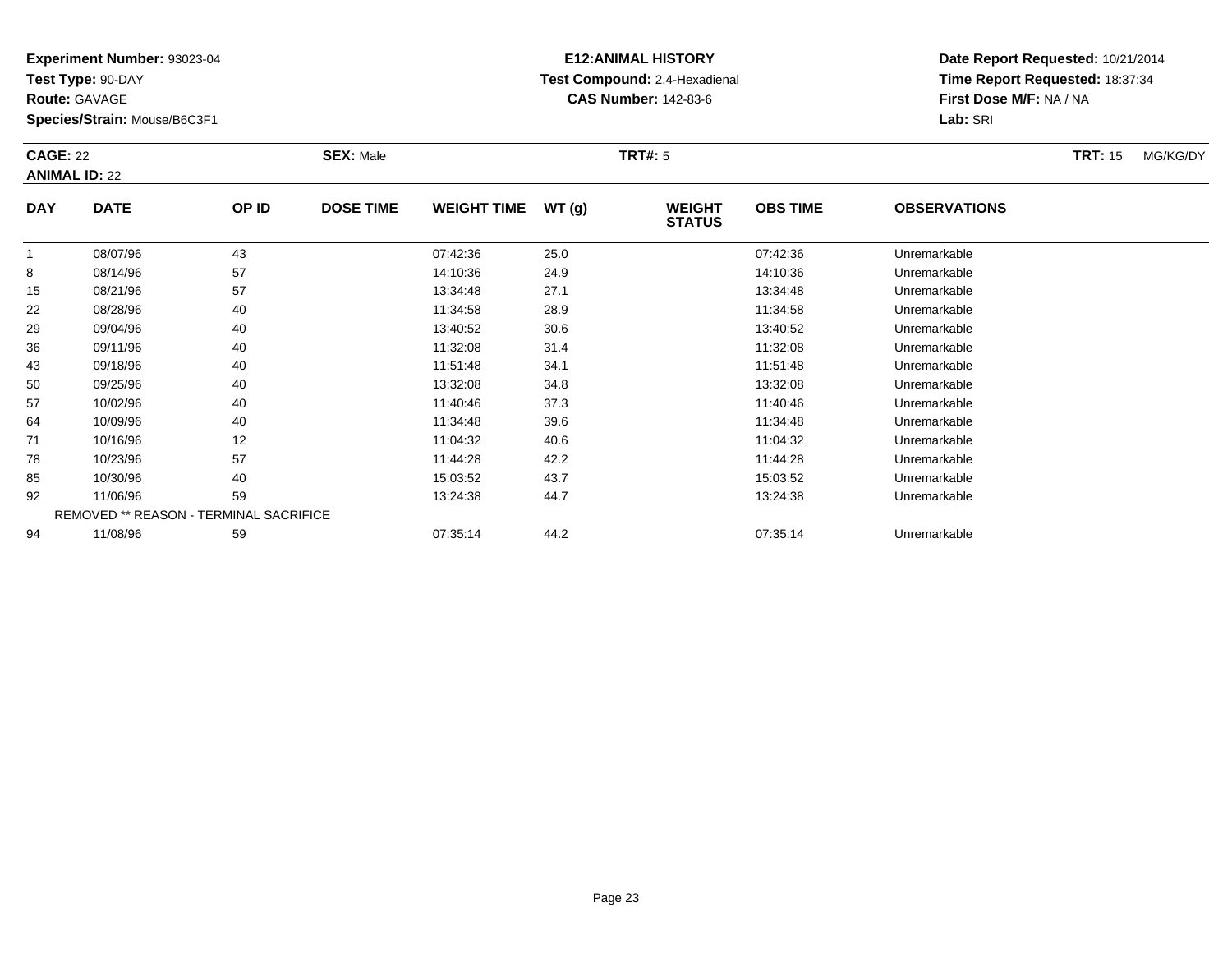**Test Type:** 90-DAY

**Route:** GAVAGE

64

71

78

85

92

94

**Species/Strain:** Mouse/B6C3F1

REMOVED \*\* REASON - TERMINAL SACRIFICE

### **E12:ANIMAL HISTORY Test Compound:** 2,4-Hexadienal **CAS Number:** 142-83-6

**Date Report Requested:** 10/21/2014**Time Report Requested:** 18:37:34**First Dose M/F:** NA / NA**Lab:** SRI

#### **CAGE:** 23 **SEX:** Male **TRT#:** <sup>5</sup> **TRT:** 15 MG/KG/DY**ANIMAL ID:** 23**DAY DATE OP ID DOSE TIME WEIGHT TIME WT (g) WEIGHT STATUSOBS TIME OBSERVATIONS** 1 08/07/96 <sup>43</sup> 07:42:52 23.4 07:42:52 Unremarkable 88 08/14/96 57 57 14:11:14 23.6 14:11:14 14:11:14 Dhremarkable 15 08/21/96 <sup>57</sup> 13:35:14 25.6 13:35:14 Unremarkable 22 08/28/96 <sup>40</sup> 11:35:12 27.9 11:35:12 Unremarkable 29 09/04/96 <sup>40</sup> 13:41:10 27.6 13:41:10 Unremarkable 36 09/11/96 <sup>40</sup> 11:32:24 29.5 11:32:24 Unremarkable 43 09/18/96 <sup>40</sup> 11:52:04 30.7 11:52:04 Unremarkable 50 09/25/96 <sup>40</sup> 13:32:30 31.2 13:32:30 Unremarkable 5710/02/96 <sup>40</sup> 11:41:04 33.0 11:41:04 Unremarkable

10/09/96 <sup>40</sup> 11:35:04 35.8 11:35:04 Unremarkable

1 10/16/96 12 12 11:04:54 36.0 11:04:54 10/16/96 Unremarkable

10/23/96 <sup>57</sup> 11:45:08 37.9 11:45:08 Unremarkable

10/30/96 <sup>40</sup> 15:04:08 39.2 15:04:08 Unremarkable

11/06/96 <sup>59</sup> 13:25:04 39.8 13:25:04 Unremarkable

11/08/96 <sup>59</sup> 07:35:50 39.2 07:35:50 Unremarkable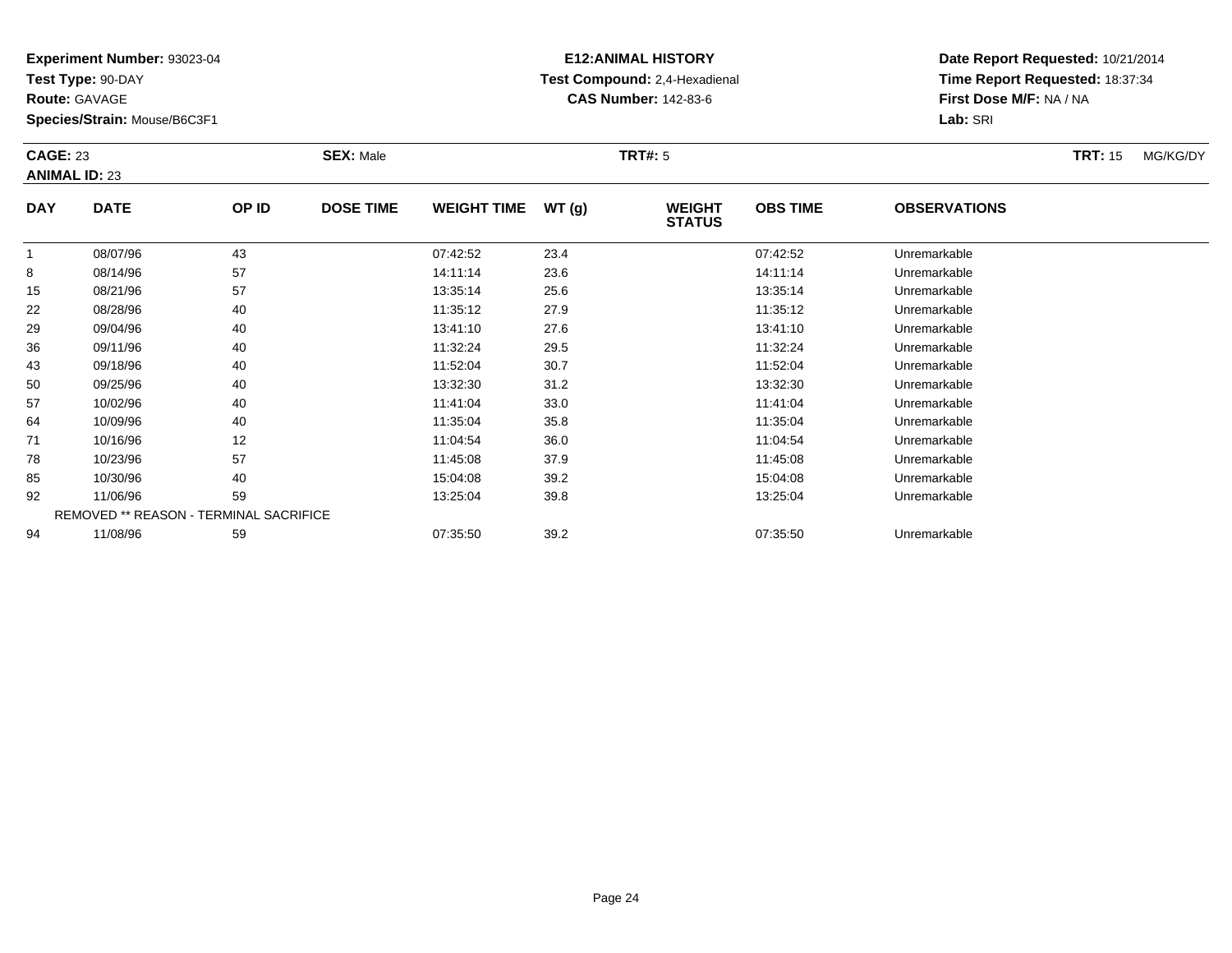**Test Type:** 90-DAY

**Route:** GAVAGE

**Species/Strain:** Mouse/B6C3F1

# **E12:ANIMAL HISTORY Test Compound:** 2,4-Hexadienal **CAS Number:** 142-83-6

**Date Report Requested:** 10/21/2014**Time Report Requested:** 18:37:34**First Dose M/F:** NA / NA**Lab:** SRI

#### **CAGE:** 24 **SEX:** Male **TRT#:** <sup>5</sup> **TRT:** 15 MG/KG/DY**ANIMAL ID:** 24**DAY DATE OP IDDOSE TIME WEIGHT TIME WT** (g) **STATUSOBS TIME OBSERVATIONS** 1 08/07/96 <sup>43</sup> 07:43:14 23.6 07:43:14 Unremarkable 88 08/14/96 57 57 14:12:02 24.0 14:12:02 14:12:02 Dhremarkable

|    | 08/07/96 | 43                                            | 07:43:14 | 23.6 | 07:43:14 | Unremarkable |  |
|----|----------|-----------------------------------------------|----------|------|----------|--------------|--|
| 8  | 08/14/96 | 57                                            | 14:12:02 | 24.0 | 14:12:02 | Unremarkable |  |
| 15 | 08/21/96 | 57                                            | 13:35:58 | 25.2 | 13:35:58 | Unremarkable |  |
| 22 | 08/28/96 | 40                                            | 11:35:40 | 27.8 | 11:35:40 | Unremarkable |  |
| 29 | 09/04/96 | 40                                            | 13:41:28 | 28.9 | 13:41:28 | Unremarkable |  |
| 36 | 09/11/96 | 40                                            | 11:32:40 | 30.5 | 11:32:40 | Unremarkable |  |
| 43 | 09/18/96 | 40                                            | 11:52:20 | 32.4 | 11:52:20 | Unremarkable |  |
| 50 | 09/25/96 | 40                                            | 13:32:50 | 33.7 | 13:32:50 | Unremarkable |  |
| 57 | 10/02/96 | 40                                            | 11:41:18 | 34.5 | 11:41:18 | Unremarkable |  |
| 64 | 10/09/96 | 40                                            | 11:35:18 | 35.8 | 11:35:18 | Unremarkable |  |
| 71 | 10/16/96 | 12                                            | 11:05:22 | 36.4 | 11:05:22 | Unremarkable |  |
| 78 | 10/23/96 | 57                                            | 11:45:50 | 36.6 | 11:45:50 | Unremarkable |  |
| 85 | 10/30/96 | 40                                            | 15:04:26 | 38.4 | 15:04:26 | Unremarkable |  |
| 92 | 11/06/96 | 59                                            | 13:25:28 | 40.5 | 13:25:28 | Unremarkable |  |
|    |          | <b>REMOVED ** REASON - TERMINAL SACRIFICE</b> |          |      |          |              |  |
| 94 | 11/08/96 | 59                                            | 07:36:18 | 40.4 | 07:36:18 | Unremarkable |  |
|    |          |                                               |          |      |          |              |  |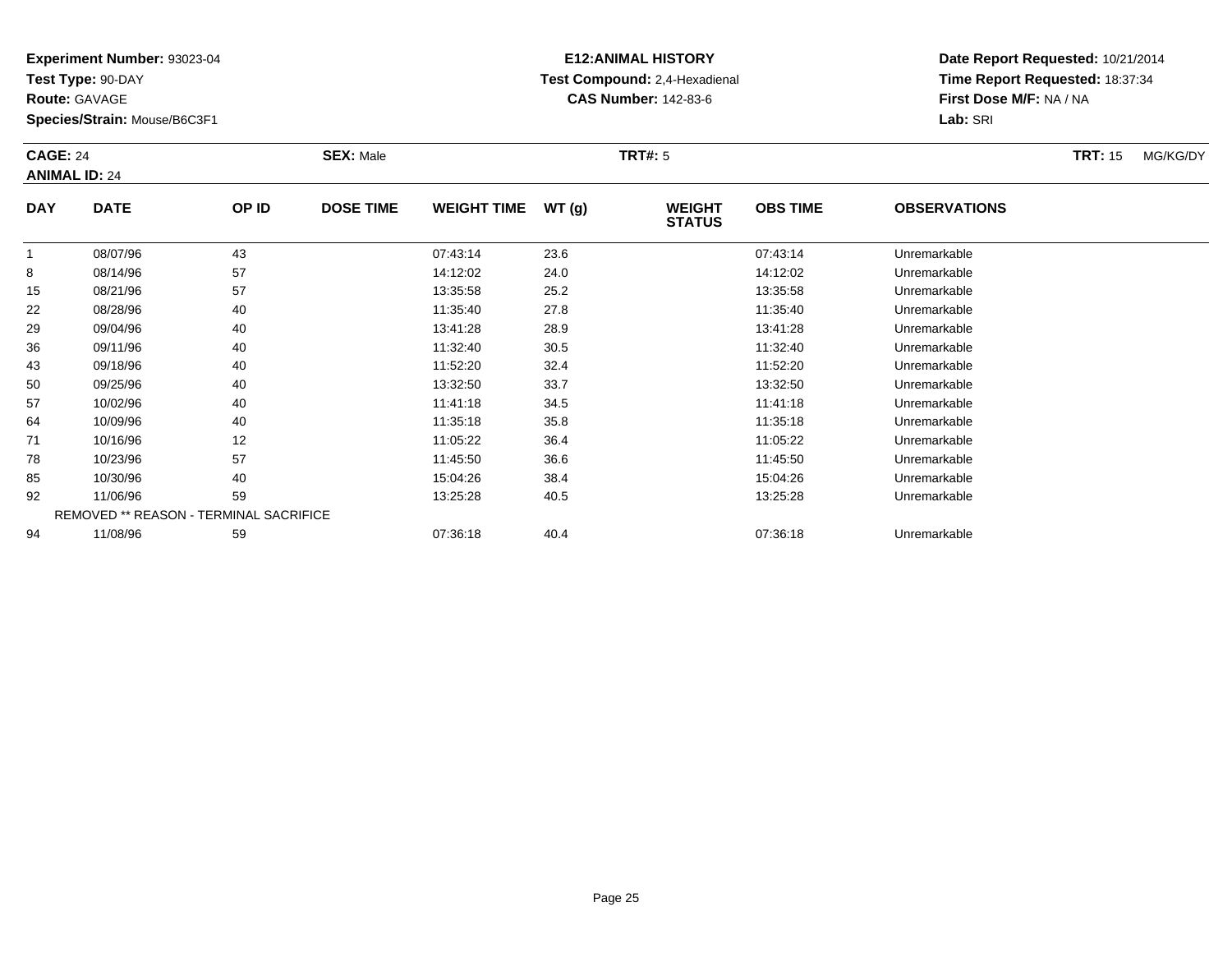**Test Type:** 90-DAY

**Route:** GAVAGE

85

92

94

**Species/Strain:** Mouse/B6C3F1

REMOVED \*\* REASON - TERMINAL SACRIFICE

### **E12:ANIMAL HISTORY Test Compound:** 2,4-Hexadienal **CAS Number:** 142-83-6

**Date Report Requested:** 10/21/2014**Time Report Requested:** 18:37:34**First Dose M/F:** NA / NA**Lab:** SRI

#### **CAGE:** 25 **SEX:** Male **TRT#:** <sup>5</sup> **TRT:** 15 MG/KG/DY**ANIMAL ID:** 25**DAY DATE OP ID DOSE TIME WEIGHT TIME WT (g) WEIGHT STATUSOBS TIME OBSERVATIONS** 1 08/07/96 <sup>43</sup> 07:43:32 23.4 07:43:32 Unremarkable 88 08/14/96 57 57 14:12:36 24.2 24.2 14:12:36 Dhremarkable 15 08/21/96 <sup>57</sup> 13:36:34 25.4 13:36:34 Unremarkable 22 08/28/96 <sup>40</sup> 11:35:56 27.8 11:35:56 Unremarkable 29 09/04/96 <sup>40</sup> 13:41:46 27.9 13:41:46 Unremarkable 36 09/11/96 <sup>40</sup> 11:32:58 27.5 11:32:58 Unremarkable 433 09/18/96 40 40 11:52:36 30.1 11:52:36 11:52:36 Dhremarkable 50 09/25/96 <sup>40</sup> 13:33:12 29.3 13:33:12 Unremarkable 57 10/02/96 <sup>40</sup> 11:41:34 30.8 11:41:34 Unremarkable 64 10/09/96 <sup>40</sup> 11:38:40 32.9 11:38:40 Unremarkable 711 10/16/96 12 12 11:05:48 32.5 11:05:48 11:05:48 10/16/96 Unremarkable 78

10/23/96 <sup>57</sup> 11:46:30 33.4 11:46:30 Unremarkable

10/30/96 <sup>40</sup> 15:04:42 36.0 15:04:42 Unremarkable

11/06/96 <sup>59</sup> 13:25:50 37.6 13:25:50 Unremarkable

11/08/96 <sup>59</sup> 07:36:38 37.1 07:36:38 Unremarkable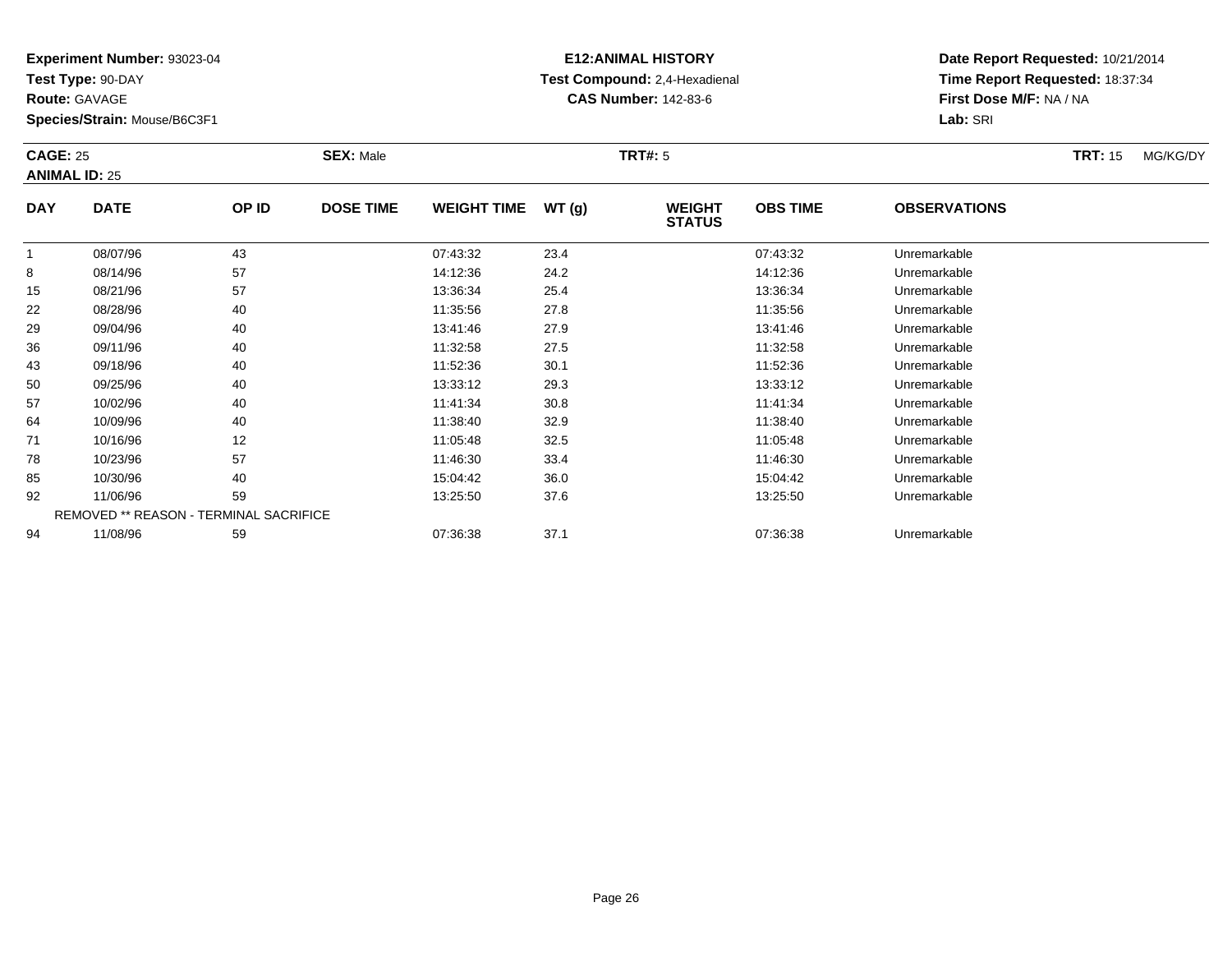**Test Type:** 90-DAY

**Route:** GAVAGE

64

71

78

85

92

94

**Species/Strain:** Mouse/B6C3F1

REMOVED \*\* REASON - TERMINAL SACRIFICE

### **E12:ANIMAL HISTORY Test Compound:** 2,4-Hexadienal **CAS Number:** 142-83-6

**Date Report Requested:** 10/21/2014**Time Report Requested:** 18:37:34**First Dose M/F:** NA / NA**Lab:** SRI

#### **CAGE:** 26 **SEX:** Male **TRT#:** <sup>5</sup> **TRT:** 15 MG/KG/DY**ANIMAL ID:** 26**DAY DATE OP ID DOSE TIME WEIGHT TIME WT (g) WEIGHT STATUSOBS TIME OBSERVATIONS** 1 08/07/96 <sup>43</sup> 07:28:36 23.7 07:28:36 Unremarkable 88 08/14/96 57 57 13:34:16 25.0 13:34:16 13:34:16 Dhremarkable 15 08/21/96 <sup>57</sup> 13:56:56 26.1 13:56:56 Unremarkable 22 08/28/96 <sup>40</sup> 11:22:20 28.9 11:22:20 Unremarkable 29 09/04/96 <sup>40</sup> 13:28:10 30.2 13:28:10 Unremarkable 366 09/11/96 40 40 11:10:18 31.0 11:10 11:10:18 Junemarkable 433 09/18/96 40 40 11:31:22 34.1 11:31:22 11:31:22 Dhremarkable 50 09/25/96 <sup>40</sup> 13:19:16 35.9 13:19:16 Unremarkable 5710/02/96 <sup>40</sup> 11:26:22 37.5 11:26:22 Unremarkable

10/09/96 <sup>40</sup> 11:21:08 39.5 11:21:08 Unremarkable

1 10/16/96 12 12 10:48:58 39.4 10:49 10:48 10:48 10:48 10:48 10:48:58 Unremarkable

10/23/96 <sup>57</sup> 11:18:44 41.2 11:18:44 Unremarkable

10/30/96 <sup>40</sup> 14:44:48 43.4 14:44:48 Unremarkable

11/06/96 <sup>59</sup> 13:39:34 44.1 13:39:34 Unremarkable

11/08/96 <sup>59</sup> 07:36:58 44.8 07:36:58 Unremarkable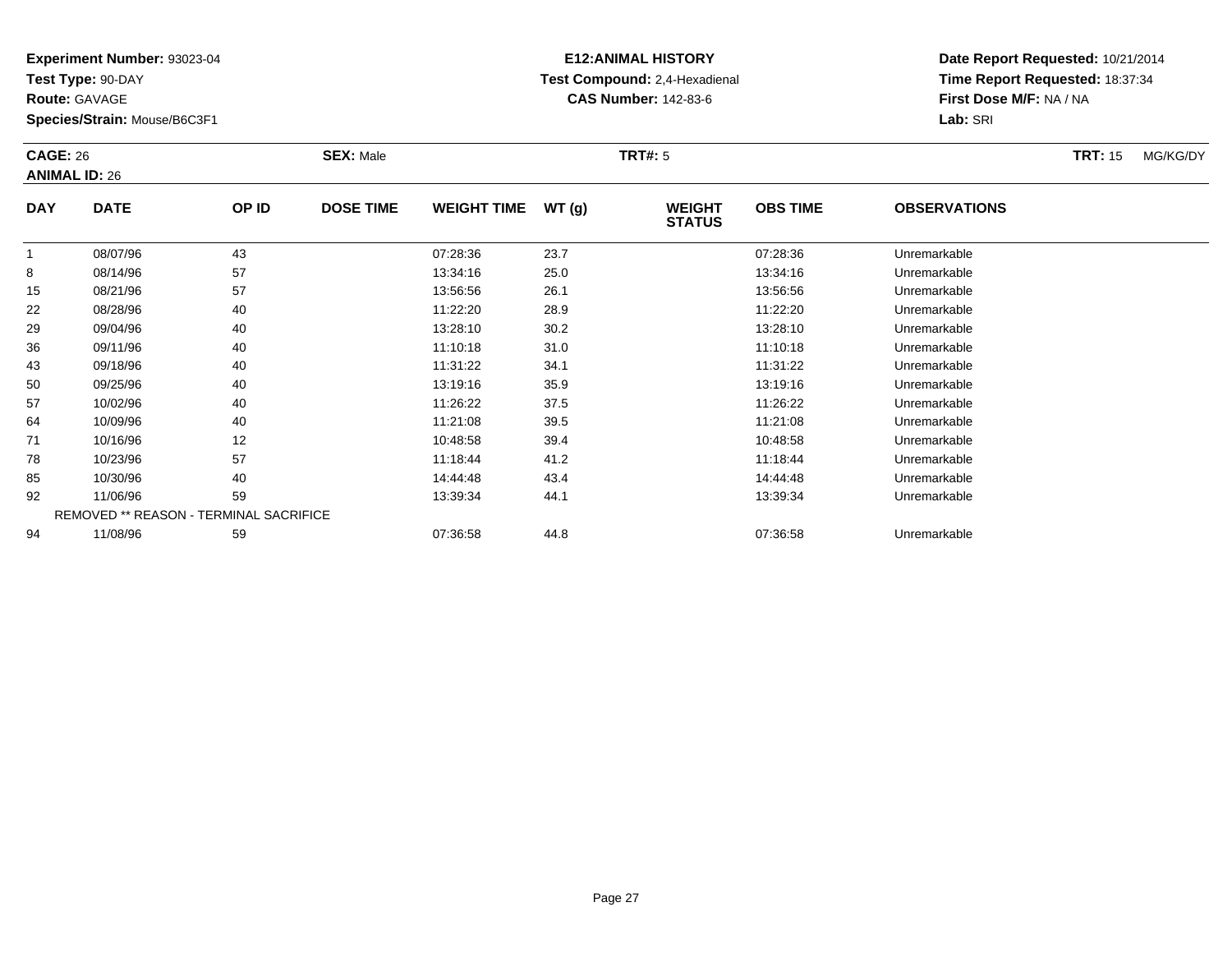**Test Type:** 90-DAY

**Route:** GAVAGE

**Species/Strain:** Mouse/B6C3F1

### **E12:ANIMAL HISTORY Test Compound:** 2,4-Hexadienal **CAS Number:** 142-83-6

**Date Report Requested:** 10/21/2014**Time Report Requested:** 18:37:34**First Dose M/F:** NA / NA**Lab:** SRI

#### **CAGE:** 27 **SEX:** Male **TRT#:** <sup>5</sup> **TRT:** 15 MG/KG/DY**ANIMAL ID:** 27**DAY DATE OP IDDOSE TIME WEIGHT TIME WT** (g) **STATUSOBS TIME OBSERVATIONS** 1 08/07/96 <sup>43</sup> 07:28:56 22.7 07:28:56 Unremarkable 88 08/14/96 57 57 13:34:48 22.7 13:34:48 13:34:48 Dhremarkable 15 08/21/96 <sup>57</sup> 13:57:48 24.5 13:57:48 Unremarkable 22 08/28/96 <sup>40</sup> 11:22:42 26.8 11:22:42 Unremarkable 29 09/04/96 <sup>40</sup> 13:28:28 28.6 13:28:28 Unremarkable 36

| ن ا | $00/Z$ 1/90 | ິ∪ /                                   | 10.07.40 | 24.J | 10.07.40 | <b>UILLEITIAINADIE</b> |  |
|-----|-------------|----------------------------------------|----------|------|----------|------------------------|--|
| 22  | 08/28/96    | 40                                     | 11:22:42 | 26.8 | 11:22:42 | Unremarkable           |  |
| 29  | 09/04/96    | 40                                     | 13:28:28 | 28.6 | 13:28:28 | Unremarkable           |  |
| 36  | 09/11/96    | 40                                     | 11:10:34 | 29.7 | 11:10:34 | Unremarkable           |  |
| 43  | 09/18/96    | 40                                     | 11:31:38 | 31.7 | 11:31:38 | Unremarkable           |  |
| 50  | 09/25/96    | 40                                     | 13:19:38 | 32.5 | 13:19:38 | Unremarkable           |  |
| 57  | 10/02/96    | 40                                     | 11:26:38 | 34.8 | 11:26:38 | Unremarkable           |  |
| 64  | 10/09/96    | 40                                     | 11:21:24 | 35.7 | 11:21:24 | Unremarkable           |  |
| 71  | 10/16/96    | 12                                     | 10:49:20 | 35.8 | 10:49:20 | Unremarkable           |  |
| 78  | 10/23/96    | 57                                     | 11:19:16 | 37.0 | 11:19:16 | Unremarkable           |  |
| 85  | 10/30/96    | 40                                     | 14:45:04 | 38.5 | 14:45:04 | Unremarkable           |  |
| 92  | 11/06/96    | 59                                     | 13:40:04 | 40.3 | 13:40:04 | Unremarkable           |  |
|     |             | REMOVED ** REASON - TERMINAL SACRIFICE |          |      |          |                        |  |
| 94  | 11/08/96    | 59                                     | 07:37:22 | 39.9 | 07:37:22 | Unremarkable           |  |
|     |             |                                        |          |      |          |                        |  |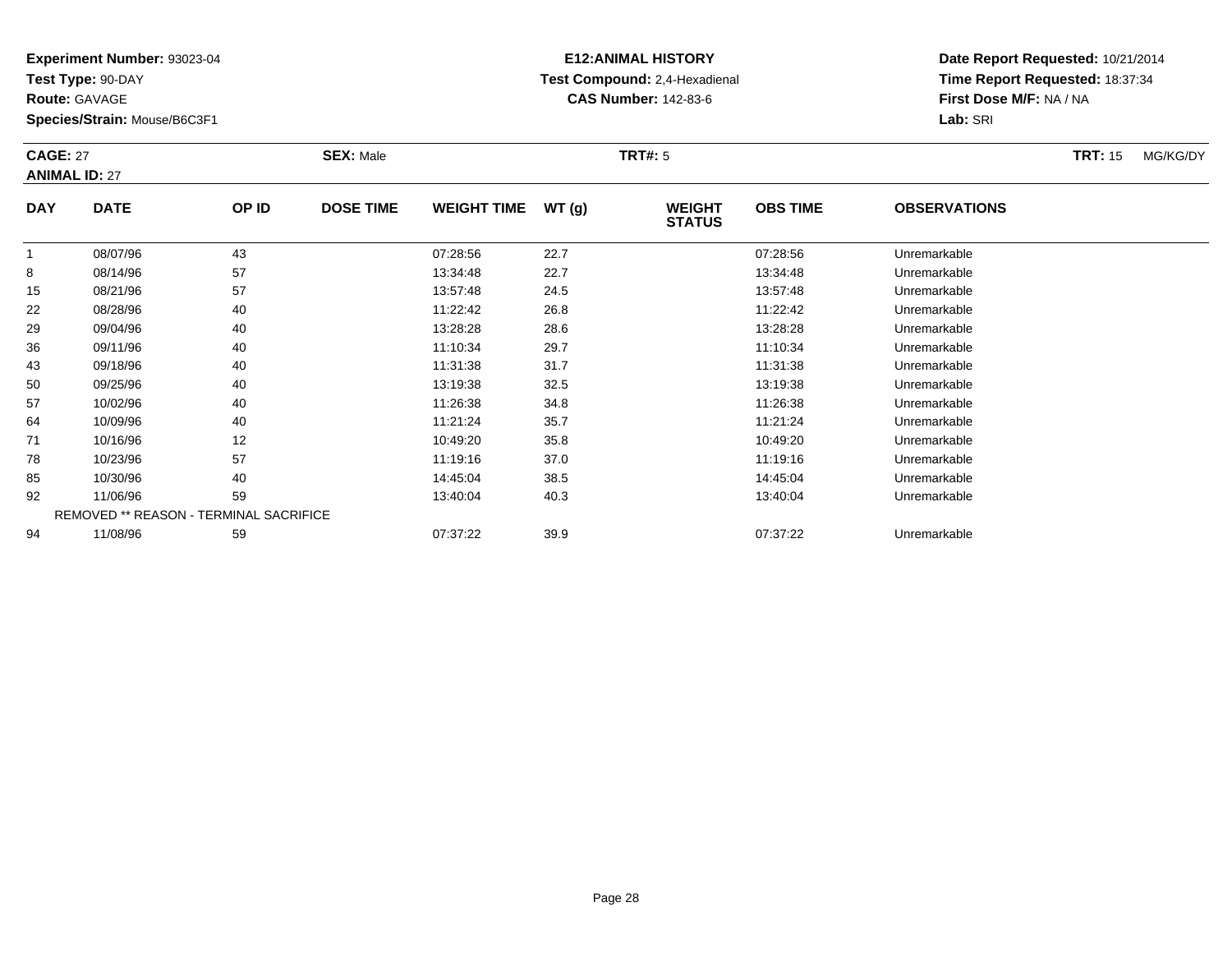**Test Type:** 90-DAY

**Route:** GAVAGE

64

71

78

85

92

94

**Species/Strain:** Mouse/B6C3F1

REMOVED \*\* REASON - TERMINAL SACRIFICE

### **E12:ANIMAL HISTORY Test Compound:** 2,4-Hexadienal **CAS Number:** 142-83-6

**Date Report Requested:** 10/21/2014**Time Report Requested:** 18:37:34**First Dose M/F:** NA / NA**Lab:** SRI

#### **CAGE:** 28 **SEX:** Male **TRT#:** <sup>5</sup> **TRT:** 15 MG/KG/DY**ANIMAL ID:** 28**DAY DATE OP ID DOSE TIME WEIGHT TIME WT (g) WEIGHT STATUSOBS TIME OBSERVATIONS** 1 08/07/96 <sup>43</sup> 07:29:30 23.6 07:29:30 Unremarkable 88 08/14/96 57 57 13:35:10 24.2 13:35:10 13:35:10 13:35:10 15 08/21/96 <sup>57</sup> 13:58:16 25.5 13:58:16 Unremarkable 22 08/28/96 <sup>40</sup> 11:23:02 27.6 11:23:02 Unremarkable 29 09/04/96 <sup>40</sup> 13:28:42 29.6 13:28:42 Unremarkable 366 09/11/96 40 40 11:10:50 31.4 11:10 11:10:50 Dhremarkable 43 09/18/96 <sup>40</sup> 11:31:52 34.2 11:31:52 Unremarkable 50 09/25/96 <sup>40</sup> 13:19:56 33.9 13:19:56 Unremarkable 57

10/02/96 <sup>40</sup> 11:26:54 36.6 11:26:54 Unremarkable

4 10/09/96 40 40 11:21:38 37.7 11:21:38 11:21:38 11:21:38

1 10/16/96 12 12 10:49:36 38.2 10:49 10:49 10:49 10:49 10:49 10:49 10:49 10:49 10:49 10:49 10:49 10:49 10:49 10:49 10:49 10:49 10:49 10:49 10:49 10:49 10:49 10:49 10:49 10:49 10:49 10:49 10:49 10:49 10:49 10:49 10:49 10:49

10/23/96 <sup>57</sup> 11:19:54 39.8 11:19:54 Unremarkable

10/30/96 <sup>40</sup> 14:45:22 38.7 14:45:22 Unremarkable

11/06/96 <sup>59</sup> 13:40:22 42.6 13:40:22 Unremarkable

11/08/96 <sup>59</sup> 07:38:04 42.4 07:38:04 Unremarkable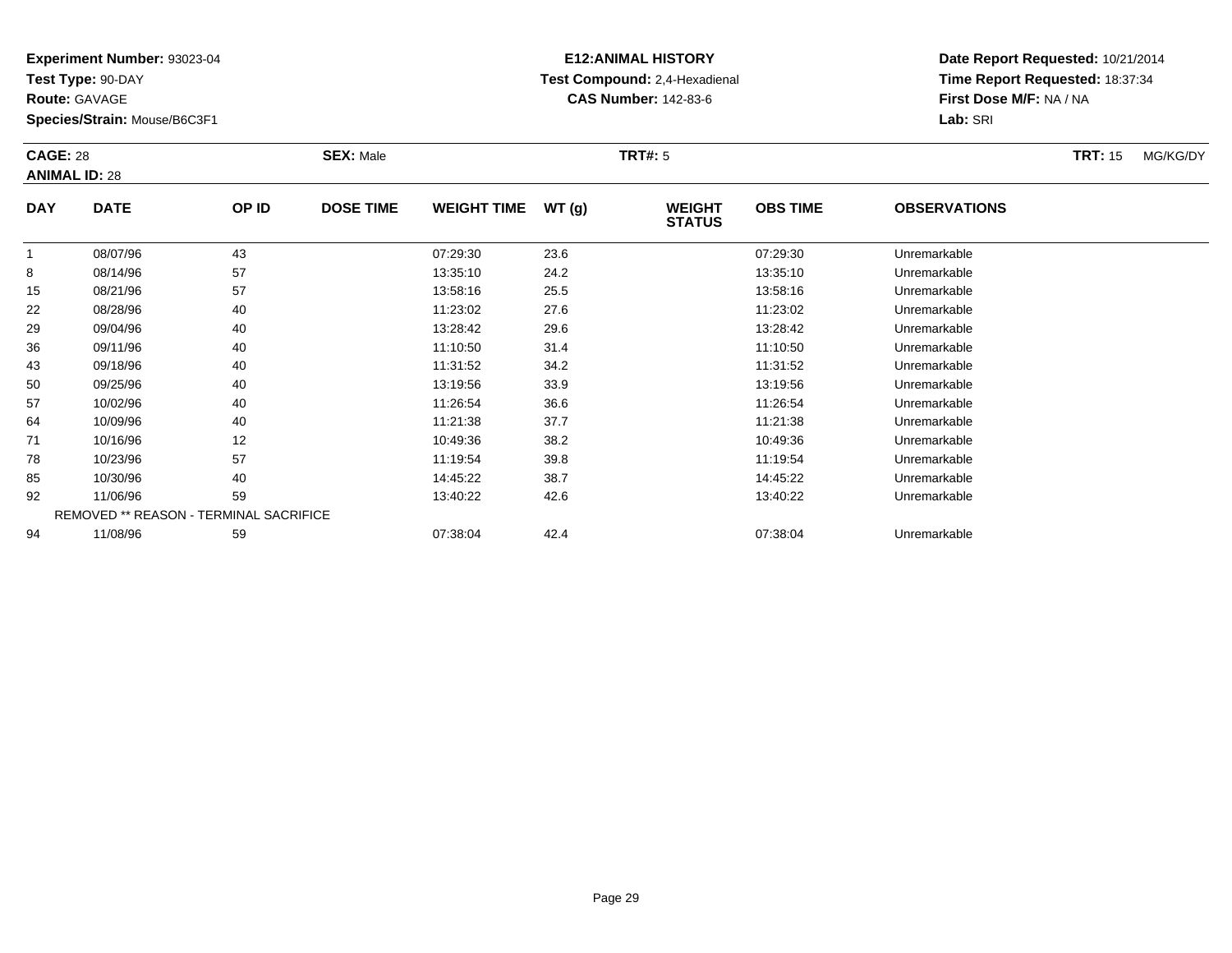**Test Type:** 90-DAY

**Route:** GAVAGE

85

92

94

**Species/Strain:** Mouse/B6C3F1

REMOVED \*\* REASON - TERMINAL SACRIFICE

### **E12:ANIMAL HISTORY Test Compound:** 2,4-Hexadienal **CAS Number:** 142-83-6

**Date Report Requested:** 10/21/2014**Time Report Requested:** 18:37:34**First Dose M/F:** NA / NA**Lab:** SRI

| <b>CAGE: 29</b><br><b>ANIMAL ID: 29</b> |             | <b>SEX: Male</b> |                  |                    | <b>TRT#: 5</b> | <b>TRT: 15</b>                 | MG/KG/DY        |                     |  |  |
|-----------------------------------------|-------------|------------------|------------------|--------------------|----------------|--------------------------------|-----------------|---------------------|--|--|
| <b>DAY</b>                              | <b>DATE</b> | OP ID            | <b>DOSE TIME</b> | <b>WEIGHT TIME</b> | WT(g)          | <b>WEIGHT</b><br><b>STATUS</b> | <b>OBS TIME</b> | <b>OBSERVATIONS</b> |  |  |
|                                         | 08/07/96    | 43               |                  | 07:29:48           | 24.2           |                                | 07:29:48        | Unremarkable        |  |  |
| 8                                       | 08/14/96    | 57               |                  | 13:35:44           | 24.7           |                                | 13:35:44        | Unremarkable        |  |  |
| 15                                      | 08/21/96    | 57               |                  | 13:58:42           | 25.9           |                                | 13:58:42        | Unremarkable        |  |  |
| 22                                      | 08/28/96    | 40               |                  | 11:23:30           | 27.9           |                                | 11:23:30        | Unremarkable        |  |  |
| 29                                      | 09/04/96    | 40               |                  | 13:29:04           | 30.3           |                                | 13:29:04        | Unremarkable        |  |  |
| 36                                      | 09/11/96    | 40               |                  | 11:11:06           | 31.6           |                                | 11:11:06        | Unremarkable        |  |  |
| 43                                      | 09/18/96    | 40               |                  | 11:32:08           | 33.5           |                                | 11:32:08        | Unremarkable        |  |  |
| 50                                      | 09/25/96    | 40               |                  | 13:20:14           | 34.4           |                                | 13:20:14        | Unremarkable        |  |  |
| 57                                      | 10/02/96    | 40               |                  | 11:27:10           | 36.3           |                                | 11:27:10        | Unremarkable        |  |  |
| 64                                      | 10/09/96    | 40               |                  | 11:21:54           | 38.6           |                                | 11:21:54        | Unremarkable        |  |  |
| 71                                      | 10/16/96    | 12               |                  | 10:49:54           | 38.8           |                                | 10:49:54        | Unremarkable        |  |  |
| 78                                      | 10/23/96    | 57               |                  | 11:20:26           | 39.1           |                                | 11:20:26        | Unremarkable        |  |  |

10/30/96 <sup>40</sup> 14:45:40 40.7 14:45:40 Unremarkable

11/06/96 <sup>59</sup> 13:40:46 42.4 13:40:46 Unremarkable

11/08/96 <sup>59</sup> 07:38:22 42.5 07:38:22 Unremarkable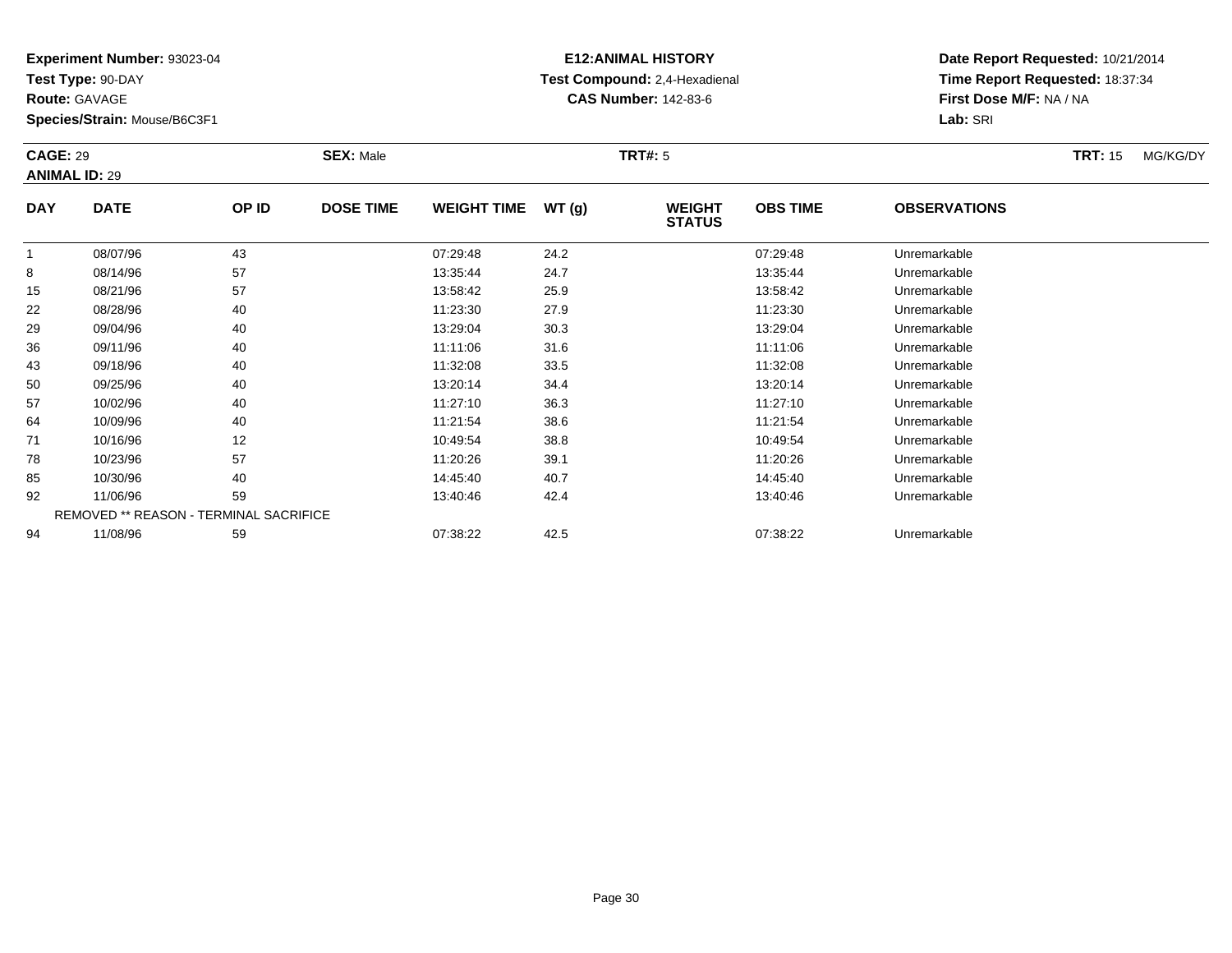**Test Type:** 90-DAY

**Route:** GAVAGE

92

94

**Species/Strain:** Mouse/B6C3F1

REMOVED \*\* REASON - TERMINAL SACRIFICE

### **E12:ANIMAL HISTORY Test Compound:** 2,4-Hexadienal **CAS Number:** 142-83-6

**Date Report Requested:** 10/21/2014**Time Report Requested:** 18:37:34**First Dose M/F:** NA / NA**Lab:** SRI

| <b>CAGE: 30</b><br><b>ANIMAL ID: 30</b> |             | <b>SEX: Male</b><br>TRT#: 5 |                  |                    |       |                                |                 | <b>TRT: 15</b>      | MG/KG/DY |  |
|-----------------------------------------|-------------|-----------------------------|------------------|--------------------|-------|--------------------------------|-----------------|---------------------|----------|--|
| <b>DAY</b>                              | <b>DATE</b> | OP ID                       | <b>DOSE TIME</b> | <b>WEIGHT TIME</b> | WT(g) | <b>WEIGHT</b><br><b>STATUS</b> | <b>OBS TIME</b> | <b>OBSERVATIONS</b> |          |  |
|                                         | 08/07/96    | 43                          |                  | 07:30:44           | 22.5  |                                | 07:30:44        | Unremarkable        |          |  |
| 8                                       | 08/14/96    | 57                          |                  | 13:36:06           | 23.4  |                                | 13:36:06        | Unremarkable        |          |  |
| 15                                      | 08/21/96    | 57                          |                  | 13:59:04           | 25.1  |                                | 13:59:04        | Unremarkable        |          |  |
| 22                                      | 08/28/96    | 40                          |                  | 11:23:50           | 26.2  |                                | 11:23:50        | Unremarkable        |          |  |
| 29                                      | 09/04/96    | 40                          |                  | 13:29:24           | 28.6  |                                | 13:29:24        | Unremarkable        |          |  |
| 36                                      | 09/11/96    | 40                          |                  | 11:11:22           | 30.8  |                                | 11:11:22        | Unremarkable        |          |  |
| 43                                      | 09/18/96    | 40                          |                  | 11:32:24           | 32.9  |                                | 11:32:24        | Unremarkable        |          |  |
| 50                                      | 09/25/96    | 40                          |                  | 13:20:32           | 33.0  |                                | 13:20:32        | Unremarkable        |          |  |
| 57                                      | 10/02/96    | 40                          |                  | 11:27:24           | 34.6  |                                | 11:27:24        | Unremarkable        |          |  |
| 64                                      | 10/09/96    | 40                          |                  | 11:22:10           | 35.8  |                                | 11:22:10        | Unremarkable        |          |  |
| 71                                      | 10/16/96    | 12                          |                  | 10:50:28           | 35.3  |                                | 10:50:28        | Unremarkable        |          |  |
| 78                                      | 10/23/96    | 57                          |                  | 11:21:00           | 35.7  |                                | 11:21:00        | Unremarkable        |          |  |
| 85                                      | 10/30/96    | 40                          |                  | 14:46:04           | 37.1  |                                | 14:46:04        | Unremarkable        |          |  |

11/06/96 <sup>59</sup> 13:41:06 38.1 13:41:06 Unremarkable

11/08/96 <sup>59</sup> 07:38:40 38.5 07:38:40 Unremarkable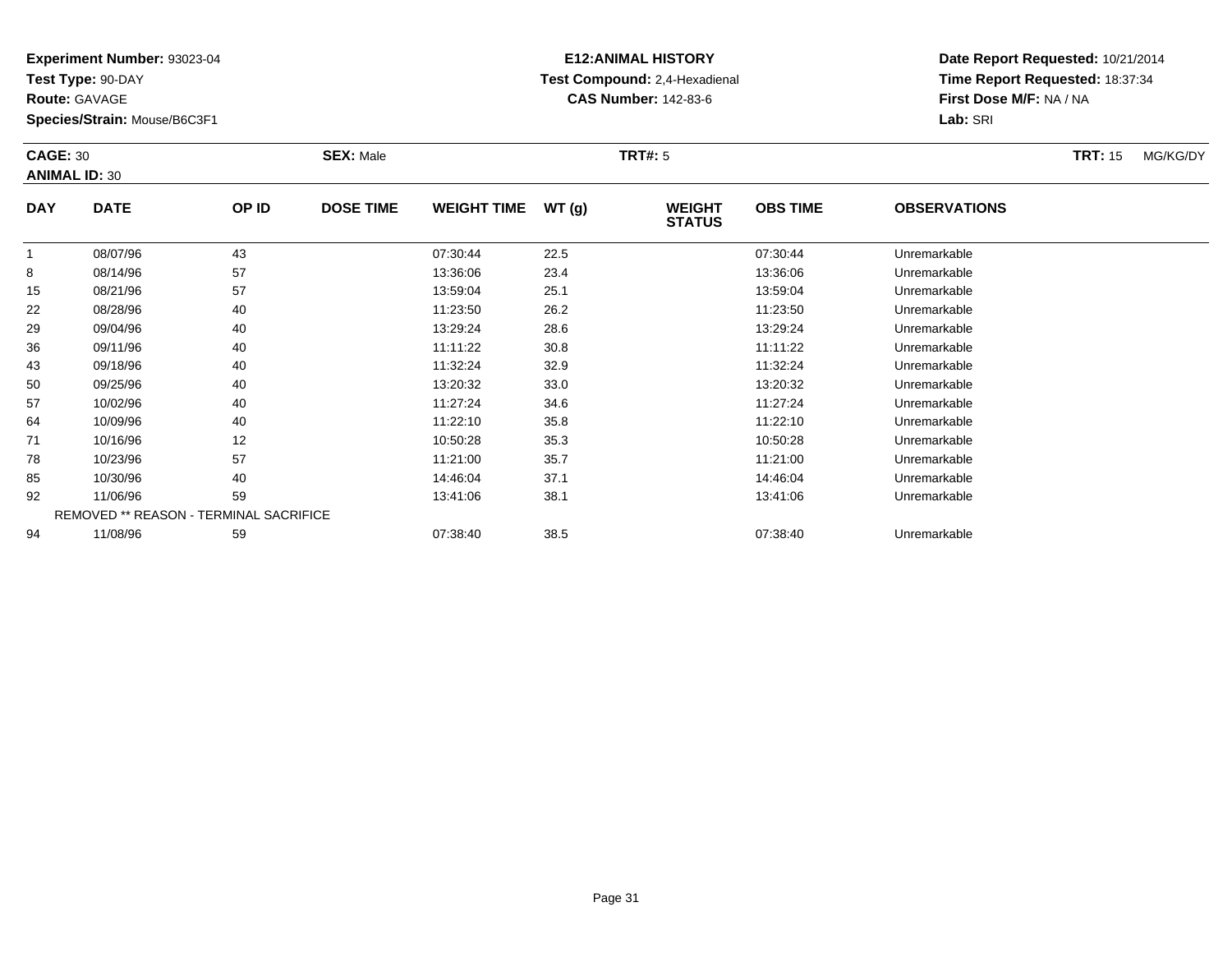**Test Type:** 90-DAY

**Route:** GAVAGE

**Species/Strain:** Mouse/B6C3F1

### **E12:ANIMAL HISTORY Test Compound:** 2,4-Hexadienal **CAS Number:** 142-83-6

**Date Report Requested:** 10/21/2014**Time Report Requested:** 18:37:35**First Dose M/F:** NA / NA**Lab:** SRI

#### **CAGE:** 31 **SEX:** Male **TRT#:** <sup>7</sup> **TRT:** 30 MG/KG/DY**ANIMAL ID:** 31**DAY DATE OP IDDOSE TIME WEIGHT TIME WT** (g) **STATUSOBS TIME OBSERVATIONS** 1 08/07/96 <sup>43</sup> 07:38:54 23.4 07:38:54 Unremarkable 88 08/14/96 57 57 14:01:06 23.6 14:01:06 14:01:06 Dhremarkable  $\overline{1}$  08/21/96 <sup>57</sup> 14:06:32 23.6 14:06:32 Unremarkable 22 08/28/96 <sup>40</sup> 11:31:32 25.6 11:31:32 Unremarkable 29 09/04/96 <sup>40</sup> 13:37:14 27.4 13:37:14 Unremarkable 36

| 15 | 08/21/96 | 57                                            | 14:06:32 | 23.6 | 14:06:32 | Unremarkable |  |
|----|----------|-----------------------------------------------|----------|------|----------|--------------|--|
| 22 | 08/28/96 | 40                                            | 11:31:32 | 25.6 | 11:31:32 | Unremarkable |  |
| 29 | 09/04/96 | 40                                            | 13:37:14 | 27.4 | 13:37:14 | Unremarkable |  |
| 36 | 09/11/96 | 40                                            | 11:21:54 | 27.9 | 11:21:54 | Unremarkable |  |
| 43 | 09/18/96 | 40                                            | 11:39:34 | 29.4 | 11:39:34 | Unremarkable |  |
| 50 | 09/25/96 | 40                                            | 13:28:26 | 31.0 | 13:28:26 | Unremarkable |  |
| 57 | 10/02/96 | 40                                            | 11:34:54 | 32.1 | 11:34:54 | Unremarkable |  |
| 64 | 10/09/96 | 40                                            | 11:31:00 | 34.1 | 11:31:00 | Unremarkable |  |
| 71 | 10/16/96 | 12                                            | 10:59:44 | 34.5 | 10:59:44 | Unremarkable |  |
| 78 | 10/23/96 | 57                                            | 11:37:14 | 34.7 | 11:37:14 | Unremarkable |  |
| 85 | 10/30/96 | 40                                            | 14:58:16 | 35.8 | 14:58:16 | Unremarkable |  |
| 92 | 11/06/96 | 59                                            | 13:30:14 | 37.7 | 13:30:14 | Unremarkable |  |
|    |          | <b>REMOVED ** REASON - TERMINAL SACRIFICE</b> |          |      |          |              |  |
| 94 | 11/08/96 | 59                                            | 07:38:58 | 37.4 | 07:38:58 | Unremarkable |  |
|    |          |                                               |          |      |          |              |  |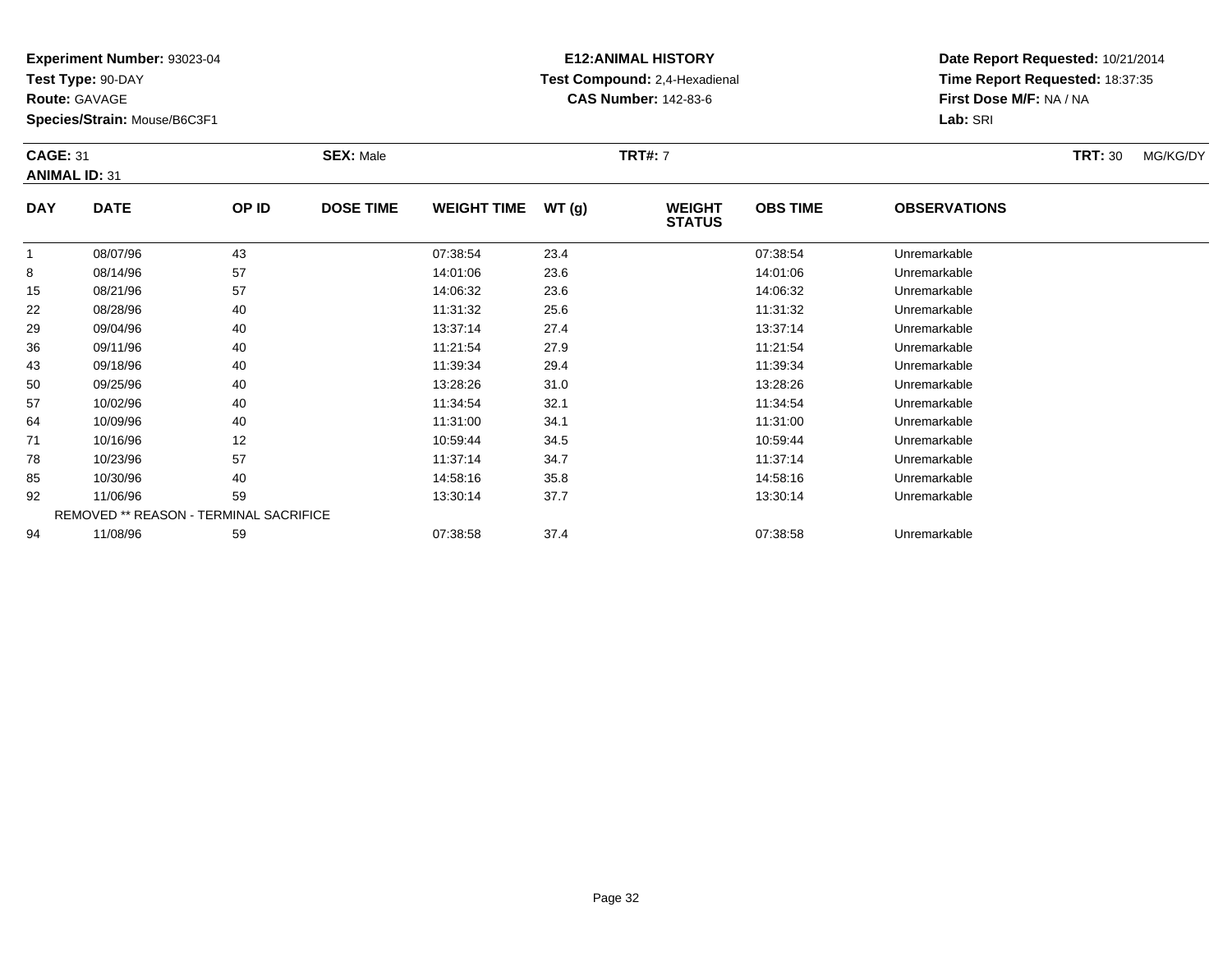**Test Type:** 90-DAY

**Route:** GAVAGE

78

85

92

94

**Species/Strain:** Mouse/B6C3F1

REMOVED \*\* REASON - TERMINAL SACRIFICE

### **E12:ANIMAL HISTORY Test Compound:** 2,4-Hexadienal **CAS Number:** 142-83-6

**Date Report Requested:** 10/21/2014**Time Report Requested:** 18:37:35**First Dose M/F:** NA / NA**Lab:** SRI

#### **CAGE:** 32 **SEX:** Male **TRT#:** <sup>7</sup> **TRT:** 30 MG/KG/DY**ANIMAL ID:** 32**DAY DATE OP ID DOSE TIME WEIGHT TIME WT (g) WEIGHT STATUSOBS TIME OBSERVATIONS** 1 08/07/96 <sup>43</sup> 07:39:10 23.7 07:39:10 Unremarkable 88 08/14/96 57 57 14:01:34 24.3 14:01:34 14:01:34 Dhremarkable 15 08/21/96 <sup>57</sup> 14:07:08 25.0 14:07:08 Unremarkable 22 08/28/96 <sup>40</sup> 11:31:48 27.0 11:31:48 Unremarkable 29 09/04/96 <sup>40</sup> 13:37:34 28.3 13:37:34 Unremarkable 366 09/11/96 40 40 11:22:12 28.8 11:22:12 11:22:12 Dhremarkable 43 09/18/96 <sup>40</sup> 11:43:10 30.0 11:43:10 Unremarkable 50 09/25/96 <sup>40</sup> 13:28:42 31.5 13:28:42 Unremarkable 57 10/02/96 <sup>40</sup> 11:35:10 32.5 11:35:10 Unremarkable 64 10/09/96 <sup>40</sup> 11:31:24 33.9 11:31:24 Unremarkable 711 10/16/96 12 12 11:00:06 33.6 11:00:06 11:00:06 11:00:06 11:00:06 Unremarkable

10/23/96 <sup>57</sup> 11:37:48 34.6 11:37:48 Unremarkable

10/30/96 <sup>40</sup> 14:58:34 34.5 14:58:34 Unremarkable

11/06/96 <sup>59</sup> 13:30:34 36.0 13:30:34 Unremarkable

11/08/96 <sup>59</sup> 07:39:18 35.8 07:39:18 Unremarkable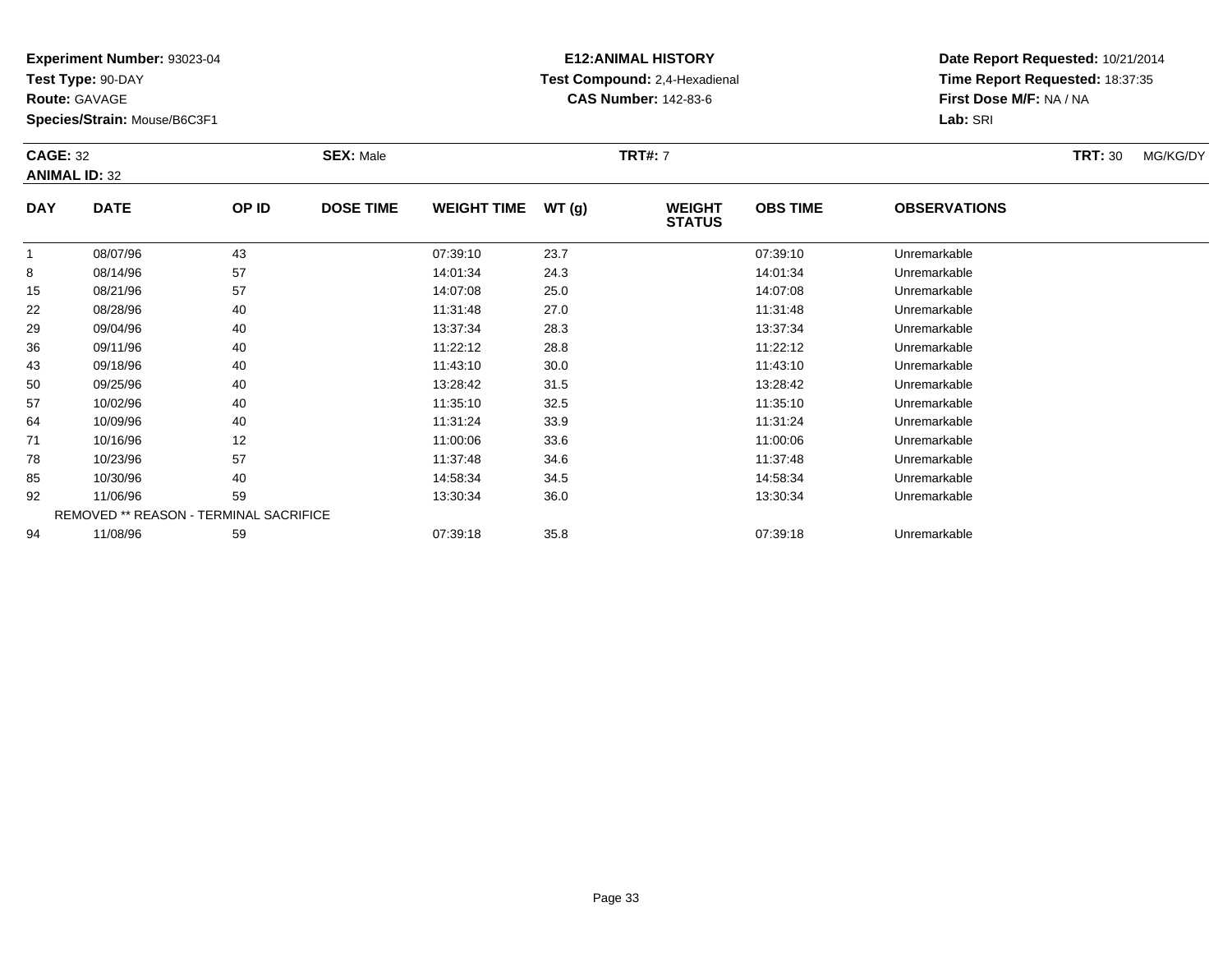**Test Type:** 90-DAY

**Route:** GAVAGE

78

85

92

94

**Species/Strain:** Mouse/B6C3F1

REMOVED \*\* REASON - TERMINAL SACRIFICE

# **E12:ANIMAL HISTORY Test Compound:** 2,4-Hexadienal **CAS Number:** 142-83-6

**Date Report Requested:** 10/21/2014**Time Report Requested:** 18:37:35**First Dose M/F:** NA / NA**Lab:** SRI

| <b>CAGE: 33</b><br><b>ANIMAL ID: 33</b> |             |       | <b>SEX: Male</b> |                    |       | <b>TRT#: 7</b>                 |                 |                     |  | MG/KG/DY |
|-----------------------------------------|-------------|-------|------------------|--------------------|-------|--------------------------------|-----------------|---------------------|--|----------|
| <b>DAY</b>                              | <b>DATE</b> | OP ID | <b>DOSE TIME</b> | <b>WEIGHT TIME</b> | WT(g) | <b>WEIGHT</b><br><b>STATUS</b> | <b>OBS TIME</b> | <b>OBSERVATIONS</b> |  |          |
|                                         | 08/07/96    | 43    |                  | 07:39:28           | 24.2  |                                | 07:39:28        | Unremarkable        |  |          |
| 8                                       | 08/14/96    | 57    |                  | 14:02:04           | 24.1  |                                | 14:02:04        | Unremarkable        |  |          |
| 15                                      | 08/21/96    | 57    |                  | 14:07:32           | 25.5  |                                | 14:07:32        | Unremarkable        |  |          |
| 22                                      | 08/28/96    | 40    |                  | 11:32:04           | 28.1  |                                | 11:32:04        | Unremarkable        |  |          |
| 29                                      | 09/04/96    | 40    |                  | 13:37:52           | 29.5  |                                | 13:37:52        | Unremarkable        |  |          |
| 36                                      | 09/11/96    | 40    |                  | 11:27:12           | 31.0  |                                | 11:27:12        | Unremarkable        |  |          |
| 43                                      | 09/18/96    | 40    |                  | 11:43:26           | 33.0  |                                | 11:43:26        | Unremarkable        |  |          |
| 50                                      | 09/25/96    | 40    |                  | 13:29:00           | 35.5  |                                | 13:29:00        | Unremarkable        |  |          |
| 57                                      | 10/02/96    | 40    |                  | 11:35:26           | 36.0  |                                | 11:35:26        | Unremarkable        |  |          |
| 64                                      | 10/09/96    | 40    |                  | 11:31:38           | 38.5  |                                | 11:31:38        | Unremarkable        |  |          |
| 71                                      | 10/16/96    | 12    |                  | 11:00:30           | 38.1  |                                | 11:00:30        | Unremarkable        |  |          |

10/23/96 <sup>57</sup> 11:38:32 39.6 11:38:32 Unremarkable

10/30/96 <sup>40</sup> 14:58:50 39.8 14:58:50 Unremarkable

11/06/96 <sup>59</sup> 13:30:54 43.0 13:30:54 Unremarkable

11/08/96 <sup>59</sup> 07:39:34 42.8 07:39:34 Unremarkable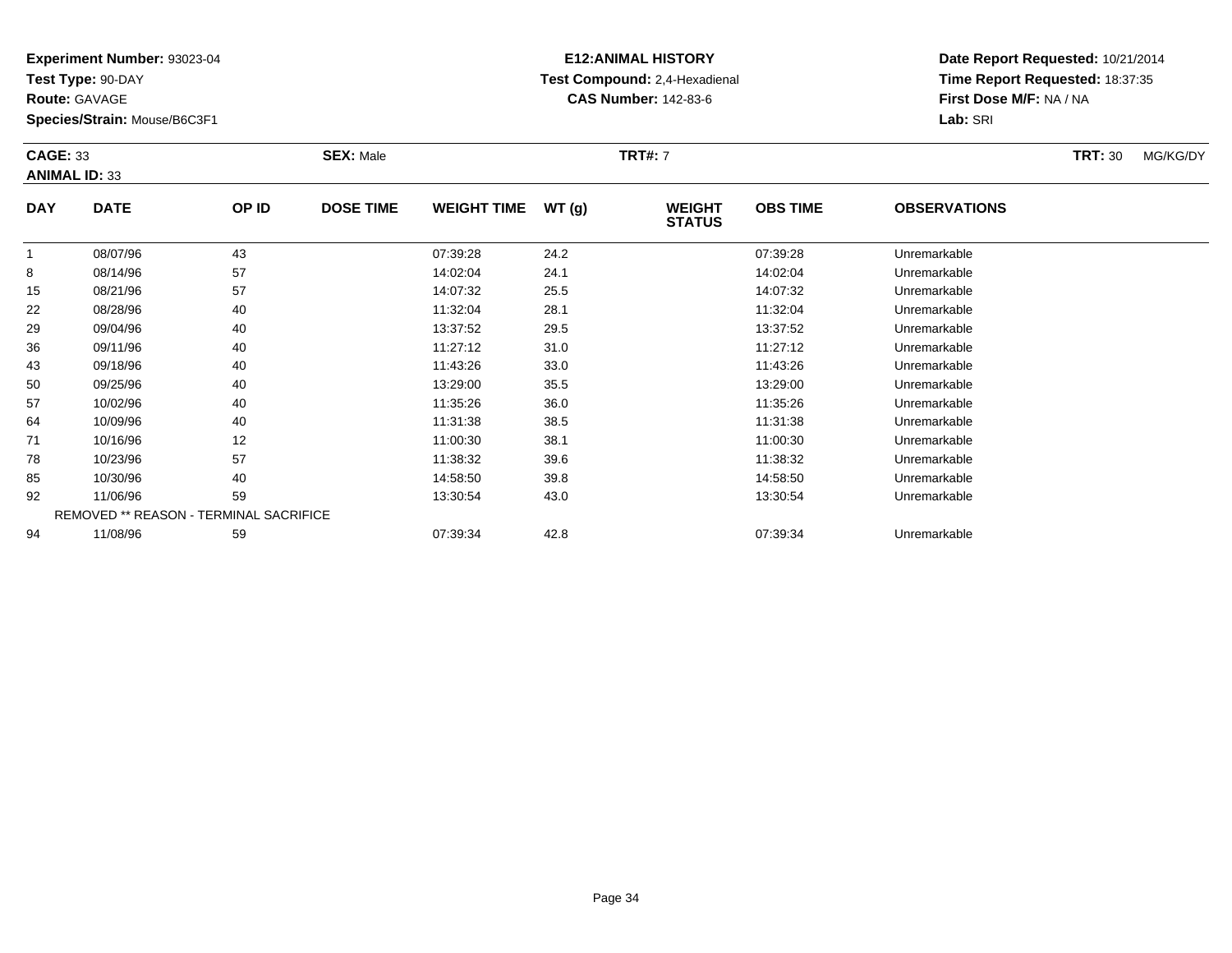**Test Type:** 90-DAY

**Route:** GAVAGE

57

64

71

78

85

92

94

**Species/Strain:** Mouse/B6C3F1

REMOVED \*\* REASON - TERMINAL SACRIFICE

#### **E12:ANIMAL HISTORY Test Compound:** 2,4-Hexadienal **CAS Number:** 142-83-6

**Date Report Requested:** 10/21/2014**Time Report Requested:** 18:37:35**First Dose M/F:** NA / NA**Lab:** SRI

#### **CAGE:** 34 **SEX:** Male **TRT#:** <sup>7</sup> **TRT:** 30 MG/KG/DY**ANIMAL ID:** 34**DAY DATE OP ID DOSE TIME WEIGHT TIME WT (g) WEIGHT STATUSOBS TIME OBSERVATIONS** 1 08/07/96 <sup>43</sup> 07:39:44 22.9 07:39:44 Unremarkable 88 08/14/96 57 57 14:02:28 23.0 23.0 14:02:28 Unremarkable 15 08/21/96 <sup>57</sup> 14:08:00 23.5 14:08:00 Unremarkable 22 08/28/96 <sup>40</sup> 11:32:26 25.8 11:32:26 Unremarkable 29 09/04/96 <sup>40</sup> 13:38:14 27.0 13:38:14 Unremarkable 366 09/11/96 40 40 11:27:28 28.1 11:27.28 11:27:28 Dhremarkable 43 09/18/96 <sup>40</sup> 11:43:44 29.2 11:43:44 Unremarkable 5009/25/96 <sup>40</sup> 13:29:20 30.4 13:29:20 Unremarkable

7 10/02/96 40 40 11:35:42 31.1 11:35:42 10:35:42 Unremarkable

10/09/96 <sup>40</sup> 11:31:54 32.1 11:31:54 Unremarkable

1 10/16/96 12 12 11:00:50 33.1 11:00:50 11:00:50 Dhremarkable

10/23/96 <sup>57</sup> 11:39:12 32.4 11:39:12 Unremarkable

10/30/96 <sup>40</sup> 14:59:06 34.8 14:59:06 Unremarkable

11/06/96 <sup>59</sup> 13:31:12 36.4 13:31:12 Unremarkable

11/08/96 <sup>59</sup> 07:39:52 36.1 07:39:52 Unremarkable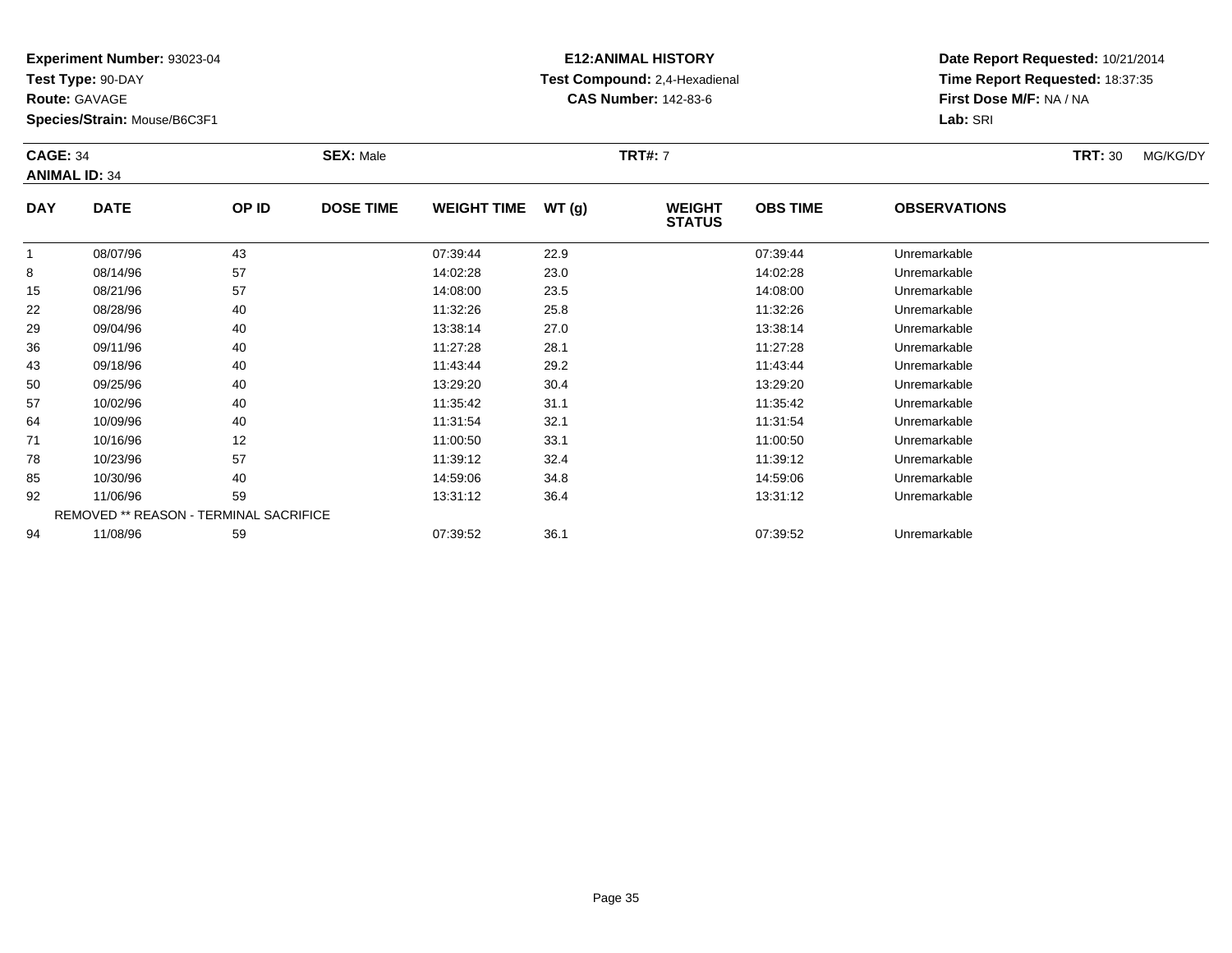**Test Type:** 90-DAY

**Route:** GAVAGE

78

85

92

94

**Species/Strain:** Mouse/B6C3F1

REMOVED \*\* REASON - TERMINAL SACRIFICE

### **E12:ANIMAL HISTORY Test Compound:** 2,4-Hexadienal **CAS Number:** 142-83-6

**Date Report Requested:** 10/21/2014**Time Report Requested:** 18:37:35**First Dose M/F:** NA / NA**Lab:** SRI

| <b>CAGE: 35</b><br><b>ANIMAL ID: 35</b> |             |       | <b>SEX: Male</b> |                    |       | <b>TRT#: 7</b>                 |                 |                     |  | MG/KG/DY |
|-----------------------------------------|-------------|-------|------------------|--------------------|-------|--------------------------------|-----------------|---------------------|--|----------|
| <b>DAY</b>                              | <b>DATE</b> | OP ID | <b>DOSE TIME</b> | <b>WEIGHT TIME</b> | WT(g) | <b>WEIGHT</b><br><b>STATUS</b> | <b>OBS TIME</b> | <b>OBSERVATIONS</b> |  |          |
|                                         | 08/07/96    | 43    |                  | 07:40:04           | 23.7  |                                | 07:40:04        | Unremarkable        |  |          |
| 8                                       | 08/14/96    | 57    |                  | 14:02:58           | 24.3  |                                | 14:02:58        | Unremarkable        |  |          |
| 15                                      | 08/21/96    | 57    |                  | 14:08:32           | 25.9  |                                | 14:08:32        | Unremarkable        |  |          |
| 22                                      | 08/28/96    | 40    |                  | 11:32:44           | 28.4  |                                | 11:32:44        | Unremarkable        |  |          |
| 29                                      | 09/04/96    | 40    |                  | 13:38:30           | 29.3  |                                | 13:38:30        | Unremarkable        |  |          |
| 36                                      | 09/11/96    | 40    |                  | 11:27:42           | 30.0  |                                | 11:27:42        | Unremarkable        |  |          |
| 43                                      | 09/18/96    | 40    |                  | 11:44:04           | 32.5  |                                | 11:44:04        | Unremarkable        |  |          |
| 50                                      | 09/25/96    | 40    |                  | 13:29:38           | 33.9  |                                | 13:29:38        | Unremarkable        |  |          |
| 57                                      | 10/02/96    | 40    |                  | 11:35:58           | 34.5  |                                | 11:35:58        | Unremarkable        |  |          |
| 64                                      | 10/09/96    | 40    |                  | 11:32:10           | 35.9  |                                | 11:32:10        | Unremarkable        |  |          |
| 71                                      | 10/16/96    | 12    |                  | 11:01:14           | 36.8  |                                | 11:01:14        | Unremarkable        |  |          |

10/23/96 <sup>57</sup> 11:39:52 36.4 11:39:52 Unremarkable

10/30/96 <sup>40</sup> 14:59:24 38.6 14:59:24 Unremarkable

11/06/96 <sup>59</sup> 13:31:32 40.1 13:31:32 Unremarkable

11/08/96 <sup>59</sup> 07:40:10 40.2 07:40:10 Unremarkable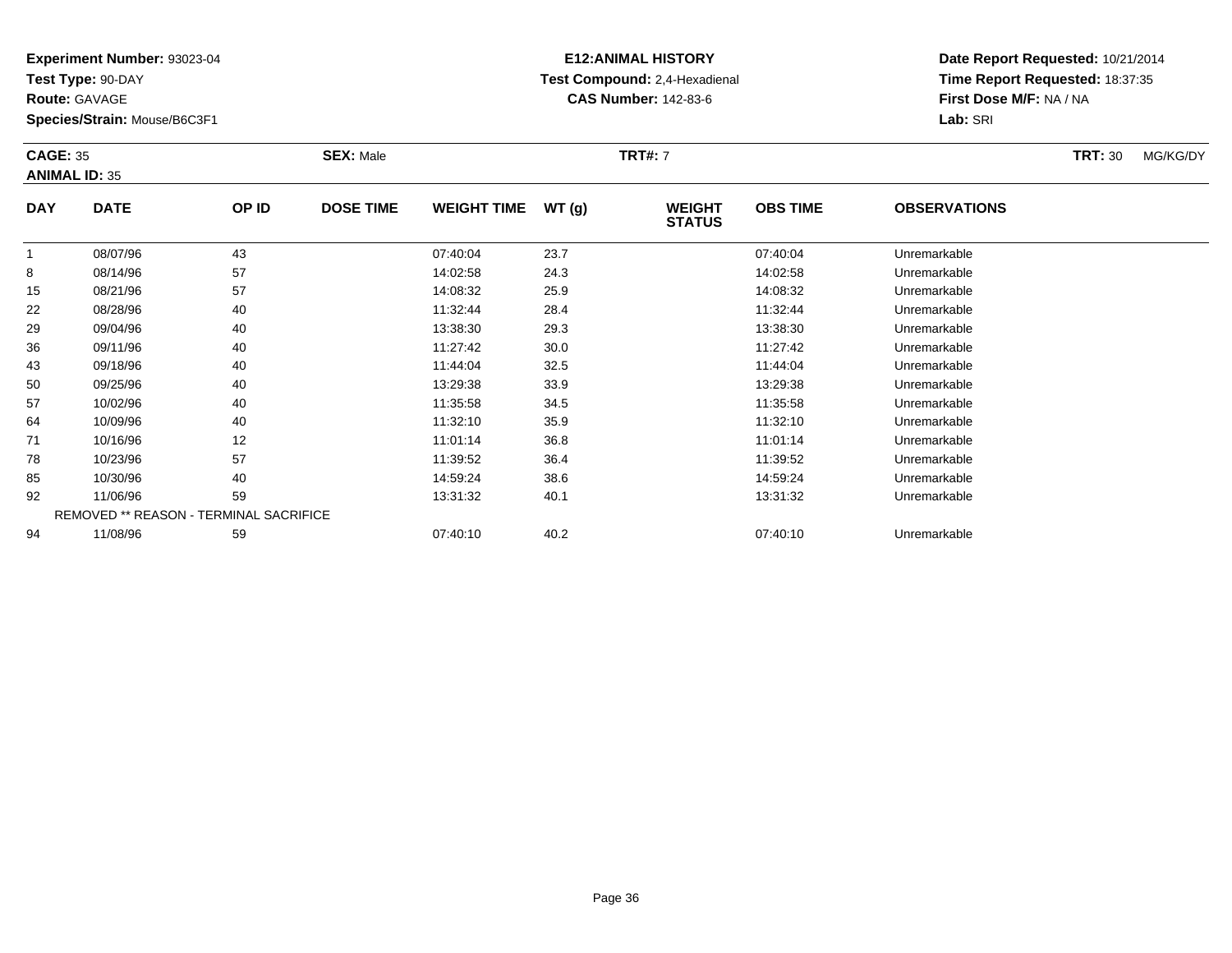**Test Type:** 90-DAY

**Route:** GAVAGE

85

92

94

**Species/Strain:** Mouse/B6C3F1

REMOVED \*\* REASON - TERMINAL SACRIFICE

### **E12:ANIMAL HISTORY Test Compound:** 2,4-Hexadienal **CAS Number:** 142-83-6

**Date Report Requested:** 10/21/2014**Time Report Requested:** 18:37:35**First Dose M/F:** NA / NA**Lab:** SRI

#### **CAGE:** 36 **SEX:** Male **TRT#:** <sup>7</sup> **TRT:** 30 MG/KG/DY**ANIMAL ID:** 36**DAY DATE OP ID DOSE TIME WEIGHT TIME WT (g) WEIGHT STATUSOBS TIME OBSERVATIONS** 1 08/07/96 <sup>43</sup> 07:43:50 24.6 07:43:50 Unremarkable 88 08/14/96 57 57 14:13:06 24.4 14:14 14:13:06 Dhremarkable 15 08/21/96 <sup>57</sup> 13:37:08 25.8 13:37:08 Unremarkable 22 08/28/96 <sup>40</sup> 11:36:12 28.5 11:36:12 Unremarkable 29 09/04/96 <sup>40</sup> 13:42:02 29.4 13:42:02 Unremarkable 366 09/11/96 40 40 11:29:48 31.1 11:29:48 31.1 11:29:48 Unremarkable 43 09/18/96 <sup>40</sup> 11:53:08 32.5 11:53:08 Unremarkable 500 09/25/96 40 40 13:33:32 33.7 33.7 13:33:32 Unremarkable 57 10/02/96 <sup>40</sup> 11:41:50 34.8 11:41:50 Unremarkable 64 10/09/96 <sup>40</sup> 11:40:10 37.0 11:40:10 Unremarkable 711 10/16/96 12 12 11:06:16 37.5 11:06:16 11:06:16 11:06:16 7810/23/96 <sup>57</sup> 11:47:14 37.0 11:47:14 Unremarkable

10/30/96 <sup>40</sup> 15:05:02 37.5 15:05:02 Unremarkable

11/06/96 <sup>59</sup> 13:26:06 39.8 13:26:06 Unremarkable

11/08/96 <sup>59</sup> 07:40:26 38.8 07:40:26 Unremarkable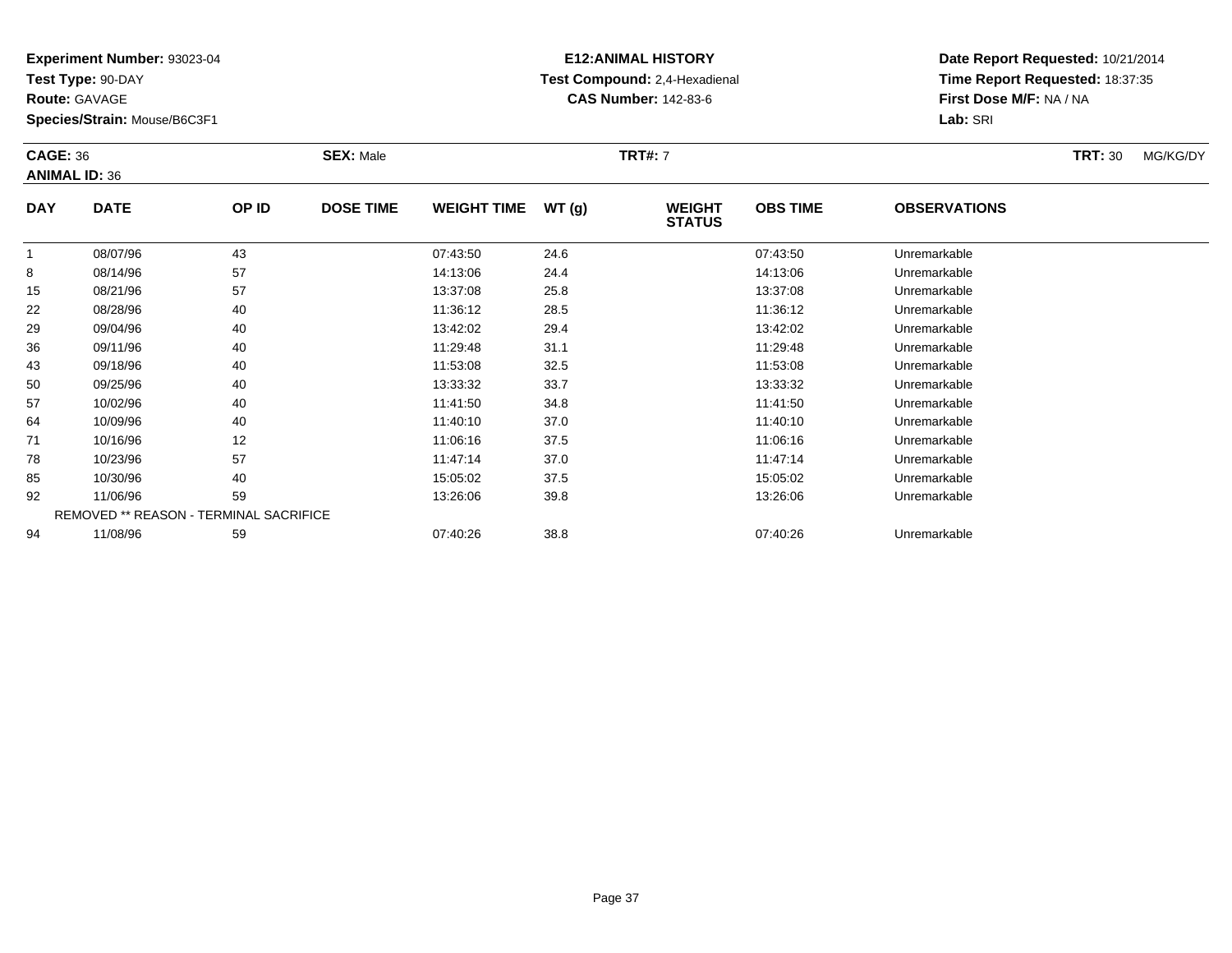**Test Type:** 90-DAY

**Route:** GAVAGE

57

64

71

78

85

92

94

**Species/Strain:** Mouse/B6C3F1

REMOVED \*\* REASON - TERMINAL SACRIFICE

#### **E12:ANIMAL HISTORY Test Compound:** 2,4-Hexadienal **CAS Number:** 142-83-6

**Date Report Requested:** 10/21/2014**Time Report Requested:** 18:37:35**First Dose M/F:** NA / NA**Lab:** SRI

#### **CAGE:** 37 **SEX:** Male **TRT#:** <sup>7</sup> **TRT:** 30 MG/KG/DY**ANIMAL ID:** 37**DAY DATE OP ID DOSE TIME WEIGHT TIME WT (g) WEIGHT STATUSOBS TIME OBSERVATIONS** 1 08/07/96 <sup>43</sup> 07:44:08 23.4 07:44:08 Unremarkable 8 08/14/96 <sup>57</sup> 14:13:34 22.9 14:13:34 Unremarkable 15 08/21/96 <sup>57</sup> 13:37:36 24.6 13:37:36 Unremarkable 22 08/28/96 <sup>40</sup> 11:36:28 26.8 11:36:28 Unremarkable 29 09/04/96 <sup>40</sup> 13:42:18 27.5 13:42:18 Unremarkable 36 09/11/96 <sup>40</sup> 11:30:32 29.0 11:30:32 Unremarkable 43 09/18/96 <sup>40</sup> 11:53:24 31.8 11:53:24 Unremarkable 5009/25/96 <sup>40</sup> 13:33:54 31.9 13:33:54 Unremarkable

10/02/96 <sup>40</sup> 11:42:08 33.7 11:42:08 Unremarkable

10/09/96 <sup>40</sup> 11:40:26 35.0 11:40:26 Unremarkable

1 10/16/96 12 12 11:06:42 34.3 11:06:42 10/16/96 Unremarkable

8 10/23/96 57 57 11:48:06 35.1 11:48:06 11:48:06 57 Unremarkable

10/30/96 <sup>40</sup> 15:05:24 36.6 15:05:24 Unremarkable

11/06/96 <sup>59</sup> 13:26:28 37.5 13:26:28 Unremarkable

11/08/96 <sup>59</sup> 07:40:46 37.3 07:40:46 Unremarkable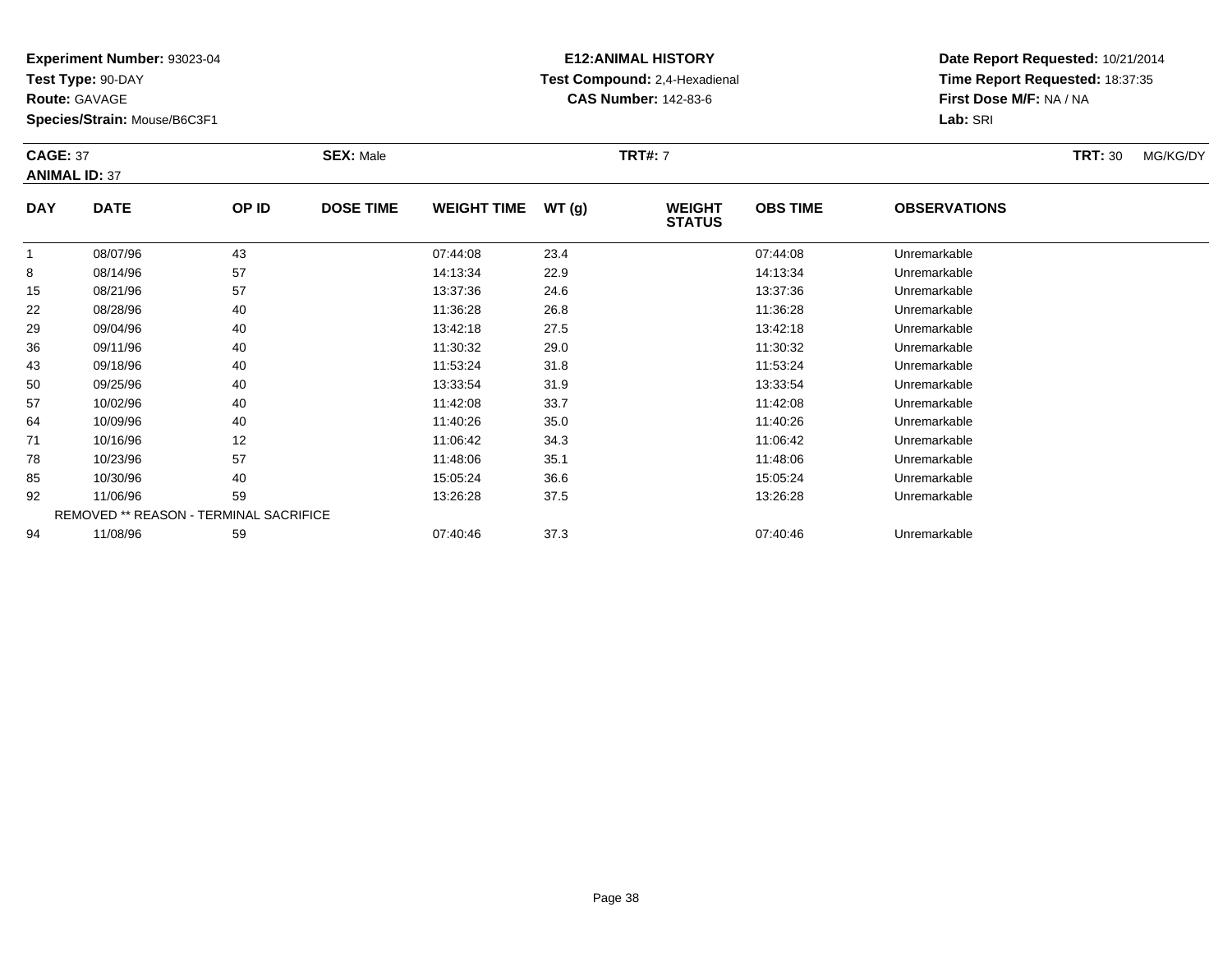**Test Type:** 90-DAY

**Route:** GAVAGE

94

**Species/Strain:** Mouse/B6C3F1

REMOVED \*\* REASON - TERMINAL SACRIFICE

## **E12:ANIMAL HISTORY Test Compound:** 2,4-Hexadienal **CAS Number:** 142-83-6

**Date Report Requested:** 10/21/2014**Time Report Requested:** 18:37:35**First Dose M/F:** NA / NA**Lab:** SRI

|            | <b>CAGE: 38</b><br><b>ANIMAL ID: 38</b> |       | <b>SEX: Male</b> |                    |       | <b>TRT#: 7</b>                 |                 | <b>TRT: 30</b>      | MG/KG/DY |  |
|------------|-----------------------------------------|-------|------------------|--------------------|-------|--------------------------------|-----------------|---------------------|----------|--|
| <b>DAY</b> | <b>DATE</b>                             | OP ID | <b>DOSE TIME</b> | <b>WEIGHT TIME</b> | WT(g) | <b>WEIGHT</b><br><b>STATUS</b> | <b>OBS TIME</b> | <b>OBSERVATIONS</b> |          |  |
| 1          | 08/07/96                                | 43    |                  | 07:44:28           | 21.9  |                                | 07:44:28        | Unremarkable        |          |  |
| 8          | 08/14/96                                | 57    |                  | 14:15:26           | 21.3  |                                | 14:15:26        | Unremarkable        |          |  |
| 15         | 08/21/96                                | 57    |                  | 13:38:06           | 22.9  |                                | 13:38:06        | Unremarkable        |          |  |
| 22         | 08/28/96                                | 40    |                  | 11:36:46           | 25.0  |                                | 11:36:46        | Unremarkable        |          |  |
| 29         | 09/04/96                                | 40    |                  | 13:42:34           | 25.6  |                                | 13:42:34        | Unremarkable        |          |  |
| 36         | 09/11/96                                | 40    |                  | 11:30:52           | 26.9  |                                | 11:30:52        | Unremarkable        |          |  |
| 43         | 09/18/96                                | 40    |                  | 11:53:42           | 28.1  |                                | 11:53:42        | Unremarkable        |          |  |
| 50         | 09/25/96                                | 40    |                  | 13:34:14           | 28.9  |                                | 13:34:14        | Unremarkable        |          |  |
| 57         | 10/02/96                                | 40    |                  | 11:42:24           | 29.8  |                                | 11:42:24        | Unremarkable        |          |  |
| 64         | 10/09/96                                | 40    |                  | 11:41:00           | 31.3  |                                | 11:41:00        | Unremarkable        |          |  |
| 71         | 10/16/96                                | 12    |                  | 11:07:16           | 31.4  |                                | 11:07:16        | Unremarkable        |          |  |
| 78         | 10/23/96                                | 57    |                  | 11:48:50           | 31.9  |                                | 11:48:50        | Unremarkable        |          |  |
| 85         | 10/30/96                                | 40    |                  | 15:05:40           | 32.3  |                                | 15:05:40        | Unremarkable        |          |  |
| 92         | 11/06/96                                | 59    |                  | 13:26:58           | 33.4  |                                | 13:26:58        | Unremarkable        |          |  |

11/06/96 <sup>59</sup> 13:26:58 33.4 13:26:58 Unremarkable

11/08/96 <sup>59</sup> 07:41:06 33.5 07:41:06 Unremarkable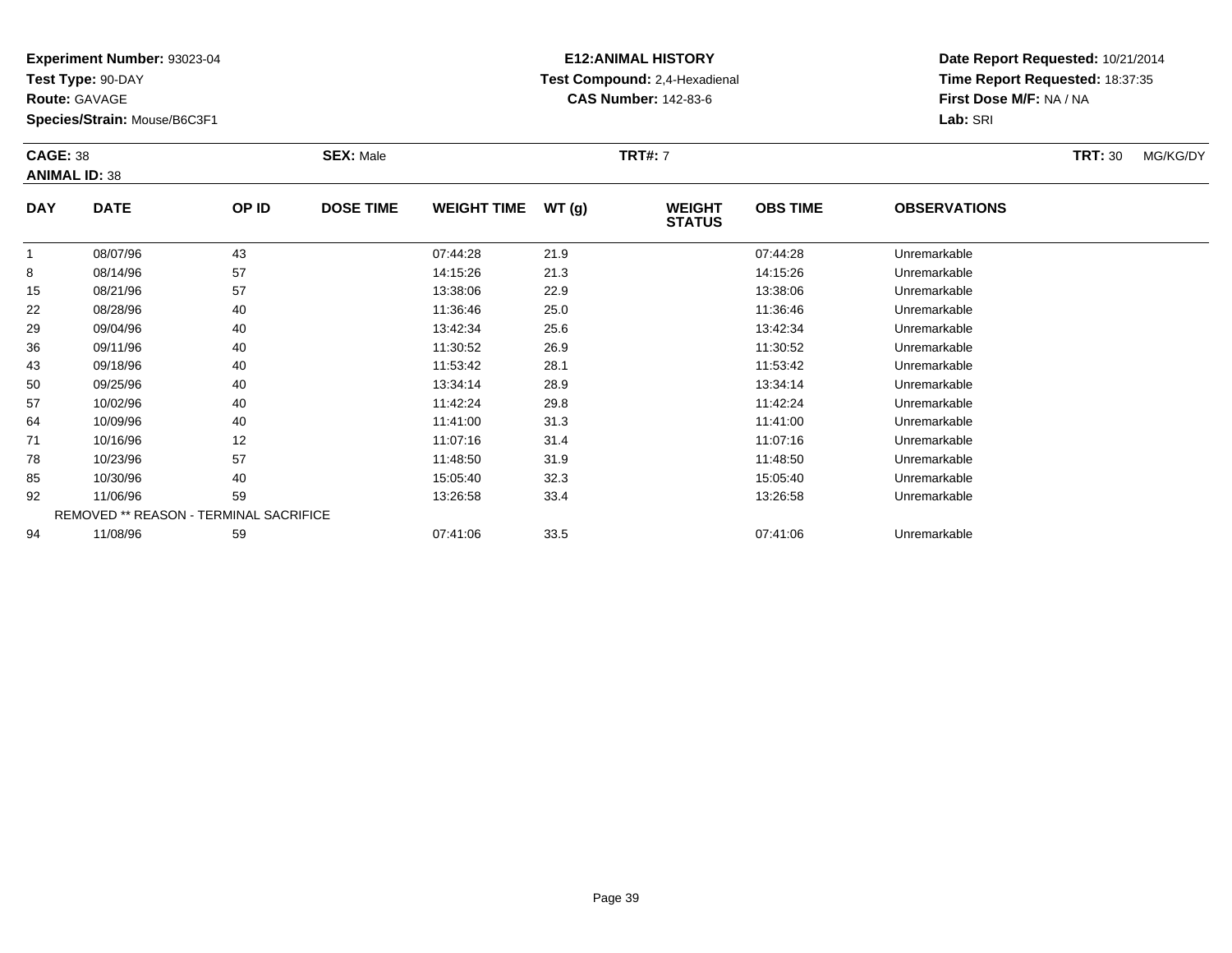**Test Type:** 90-DAY

**Route:** GAVAGE

92

94

**Species/Strain:** Mouse/B6C3F1

REMOVED \*\* REASON - TERMINAL SACRIFICE

## **E12:ANIMAL HISTORY Test Compound:** 2,4-Hexadienal **CAS Number:** 142-83-6

**Date Report Requested:** 10/21/2014**Time Report Requested:** 18:37:35**First Dose M/F:** NA / NA**Lab:** SRI

| <b>CAGE: 39</b><br><b>ANIMAL ID: 39</b> |             | <b>SEX: Male</b> |                  |                    | <b>TRT#: 7</b> |                                | <b>TRT: 30</b>  | MG/KG/DY            |  |  |
|-----------------------------------------|-------------|------------------|------------------|--------------------|----------------|--------------------------------|-----------------|---------------------|--|--|
| <b>DAY</b>                              | <b>DATE</b> | OP ID            | <b>DOSE TIME</b> | <b>WEIGHT TIME</b> | WT(g)          | <b>WEIGHT</b><br><b>STATUS</b> | <b>OBS TIME</b> | <b>OBSERVATIONS</b> |  |  |
|                                         | 08/07/96    | 43               |                  | 07:44:46           | 24.0           |                                | 07:44:46        | Unremarkable        |  |  |
| 8                                       | 08/14/96    | 57               |                  | 14:15:52           | 23.1           |                                | 14:15:52        | Unremarkable        |  |  |
| 15                                      | 08/21/96    | 57               |                  | 13:38:40           | 26.4           |                                | 13:38:40        | Unremarkable        |  |  |
| 22                                      | 08/28/96    | 40               |                  | 11:37:02           | 28.4           |                                | 11:37:02        | Unremarkable        |  |  |
| 29                                      | 09/04/96    | 40               |                  | 13:42:50           | 28.7           |                                | 13:42:50        | Unremarkable        |  |  |
| 36                                      | 09/11/96    | 40               |                  | 11:31:16           | 30.2           |                                | 11:31:16        | Unremarkable        |  |  |
| 43                                      | 09/18/96    | 40               |                  | 11:53:58           | 32.8           |                                | 11:53:58        | Unremarkable        |  |  |
| 50                                      | 09/25/96    | 40               |                  | 13:34:34           | 32.4           |                                | 13:34:34        | Unremarkable        |  |  |
| 57                                      | 10/02/96    | 40               |                  | 11:42:40           | 36.4           |                                | 11:42:40        | Unremarkable        |  |  |
| 64                                      | 10/09/96    | 40               |                  | 11:41:30           | 37.5           |                                | 11:41:30        | Unremarkable        |  |  |
| 71                                      | 10/16/96    | 12               |                  | 11:07:50           | 35.9           |                                | 11:07:50        | Unremarkable        |  |  |
| 78                                      | 10/23/96    | 57               |                  | 11:49:28           | 36.7           |                                | 11:49:28        | Unremarkable        |  |  |
| 85                                      | 10/30/96    | 40               |                  | 15:06:00           | 39.9           |                                | 15:06:00        | Unremarkable        |  |  |

11/06/96 <sup>59</sup> 13:27:18 39.8 13:27:18 Unremarkable

11/08/96 <sup>59</sup> 07:41:28 40.2 07:41:28 Unremarkable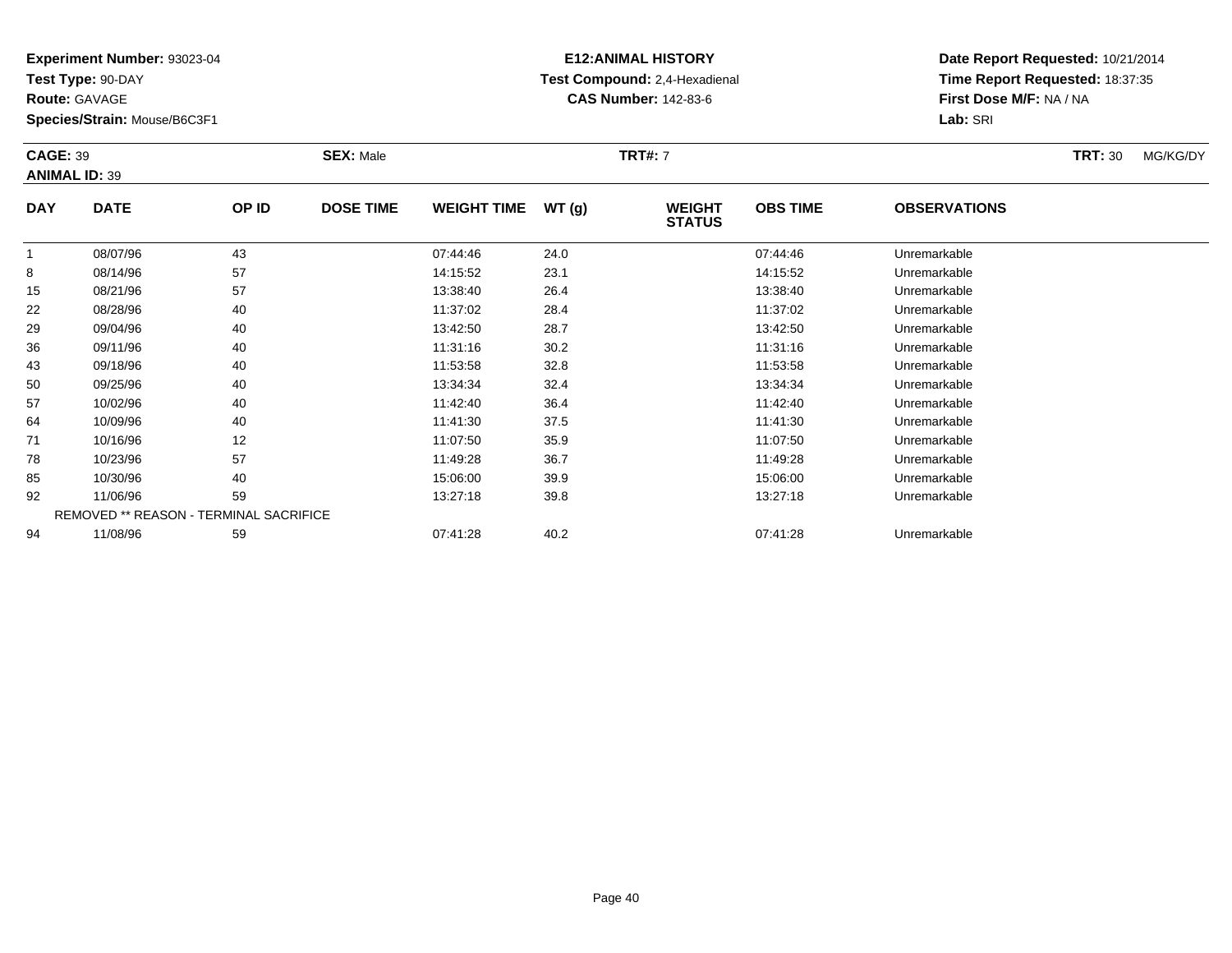**Test Type:** 90-DAY

**Route:** GAVAGE

78

85

92

94

**Species/Strain:** Mouse/B6C3F1

REMOVED \*\* REASON - TERMINAL SACRIFICE

## **E12:ANIMAL HISTORY Test Compound:** 2,4-Hexadienal **CAS Number:** 142-83-6

**Date Report Requested:** 10/21/2014**Time Report Requested:** 18:37:35**First Dose M/F:** NA / NA**Lab:** SRI

#### **CAGE:** 40 **SEX:** Male **TRT#:** <sup>7</sup> **TRT:** 30 MG/KG/DY**ANIMAL ID:** 40**DAY DATE OP ID DOSE TIME WEIGHT TIME WT (g) WEIGHT STATUSOBS TIME OBSERVATIONS** 1 08/07/96 <sup>43</sup> 07:45:04 20.3 07:45:04 Unremarkable 88 08/14/96 57 57 14:17:04 23.3 14:17:04 14:17:04 Dhremarkable 15 08/21/96 <sup>57</sup> 13:39:06 24.8 13:39:06 Unremarkable 22 08/28/96 <sup>40</sup> 11:37:18 26.8 11:37:18 Unremarkable 29 09/04/96 <sup>40</sup> 13:43:06 28.2 13:43:06 Unremarkable 36 09/11/96 <sup>40</sup> 11:31:32 29.4 11:31:32 Unremarkable 43 09/18/96 <sup>40</sup> 11:54:14 29.8 11:54:14 Unremarkable 500 09/25/96 40 40 13:34:58 31.6 13:34 31.6 13:34:58 Dhremarkable 57 10/02/96 <sup>40</sup> 11:42:58 32.5 11:42:58 Unremarkable 64 10/09/96 <sup>40</sup> 11:43:00 33.6 11:43:00 Unremarkable 711 10/16/96 12 12 11:08:22 34.3 11:08:22 10/16/96 Unremarkable

10/23/96 <sup>57</sup> 11:50:06 35.5 11:50:06 Unremarkable

10/30/96 <sup>40</sup> 15:06:18 36.1 15:06:18 Unremarkable

11/06/96 <sup>59</sup> 13:27:40 38.7 13:27:40 Unremarkable

11/08/96 <sup>59</sup> 07:41:48 38.1 07:41:48 Unremarkable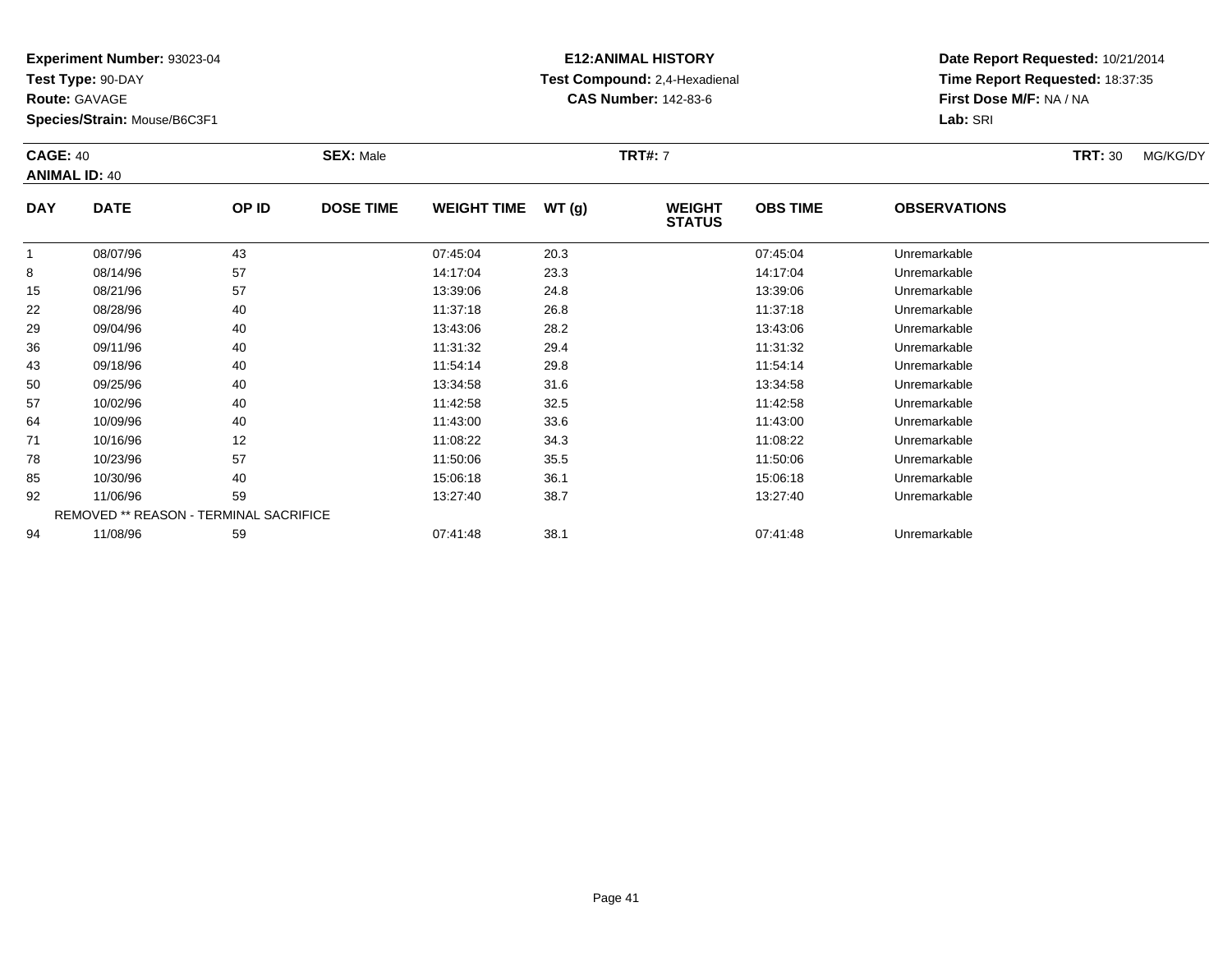**Test Type:** 90-DAY

**Route:** GAVAGE

**Species/Strain:** Mouse/B6C3F1

## **E12:ANIMAL HISTORY Test Compound:** 2,4-Hexadienal **CAS Number:** 142-83-6

**Date Report Requested:** 10/21/2014**Time Report Requested:** 18:37:35**First Dose M/F:** NA / NA**Lab:** SRI

#### **CAGE:** 41 **SEX:** Male **TRT#:** <sup>9</sup> **TRT:** 60 MG/KG/DY**ANIMAL ID:** 41**DAY DATE OP IDDOSE TIME WEIGHT TIME WT** (g) **STATUSOBS TIME OBSERVATIONS** 1 08/07/96 <sup>43</sup> 07:25:56 24.7 07:25:56 Unremarkable 88 08/14/96 57 57 13:29:38 24.6 2010 13:29:38 Dhremarkable  $15$  08/21/96 <sup>57</sup> 13:53:42 25.5 13:53:42 Unremarkable 22 08/28/96 <sup>40</sup> 11:18:34 28.3 11:18:34 Unremarkable 29 09/04/96 <sup>40</sup> 13:25:20 29.1 13:25:20 Unremarkable 36

| 15 | 08/21/96 | 5/                                            | 13:53:42 | 25.5 | 13.53.42 | Unremarkable |  |
|----|----------|-----------------------------------------------|----------|------|----------|--------------|--|
| 22 | 08/28/96 | 40                                            | 11:18:34 | 28.3 | 11:18:34 | Unremarkable |  |
| 29 | 09/04/96 | 40                                            | 13:25:20 | 29.1 | 13:25:20 | Unremarkable |  |
| 36 | 09/11/96 | 40                                            | 11:07:52 | 31.0 | 11:07:52 | Unremarkable |  |
| 43 | 09/18/96 | 40                                            | 11:28:52 | 31.8 | 11:28:52 | Unremarkable |  |
| 50 | 09/25/96 | 40                                            | 13:16:40 | 32.9 | 13:16:40 | Unremarkable |  |
| 57 | 10/02/96 | 40                                            | 11:23:46 | 34.2 | 11:23:46 | Unremarkable |  |
| 64 | 10/09/96 | 40                                            | 11:18:42 | 35.8 | 11:18:42 | Unremarkable |  |
| 71 | 10/16/96 | 12                                            | 10:45:42 | 36.4 | 10:45:42 | Unremarkable |  |
| 78 | 10/23/96 | 57                                            | 11:13:28 | 37.6 | 11:13:28 | Unremarkable |  |
| 85 | 10/30/96 | 40                                            | 14:41:48 | 38.4 | 14:41:48 | Unremarkable |  |
| 92 | 11/06/96 | 59                                            | 13:43:12 | 40.6 | 13:43:12 | Unremarkable |  |
|    |          | <b>REMOVED ** REASON - TERMINAL SACRIFICE</b> |          |      |          |              |  |
| 94 | 11/08/96 | 59                                            | 07:42:10 | 40.1 | 07:42:10 | Unremarkable |  |
|    |          |                                               |          |      |          |              |  |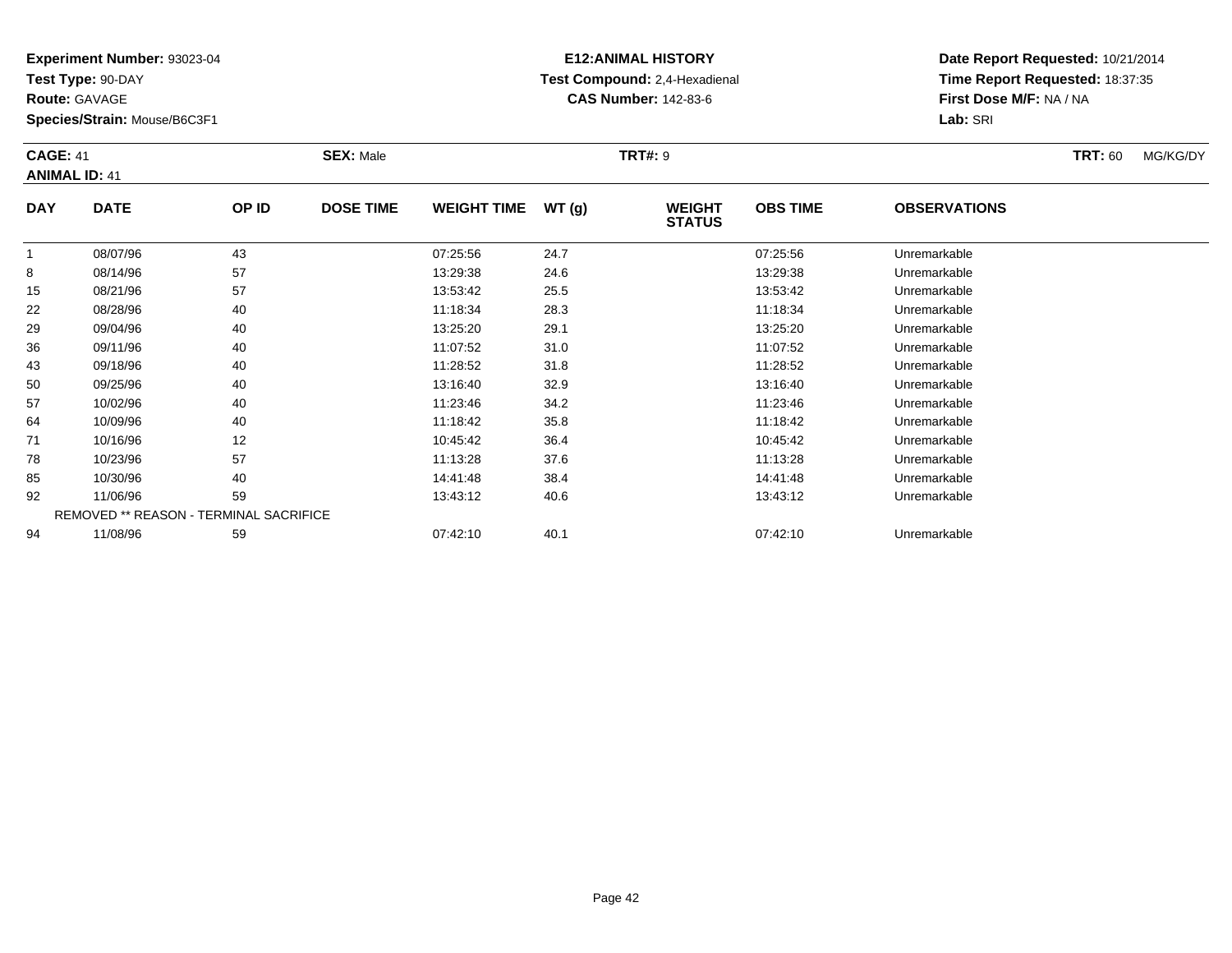**Test Type:** 90-DAY

**Route:** GAVAGE

64

71

78

85

92

94

**Species/Strain:** Mouse/B6C3F1

REMOVED \*\* REASON - TERMINAL SACRIFICE

## **E12:ANIMAL HISTORY Test Compound:** 2,4-Hexadienal **CAS Number:** 142-83-6

**Date Report Requested:** 10/21/2014**Time Report Requested:** 18:37:35**First Dose M/F:** NA / NA**Lab:** SRI

#### **CAGE:** 42 **SEX:** Male **TRT#:** <sup>9</sup> **TRT:** 60 MG/KG/DY**ANIMAL ID:** 42**DAY DATE OP ID DOSE TIME WEIGHT TIME WT (g) WEIGHT STATUSOBS TIME OBSERVATIONS** 1 08/07/96 <sup>43</sup> 07:26:16 23.5 07:26:16 Unremarkable 88 08/14/96 57 57 13:30:12 24.3 13:30:12 13:30:12 13:30:12 15 08/21/96 <sup>57</sup> 13:54:30 25.7 13:54:30 Unremarkable 22 08/28/96 <sup>40</sup> 11:18:56 28.5 11:18:56 Unremarkable 29 09/04/96 <sup>40</sup> 13:25:38 29.3 13:25:38 Unremarkable 366 09/11/96 40 40 11:08:12 31.6 11:08 11:08 11:08 11:08 11:08 11:08 11:08 11:08 11 43 09/18/96 <sup>40</sup> 11:29:10 34.0 11:29:10 Unremarkable 50 09/25/96 <sup>40</sup> 13:16:56 35.4 13:16:56 Unremarkable 5710/02/96 <sup>40</sup> 11:24:04 36.1 11:24:04 Unremarkable

10/09/96 <sup>40</sup> 11:18:58 36.6 11:18:58 Unremarkable

1 10/16/96 12 12 10:46:10 37.3 10:46 10:46 10 10:46:10 10:46:10 10:46:10

10/23/96 <sup>57</sup> 11:14:38 36.9 11:14:38 Unremarkable

10/30/96 <sup>40</sup> 14:42:08 38.7 14:42:08 Unremarkable

11/06/96 <sup>59</sup> 13:43:32 39.4 13:43:32 Unremarkable

11/08/96 <sup>59</sup> 07:42:38 39.8 07:42:38 Unremarkable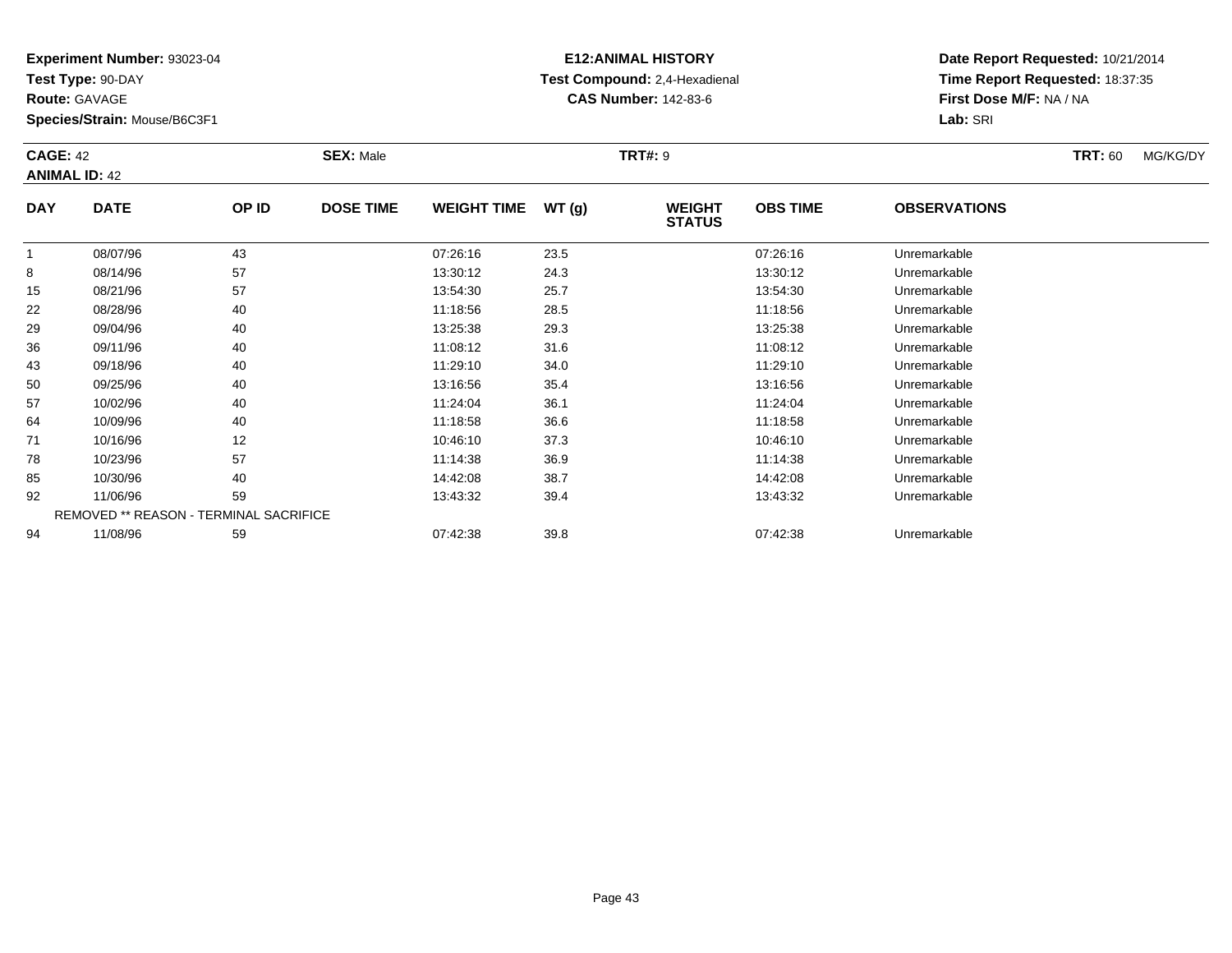**Test Type:** 90-DAY

**Route:** GAVAGE

57

64

71

78

85

92

94

**Species/Strain:** Mouse/B6C3F1

REMOVED \*\* REASON - TERMINAL SACRIFICE

## **E12:ANIMAL HISTORY Test Compound:** 2,4-Hexadienal **CAS Number:** 142-83-6

**Date Report Requested:** 10/21/2014**Time Report Requested:** 18:37:35**First Dose M/F:** NA / NA**Lab:** SRI

#### **CAGE:** 43 **SEX:** Male **TRT#:** <sup>9</sup> **TRT:** 60 MG/KG/DY**ANIMAL ID:** 43**DAY DATE OP ID DOSE TIME WEIGHT TIME WT (g) WEIGHT STATUSOBS TIME OBSERVATIONS** 1 08/07/96 <sup>43</sup> 07:26:34 23.2 07:26:34 Unremarkable 88 08/14/96 57 57 13:30:48 23.5 13:30:48 13:30:48 Dhremarkable 15 08/21/96 <sup>57</sup> 13:54:56 25.2 13:54:56 Unremarkable 22 08/28/96 <sup>40</sup> 11:19:20 27.5 11:19:20 Unremarkable 29 09/04/96 <sup>40</sup> 13:25:56 28.6 13:25:56 Unremarkable 366 09/11/96 40 40 11:08:26 30.0 11:08 11:08 11:08 126 433 09/18/96 40 40 11:29:30 31.7 11:29:30 11:29:30 11:29:30 500 09/25/96 40 40 13:17:12 31.7 31.7 13:17:12 13:17:12 Unremarkable

10/02/96 <sup>40</sup> 11:24:24 32.7 11:24:24 Unremarkable

10/09/96 <sup>40</sup> 11:19:14 33.7 11:19:14 Unremarkable

1 10/16/96 12 12 10:46:28 34.1 10:46 10:46 10:46 10:46:28 Unremarkable

10/23/96 <sup>57</sup> 11:15:04 34.9 11:15:04 Unremarkable

10/30/96 <sup>40</sup> 14:42:36 36.0 14:42:36 Unremarkable

11/06/96 <sup>59</sup> 13:43:58 36.8 13:43:58 Unremarkable

11/08/96 <sup>59</sup> 07:42:54 37.2 07:42:54 Unremarkable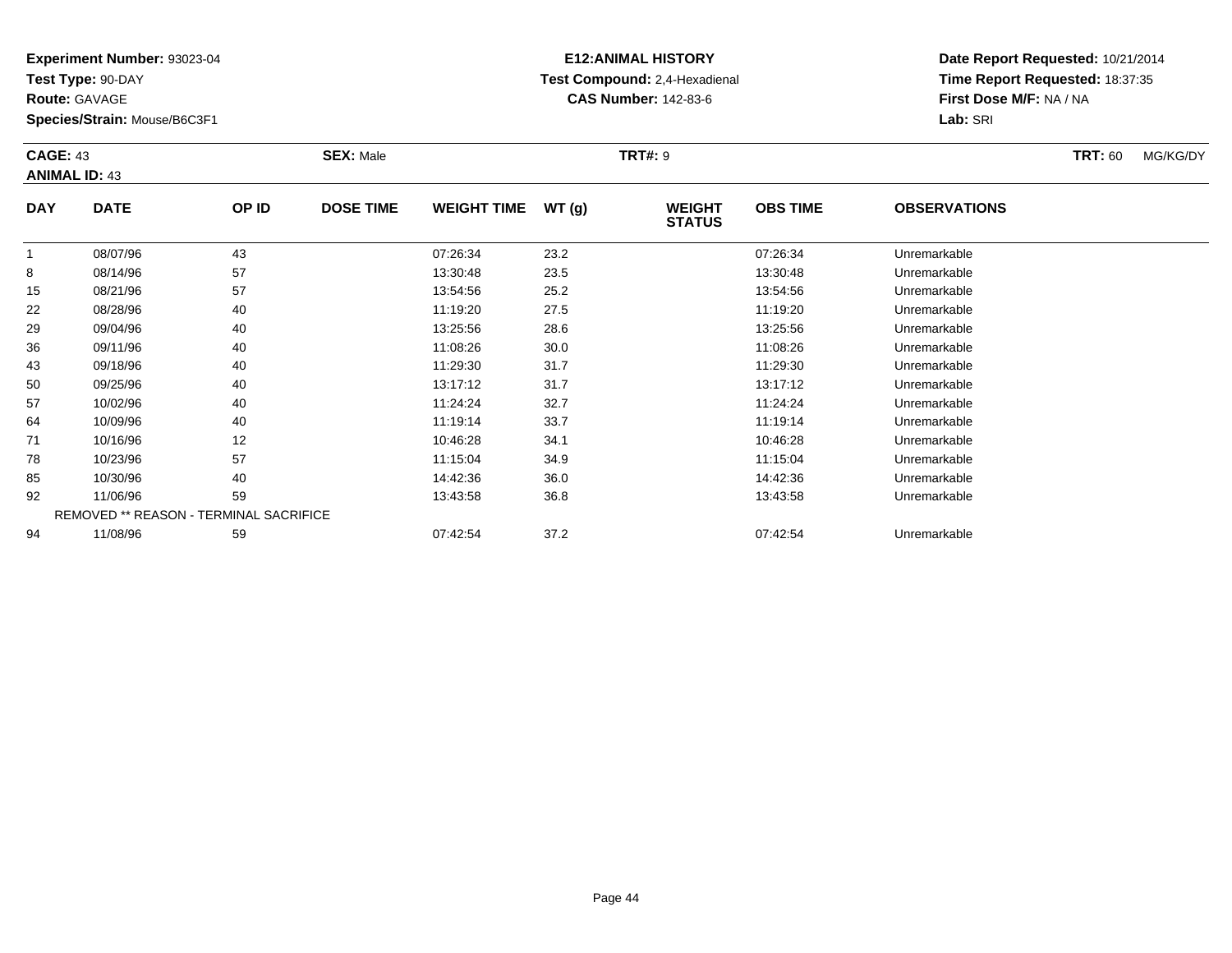**Test Type:** 90-DAY

**Route:** GAVAGE

50

57

64

71

78

85

92

94

**Species/Strain:** Mouse/B6C3F1

REMOVED \*\* REASON - TERMINAL SACRIFICE

#### **E12:ANIMAL HISTORY Test Compound:** 2,4-Hexadienal **CAS Number:** 142-83-6

**Date Report Requested:** 10/21/2014**Time Report Requested:** 18:37:35**First Dose M/F:** NA / NA**Lab:** SRI

#### **CAGE:** 44 **SEX:** Male **TRT#:** <sup>9</sup> **TRT:** 60 MG/KG/DY**ANIMAL ID:** 44**DAY DATE OP ID DOSE TIME WEIGHT TIME WT (g) WEIGHT STATUSOBS TIME OBSERVATIONS** 1 08/07/96 <sup>43</sup> 07:26:48 23.5 07:26:48 Unremarkable 88 08/14/96 57 57 13:31:14 22.9 13:31:14 13:31:14 13:31:14 15 08/21/96 <sup>57</sup> 13:55:28 24.5 13:55:28 Unremarkable 22 08/28/96 <sup>40</sup> 11:19:38 27.2 11:19:38 Unremarkable 29 09/04/96 <sup>40</sup> 13:26:18 28.2 13:26:18 Unremarkable 366 09/11/96 40 40 11:08:42 29.7 11:08:42 11:08:42 11:08:42 Unremarkable 4309/18/96 <sup>40</sup> 11:29:46 31.9 11:29:46 Unremarkable

0 09/25/96 40 40 13:17:34 32.1 13:17:34 13:17:34 Dhremarkable

10/02/96 <sup>40</sup> 11:24:42 33.2 11:24:42 Unremarkable

10/09/96 <sup>40</sup> 11:19:34 35.0 11:19:34 Unremarkable

1 10/16/96 12 12 10:47:06 35.0 10:47:06 10:47:06 10:47:06 Diremarkable

10/23/96 <sup>57</sup> 11:15:26 36.2 11:15:26 Unremarkable

5 10/30/96 40 40 14:42:58 38.1 14:42.58 19/30/96 Unremarkable

11/06/96 <sup>59</sup> 13:44:18 38.8 13:44:18 Unremarkable

11/08/96 <sup>59</sup> 07:43:10 38.8 07:43:10 Unremarkable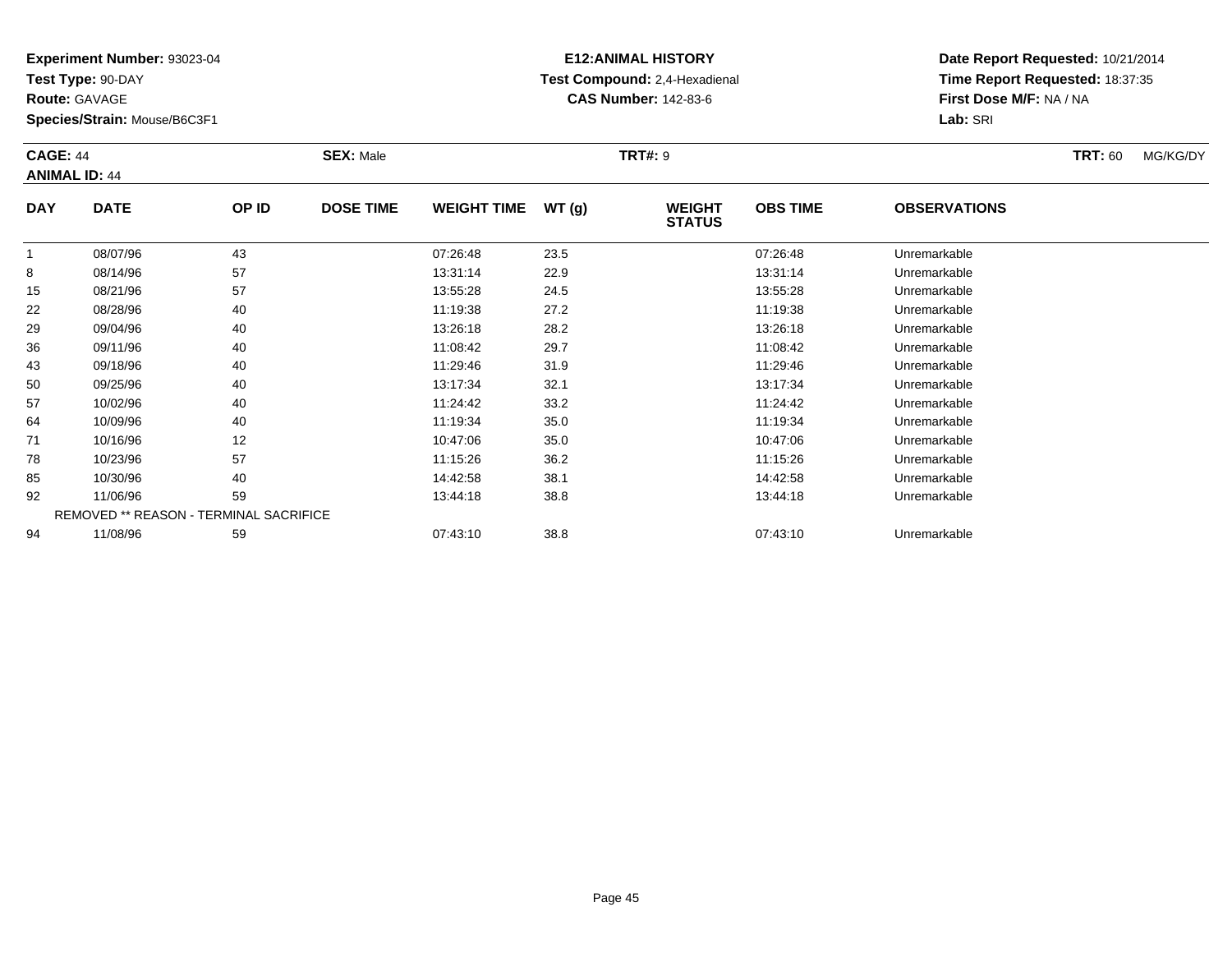**Test Type:** 90-DAY

**Route:** GAVAGE

**Species/Strain:** Mouse/B6C3F1

# **E12:ANIMAL HISTORY Test Compound:** 2,4-Hexadienal **CAS Number:** 142-83-6

**Date Report Requested:** 10/21/2014**Time Report Requested:** 18:37:35**First Dose M/F:** NA / NA**Lab:** SRI

#### **CAGE:** 45 **SEX:** Male **TRT#:** <sup>9</sup> **TRT:** 60 MG/KG/DY**ANIMAL ID:** 45**DAY DATE OP IDDOSE TIME WEIGHT TIME WT** (g) **STATUSOBS TIME OBSERVATIONS**  $\overline{1}$  08/07/96 <sup>43</sup> 07:27:04 23.8 07:27:04 Unremarkable 88 08/14/96 57 57 13:31:46 23.7 13:31:46 13:31:46 Dhremarkable 1508/21/96 <sup>57</sup> 13:56:10 24.8 13:56:10 Unremarkable

| 8  | 08/14/96 | 57                                            | 13:31:46 | 23.7 | 13:31:46 | Unremarkable |
|----|----------|-----------------------------------------------|----------|------|----------|--------------|
| 15 | 08/21/96 | 57                                            | 13:56:10 | 24.8 | 13:56:10 | Unremarkable |
| 22 | 08/28/96 | 40                                            | 11:20:04 | 27.5 | 11:20:04 | Unremarkable |
| 29 | 09/04/96 | 40                                            | 13:26:36 | 27.7 | 13:26:36 | Unremarkable |
| 36 | 09/11/96 | 40                                            | 11:08:58 | 28.3 | 11:08:58 | Unremarkable |
| 43 | 09/18/96 | 40                                            | 11:30:02 | 30.2 | 11:30:02 | Unremarkable |
| 50 | 09/25/96 | 40                                            | 13:17:50 | 31.2 | 13:17:50 | Unremarkable |
| 57 | 10/02/96 | 40                                            | 11:25:02 | 32.5 | 11:25:02 | Unremarkable |
| 64 | 10/09/96 | 40                                            | 11:19:48 | 33.4 | 11:19:48 | Unremarkable |
| 71 | 10/16/96 | 12                                            | 10:47:22 | 33.1 | 10:47:22 | Unremarkable |
| 78 | 10/23/96 | 57                                            | 11:15:46 | 33.8 | 11:15:46 | Unremarkable |
| 85 | 10/30/96 | 40                                            | 14:43:12 | 35.7 | 14:43:12 | Unremarkable |
| 92 | 11/06/96 | 59                                            | 13:44:38 | 36.6 | 13:44:38 | Unremarkable |
|    |          | <b>REMOVED ** REASON - TERMINAL SACRIFICE</b> |          |      |          |              |
| 94 | 11/08/96 | 59                                            | 07:43:26 | 36.9 | 07:43:26 | Unremarkable |
|    |          |                                               |          |      |          |              |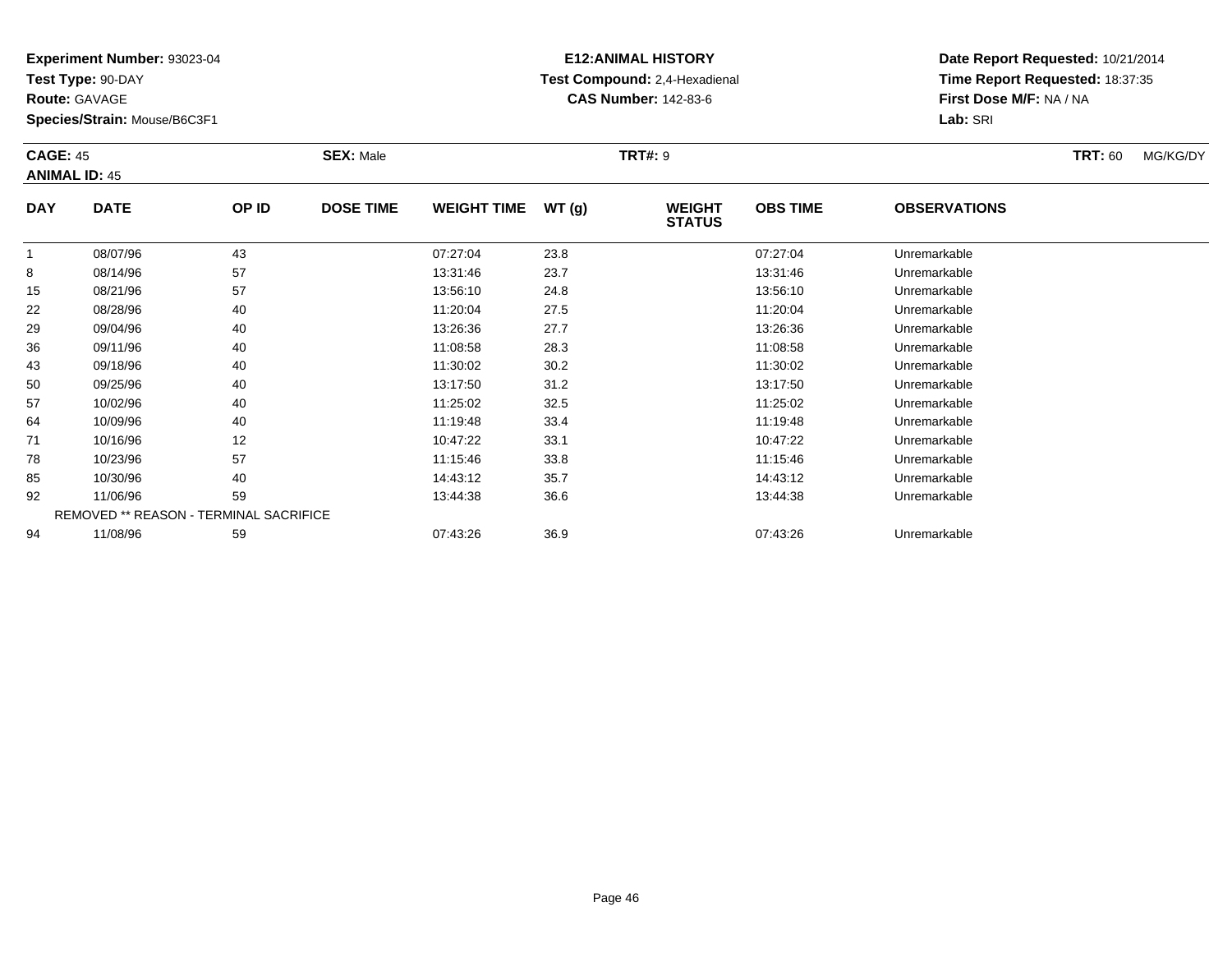| Experiment Number: 93023-04<br>Test Type: 90-DAY<br><b>Route: GAVAGE</b><br>Species/Strain: Mouse/B6C3F1 |             |          |                  |                    | <b>E12:ANIMAL HISTORY</b><br>Test Compound: 2,4-Hexadienal<br><b>CAS Number: 142-83-6</b> | Date Report Requested: 10/21/2014<br>Time Report Requested: 18:37:35<br>First Dose M/F: NA / NA<br>Lab: SRI |                 |                            |  |
|----------------------------------------------------------------------------------------------------------|-------------|----------|------------------|--------------------|-------------------------------------------------------------------------------------------|-------------------------------------------------------------------------------------------------------------|-----------------|----------------------------|--|
| <b>CAGE: 46</b><br><b>SEX: Male</b><br><b>ANIMAL ID: 46</b>                                              |             |          |                  | <b>TRT#: 9</b>     |                                                                                           |                                                                                                             |                 | <b>TRT: 60</b><br>MG/KG/DY |  |
| <b>DAY</b>                                                                                               | <b>DATE</b> | OP ID    | <b>DOSE TIME</b> | <b>WEIGHT TIME</b> | WT(a)                                                                                     | <b>WEIGHT</b><br><b>STATUS</b>                                                                              | <b>OBS TIME</b> | <b>OBSERVATIONS</b>        |  |
| 08/07/96<br>43<br><b>REMOVED ** REASON - DOSING ACCIDENT</b>                                             |             | 07:35:48 | 25.7             |                    | 07:35:48                                                                                  | Unremarkable                                                                                                |                 |                            |  |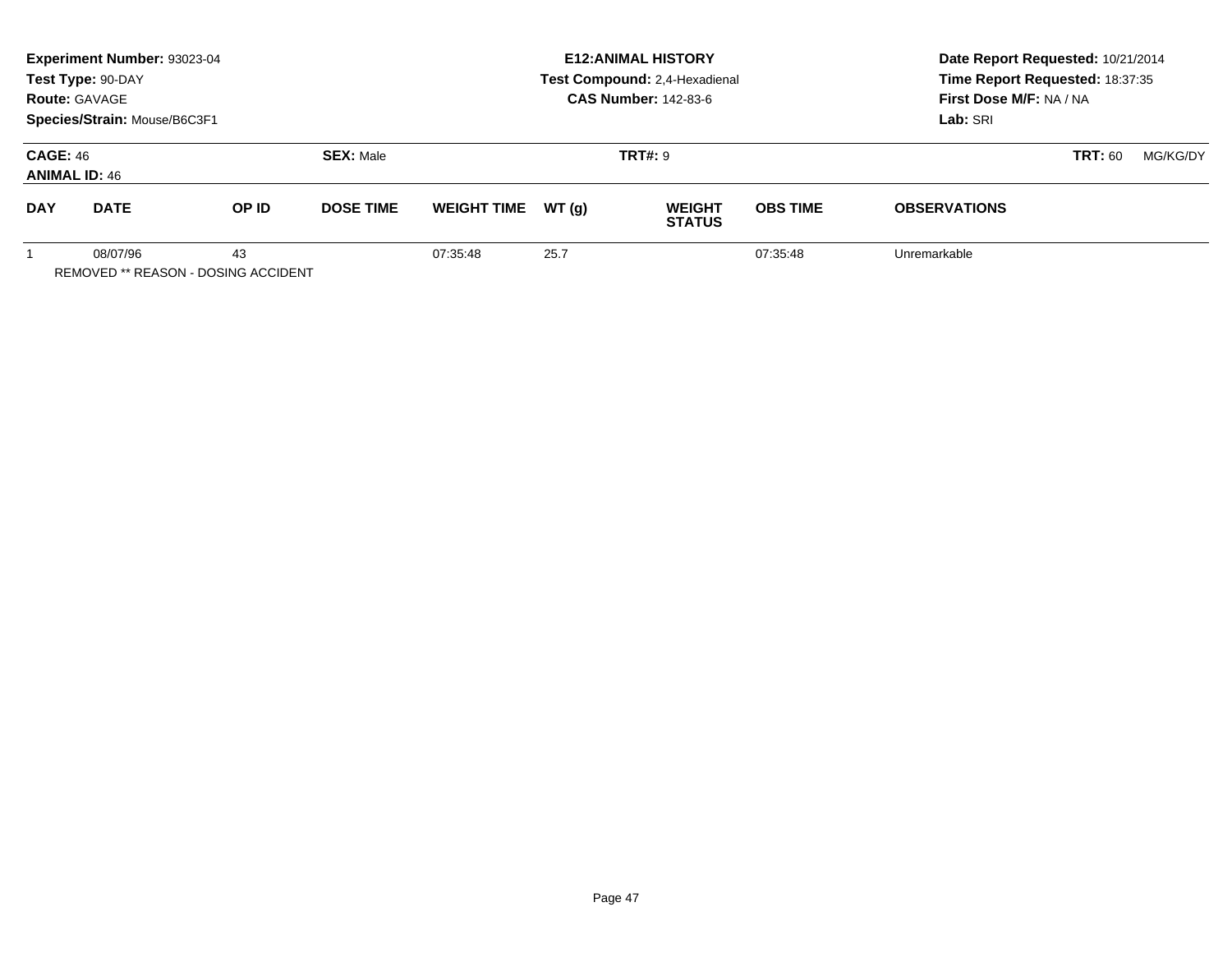**Test Type:** 90-DAY

**Route:** GAVAGE

**Species/Strain:** Mouse/B6C3F1

# **E12:ANIMAL HISTORY Test Compound:** 2,4-Hexadienal **CAS Number:** 142-83-6

**Date Report Requested:** 10/21/2014**Time Report Requested:** 18:37:35**First Dose M/F:** NA / NA**Lab:** SRI

#### **CAGE:** 47 **SEX:** Male **TRT#:** <sup>9</sup> **TRT:** 60 MG/KG/DY**ANIMAL ID:** 47**DAY DATE OP IDDOSE TIME WEIGHT TIME WT** (g) **STATUSOBS TIME OBSERVATIONS** 1 08/07/96 <sup>43</sup> 07:36:02 24.9 07:36:02 Unremarkable 88 08/14/96 57 57 13:43:46 25.5 13:43:46 13:43:46 Dhremarkable 15 08/21/96 <sup>57</sup> 14:04:38 26.6 14:04:38 Unremarkable 22 08/28/96 <sup>40</sup> 11:29:04 29.9 11:29:04 Unremarkable 2909/04/96 <sup>40</sup> 13:34:28 31.1 13:34:28 Unremarkable

| 15 | 08/21/96                                      | 57 | 14:04:38 | 26.6 | 14:04:38 | Unremarkable |
|----|-----------------------------------------------|----|----------|------|----------|--------------|
| 22 | 08/28/96                                      | 40 | 11:29:04 | 29.9 | 11:29:04 | Unremarkable |
| 29 | 09/04/96                                      | 40 | 13:34:28 | 31.1 | 13:34:28 | Unremarkable |
| 36 | 09/11/96                                      | 40 | 11:19:24 | 33.5 | 11:19:24 | Unremarkable |
| 43 | 09/18/96                                      | 40 | 11:37:06 | 36.4 | 11:37:06 | Unremarkable |
| 50 | 09/25/96                                      | 40 | 13:25:36 | 37.8 | 13:25:36 | Unremarkable |
| 57 | 10/02/96                                      | 40 | 11:31:58 | 38.8 | 11:31:58 | Unremarkable |
| 64 | 10/09/96                                      | 40 | 11:26:44 | 40.8 | 11:26:44 | Unremarkable |
| 71 | 10/16/96                                      | 12 | 10:56:06 | 40.2 | 10:56:06 | Unremarkable |
| 78 | 10/23/96                                      | 57 | 11:31:10 | 41.7 | 11:31:10 | Unremarkable |
| 85 | 10/30/96                                      | 40 | 14:55:40 | 43.6 | 14:55:40 | Unremarkable |
| 92 | 11/06/96                                      | 59 | 13:33:10 | 46.0 | 13:33:10 | Unremarkable |
|    | <b>REMOVED ** REASON - TERMINAL SACRIFICE</b> |    |          |      |          |              |
| 94 | 11/08/96                                      | 59 | 07:43:48 | 46.4 | 07:43:48 | Unremarkable |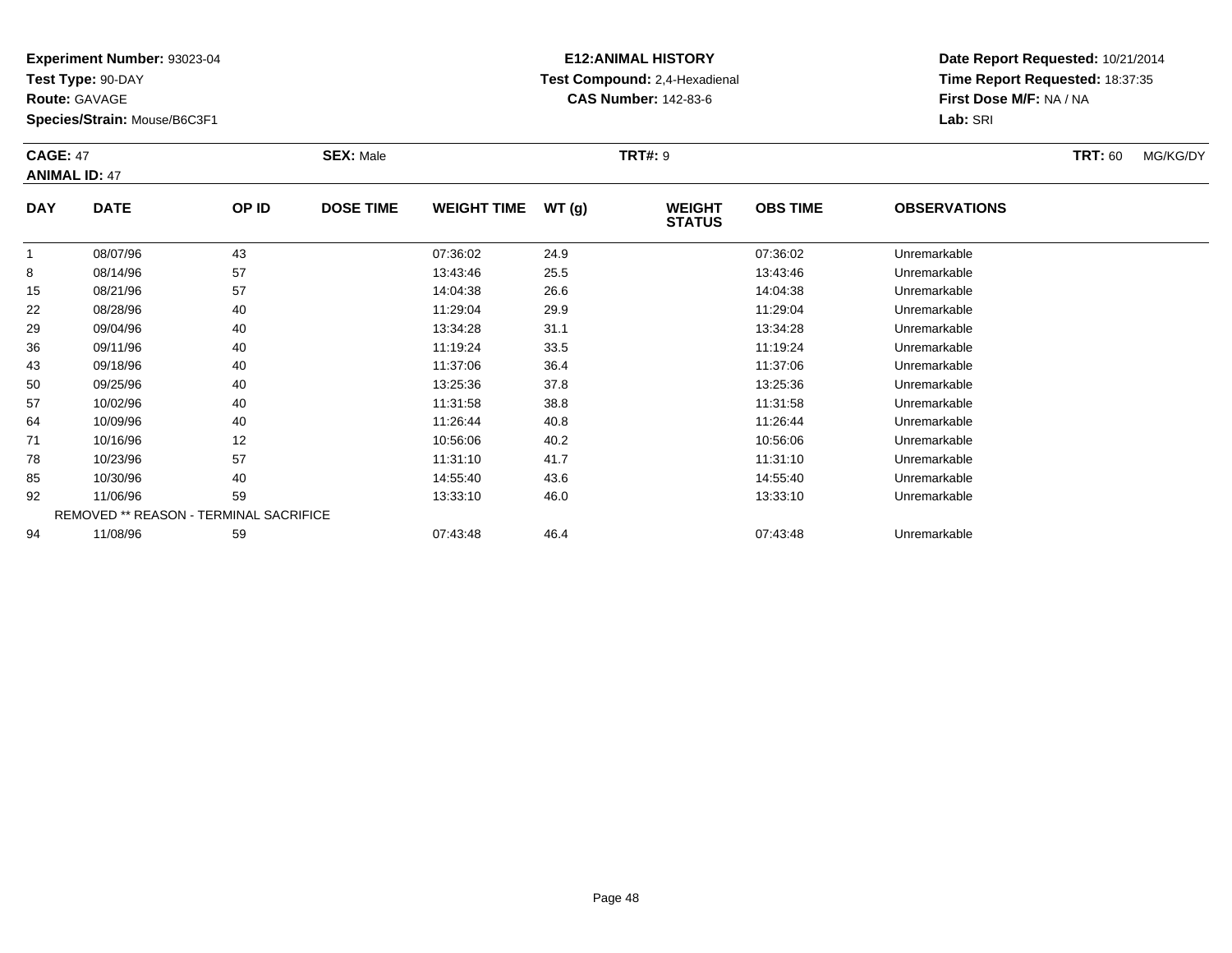**Test Type:** 90-DAY

**Route:** GAVAGE

92

94

**Species/Strain:** Mouse/B6C3F1

REMOVED \*\* REASON - TERMINAL SACRIFICE

### **E12:ANIMAL HISTORY Test Compound:** 2,4-Hexadienal **CAS Number:** 142-83-6

**Date Report Requested:** 10/21/2014**Time Report Requested:** 18:37:35**First Dose M/F:** NA / NA**Lab:** SRI

#### **CAGE:** 48 **SEX:** Male **TRT#:** <sup>9</sup> **TRT:** 60 MG/KG/DY**ANIMAL ID:** 48**DAY DATE OP ID DOSE TIME WEIGHT TIME WT (g) WEIGHT STATUSOBS TIME OBSERVATIONS** 1 08/07/96 <sup>43</sup> 07:36:18 23.2 07:36:18 Unremarkable 88 08/14/96 57 57 13:57:30 23.6 13:57:30 13:57:30 Dhremarkable 15 08/21/96 <sup>57</sup> 14:05:04 24.6 14:05:04 Unremarkable 22 08/28/96 <sup>40</sup> 11:29:20 26.4 11:29:20 Unremarkable 29 09/04/96 <sup>40</sup> 13:34:44 27.6 13:34:44 Unremarkable 36 09/11/96 <sup>40</sup> 11:19:40 28.2 11:19:40 Unremarkable 43 09/18/96 <sup>40</sup> 11:37:24 28.6 11:37:24 Unremarkable 500 09/25/96 40 40 13:25:56 29.4 29.4 13:25:56 Dhremarkable 57 10/02/96 <sup>40</sup> 11:32:18 30.8 11:32:18 Unremarkable 64 10/09/96 <sup>40</sup> 11:27:02 32.4 11:27:02 Unremarkable 711 10/16/96 12 12 10:56:32 32.4 10:56 10:56:32 Unremarkable 78 10/23/96 <sup>57</sup> 11:32:00 33.0 11:32:00 Unremarkable 8510/30/96 <sup>40</sup> 14:55:56 34.1 14:55:56 Unremarkable

11/06/96 <sup>59</sup> 13:33:30 34.3 13:33:30 Unremarkable

11/08/96 <sup>59</sup> 07:44:30 34.5 07:44:30 Unremarkable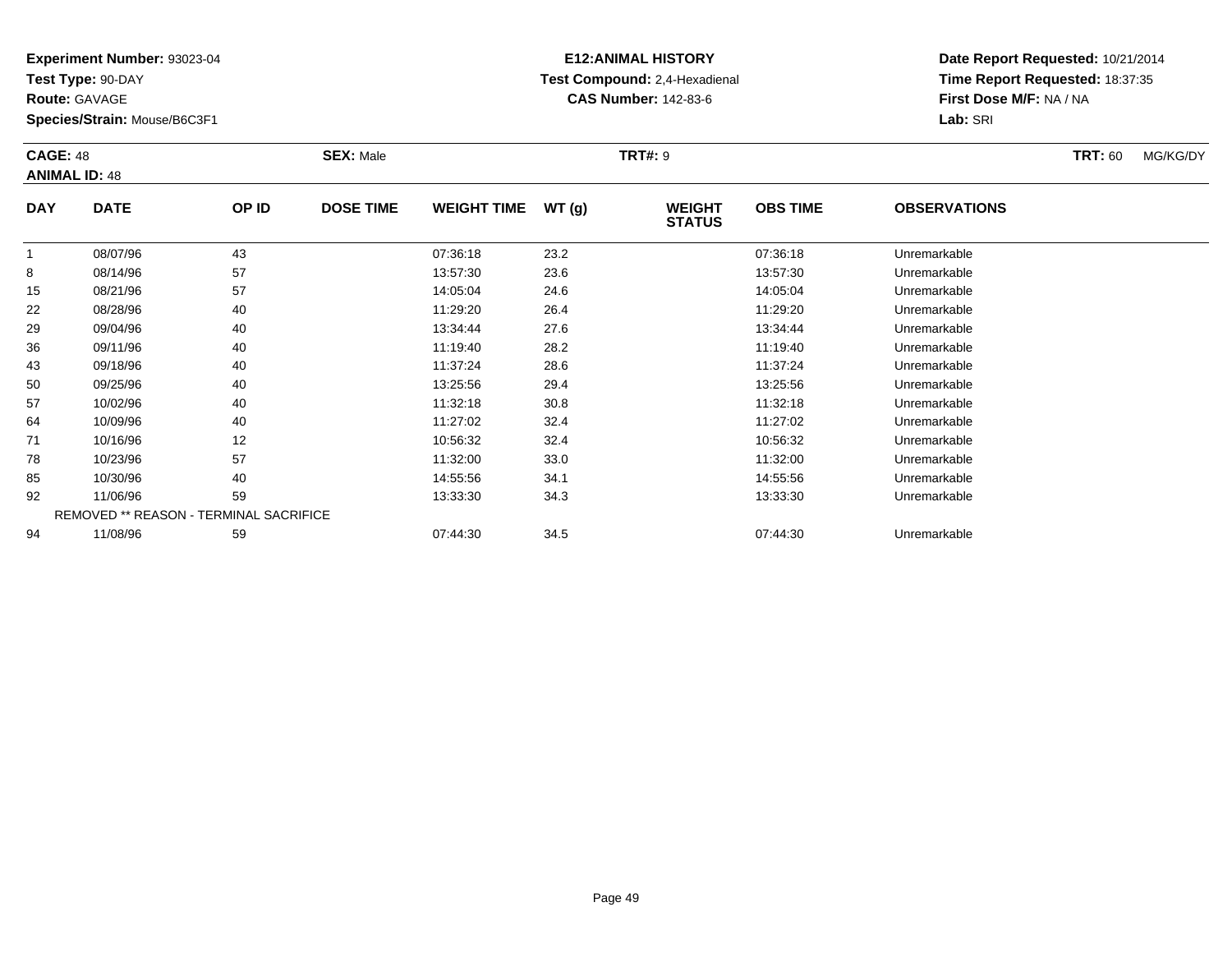**Test Type:** 90-DAY

**Route:** GAVAGE

94

**Species/Strain:** Mouse/B6C3F1

REMOVED \*\* REASON - TERMINAL SACRIFICE

## **E12:ANIMAL HISTORY Test Compound:** 2,4-Hexadienal **CAS Number:** 142-83-6

**Date Report Requested:** 10/21/2014**Time Report Requested:** 18:37:35**First Dose M/F:** NA / NA**Lab:** SRI

|            | <b>CAGE: 49</b><br><b>ANIMAL ID: 49</b> |       | <b>SEX: Male</b> |                    |       | <b>TRT#: 9</b>                 |                 | <b>TRT: 60</b>      | MG/KG/DY |  |
|------------|-----------------------------------------|-------|------------------|--------------------|-------|--------------------------------|-----------------|---------------------|----------|--|
| <b>DAY</b> | <b>DATE</b>                             | OP ID | <b>DOSE TIME</b> | <b>WEIGHT TIME</b> | WT(g) | <b>WEIGHT</b><br><b>STATUS</b> | <b>OBS TIME</b> | <b>OBSERVATIONS</b> |          |  |
| 1          | 08/07/96                                | 43    |                  | 07:36:34           | 22.0  |                                | 07:36:34        | Unremarkable        |          |  |
| 8          | 08/14/96                                | 57    |                  | 13:58:00           | 23.0  |                                | 13:58:00        | Unremarkable        |          |  |
| 15         | 08/21/96                                | 57    |                  | 14:05:30           | 24.1  |                                | 14:05:30        | Unremarkable        |          |  |
| 22         | 08/28/96                                | 40    |                  | 11:29:38           | 26.7  |                                | 11:29:38        | Unremarkable        |          |  |
| 29         | 09/04/96                                | 40    |                  | 13:35:00           | 28.4  |                                | 13:35:00        | Unremarkable        |          |  |
| 36         | 09/11/96                                | 40    |                  | 11:19:54           | 29.3  |                                | 11:19:54        | Unremarkable        |          |  |
| 43         | 09/18/96                                | 40    |                  | 11:37:38           | 31.6  |                                | 11:37:38        | Unremarkable        |          |  |
| 50         | 09/25/96                                | 40    |                  | 13:26:16           | 32.2  |                                | 13:26:16        | Unremarkable        |          |  |
| 57         | 10/02/96                                | 40    |                  | 11:32:34           | 32.7  |                                | 11:32:34        | Unremarkable        |          |  |
| 64         | 10/09/96                                | 40    |                  | 11:27:20           | 34.1  |                                | 11:27:20        | Unremarkable        |          |  |
| 71         | 10/16/96                                | 12    |                  | 10:56:52           | 33.9  |                                | 10:56:52        | Unremarkable        |          |  |
| 78         | 10/23/96                                | 57    |                  | 11:32:40           | 33.8  |                                | 11:32:40        | Unremarkable        |          |  |
| 85         | 10/30/96                                | 40    |                  | 14:56:12           | 35.4  |                                | 14:56:12        | Unremarkable        |          |  |
| 92         | 11/06/96                                | 59    |                  | 13:33:52           | 37.3  |                                | 13:33:52        | Unremarkable        |          |  |

11/08/96 <sup>59</sup> 07:44:48 37.1 07:44:48 Unremarkable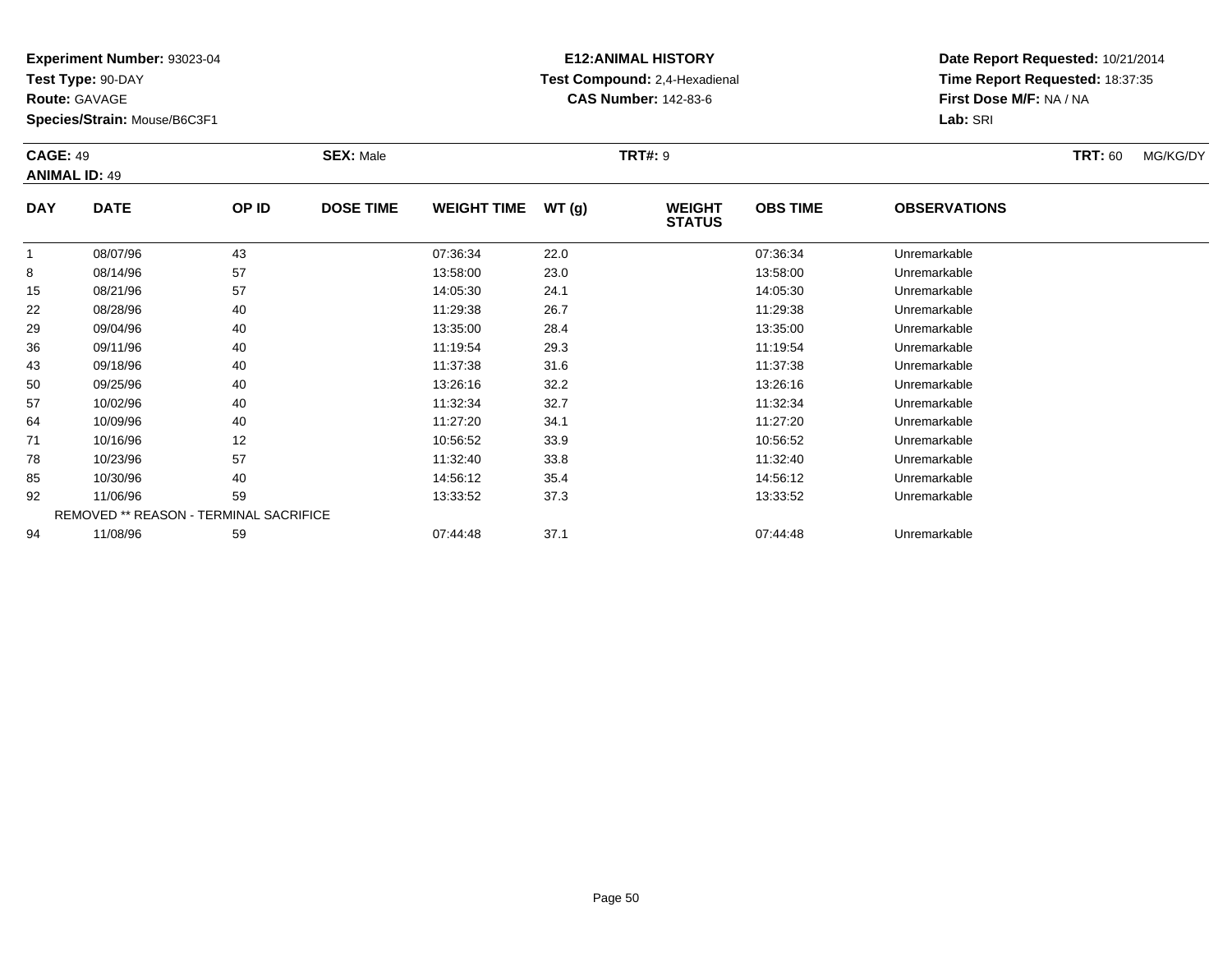**Test Type:** 90-DAY

**Route:** GAVAGE

94

**Species/Strain:** Mouse/B6C3F1

REMOVED \*\* REASON - TERMINAL SACRIFICE

## **E12:ANIMAL HISTORY Test Compound:** 2,4-Hexadienal **CAS Number:** 142-83-6

**Date Report Requested:** 10/21/2014**Time Report Requested:** 18:37:35**First Dose M/F:** NA / NA**Lab:** SRI

|            | <b>CAGE: 50</b><br><b>ANIMAL ID: 50</b> |       | <b>SEX: Male</b> |                    |       | <b>TRT#: 9</b>                 |                 | <b>TRT: 60</b>      | MG/KG/DY |  |
|------------|-----------------------------------------|-------|------------------|--------------------|-------|--------------------------------|-----------------|---------------------|----------|--|
| <b>DAY</b> | <b>DATE</b>                             | OP ID | <b>DOSE TIME</b> | <b>WEIGHT TIME</b> | WT(g) | <b>WEIGHT</b><br><b>STATUS</b> | <b>OBS TIME</b> | <b>OBSERVATIONS</b> |          |  |
| 1          | 08/07/96                                | 43    |                  | 07:36:48           | 23.8  |                                | 07:36:48        | Unremarkable        |          |  |
| 8          | 08/14/96                                | 57    |                  | 13:58:28           | 24.0  |                                | 13:58:28        | Unremarkable        |          |  |
| 15         | 08/21/96                                | 57    |                  | 14:05:58           | 24.7  |                                | 14:05:58        | Unremarkable        |          |  |
| 22         | 08/28/96                                | 40    |                  | 11:29:56           | 26.3  |                                | 11:29:56        | Unremarkable        |          |  |
| 29         | 09/04/96                                | 40    |                  | 13:35:28           | 28.1  |                                | 13:35:28        | Unremarkable        |          |  |
| 36         | 09/11/96                                | 40    |                  | 11:20:14           | 28.9  |                                | 11:20:14        | Unremarkable        |          |  |
| 43         | 09/18/96                                | 40    |                  | 11:37:56           | 31.1  |                                | 11:37:56        | Unremarkable        |          |  |
| 50         | 09/25/96                                | 40    |                  | 13:26:40           | 31.3  |                                | 13:26:40        | Unremarkable        |          |  |
| 57         | 10/02/96                                | 40    |                  | 11:32:50           | 33.5  |                                | 11:32:50        | Unremarkable        |          |  |
| 64         | 10/09/96                                | 40    |                  | 11:27:36           | 34.6  |                                | 11:27:36        | Unremarkable        |          |  |
| 71         | 10/16/96                                | 12    |                  | 10:57:12           | 34.8  |                                | 10:57:12        | Unremarkable        |          |  |
| 78         | 10/23/96                                | 57    |                  | 11:33:16           | 35.4  |                                | 11:33:16        | Unremarkable        |          |  |
| 85         | 10/30/96                                | 40    |                  | 14:56:32           | 35.4  |                                | 14:56:32        | Unremarkable        |          |  |
| 92         | 11/06/96                                | 59    |                  | 13:34:10           | 36.0  |                                | 13:34:10        | Unremarkable        |          |  |

11/08/96 <sup>59</sup> 07:45:06 36.0 07:45:06 Unremarkable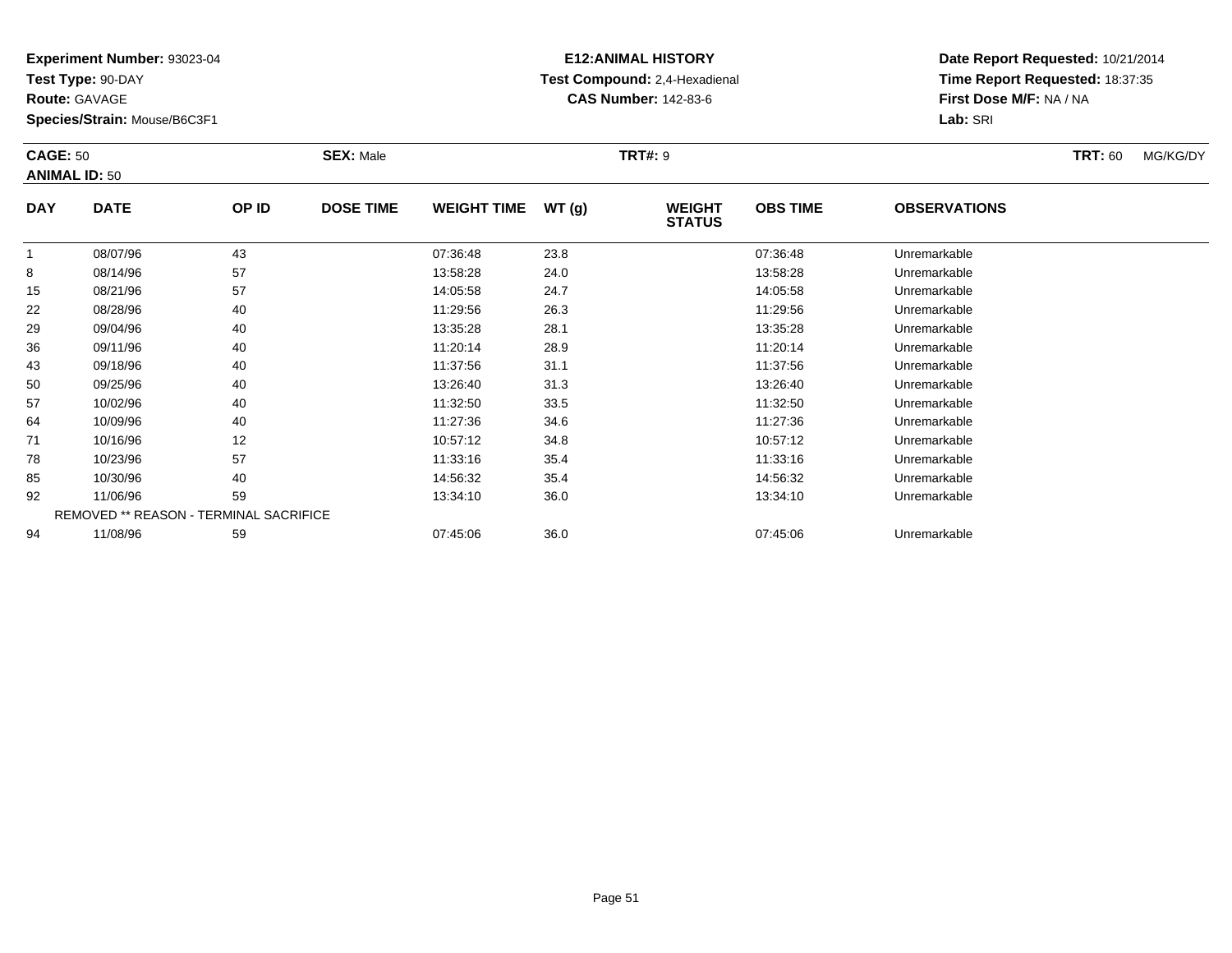**Test Type:** 90-DAY

**Route:** GAVAGE

57

64

71

78

85

92

94

**Species/Strain:** Mouse/B6C3F1

REMOVED \*\* REASON - TERMINAL SACRIFICE

## **E12:ANIMAL HISTORY Test Compound:** 2,4-Hexadienal **CAS Number:** 142-83-6

**Date Report Requested:** 10/21/2014**Time Report Requested:** 18:37:35**First Dose M/F:** NA / NA**Lab:** SRI

| <b>CAGE: 51</b><br><b>ANIMAL ID: 51</b> |             |       | <b>SEX: Male</b> |                    | <b>TRT#: 11</b> |                                |                 |                     | <b>TRT: 120</b><br>MG/KG/DY |
|-----------------------------------------|-------------|-------|------------------|--------------------|-----------------|--------------------------------|-----------------|---------------------|-----------------------------|
| <b>DAY</b>                              | <b>DATE</b> | OP ID | <b>DOSE TIME</b> | <b>WEIGHT TIME</b> | WT(q)           | <b>WEIGHT</b><br><b>STATUS</b> | <b>OBS TIME</b> | <b>OBSERVATIONS</b> |                             |
|                                         | 08/07/96    | 43    |                  | 07:31:38           | 24.5            |                                | 07:31:38        | Unremarkable        |                             |
| 8                                       | 08/14/96    | 57    |                  | 13:36:34           | 25.0            |                                | 13:36:34        | Unremarkable        |                             |
| 15                                      | 08/21/96    | 57    |                  | 13:59:44           | 26.0            |                                | 13:59:44        | Unremarkable        |                             |
| 22                                      | 08/28/96    | 40    |                  | 11:24:08           | 28.9            |                                | 11:24:08        | Unremarkable        |                             |
| 29                                      | 09/04/96    | 40    |                  | 13:29:42           | 29.1            |                                | 13:29:42        | Unremarkable        |                             |
| 36                                      | 09/11/96    | 40    |                  | 11:11:38           | 31.0            |                                | 11:11:38        | Unremarkable        |                             |
| 43                                      | 09/18/96    | 40    |                  | 11:32:42           | 32.8            |                                | 11:32:42        | Unremarkable        |                             |
| 50                                      | 09/25/96    | 40    |                  | 13:20:48           | 34.6            |                                | 13:20:48        | Unremarkable        |                             |

10/02/96 <sup>40</sup> 11:27:40 36.2 11:27:40 Unremarkable

10/09/96 <sup>40</sup> 11:22:26 36.0 11:22:26 Unremarkable

1 10/16/96 12 12 10:50:52 37.1 10:50:52 10:50:52 Dhremarkable

10/23/96 <sup>57</sup> 11:21:34 36.0 11:21:34 Unremarkable

10/30/96 <sup>40</sup> 14:46:22 36.7 14:46:22 Unremarkable

11/06/96 <sup>59</sup> 13:37:52 38.5 13:37:52 Unremarkable

11/08/96 <sup>59</sup> 07:45:22 38.3 07:45:22 Unremarkable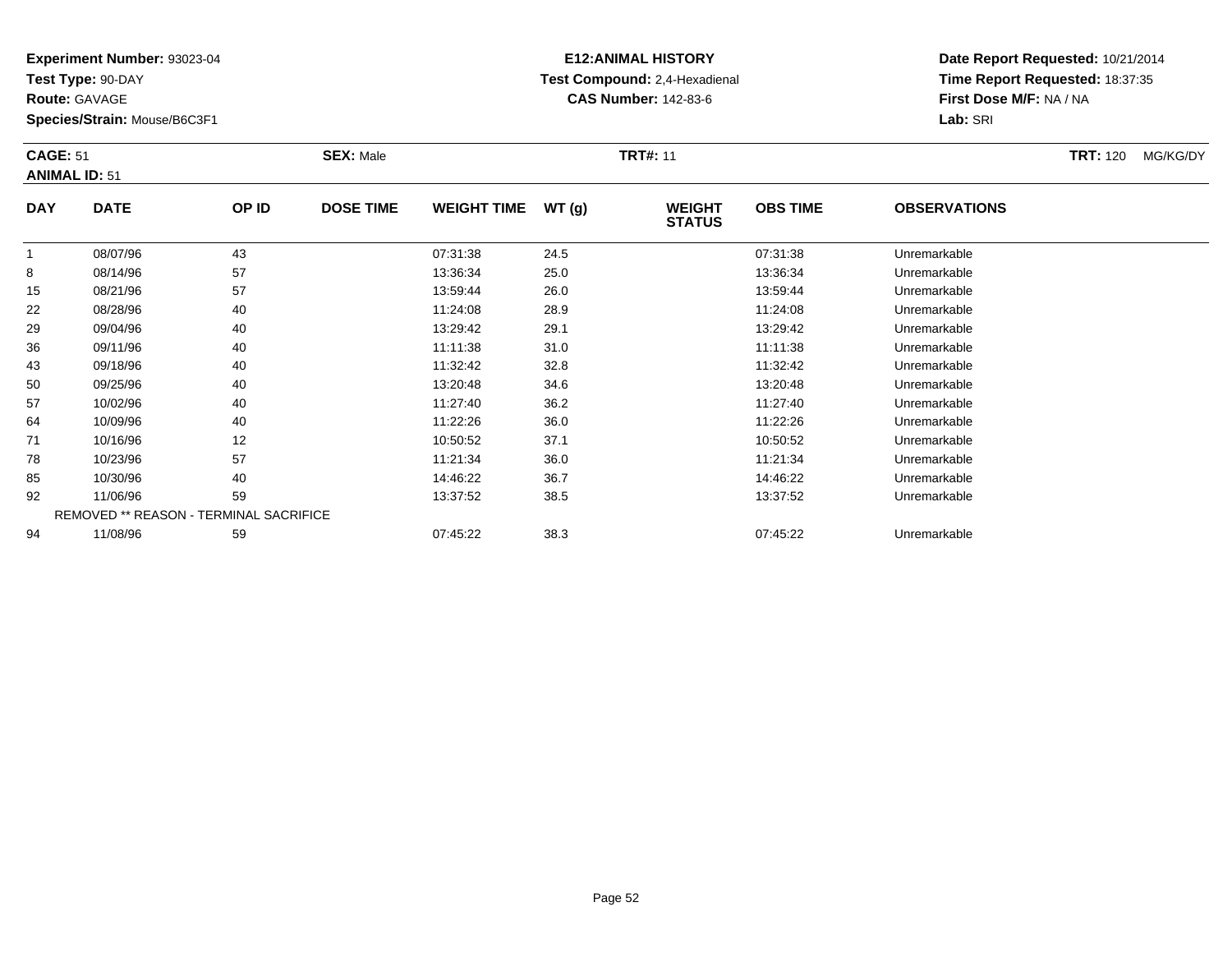**Test Type:** 90-DAY

**Route:** GAVAGE

64

71

78

85

92

94

**Species/Strain:** Mouse/B6C3F1

REMOVED \*\* REASON - TERMINAL SACRIFICE

## **E12:ANIMAL HISTORY Test Compound:** 2,4-Hexadienal **CAS Number:** 142-83-6

**Date Report Requested:** 10/21/2014**Time Report Requested:** 18:37:35**First Dose M/F:** NA / NA**Lab:** SRI

| <b>CAGE: 52</b><br><b>ANIMAL ID: 52</b> |             |       | <b>SEX: Male</b> |                    |       | <b>TRT#: 11</b>                |                 | <b>TRT: 120</b>     | MG/KG/DY |  |
|-----------------------------------------|-------------|-------|------------------|--------------------|-------|--------------------------------|-----------------|---------------------|----------|--|
| <b>DAY</b>                              | <b>DATE</b> | OP ID | <b>DOSE TIME</b> | <b>WEIGHT TIME</b> | WT(g) | <b>WEIGHT</b><br><b>STATUS</b> | <b>OBS TIME</b> | <b>OBSERVATIONS</b> |          |  |
|                                         | 08/07/96    | 43    |                  | 07:31:54           | 23.7  |                                | 07:31:54        | Unremarkable        |          |  |
| 8                                       | 08/14/96    | 57    |                  | 13:37:00           | 24.4  |                                | 13:37:00        | Unremarkable        |          |  |
| 15                                      | 08/21/96    | 57    |                  | 14:00:18           | 26.2  |                                | 14:00:18        | Unremarkable        |          |  |
| 22                                      | 08/28/96    | 40    |                  | 11:24:26           | 28.4  |                                | 11:24:26        | Unremarkable        |          |  |
| 29                                      | 09/04/96    | 40    |                  | 13:30:04           | 29.4  |                                | 13:30:04        | Unremarkable        |          |  |
| 36                                      | 09/11/96    | 40    |                  | 11:11:58           | 30.4  |                                | 11:11:58        | Unremarkable        |          |  |
| 43                                      | 09/18/96    | 40    |                  | 11:33:02           | 32.2  |                                | 11:33:02        | Unremarkable        |          |  |
| 50                                      | 09/25/96    | 40    |                  | 13:21:08           | 33.2  |                                | 13:21:08        | Unremarkable        |          |  |
| 57                                      | 10/02/96    | 40    |                  | 11:27:56           | 34.4  |                                | 11:27:56        | Unremarkable        |          |  |

10/09/96 <sup>40</sup> 11:22:44 35.4 11:22:44 Unremarkable

1 10/16/96 12 12 10:51:12 34.2 10:51:12 10:51:12 10:51:12 10:51:12 Unremarkable

8 10/23/96 57 57 11:22:10 34.7 11:22 10 11:22:10 11:22:10

10/30/96 <sup>40</sup> 14:46:40 36.7 14:46:40 Unremarkable

11/06/96 <sup>59</sup> 13:38:20 37.1 13:38:20 Unremarkable

11/08/96 <sup>59</sup> 07:45:46 37.1 07:45:46 Unremarkable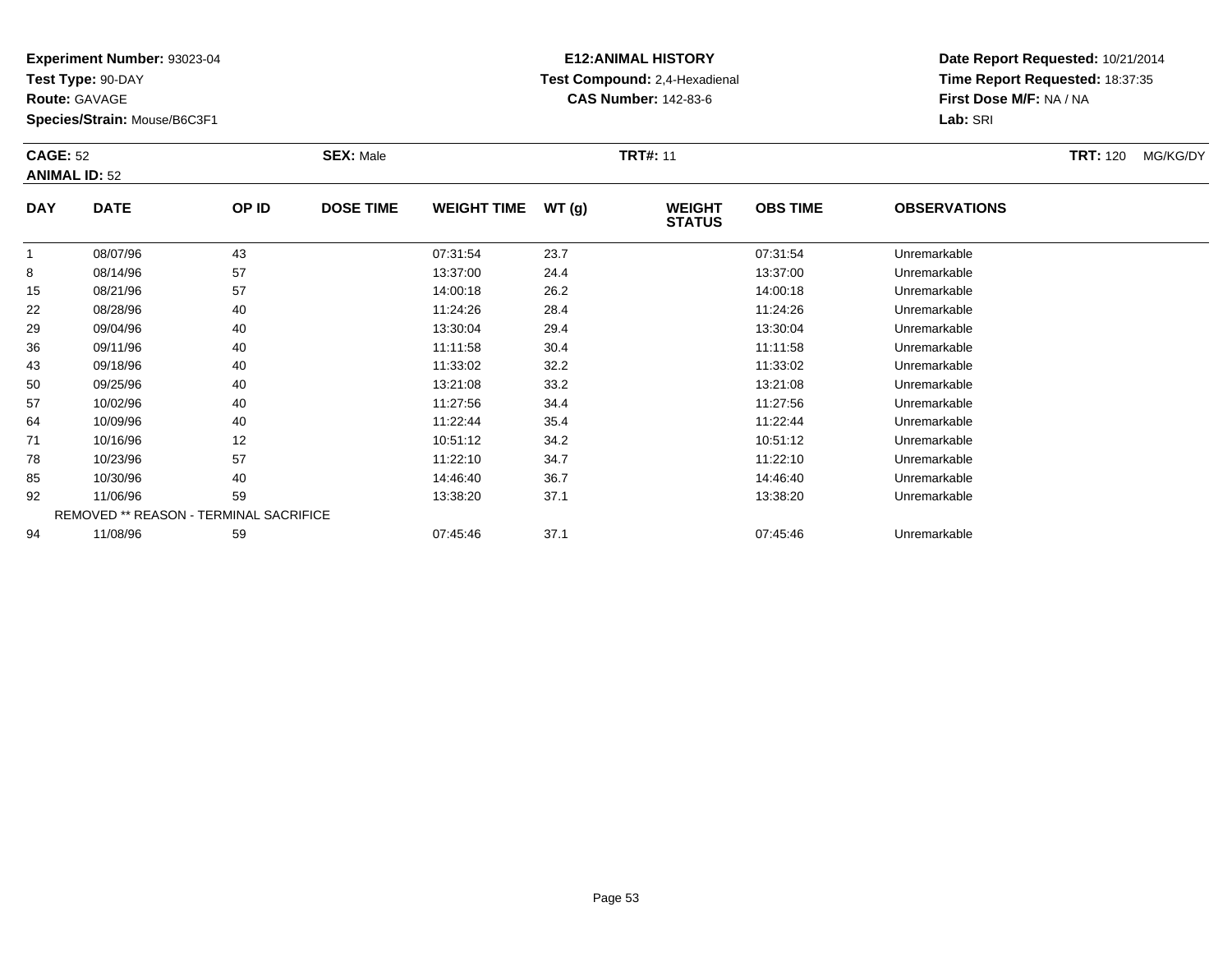**Test Type:** 90-DAY

**Route:** GAVAGE

64

71

78

85

92

94

**Species/Strain:** Mouse/B6C3F1

REMOVED \*\* REASON - TERMINAL SACRIFICE

## **E12:ANIMAL HISTORY Test Compound:** 2,4-Hexadienal **CAS Number:** 142-83-6

**Date Report Requested:** 10/21/2014**Time Report Requested:** 18:37:35**First Dose M/F:** NA / NA**Lab:** SRI

|            | <b>CAGE: 53</b><br><b>ANIMAL ID: 53</b> |       | <b>SEX: Male</b> |                    |       | <b>TRT#: 11</b>                |                 | <b>TRT:</b> 120     | MG/KG/DY |  |
|------------|-----------------------------------------|-------|------------------|--------------------|-------|--------------------------------|-----------------|---------------------|----------|--|
| <b>DAY</b> | <b>DATE</b>                             | OP ID | <b>DOSE TIME</b> | <b>WEIGHT TIME</b> | WT(g) | <b>WEIGHT</b><br><b>STATUS</b> | <b>OBS TIME</b> | <b>OBSERVATIONS</b> |          |  |
|            | 08/07/96                                | 43    |                  | 07:32:12           | 23.9  |                                | 07:32:12        | Unremarkable        |          |  |
| 8          | 08/14/96                                | 57    |                  | 13:37:28           | 25.0  |                                | 13:37:28        | Unremarkable        |          |  |
| 15         | 08/21/96                                | 57    |                  | 14:00:50           | 26.5  |                                | 14:00:50        | Unremarkable        |          |  |
| 22         | 08/28/96                                | 40    |                  | 11:24:44           | 29.1  |                                | 11:24:44        | Unremarkable        |          |  |
| 29         | 09/04/96                                | 40    |                  | 13:30:22           | 30.3  |                                | 13:30:22        | Unremarkable        |          |  |
| 36         | 09/11/96                                | 40    |                  | 11:12:16           | 31.8  |                                | 11:12:16        | Unremarkable        |          |  |
| 43         | 09/18/96                                | 40    |                  | 11:33:18           | 33.0  |                                | 11:33:18        | Unremarkable        |          |  |
| 50         | 09/25/96                                | 40    |                  | 13:21:28           | 34.2  |                                | 13:21:28        | Unremarkable        |          |  |
| 57         | 10/02/96                                | 40    |                  | 11:28:14           | 33.1  |                                | 11:28:14        | Unremarkable        |          |  |

10/09/96 <sup>40</sup> 11:23:00 34.6 11:23:00 Unremarkable

1 10/16/96 12 12 10:51:30 35.7 10:51:30 10:51:30 10:51:30 10:51:30 Dhremarkable

10/23/96 <sup>57</sup> 11:22:40 35.8 11:22:40 Unremarkable

5 10/30/96 40 40 14:48:44 37.7 14:48:44 14:48:44 Unremarkable

11/06/96 <sup>59</sup> 13:38:44 39.5 13:38:44 Unremarkable

11/08/96 <sup>59</sup> 07:46:04 39.4 07:46:04 Unremarkable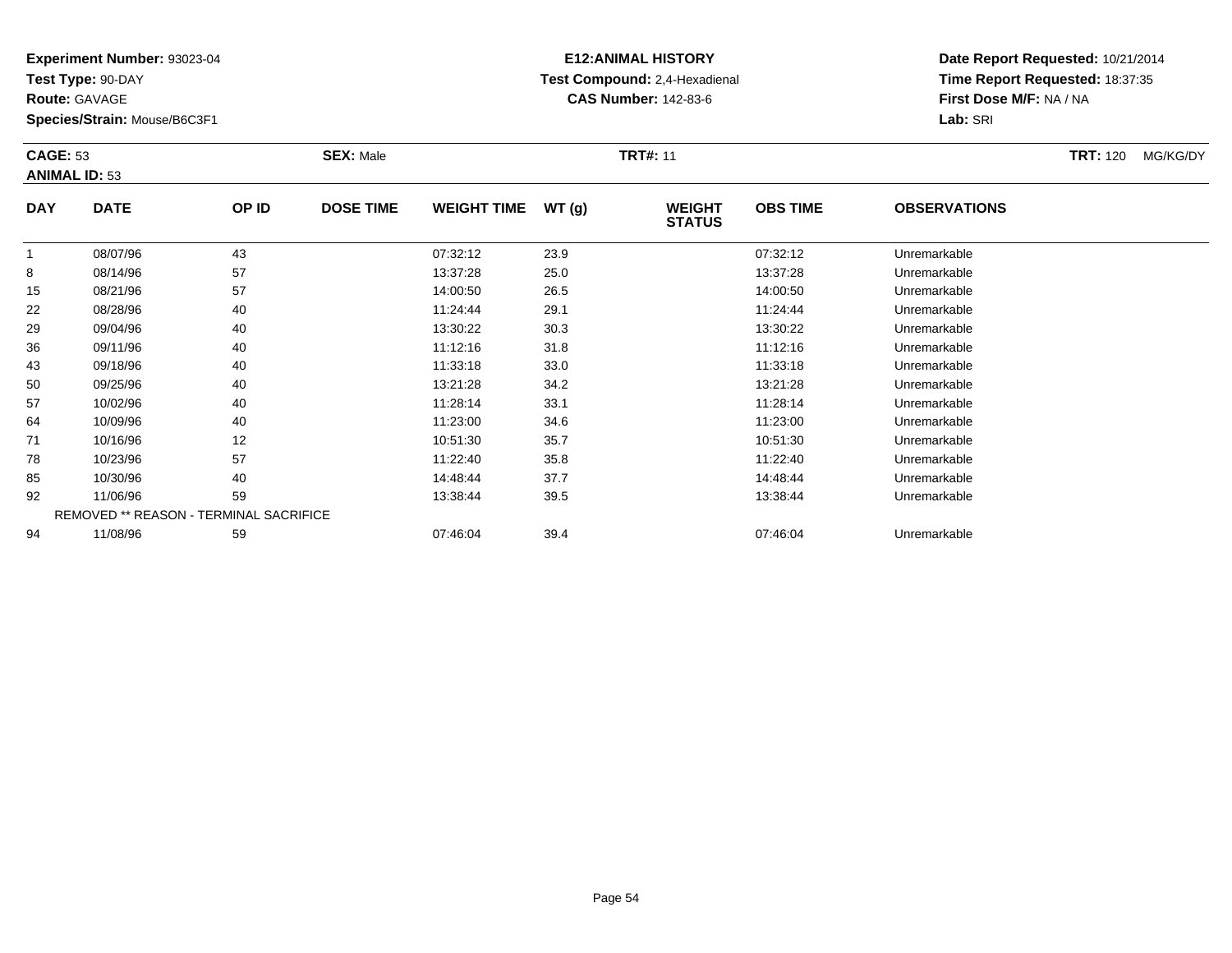**Test Type:** 90-DAY

**Route:** GAVAGE

**Species/Strain:** Mouse/B6C3F1

# **E12:ANIMAL HISTORY Test Compound:** 2,4-Hexadienal **CAS Number:** 142-83-6

**Date Report Requested:** 10/21/2014**Time Report Requested:** 18:37:35**First Dose M/F:** NA / NA**Lab:** SRI

#### **CAGE:** 54 **SEX:** Male **TRT#:** <sup>11</sup> **TRT:** 120 MG/KG/DY**ANIMAL ID:** 54**DAY DATE OP IDDOSE TIME WEIGHT TIME WT** (g) **STATUSOBS TIME OBSERVATIONS** 1 08/07/96 <sup>43</sup> 07:32:28 22.2 07:32:28 Unremarkable 88 08/14/96 57 57 13:37:52 23.7 23.7 13:37:52 13:37:52 Unremarkable 15 08/21/96 <sup>57</sup> 14:01:16 24.7 14:01:16 Unremarkable 22 08/28/96 <sup>40</sup> 11:25:10 27.2 11:25:10 Unremarkable 29 09/04/96 <sup>40</sup> 13:30:40 28.1 13:30:40 Unremarkable 36

| 15 | 08/21/96 | 57                                            | 14:01:16 | 24.7 | 14:01:16 | Unremarkable |  |
|----|----------|-----------------------------------------------|----------|------|----------|--------------|--|
| 22 | 08/28/96 | 40                                            | 11:25:10 | 27.2 | 11:25:10 | Unremarkable |  |
| 29 | 09/04/96 | 40                                            | 13:30:40 | 28.1 | 13:30:40 | Unremarkable |  |
| 36 | 09/11/96 | 40                                            | 11:12:32 | 28.6 | 11:12:32 | Unremarkable |  |
| 43 | 09/18/96 | 40                                            | 11:33:34 | 30.4 | 11:33:34 | Unremarkable |  |
| 50 | 09/25/96 | 40                                            | 13:21:44 | 29.1 | 13:21:44 | Unremarkable |  |
| 57 | 10/02/96 | 40                                            | 11:28:30 | 29.6 | 11:28:30 | Unremarkable |  |
| 64 | 10/09/96 | 40                                            | 11:23:18 | 30.7 | 11:23:18 | Unremarkable |  |
| 71 | 10/16/96 | 12                                            | 10:51:50 | 31.0 | 10:51:50 | Unremarkable |  |
| 78 | 10/23/96 | 57                                            | 11:23:36 | 32.0 | 11:23:36 | Unremarkable |  |
| 85 | 10/30/96 | 40                                            | 14:49:00 | 32.2 | 14:49:00 | Unremarkable |  |
| 92 | 11/06/96 | 59                                            | 13:39:00 | 34.1 | 13:39:00 | Unremarkable |  |
|    |          | <b>REMOVED ** REASON - TERMINAL SACRIFICE</b> |          |      |          |              |  |
| 94 | 11/08/96 | 59                                            | 07:46:22 | 33.7 | 07:46:22 | Unremarkable |  |
|    |          |                                               |          |      |          |              |  |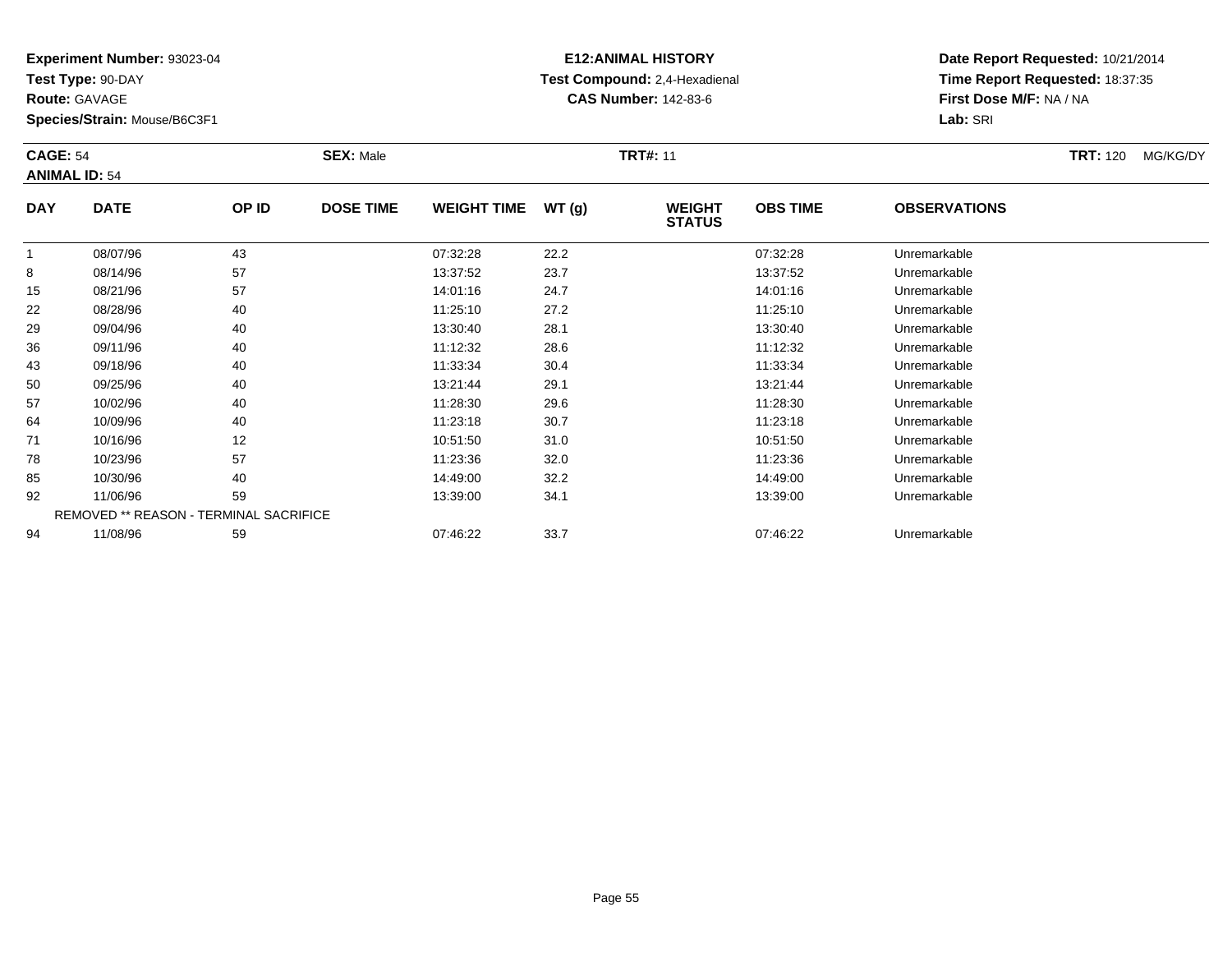**Test Type:** 90-DAY

**Route:** GAVAGE

78

85

92

94

**Species/Strain:** Mouse/B6C3F1

REMOVED \*\* REASON - TERMINAL SACRIFICE

# **E12:ANIMAL HISTORY Test Compound:** 2,4-Hexadienal **CAS Number:** 142-83-6

**Date Report Requested:** 10/21/2014**Time Report Requested:** 18:37:35**First Dose M/F:** NA / NA**Lab:** SRI

| <b>CAGE: 55</b> | <b>ANIMAL ID: 55</b> |       | <b>SEX: Male</b> |                    |       | <b>TRT#: 11</b>                |                 |                     | <b>TRT: 120</b> | MG/KG/DY |
|-----------------|----------------------|-------|------------------|--------------------|-------|--------------------------------|-----------------|---------------------|-----------------|----------|
| <b>DAY</b>      | <b>DATE</b>          | OP ID | <b>DOSE TIME</b> | <b>WEIGHT TIME</b> | WT(g) | <b>WEIGHT</b><br><b>STATUS</b> | <b>OBS TIME</b> | <b>OBSERVATIONS</b> |                 |          |
|                 | 08/07/96             | 43    |                  | 07:32:44           | 22.6  |                                | 07:32:44        | Unremarkable        |                 |          |
| 8               | 08/14/96             | 57    |                  | 13:38:18           | 23.9  |                                | 13:38:18        | Unremarkable        |                 |          |
| 15              | 08/21/96             | 57    |                  | 14:01:42           | 25.0  |                                | 14:01:42        | Unremarkable        |                 |          |
| 22              | 08/28/96             | 40    |                  | 11:25:26           | 28.2  |                                | 11:25:26        | Unremarkable        |                 |          |
| 29              | 09/04/96             | 40    |                  | 13:31:00           | 28.7  |                                | 13:31:00        | Unremarkable        |                 |          |
| 36              | 09/11/96             | 40    |                  | 11:12:46           | 28.1  |                                | 11:12:46        | Unremarkable        |                 |          |
| 43              | 09/18/96             | 40    |                  | 11:33:52           | 30.2  |                                | 11:33:52        | Unremarkable        |                 |          |
| 50              | 09/25/96             | 40    |                  | 13:22:00           | 31.0  |                                | 13:22:00        | Unremarkable        |                 |          |
| 57              | 10/02/96             | 40    |                  | 11:28:50           | 32.6  |                                | 11:28:50        | Unremarkable        |                 |          |
| 64              | 10/09/96             | 40    |                  | 11:23:32           | 33.5  |                                | 11:23:32        | Unremarkable        |                 |          |
| 71              | 10/16/96             | 12    |                  | 10:52:08           | 34.6  |                                | 10:52:08        | Unremarkable        |                 |          |

1 10/16/96 12 12 10:52:08 34.6 10:52 10:52 10:52:08 Unremarkable

10/23/96 <sup>57</sup> 11:24:08 35.2 11:24:08 Unremarkable

10/30/96 <sup>40</sup> 14:49:16 37.9 14:49:16 Unremarkable

11/06/96 <sup>59</sup> 13:39:16 38.3 13:39:16 Unremarkable

11/08/96 <sup>59</sup> 07:46:42 37.5 07:46:42 Unremarkable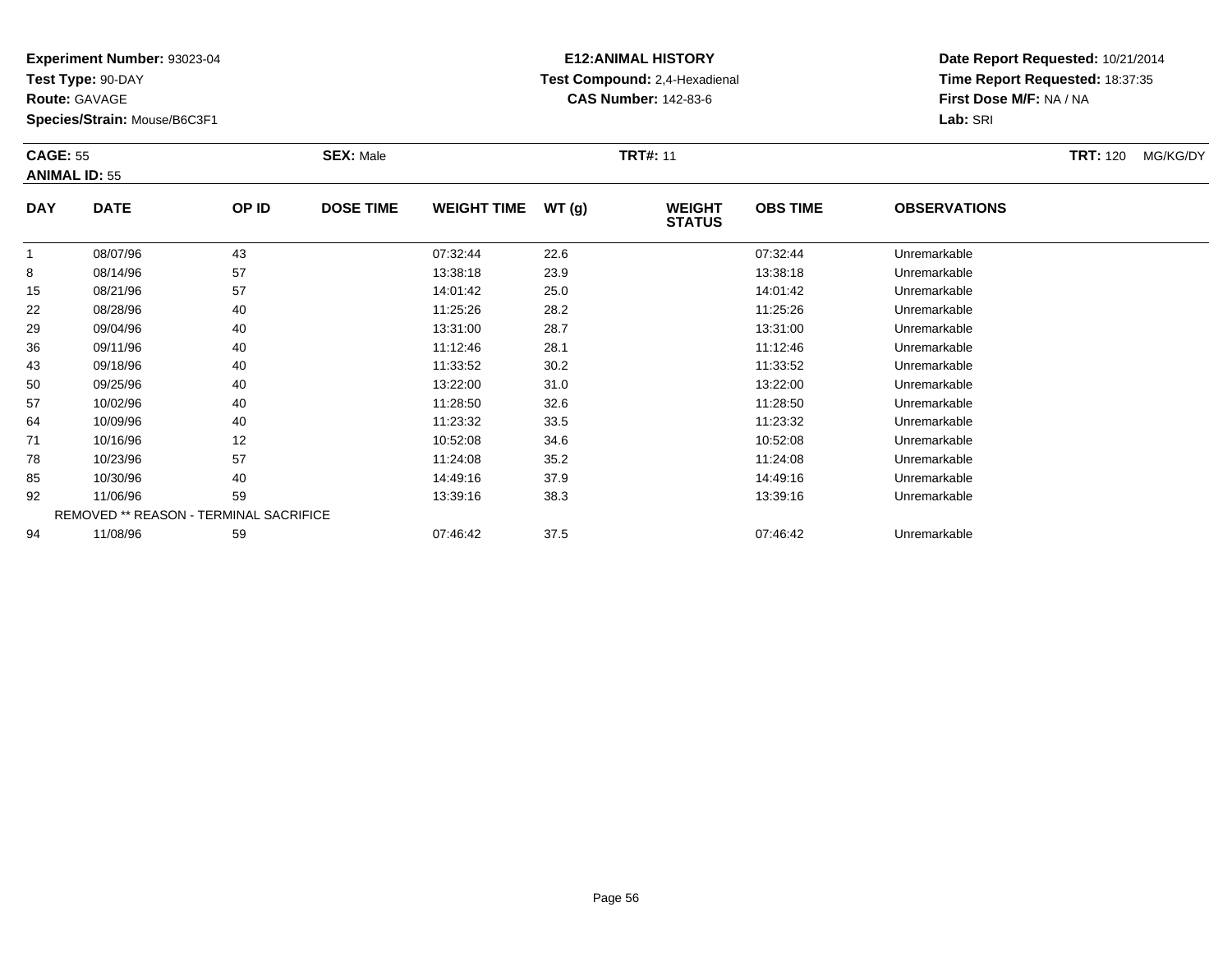**Test Type:** 90-DAY

**Route:** GAVAGE

92

94

**Species/Strain:** Mouse/B6C3F1

REMOVED \*\* REASON - TERMINAL SACRIFICE

## **E12:ANIMAL HISTORY Test Compound:** 2,4-Hexadienal **CAS Number:** 142-83-6

**Date Report Requested:** 10/21/2014**Time Report Requested:** 18:37:35**First Dose M/F:** NA / NA**Lab:** SRI

| <b>CAGE: 56</b> | <b>ANIMAL ID: 56</b> |       | <b>SEX: Male</b> |                    |       | <b>TRT#: 11</b>                |                 |                     | <b>TRT: 120</b> | MG/KG/DY |
|-----------------|----------------------|-------|------------------|--------------------|-------|--------------------------------|-----------------|---------------------|-----------------|----------|
| <b>DAY</b>      | <b>DATE</b>          | OP ID | <b>DOSE TIME</b> | <b>WEIGHT TIME</b> | WT(g) | <b>WEIGHT</b><br><b>STATUS</b> | <b>OBS TIME</b> | <b>OBSERVATIONS</b> |                 |          |
|                 | 08/07/96             | 43    |                  | 07:34:28           | 23.8  |                                | 07:34:28        | Unremarkable        |                 |          |
| 8               | 08/14/96             | 57    |                  | 13:41:08           | 24.3  |                                | 13:41:08        | Unremarkable        |                 |          |
| 15              | 08/21/96             | 57    |                  | 14:02:08           | 25.7  |                                | 14:02:08        | Unremarkable        |                 |          |
| 22              | 08/28/96             | 40    |                  | 11:27:32           | 28.6  |                                | 11:27:32        | Unremarkable        |                 |          |
| 29              | 09/04/96             | 40    |                  | 13:33:02           | 30.3  |                                | 13:33:02        | Unremarkable        |                 |          |
| 36              | 09/11/96             | 40    |                  | 11:14:26           | 31.1  |                                | 11:14:26        | Unremarkable        |                 |          |
| 43              | 09/18/96             | 40    |                  | 11:35:44           | 33.7  |                                | 11:35:44        | Unremarkable        |                 |          |
| 50              | 09/25/96             | 40    |                  | 13:24:00           | 34.8  |                                | 13:24:00        | Unremarkable        |                 |          |
| 57              | 10/02/96             | 40    |                  | 11:30:30           | 35.2  |                                | 11:30:30        | Unremarkable        |                 |          |
| 64              | 10/09/96             | 40    |                  | 11:25:22           | 36.1  |                                | 11:25:22        | Unremarkable        |                 |          |
| 71              | 10/16/96             | 12    |                  | 10:54:14           | 36.6  |                                | 10:54:14        | Unremarkable        |                 |          |
| 78              | 10/23/96             | 57    |                  | 11:27:52           | 36.7  |                                | 11:27:52        | Unremarkable        |                 |          |
| 85              | 10/30/96             | 40    |                  | 14:50:50           | 38.5  |                                | 14:50:50        | Unremarkable        |                 |          |

10/30/96 <sup>40</sup> 14:50:50 38.5 14:50:50 Unremarkable

11/06/96 <sup>59</sup> 13:34:28 40.4 13:34:28 Unremarkable

11/08/96 <sup>59</sup> 07:47:04 40.3 07:47:04 Unremarkable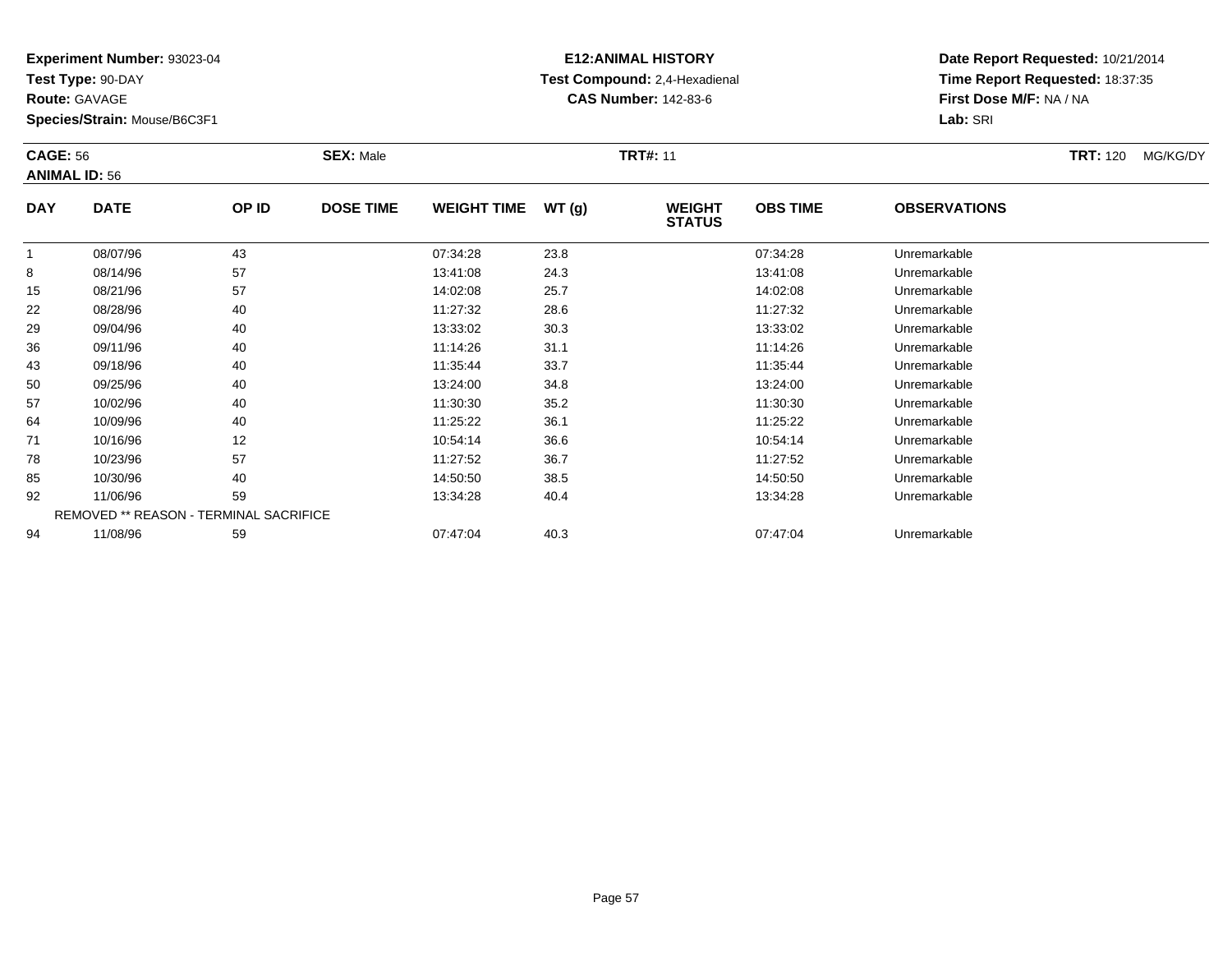**Test Type:** 90-DAY

**Route:** GAVAGE

57

64

71

78

85

92

94

**Species/Strain:** Mouse/B6C3F1

REMOVED \*\* REASON - TERMINAL SACRIFICE

## **E12:ANIMAL HISTORY Test Compound:** 2,4-Hexadienal **CAS Number:** 142-83-6

**Date Report Requested:** 10/21/2014**Time Report Requested:** 18:37:35**First Dose M/F:** NA / NA**Lab:** SRI

| <b>CAGE: 57</b> | <b>ANIMAL ID: 57</b> | <b>SEX: Male</b> |                  |                    | <b>TRT#: 11</b> |                                |                 |                     | <b>TRT: 120</b> | MG/KG/DY |
|-----------------|----------------------|------------------|------------------|--------------------|-----------------|--------------------------------|-----------------|---------------------|-----------------|----------|
| <b>DAY</b>      | <b>DATE</b>          | OP ID            | <b>DOSE TIME</b> | <b>WEIGHT TIME</b> | WT(q)           | <b>WEIGHT</b><br><b>STATUS</b> | <b>OBS TIME</b> | <b>OBSERVATIONS</b> |                 |          |
|                 | 08/07/96             | 43               |                  | 07:34:46           | 24.5            |                                | 07:34:46        | Unremarkable        |                 |          |
| 8               | 08/14/96             | 57               |                  | 13:41:40           | 24.9            |                                | 13:41:40        | Unremarkable        |                 |          |
| 15              | 08/21/96             | 57               |                  | 14:02:32           | 25.9            |                                | 14:02:32        | Unremarkable        |                 |          |
| 22              | 08/28/96             | 40               |                  | 11:27:48           | 28.2            |                                | 11:27:48        | Unremarkable        |                 |          |
| 29              | 09/04/96             | 40               |                  | 13:33:20           | 29.4            |                                | 13:33:20        | Unremarkable        |                 |          |
| 36              | 09/11/96             | 40               |                  | 11:14:44           | 29.3            |                                | 11:14:44        | Unremarkable        |                 |          |
| 43              | 09/18/96             | 40               |                  | 11:36:02           | 31.4            |                                | 11:36:02        | Unremarkable        |                 |          |
| 50              | 09/25/96             | 40               |                  | 13:24:26           | 33.1            |                                | 13:24:26        | Unremarkable        |                 |          |

0 09/25/96 40 40 13:24:26 33.1 13:24:26 13:24:26 Dhremarkable

10/02/96 <sup>40</sup> 11:30:48 34.2 11:30:48 Unremarkable

10/09/96 <sup>40</sup> 11:25:38 35.7 11:25:38 Unremarkable

1 10/16/96 12 12 10:54:36 36.6 10:54:36 10:54:36 10:54:36 10:54:36 10:54:36

10/23/96 <sup>57</sup> 11:28:30 36.0 11:28:30 Unremarkable

10/30/96 <sup>40</sup> 14:51:08 36.6 14:51:08 Unremarkable

11/06/96 <sup>59</sup> 13:34:48 38.8 13:34:48 Unremarkable

11/08/96 <sup>59</sup> 07:47:24 38.6 07:47:24 Unremarkable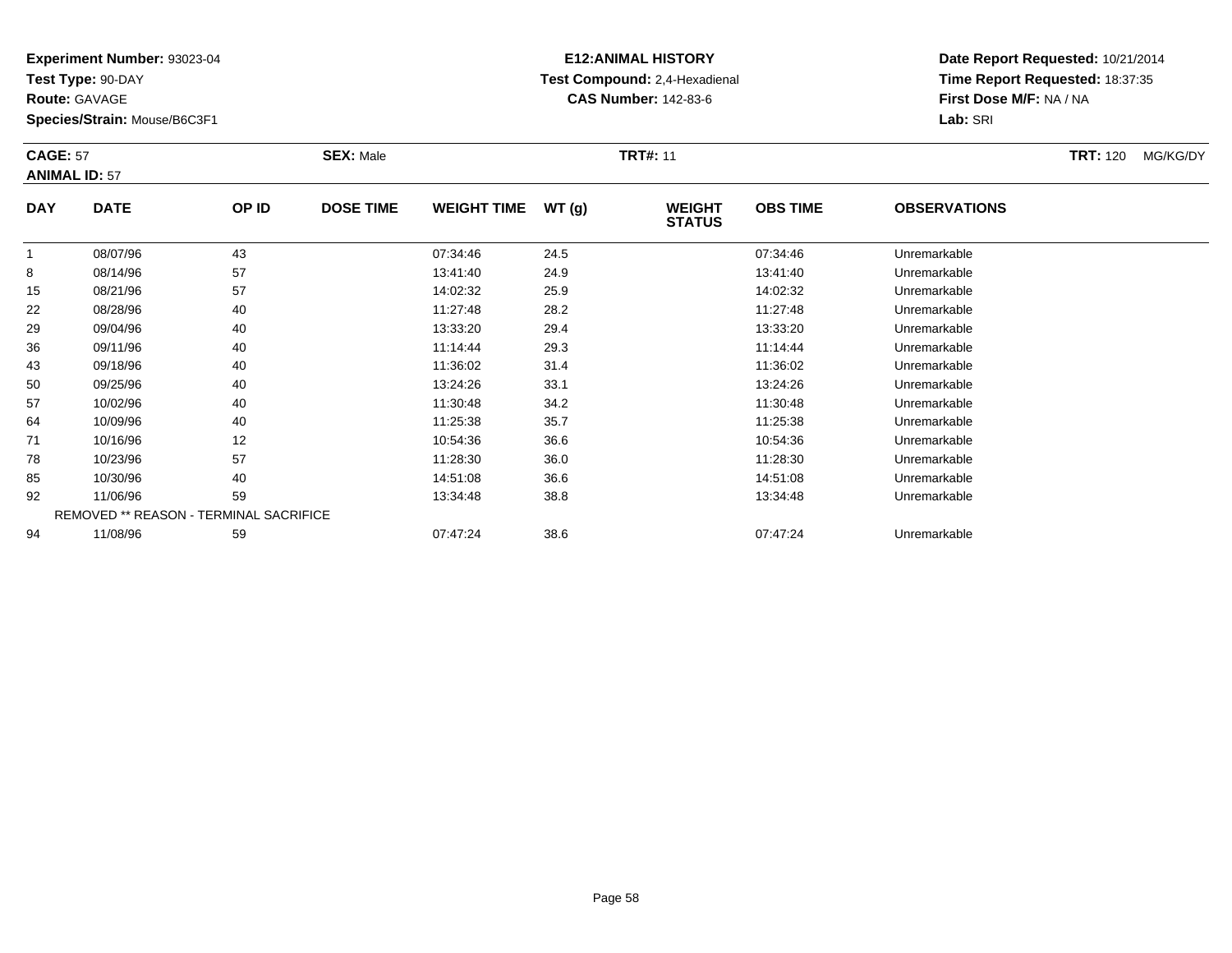**Test Type:** 90-DAY

**Route:** GAVAGE

92

94

**Species/Strain:** Mouse/B6C3F1

REMOVED \*\* REASON - TERMINAL SACRIFICE

## **E12:ANIMAL HISTORY Test Compound:** 2,4-Hexadienal **CAS Number:** 142-83-6

**Date Report Requested:** 10/21/2014**Time Report Requested:** 18:37:35**First Dose M/F:** NA / NA**Lab:** SRI

| <b>CAGE: 58</b><br><b>ANIMAL ID: 58</b> |             |       | <b>SEX: Male</b> |                    |       | <b>TRT#: 11</b>                |                 |                     | <b>TRT: 120</b> | MG/KG/DY |
|-----------------------------------------|-------------|-------|------------------|--------------------|-------|--------------------------------|-----------------|---------------------|-----------------|----------|
| <b>DAY</b>                              | <b>DATE</b> | OP ID | <b>DOSE TIME</b> | <b>WEIGHT TIME</b> | WT(g) | <b>WEIGHT</b><br><b>STATUS</b> | <b>OBS TIME</b> | <b>OBSERVATIONS</b> |                 |          |
| 1                                       | 08/07/96    | 43    |                  | 07:35:00           | 23.8  |                                | 07:35:00        | Unremarkable        |                 |          |
| 8                                       | 08/14/96    | 57    |                  | 13:42:02           | 25.4  |                                | 13:42:02        | Unremarkable        |                 |          |
| 15                                      | 08/21/96    | 57    |                  | 14:03:00           | 26.5  |                                | 14:03:00        | Unremarkable        |                 |          |
| 22                                      | 08/28/96    | 40    |                  | 11:28:12           | 28.8  |                                | 11:28:12        | Unremarkable        |                 |          |
| 29                                      | 09/04/96    | 40    |                  | 13:33:38           | 29.0  |                                | 13:33:38        | Unremarkable        |                 |          |
| 36                                      | 09/11/96    | 40    |                  | 11:17:10           | 30.2  |                                | 11:17:10        | Unremarkable        |                 |          |
| 43                                      | 09/18/96    | 40    |                  | 11:36:18           | 31.8  |                                | 11:36:18        | Unremarkable        |                 |          |
| 50                                      | 09/25/96    | 40    |                  | 13:24:42           | 32.7  |                                | 13:24:42        | Unremarkable        |                 |          |
| 57                                      | 10/02/96    | 40    |                  | 11:31:04           | 33.8  |                                | 11:31:04        | Unremarkable        |                 |          |
| 64                                      | 10/09/96    | 40    |                  | 11:25:54           | 35.8  |                                | 11:25:54        | Unremarkable        |                 |          |
| 71                                      | 10/16/96    | 12    |                  | 10:55:00           | 36.1  |                                | 10:55:00        | Unremarkable        |                 |          |
| 78                                      | 10/23/96    | 57    |                  | 11:29:08           | 36.5  |                                | 11:29:08        | Unremarkable        |                 |          |
| 85                                      | 10/30/96    | 40    |                  | 14:51:22           | 37.7  |                                | 14:51:22        | Unremarkable        |                 |          |

11/06/96 <sup>59</sup> 13:35:04 39.2 13:35:04 Unremarkable

11/08/96 <sup>59</sup> 07:47:46 38.9 07:47:46 Unremarkable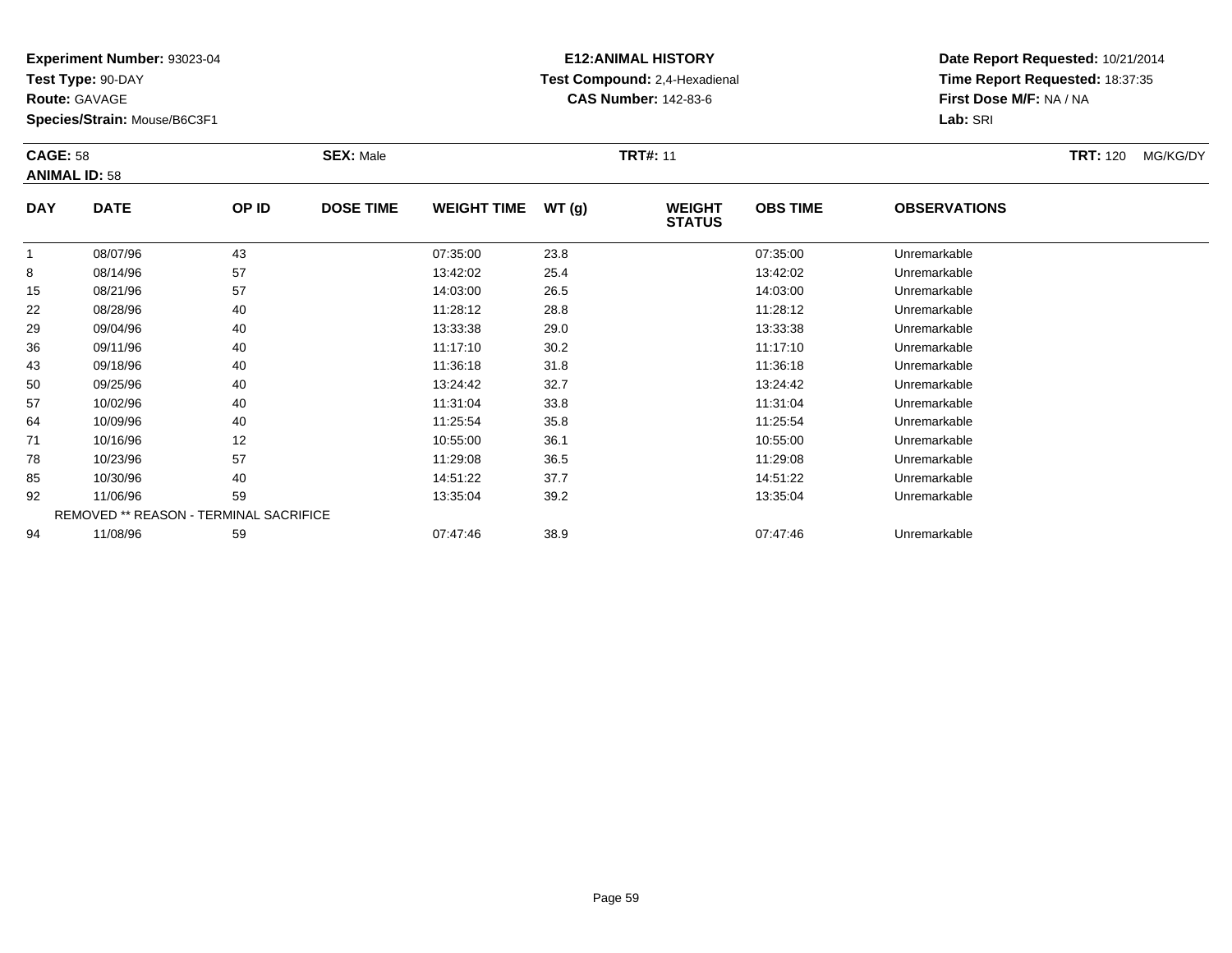**Test Type:** 90-DAY

**Route:** GAVAGE

94

**Species/Strain:** Mouse/B6C3F1

REMOVED \*\* REASON - TERMINAL SACRIFICE

## **E12:ANIMAL HISTORY Test Compound:** 2,4-Hexadienal **CAS Number:** 142-83-6

**Date Report Requested:** 10/21/2014**Time Report Requested:** 18:37:35**First Dose M/F:** NA / NA**Lab:** SRI

|            | <b>CAGE: 59</b><br><b>ANIMAL ID: 59</b> |       | <b>SEX: Male</b> |                    |       | <b>TRT#: 11</b>                |                 | <b>TRT: 120</b>     | MG/KG/DY |  |
|------------|-----------------------------------------|-------|------------------|--------------------|-------|--------------------------------|-----------------|---------------------|----------|--|
| <b>DAY</b> | <b>DATE</b>                             | OP ID | <b>DOSE TIME</b> | <b>WEIGHT TIME</b> | WT(g) | <b>WEIGHT</b><br><b>STATUS</b> | <b>OBS TIME</b> | <b>OBSERVATIONS</b> |          |  |
|            | 08/07/96                                | 43    |                  | 07:35:16           | 22.4  |                                | 07:35:16        | Unremarkable        |          |  |
| 8          | 08/14/96                                | 57    |                  | 13:43:10           | 23.0  |                                | 13:43:10        | Unremarkable        |          |  |
| 15         | 08/21/96                                | 57    |                  | 14:03:38           | 24.6  |                                | 14:03:38        | Unremarkable        |          |  |
| 22         | 08/28/96                                | 40    |                  | 11:28:28           | 26.4  |                                | 11:28:28        | Unremarkable        |          |  |
| 29         | 09/04/96                                | 40    |                  | 13:33:52           | 26.9  |                                | 13:33:52        | Unremarkable        |          |  |
| 36         | 09/11/96                                | 40    |                  | 11:18:46           | 27.6  |                                | 11:18:46        | Unremarkable        |          |  |
| 43         | 09/18/96                                | 40    |                  | 11:36:34           | 28.8  |                                | 11:36:34        | Unremarkable        |          |  |
| 50         | 09/25/96                                | 40    |                  | 13:25:02           | 28.9  |                                | 13:25:02        | Unremarkable        |          |  |
| 57         | 10/02/96                                | 40    |                  | 11:31:26           | 30.2  |                                | 11:31:26        | Unremarkable        |          |  |
| 64         | 10/09/96                                | 40    |                  | 11:26:10           | 31.4  |                                | 11:26:10        | Unremarkable        |          |  |
| 71         | 10/16/96                                | 12    |                  | 10:55:28           | 32.0  |                                | 10:55:28        | Unremarkable        |          |  |
| 78         | 10/23/96                                | 57    |                  | 11:29:50           | 32.5  |                                | 11:29:50        | Unremarkable        |          |  |
| 85         | 10/30/96                                | 40    |                  | 14:51:40           | 33.3  |                                | 14:51:40        | Unremarkable        |          |  |
| 92         | 11/06/96                                | 59    |                  | 13:35:20           | 33.9  |                                | 13:35:20        | Unremarkable        |          |  |

11/08/96 <sup>59</sup> 07:48:32 33.8 07:48:32 Unremarkable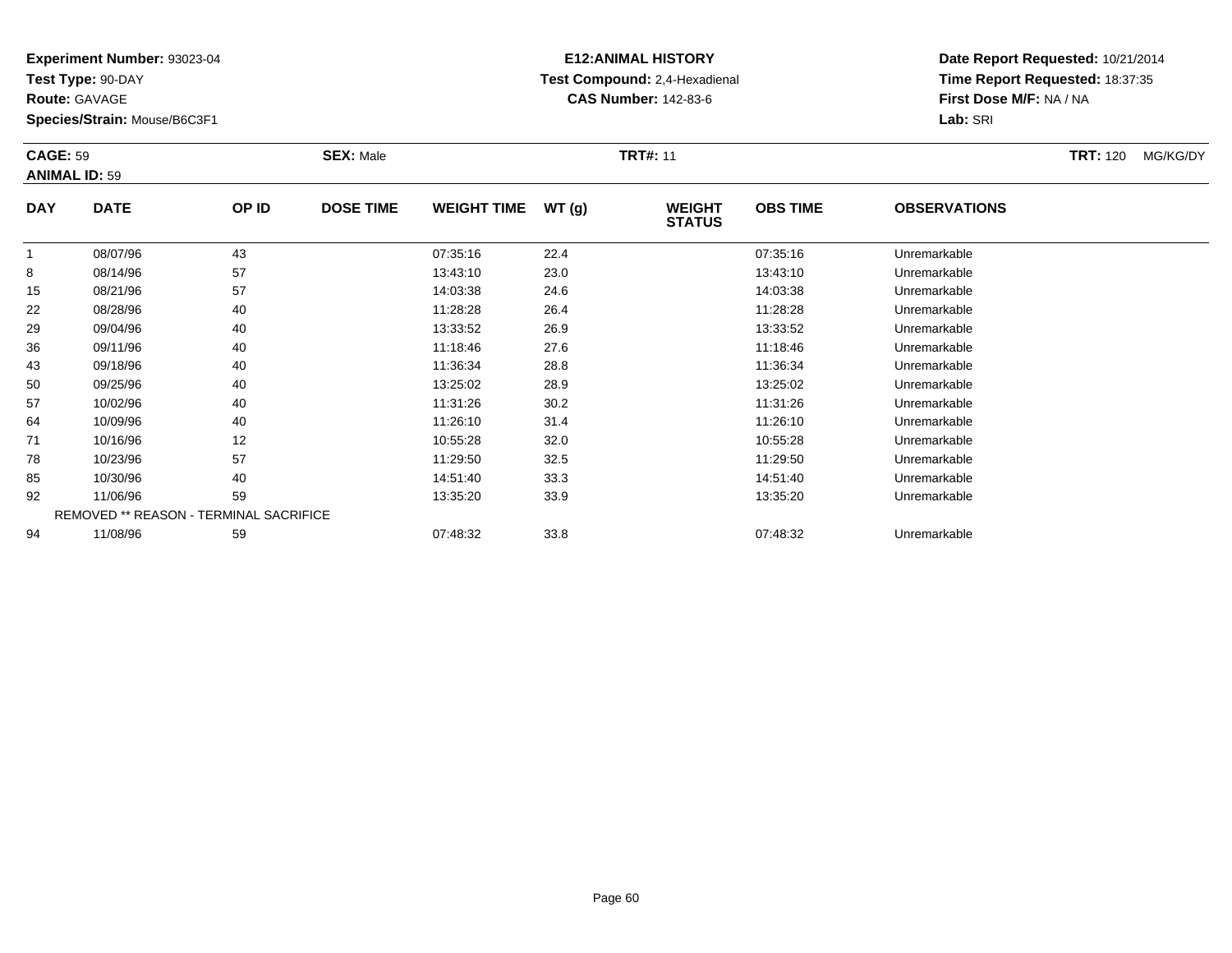**Test Type:** 90-DAY

**Route:** GAVAGE

85

92

94

**Species/Strain:** Mouse/B6C3F1

REMOVED \*\* REASON - TERMINAL SACRIFICE

## **E12:ANIMAL HISTORY Test Compound:** 2,4-Hexadienal **CAS Number:** 142-83-6

**Date Report Requested:** 10/21/2014**Time Report Requested:** 18:37:35**First Dose M/F:** NA / NA**Lab:** SRI

| <b>CAGE: 60</b><br><b>ANIMAL ID: 60</b> |             |       | <b>SEX: Male</b> |                    |       | <b>TRT#: 11</b>                |                 |                     | <b>TRT: 120</b> | MG/KG/DY |
|-----------------------------------------|-------------|-------|------------------|--------------------|-------|--------------------------------|-----------------|---------------------|-----------------|----------|
| <b>DAY</b>                              | <b>DATE</b> | OP ID | <b>DOSE TIME</b> | <b>WEIGHT TIME</b> | WT(g) | <b>WEIGHT</b><br><b>STATUS</b> | <b>OBS TIME</b> | <b>OBSERVATIONS</b> |                 |          |
| $\mathbf{1}$                            | 08/07/96    | 43    |                  | 07:35:32           | 22.7  |                                | 07:35:32        | Unremarkable        |                 |          |
| 8                                       | 08/14/96    | 57    |                  | 13:42:28           | 23.7  |                                | 13:42:28        | Unremarkable        |                 |          |
| 15                                      | 08/21/96    | 57    |                  | 14:04:08           | 25.0  |                                | 14:04:08        | Unremarkable        |                 |          |
| 22                                      | 08/28/96    | 40    |                  | 11:28:46           | 27.1  |                                | 11:28:46        | Unremarkable        |                 |          |
| 29                                      | 09/04/96    | 40    |                  | 13:34:10           | 27.9  |                                | 13:34:10        | Unremarkable        |                 |          |
| 36                                      | 09/11/96    | 40    |                  | 11:19:08           | 28.1  |                                | 11:19:08        | Unremarkable        |                 |          |
| 43                                      | 09/18/96    | 40    |                  | 11:36:50           | 29.5  |                                | 11:36:50        | Unremarkable        |                 |          |
| 50                                      | 09/25/96    | 40    |                  | 13:25:18           | 29.8  |                                | 13:25:18        | Unremarkable        |                 |          |
| 57                                      | 10/02/96    | 40    |                  | 11:31:42           | 31.5  |                                | 11:31:42        | Unremarkable        |                 |          |
| 64                                      | 10/09/96    | 40    |                  | 11:26:30           | 33.4  |                                | 11:26:30        | Unremarkable        |                 |          |
| 71                                      | 10/16/96    | 12    |                  | 10:55:46           | 34.0  |                                | 10:55:46        | Unremarkable        |                 |          |
| 78                                      | 10/23/96    | 57    |                  | 11:30:24           | 33.5  |                                | 11:30:24        | Unremarkable        |                 |          |

10/30/96 <sup>40</sup> 14:51:56 34.7 14:51:56 Unremarkable

11/06/96 <sup>59</sup> 13:35:46 36.0 13:35:46 Unremarkable

11/08/96 <sup>59</sup> 07:48:52 36.1 07:48:52 Unremarkable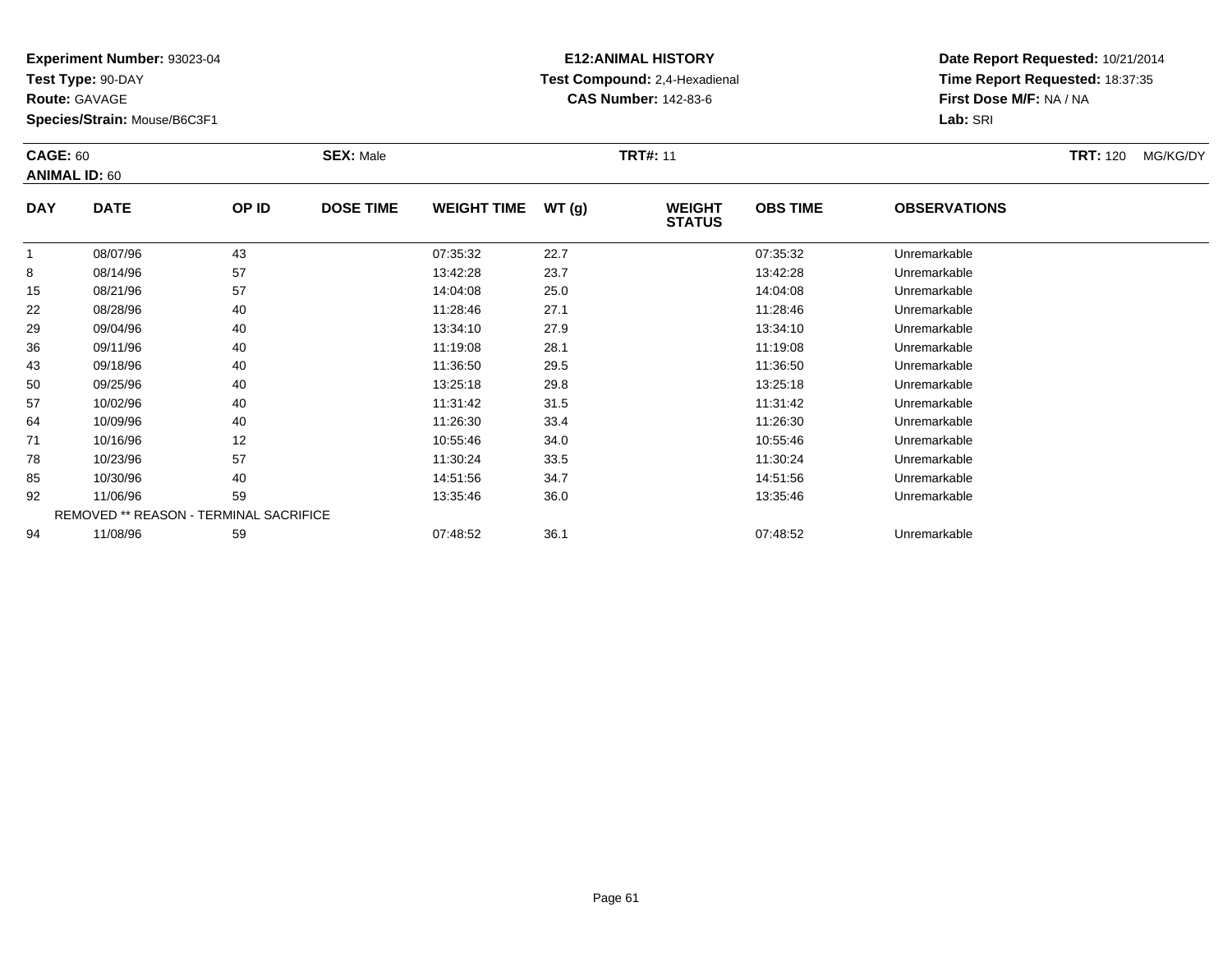**Test Type:** 90-DAY

**Route:** GAVAGE

**Species/Strain:** Mouse/B6C3F1

## **E12:ANIMAL HISTORY Test Compound:** 2,4-Hexadienal **CAS Number:** 142-83-6

| <b>CAGE: 61</b> | <b>ANIMAL ID: 61</b>                   |       | <b>SEX: Female</b> |                    |       | <b>TRT#: 2</b>                 |                 |                     | <b>TRT: 0</b> | MG/KG/DY |
|-----------------|----------------------------------------|-------|--------------------|--------------------|-------|--------------------------------|-----------------|---------------------|---------------|----------|
| <b>DAY</b>      | <b>DATE</b>                            | OP ID | <b>DOSE TIME</b>   | <b>WEIGHT TIME</b> | WT(g) | <b>WEIGHT</b><br><b>STATUS</b> | <b>OBS TIME</b> | <b>OBSERVATIONS</b> |               |          |
|                 | 08/08/96                               | 43    |                    | 07:08:18           | 18.1  |                                | 07:08:18        | Unremarkable        |               |          |
| 8               | 08/15/96                               | 57    |                    | 15:50:54           | 18.6  |                                | 15:50:54        | Unremarkable        |               |          |
| 15              | 08/22/96                               | 57    |                    | 13:36:50           | 20.0  |                                | 13:36:50        | Unremarkable        |               |          |
| 22              | 08/29/96                               | 43    |                    | 13:58:30           | 20.3  |                                | 13:58:30        | Unremarkable        |               |          |
| 29              | 09/05/96                               | 40    |                    | 11:25:42           | 22.2  |                                | 11:25:42        | Unremarkable        |               |          |
| 36              | 09/12/96                               | 57    |                    | 11:08:48           | 21.9  |                                | 11:08:48        | Unremarkable        |               |          |
| 43              | 09/19/96                               | 40    |                    | 11:08:06           | 22.7  |                                | 11:08:06        | Unremarkable        |               |          |
| 50              | 09/26/96                               | 40    |                    | 11:07:46           | 23.8  |                                | 11:07:46        | Unremarkable        |               |          |
| 57              | 10/03/96                               | 57    |                    | 13:31:14           | 27.0  |                                | 13:31:14        | Unremarkable        |               |          |
| 64              | 10/10/96                               | 40    |                    | 11:01:04           | 26.9  |                                | 11:01:04        | Unremarkable        |               |          |
| 71              | 10/17/96                               | 43    |                    | 11:18:14           | 27.1  |                                | 11:18:14        | Unremarkable        |               |          |
| 78              | 10/24/96                               | 57    |                    | 11:44:18           | 26.3  |                                | 11:44:18        | Unremarkable        |               |          |
| 85              | 10/31/96                               | 40    |                    | 16:41:06           | 27.8  |                                | 16:41:06        | Unremarkable        |               |          |
| 92              | 11/07/96                               | 59    |                    | 10:59:18           | 29.3  |                                | 10:59:18        | Unremarkable        |               |          |
|                 | REMOVED ** REASON - TERMINAL SACRIFICE |       |                    |                    |       |                                |                 |                     |               |          |
| 94              | 11/09/96                               | 35    |                    | 07:07:06           | 28.5  |                                | 07:07:06        | Unremarkable        |               |          |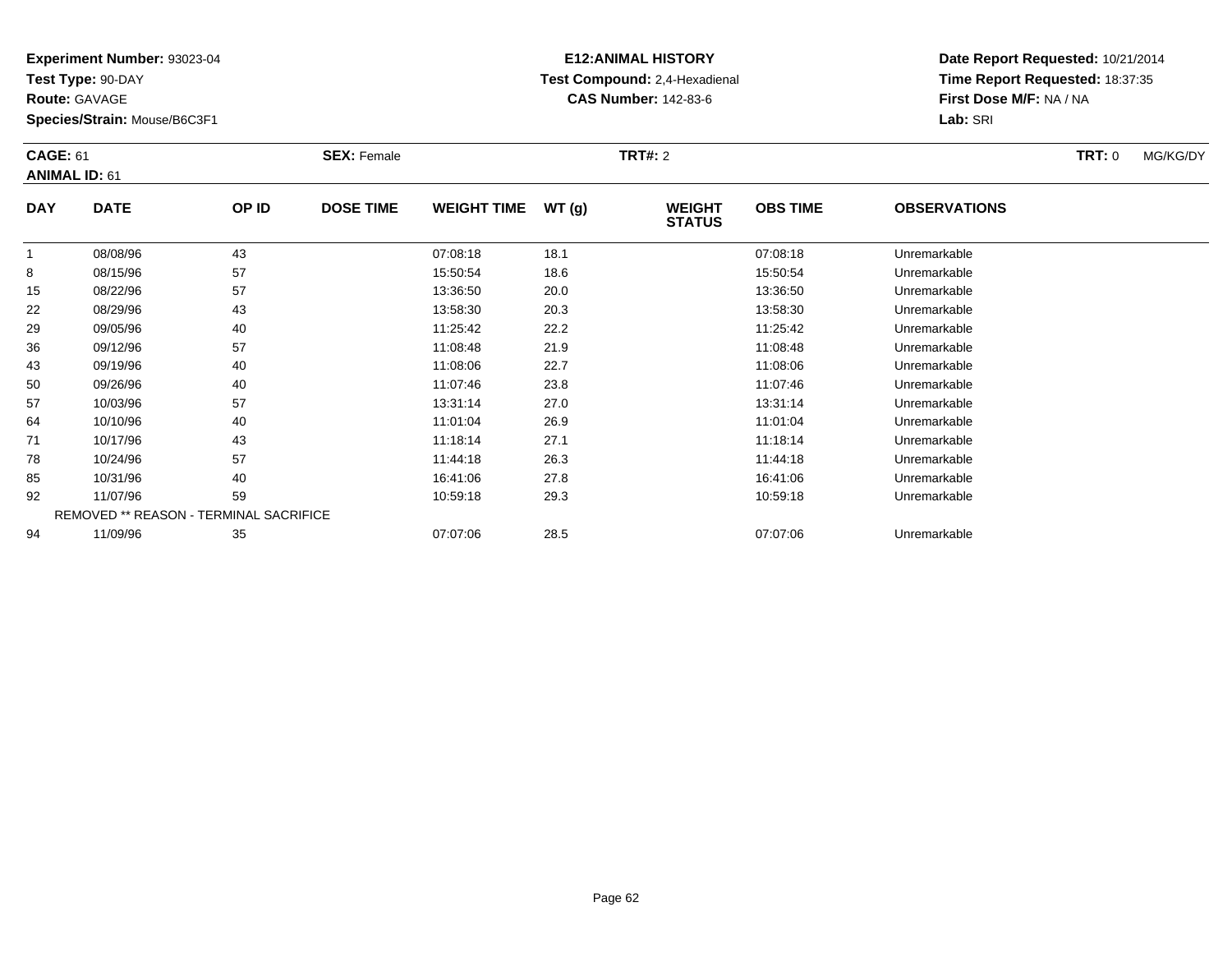**Test Type:** 90-DAY

**Route:** GAVAGE

**Species/Strain:** Mouse/B6C3F1

# **E12:ANIMAL HISTORY Test Compound:** 2,4-Hexadienal **CAS Number:** 142-83-6

| <b>CAGE: 61</b> | <b>ANIMAL ID: 62</b>                   |       | <b>SEX: Female</b> |                    |       | <b>TRT#: 2</b>                 |                 |                     | <b>TRT: 0</b> | MG/KG/DY |
|-----------------|----------------------------------------|-------|--------------------|--------------------|-------|--------------------------------|-----------------|---------------------|---------------|----------|
| <b>DAY</b>      | <b>DATE</b>                            | OP ID | <b>DOSE TIME</b>   | <b>WEIGHT TIME</b> | WT(g) | <b>WEIGHT</b><br><b>STATUS</b> | <b>OBS TIME</b> | <b>OBSERVATIONS</b> |               |          |
|                 | 08/08/96                               | 43    |                    | 07:08:18           | 19.4  |                                | 07:08:18        | Unremarkable        |               |          |
| 8               | 08/15/96                               | 57    |                    | 15:50:54           | 18.6  |                                | 15:50:54        | Unremarkable        |               |          |
| 15              | 08/22/96                               | 57    |                    | 13:36:50           | 21.3  |                                | 13:36:50        | Unremarkable        |               |          |
| 22              | 08/29/96                               | 43    |                    | 13:58:30           | 22.3  |                                | 13:58:30        | Unremarkable        |               |          |
| 29              | 09/05/96                               | 40    |                    | 11:25:42           | 23.1  |                                | 11:25:42        | Unremarkable        |               |          |
| 36              | 09/12/96                               | 57    |                    | 11:08:48           | 23.3  |                                | 11:08:48        | Unremarkable        |               |          |
| 43              | 09/19/96                               | 40    |                    | 11:08:06           | 25.1  |                                | 11:08:06        | Unremarkable        |               |          |
| 50              | 09/26/96                               | 40    |                    | 11:07:46           | 25.2  |                                | 11:07:46        | Unremarkable        |               |          |
| 57              | 10/03/96                               | 57    |                    | 13:31:14           | 25.8  |                                | 13:31:14        | Unremarkable        |               |          |
| 64              | 10/10/96                               | 40    |                    | 11:01:04           | 27.7  |                                | 11:01:04        | Unremarkable        |               |          |
| 71              | 10/17/96                               | 43    |                    | 11:18:14           | 31.5  |                                | 11:18:14        | Unremarkable        |               |          |
| 78              | 10/24/96                               | 57    |                    | 11:44:18           | 30.6  |                                | 11:44:18        | Unremarkable        |               |          |
| 85              | 10/31/96                               | 40    |                    | 16:41:06           | 31.5  |                                | 16:41:06        | Unremarkable        |               |          |
| 92              | 11/07/96                               | 59    |                    | 10:59:18           | 34.1  |                                | 10:59:18        | Unremarkable        |               |          |
|                 | REMOVED ** REASON - TERMINAL SACRIFICE |       |                    |                    |       |                                |                 |                     |               |          |
| 94              | 11/09/96                               | 35    |                    | 07:07:06           | 33.6  |                                | 07:07:06        | Unremarkable        |               |          |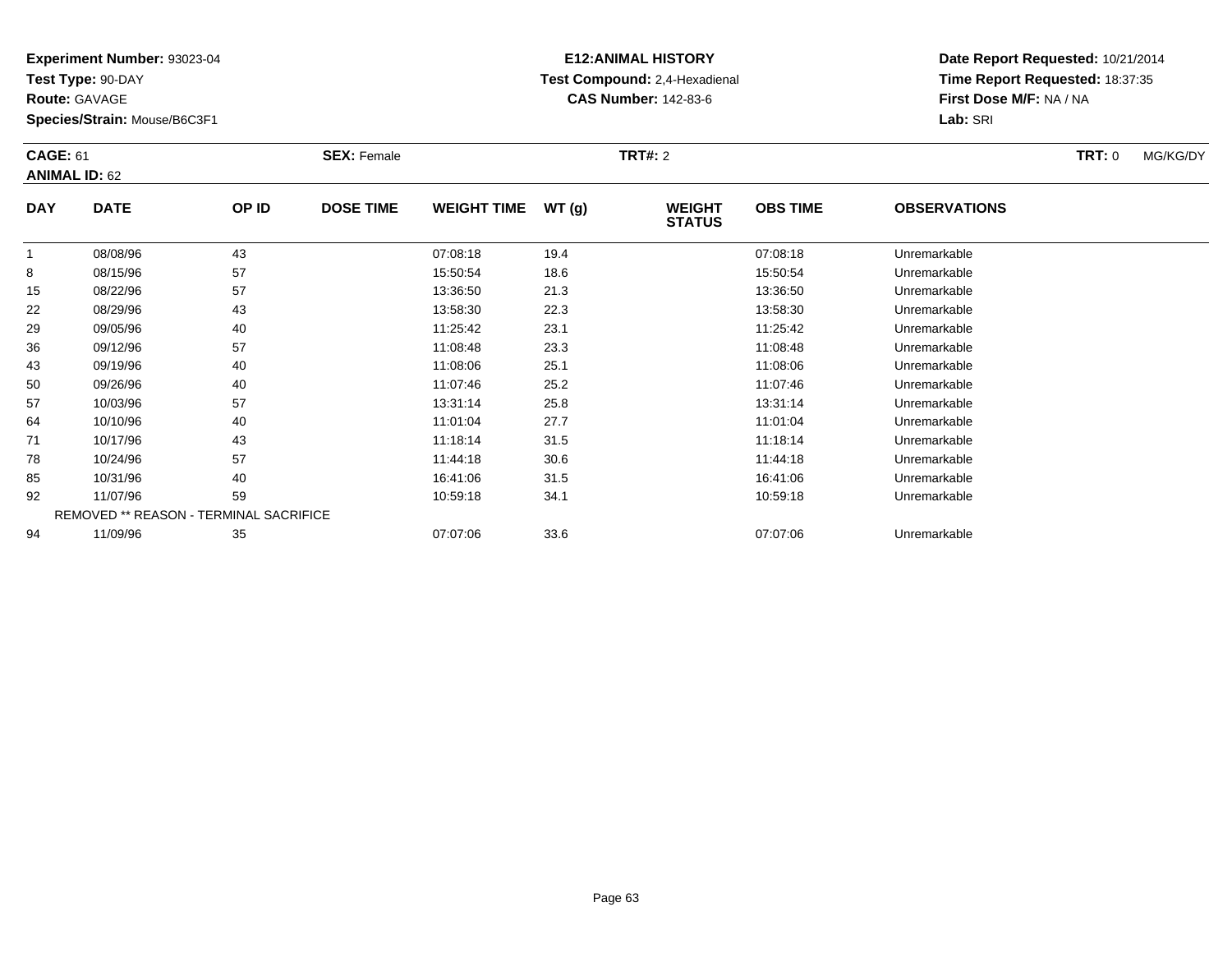**Test Type:** 90-DAY

**Route:** GAVAGE

**Species/Strain:** Mouse/B6C3F1

## **E12:ANIMAL HISTORY Test Compound:** 2,4-Hexadienal **CAS Number:** 142-83-6

| <b>CAGE: 61</b> | <b>ANIMAL ID: 63</b>                          |       | <b>SEX: Female</b> |                    |       | <b>TRT#: 2</b>                 |                 |                     | TRT: 0 | MG/KG/DY |
|-----------------|-----------------------------------------------|-------|--------------------|--------------------|-------|--------------------------------|-----------------|---------------------|--------|----------|
| <b>DAY</b>      | <b>DATE</b>                                   | OP ID | <b>DOSE TIME</b>   | <b>WEIGHT TIME</b> | WT(g) | <b>WEIGHT</b><br><b>STATUS</b> | <b>OBS TIME</b> | <b>OBSERVATIONS</b> |        |          |
|                 | 08/08/96                                      | 43    |                    | 07:08:18           | 18.9  |                                | 07:08:18        | Unremarkable        |        |          |
| 8               | 08/15/96                                      | 57    |                    | 15:50:54           | 18.8  |                                | 15:50:54        | Unremarkable        |        |          |
| 15              | 08/22/96                                      | 57    |                    | 13:36:50           | 20.7  |                                | 13:36:50        | Unremarkable        |        |          |
| 22              | 08/29/96                                      | 43    |                    | 13:58:30           | 23.0  |                                | 13:58:30        | Unremarkable        |        |          |
| 29              | 09/05/96                                      | 40    |                    | 11:25:42           | 24.0  |                                | 11:25:42        | Unremarkable        |        |          |
| 36              | 09/12/96                                      | 57    |                    | 11:08:48           | 24.6  |                                | 11:08:48        | Unremarkable        |        |          |
| 43              | 09/19/96                                      | 40    |                    | 11:08:06           | 24.2  |                                | 11:08:06        | Unremarkable        |        |          |
| 50              | 09/26/96                                      | 40    |                    | 11:07:46           | 25.9  |                                | 11:07:46        | Unremarkable        |        |          |
| 57              | 10/03/96                                      | 57    |                    | 13:31:14           | 26.4  |                                | 13:31:14        | Unremarkable        |        |          |
| 64              | 10/10/96                                      | 40    |                    | 11:01:04           | 27.6  |                                | 11:01:04        | Unremarkable        |        |          |
| 71              | 10/17/96                                      | 43    |                    | 11:18:14           | 29.1  |                                | 11:18:14        | Unremarkable        |        |          |
| 78              | 10/24/96                                      | 57    |                    | 11:44:18           | 30.2  |                                | 11:44:18        | Unremarkable        |        |          |
| 85              | 10/31/96                                      | 40    |                    | 16:41:06           | 31.7  |                                | 16:41:06        | Unremarkable        |        |          |
| 92              | 11/07/96                                      | 59    |                    | 10:59:18           | 33.6  |                                | 10:59:18        | Unremarkable        |        |          |
|                 | <b>REMOVED ** REASON - TERMINAL SACRIFICE</b> |       |                    |                    |       |                                |                 |                     |        |          |
| 94              | 11/09/96                                      | 35    |                    | 07:07:06           | 33.2  |                                | 07:07:06        | Unremarkable        |        |          |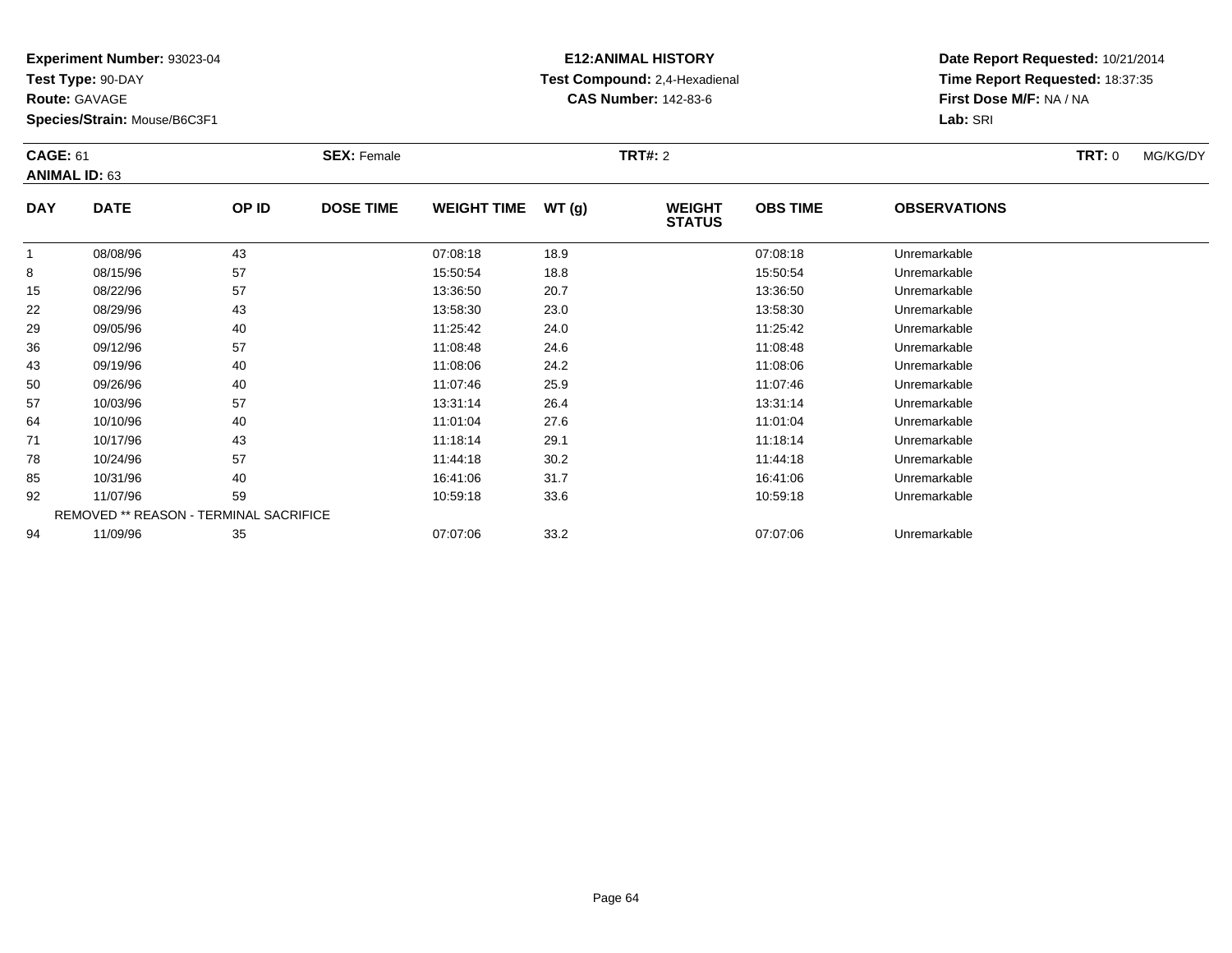**Test Type:** 90-DAY

**Route:** GAVAGE

**Species/Strain:** Mouse/B6C3F1

# **E12:ANIMAL HISTORY Test Compound:** 2,4-Hexadienal **CAS Number:** 142-83-6

| <b>CAGE: 61</b><br><b>ANIMAL ID: 64</b> |             |       | <b>SEX: Female</b> |                    |        | TRT#: 2                        |                 |                     | <b>TRT: 0</b> | MG/KG/DY |
|-----------------------------------------|-------------|-------|--------------------|--------------------|--------|--------------------------------|-----------------|---------------------|---------------|----------|
| <b>DAY</b>                              | <b>DATE</b> | OP ID | <b>DOSE TIME</b>   | <b>WEIGHT TIME</b> | WT (a) | <b>WEIGHT</b><br><b>STATUS</b> | <b>OBS TIME</b> | <b>OBSERVATIONS</b> |               |          |
|                                         | 08/08/96    | 43    |                    | 07:08:18           | 18.4   |                                | 07:08:18        | Unremarkable        |               |          |
| 8                                       | 08/15/96    | 57    |                    | 15:50:54           | 16.1   |                                | 15:50:54        | Unremarkable        |               |          |
| 15                                      | 08/22/96    | 57    |                    | 13:36:50           | 19.3   |                                | 13:36:50        | Unremarkable        |               |          |

| 10 | <b>UOIZZI90</b> | 07                                            | 15.50.50 | 19.0 | 13.30.30 | Universitat Kapit                    |  |
|----|-----------------|-----------------------------------------------|----------|------|----------|--------------------------------------|--|
| 22 | 08/29/96        | 43                                            | 13:58:30 | 22.4 | 13:58:30 | Unremarkable                         |  |
| 29 | 09/05/96        | 40                                            | 11:25:42 | 23.2 | 11:25:42 | Mass Torso/Lateral Medium (6mm-15mm) |  |
| 36 | 09/12/96        | 57                                            | 11:08:48 | 23.9 | 11:08:48 | Mass Torso/Lateral Medium (6mm-15mm) |  |
| 43 | 09/19/96        | 40                                            | 11:08:06 | 25.9 | 11:08:06 | Mass Torso/Dorsal Medium (6mm-15mm)  |  |
|    |                 |                                               |          |      |          | Mass Torso/Lateral Medium (6mm-15mm) |  |
| 50 | 09/26/96        | 40                                            | 11:07:46 | 25.5 | 11:07:46 | Mass Torso/Dorsal Medium (6mm-15mm)  |  |
|    |                 |                                               |          |      |          | Mass Torso/Lateral Medium (6mm-15mm) |  |
| 57 | 10/03/96        | 57                                            | 13:31:14 | 24.4 | 13:31:14 | Mass Torso/Dorsal Medium (6mm-15mm)  |  |
|    |                 |                                               |          |      |          | Mass Torso/Lateral Medium (6mm-15mm) |  |
| 64 | 10/10/96        | 40                                            | 11:01:04 | 30.0 | 11:01:04 | Mass Torso/Dorsal Medium (6mm-15mm)  |  |
|    |                 |                                               |          |      |          | Mass Torso/Lateral Medium (6mm-15mm) |  |
| 71 | 10/17/96        | 43                                            | 11:18:14 | 32.9 | 11:18:14 | Mass Torso/Dorsal Small (1mm-5mm)    |  |
|    |                 |                                               |          |      |          | Mass Torso/Lateral Small (1mm-5mm)   |  |
| 78 | 10/24/96        | 57                                            | 11:44:18 | 29.4 | 11:44:18 | Mass Torso/Dorsal Medium (6mm-15mm)  |  |
|    |                 |                                               |          |      |          | Mass Torso/Lateral Medium (6mm-15mm) |  |
| 85 | 10/31/96        | 40                                            | 16:41:06 | 31.2 | 16:41:06 | Mass Torso/Dorsal Small (1mm-5mm)    |  |
|    |                 |                                               |          |      |          | Mass Torso/Lateral Small (1mm-5mm)   |  |
| 92 | 11/07/96        | 59                                            | 10:59:18 | 32.2 | 10:59:18 | Mass Torso/Lateral Small (1mm-5mm)   |  |
|    |                 | <b>REMOVED ** REASON - TERMINAL SACRIFICE</b> |          |      |          |                                      |  |
| 94 | 11/09/96        | 35                                            | 07:07:06 | 32.3 | 07:07:06 | Mass Torso/Dorsal Small (1mm-5mm)    |  |
|    |                 |                                               |          |      |          | Mass Torso/Lateral Small (1mm-5mm)   |  |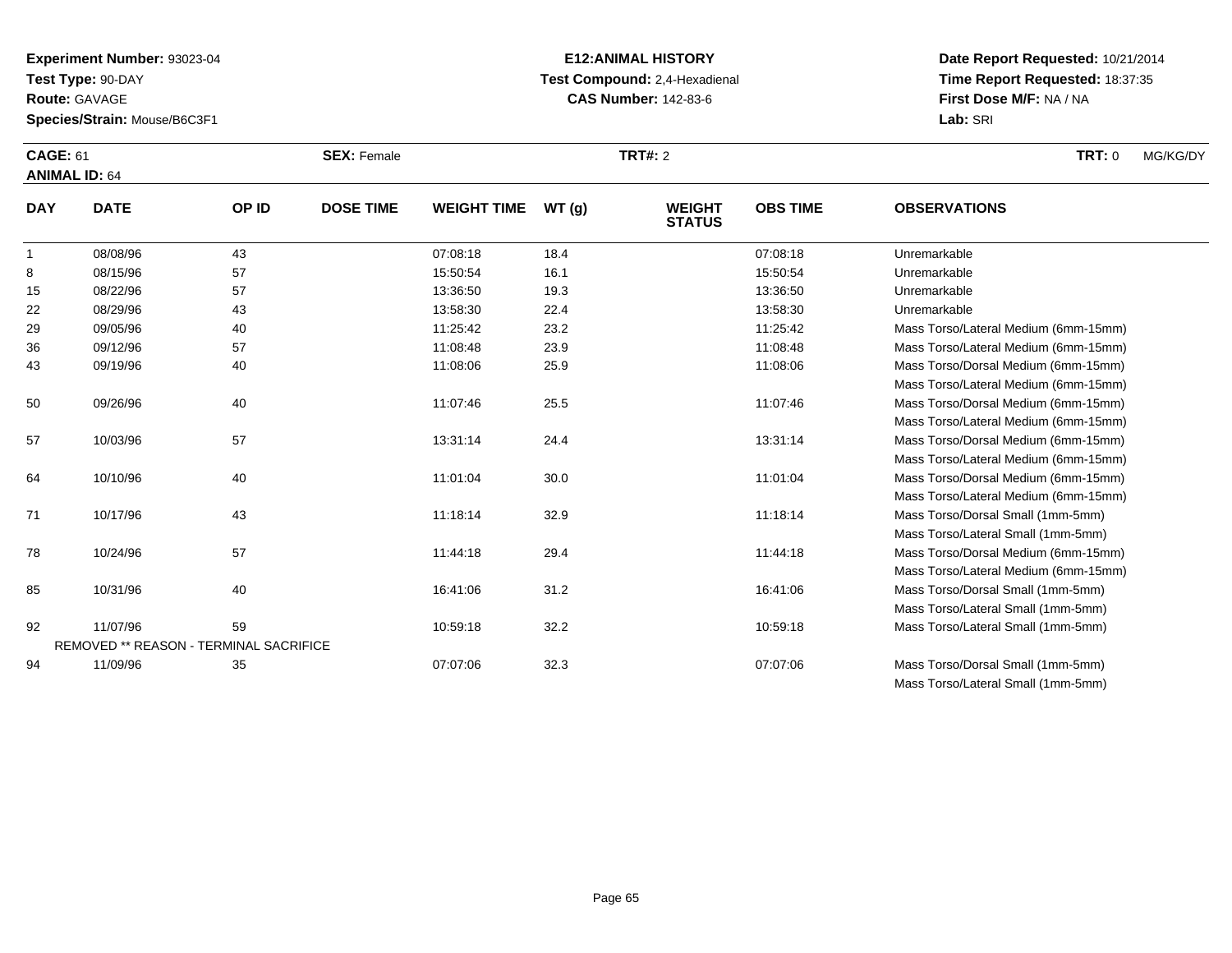**Test Type:** 90-DAY

**Route:** GAVAGE

**Species/Strain:** Mouse/B6C3F1

# **E12:ANIMAL HISTORY Test Compound:** 2,4-Hexadienal **CAS Number:** 142-83-6

| <b>CAGE: 61</b> | <b>ANIMAL ID: 65</b>                          |       | <b>SEX: Female</b> |                    |       | <b>TRT#: 2</b>                 |                 |                     | TRT: 0 | MG/KG/DY |
|-----------------|-----------------------------------------------|-------|--------------------|--------------------|-------|--------------------------------|-----------------|---------------------|--------|----------|
| <b>DAY</b>      | <b>DATE</b>                                   | OP ID | <b>DOSE TIME</b>   | <b>WEIGHT TIME</b> | WT(g) | <b>WEIGHT</b><br><b>STATUS</b> | <b>OBS TIME</b> | <b>OBSERVATIONS</b> |        |          |
| 1               | 08/08/96                                      | 43    |                    | 07:08:18           | 19.7  |                                | 07:08:18        | Unremarkable        |        |          |
| 8               | 08/15/96                                      | 57    |                    | 15:50:54           | 19.7  |                                | 15:50:54        | Unremarkable        |        |          |
| 15              | 08/22/96                                      | 57    |                    | 13:36:50           | 21.0  |                                | 13:36:50        | Unremarkable        |        |          |
| 22              | 08/29/96                                      | 43    |                    | 13:58:30           | 23.2  |                                | 13:58:30        | Unremarkable        |        |          |
| 29              | 09/05/96                                      | 40    |                    | 11:25:42           | 25.5  |                                | 11:25:42        | Unremarkable        |        |          |
| 36              | 09/12/96                                      | 57    |                    | 11:08:48           | 23.0  |                                | 11:08:48        | Unremarkable        |        |          |
| 43              | 09/19/96                                      | 40    |                    | 11:08:06           | 25.7  |                                | 11:08:06        | Unremarkable        |        |          |
| 50              | 09/26/96                                      | 40    |                    | 11:07:46           | 26.9  |                                | 11:07:46        | Unremarkable        |        |          |
| 57              | 10/03/96                                      | 57    |                    | 13:31:14           | 27.7  |                                | 13:31:14        | Unremarkable        |        |          |
| 64              | 10/10/96                                      | 40    |                    | 11:01:04           | 29.4  |                                | 11:01:04        | Unremarkable        |        |          |
| 71              | 10/17/96                                      | 43    |                    | 11:18:14           | 30.8  |                                | 11:18:14        | Unremarkable        |        |          |
| 78              | 10/24/96                                      | 57    |                    | 11:44:18           | 29.7  |                                | 11:44:18        | Unremarkable        |        |          |
| 85              | 10/31/96                                      | 40    |                    | 16:41:06           | 31.7  |                                | 16:41:06        | Unremarkable        |        |          |
| 92              | 11/07/96                                      | 59    |                    | 10:59:18           | 34.9  |                                | 10:59:18        | Unremarkable        |        |          |
|                 | <b>REMOVED ** REASON - TERMINAL SACRIFICE</b> |       |                    |                    |       |                                |                 |                     |        |          |
| 94              | 11/09/96                                      | 35    |                    | 07:07:06           | 33.8  |                                | 07:07:06        | Unremarkable        |        |          |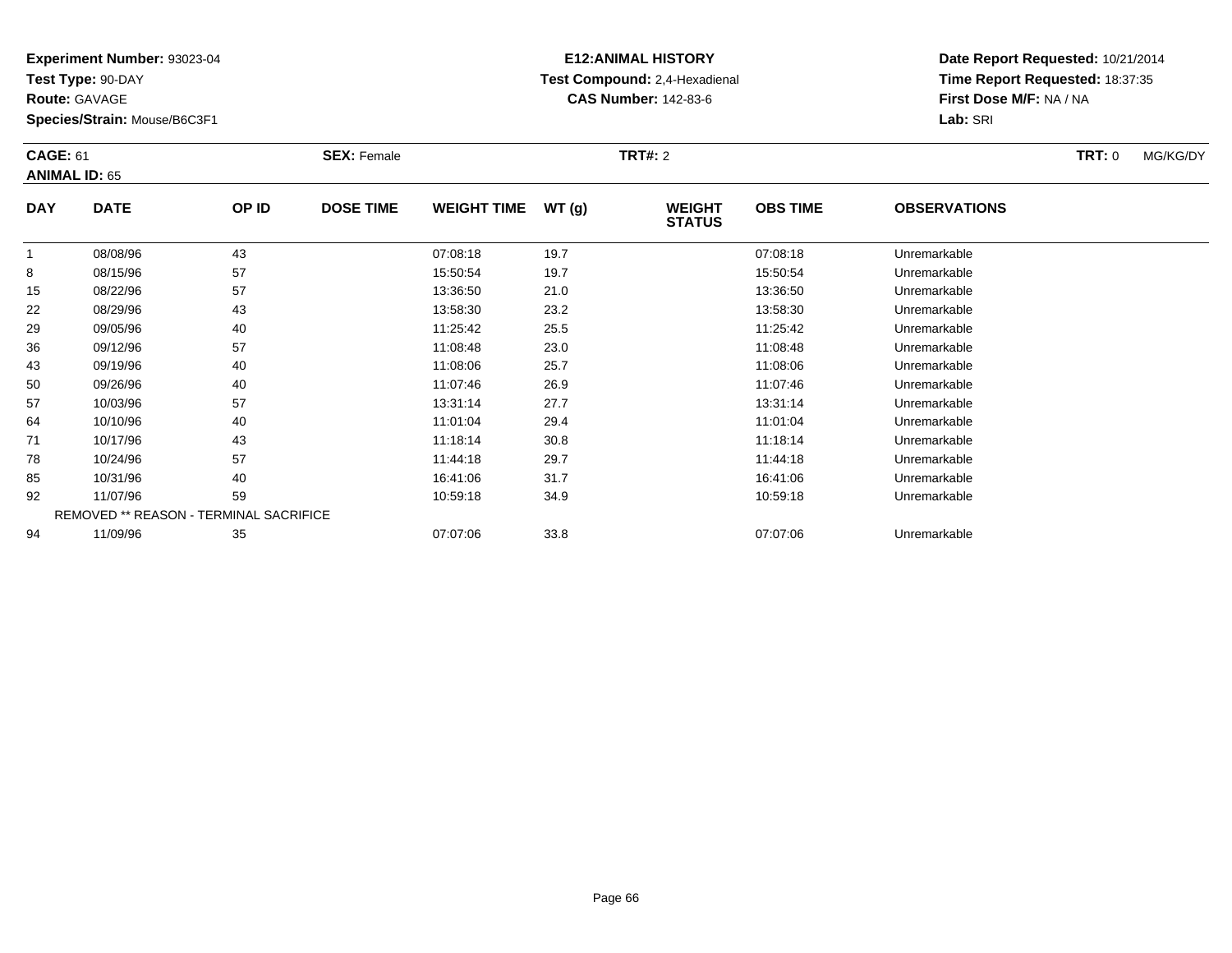**Test Type:** 90-DAY

**Route:** GAVAGE

**Species/Strain:** Mouse/B6C3F1

# **E12:ANIMAL HISTORY Test Compound:** 2,4-Hexadienal **CAS Number:** 142-83-6

| <b>CAGE: 62</b><br><b>ANIMAL ID: 66</b>                                                                        |             | <b>SEX: Female</b> |                  |                    | <b>TRT#: 2</b> | <b>TRT: 0</b>                  | MG/KG/DY        |                     |  |  |
|----------------------------------------------------------------------------------------------------------------|-------------|--------------------|------------------|--------------------|----------------|--------------------------------|-----------------|---------------------|--|--|
| <b>DAY</b>                                                                                                     | <b>DATE</b> | OP ID              | <b>DOSE TIME</b> | <b>WEIGHT TIME</b> | WT(g)          | <b>WEIGHT</b><br><b>STATUS</b> | <b>OBS TIME</b> | <b>OBSERVATIONS</b> |  |  |
|                                                                                                                | 08/08/96    | 43                 |                  | 07:09:24           | 19.2           |                                | 07:09:24        | Unremarkable        |  |  |
| 8                                                                                                              | 08/15/96    | 57                 |                  | 15:52:52           | 19.1           |                                | 15:52:52        | Unremarkable        |  |  |
| 15                                                                                                             | 08/22/96    | 57                 |                  | 13:39:14           | 21.9           |                                | 13:39:14        | Unremarkable        |  |  |
| 22                                                                                                             | 08/29/96    | 43                 |                  | 13:59:48           | 22.8           |                                | 13:59:48        | Unremarkable        |  |  |
| 29                                                                                                             | 09/05/96    | 40                 |                  | 11:27:30           | 26.1           |                                | 11:27:30        | Unremarkable        |  |  |
| 36                                                                                                             | 09/12/96    | 57                 |                  | 11:29:22           | 23.5           |                                | 11:29:22        | Unremarkable        |  |  |
| 43                                                                                                             | 09/19/96    | 40                 |                  | 11:10:24           | 25.4           |                                | 11:10:24        | Unremarkable        |  |  |
| 50                                                                                                             | 09/26/96    | 40                 |                  | 11:12:10           | 28.8           |                                | 11:12:10        | Unremarkable        |  |  |
| 57                                                                                                             | 10/03/96    | 57                 |                  | 13:37:12           | 31.0           |                                | 13:37:12        | Unremarkable        |  |  |
| 64                                                                                                             | 10/10/96    | 40                 |                  | 11:04:58           | 29.8           |                                | 11:04:58        | Unremarkable        |  |  |
| 71                                                                                                             | 10/17/96    | 43                 |                  | 11:21:58           | 32.4           |                                | 11:21:58        | Unremarkable        |  |  |
| 78                                                                                                             | 10/24/96    | 57                 |                  | 11:47:56           | 31.9           |                                | 11:47:56        | Unremarkable        |  |  |
| 85                                                                                                             | 10/31/96    | 40                 |                  | 16:46:18           | 34.8           |                                | 16:46:18        | Unremarkable        |  |  |
| 92                                                                                                             | 11/07/96    | 59                 |                  | 11:02:56           | 36.1           |                                | 11:02:56        | Unremarkable        |  |  |
| REMOVED ** REASON - TERMINAL SACRIFICE<br>11/09/96<br>35<br>35.8<br>94<br>07:12:38<br>07:12:38<br>Unremarkable |             |                    |                  |                    |                |                                |                 |                     |  |  |
|                                                                                                                |             |                    |                  |                    |                |                                |                 |                     |  |  |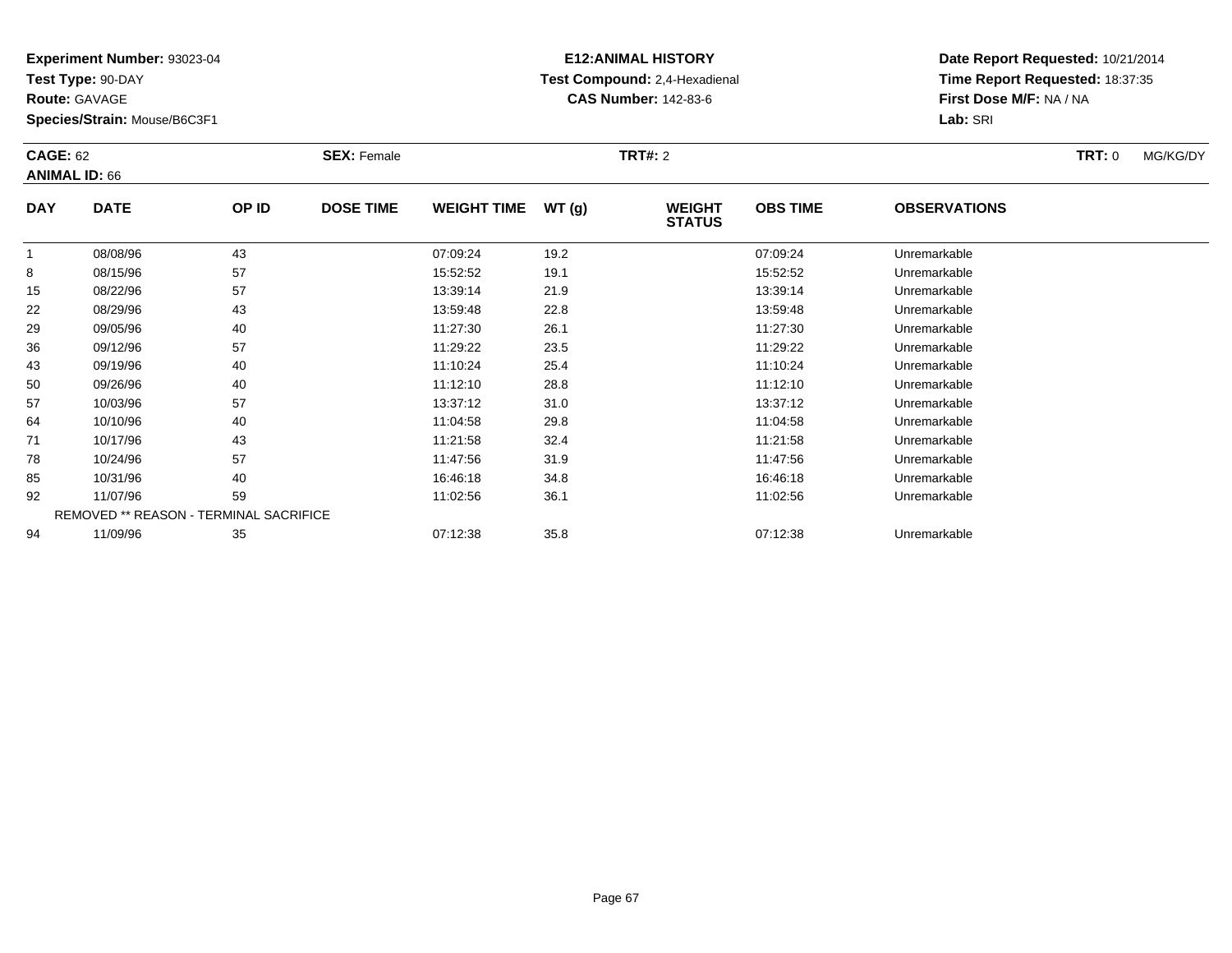**Test Type:** 90-DAY

**Route:** GAVAGE

**Species/Strain:** Mouse/B6C3F1

## **E12:ANIMAL HISTORY Test Compound:** 2,4-Hexadienal **CAS Number:** 142-83-6

| <b>CAGE: 62</b><br><b>ANIMAL ID: 67</b> |                                               | <b>SEX: Female</b> |                  |                    | <b>TRT#: 2</b> | <b>TRT:</b> 0                  | MG/KG/DY        |                     |  |  |
|-----------------------------------------|-----------------------------------------------|--------------------|------------------|--------------------|----------------|--------------------------------|-----------------|---------------------|--|--|
| <b>DAY</b>                              | <b>DATE</b>                                   | OP ID              | <b>DOSE TIME</b> | <b>WEIGHT TIME</b> | WT(g)          | <b>WEIGHT</b><br><b>STATUS</b> | <b>OBS TIME</b> | <b>OBSERVATIONS</b> |  |  |
|                                         | 08/08/96                                      | 43                 |                  | 07:09:24           | 19.0           |                                | 07:09:24        | Unremarkable        |  |  |
| 8                                       | 08/15/96                                      | 57                 |                  | 15:52:52           | 18.6           |                                | 15:52:52        | Unremarkable        |  |  |
| 15                                      | 08/22/96                                      | 57                 |                  | 13:39:14           | 21.1           |                                | 13:39:14        | Unremarkable        |  |  |
| 22                                      | 08/29/96                                      | 43                 |                  | 13:59:48           | 22.7           |                                | 13:59:48        | Unremarkable        |  |  |
| 29                                      | 09/05/96                                      | 40                 |                  | 11:27:30           | 23.5           |                                | 11:27:30        | Unremarkable        |  |  |
| 36                                      | 09/12/96                                      | 57                 |                  | 11:29:22           | 23.6           |                                | 11:29:22        | Unremarkable        |  |  |
| 43                                      | 09/19/96                                      | 40                 |                  | 11:10:24           | 25.5           |                                | 11:10:24        | Unremarkable        |  |  |
| 50                                      | 09/26/96                                      | 40                 |                  | 11:12:10           | 26.6           |                                | 11:12:10        | Unremarkable        |  |  |
| 57                                      | 10/03/96                                      | 57                 |                  | 13:37:12           | 26.8           |                                | 13:37:12        | Unremarkable        |  |  |
| 64                                      | 10/10/96                                      | 40                 |                  | 11:04:58           | 28.0           |                                | 11:04:58        | Unremarkable        |  |  |
| 71                                      | 10/17/96                                      | 43                 |                  | 11:21:58           | 30.5           |                                | 11:21:58        | Unremarkable        |  |  |
| 78                                      | 10/24/96                                      | 57                 |                  | 11:47:56           | 33.9           |                                | 11:47:56        | Unremarkable        |  |  |
| 85                                      | 10/31/96                                      | 40                 |                  | 16:46:18           | 31.3           |                                | 16:46:18        | Unremarkable        |  |  |
| 92                                      | 11/07/96                                      | 59                 |                  | 11:02:56           | 32.5           |                                | 11:02:56        | Unremarkable        |  |  |
|                                         | <b>REMOVED ** REASON - TERMINAL SACRIFICE</b> |                    |                  |                    |                |                                |                 |                     |  |  |
| 94                                      | 11/09/96                                      | 35                 |                  | 07:12:38           | 33.0           |                                | 07:12:38        | Unremarkable        |  |  |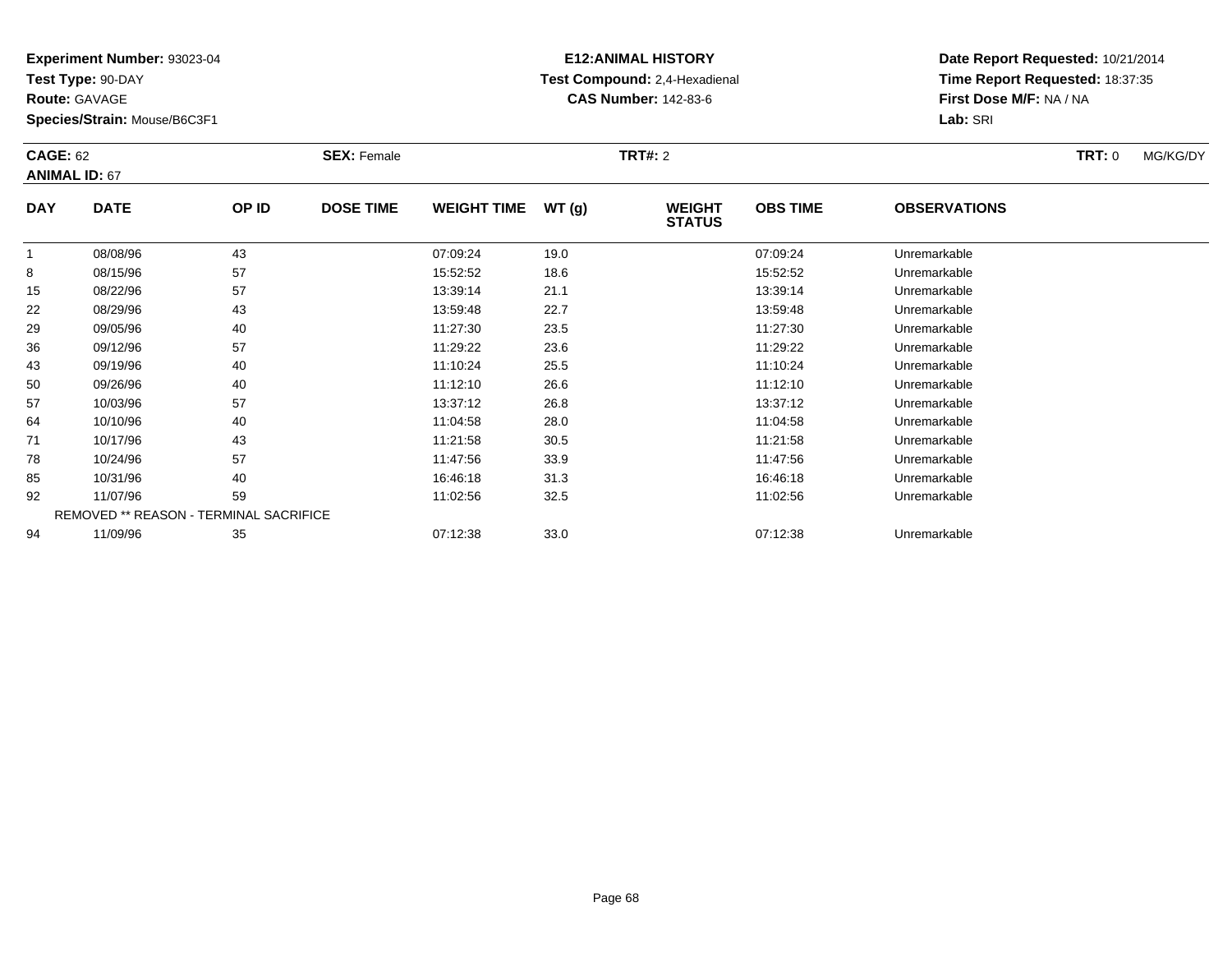**Test Type:** 90-DAY

**Route:** GAVAGE

**Species/Strain:** Mouse/B6C3F1

# **E12:ANIMAL HISTORY Test Compound:** 2,4-Hexadienal **CAS Number:** 142-83-6

| <b>CAGE: 62</b><br><b>ANIMAL ID: 68</b> |                                                                                                          | <b>SEX: Female</b> |                  |                    | <b>TRT#: 2</b> | <b>TRT:</b> 0                  | MG/KG/DY        |                     |  |  |
|-----------------------------------------|----------------------------------------------------------------------------------------------------------|--------------------|------------------|--------------------|----------------|--------------------------------|-----------------|---------------------|--|--|
| <b>DAY</b>                              | <b>DATE</b>                                                                                              | OP ID              | <b>DOSE TIME</b> | <b>WEIGHT TIME</b> | WT(g)          | <b>WEIGHT</b><br><b>STATUS</b> | <b>OBS TIME</b> | <b>OBSERVATIONS</b> |  |  |
|                                         | 08/08/96                                                                                                 | 43                 |                  | 07:09:24           | 19.6           |                                | 07:09:24        | Unremarkable        |  |  |
| 8                                       | 08/15/96                                                                                                 | 57                 |                  | 15:52:52           | 19.4           |                                | 15:52:52        | Unremarkable        |  |  |
| 15                                      | 08/22/96                                                                                                 | 57                 |                  | 13:39:14           | 20.8           |                                | 13:39:14        | Unremarkable        |  |  |
| 22                                      | 08/29/96                                                                                                 | 43                 |                  | 13:59:48           | 21.9           |                                | 13:59:48        | Unremarkable        |  |  |
| 29                                      | 09/05/96                                                                                                 | 40                 |                  | 11:27:30           | 24.3           |                                | 11:27:30        | Unremarkable        |  |  |
| 36                                      | 09/12/96                                                                                                 | 57                 |                  | 11:29:22           | 24.0           |                                | 11:29:22        | Unremarkable        |  |  |
| 43                                      | 09/19/96                                                                                                 | 40                 |                  | 11:10:24           | 25.7           |                                | 11:10:24        | Unremarkable        |  |  |
| 50                                      | 09/26/96                                                                                                 | 40                 |                  | 11:12:10           | 28.1           |                                | 11:12:10        | Unremarkable        |  |  |
| 57                                      | 10/03/96                                                                                                 | 57                 |                  | 13:37:12           | 26.2           |                                | 13:37:12        | Unremarkable        |  |  |
| 64                                      | 10/10/96                                                                                                 | 40                 |                  | 11:04:58           | 27.9           |                                | 11:04:58        | Unremarkable        |  |  |
| 71                                      | 10/17/96                                                                                                 | 43                 |                  | 11:21:58           | 29.6           |                                | 11:21:58        | Unremarkable        |  |  |
| 78                                      | 10/24/96                                                                                                 | 57                 |                  | 11:47:56           | 30.6           |                                | 11:47:56        | Unremarkable        |  |  |
| 85                                      | 10/31/96                                                                                                 | 40                 |                  | 16:46:18           | 31.1           |                                | 16:46:18        | Unremarkable        |  |  |
| 92                                      | 11/07/96                                                                                                 | 59                 |                  | 11:02:56           | 32.9           |                                | 11:02:56        | Unremarkable        |  |  |
|                                         | REMOVED ** REASON - TERMINAL SACRIFICE<br>32.2<br>11/09/96<br>35<br>07:12:38<br>07:12:38<br>Unremarkable |                    |                  |                    |                |                                |                 |                     |  |  |
| 94                                      |                                                                                                          |                    |                  |                    |                |                                |                 |                     |  |  |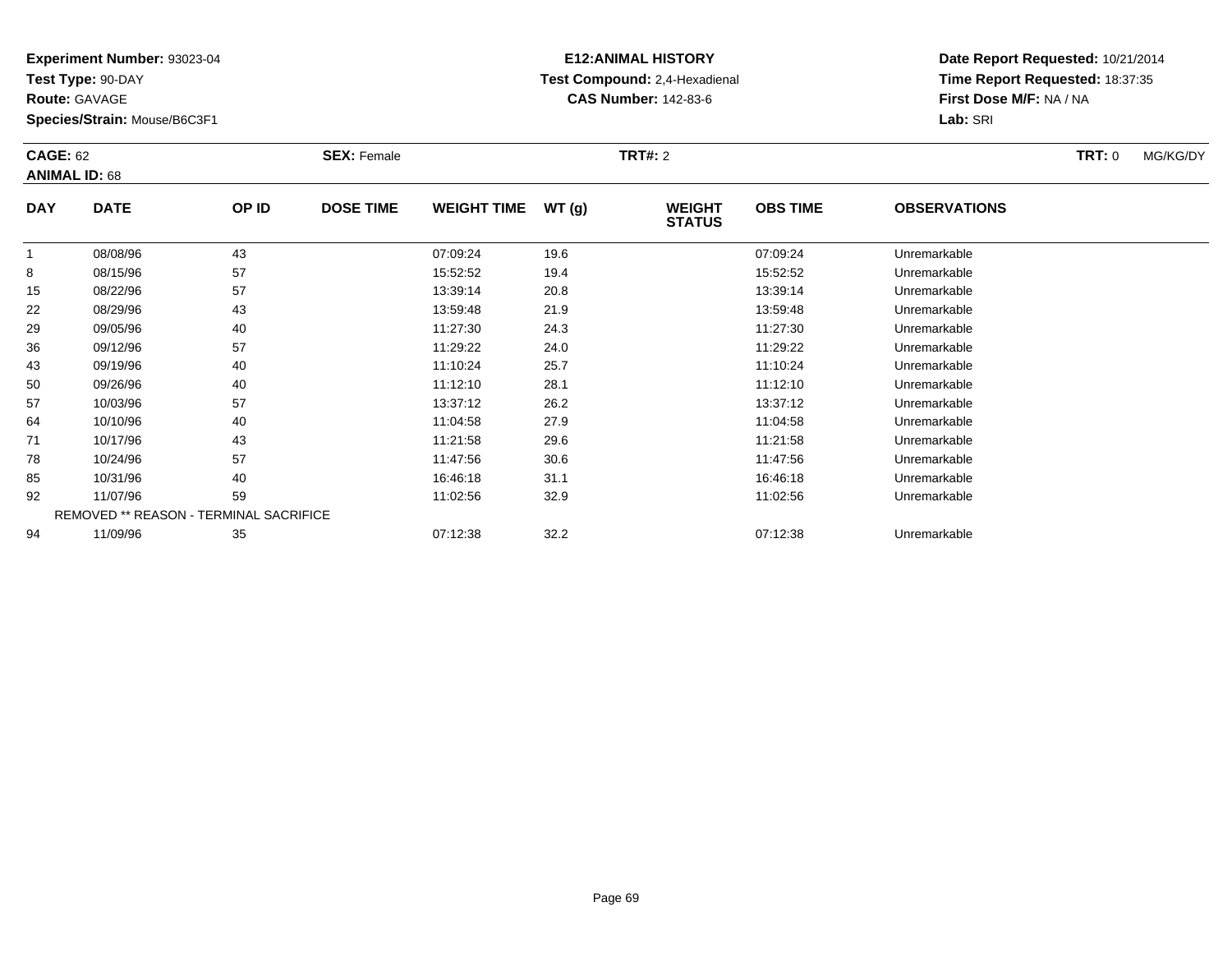**Test Type:** 90-DAY

**Route:** GAVAGE

**Species/Strain:** Mouse/B6C3F1

# **E12:ANIMAL HISTORY Test Compound:** 2,4-Hexadienal **CAS Number:** 142-83-6

| <b>CAGE: 62</b><br><b>ANIMAL ID: 69</b> |                                        | <b>SEX: Female</b> |                  |                    | <b>TRT#:</b> 2 |                                |                 |                     |  |  |
|-----------------------------------------|----------------------------------------|--------------------|------------------|--------------------|----------------|--------------------------------|-----------------|---------------------|--|--|
| <b>DAY</b>                              | <b>DATE</b>                            | OP ID              | <b>DOSE TIME</b> | <b>WEIGHT TIME</b> | WT(g)          | <b>WEIGHT</b><br><b>STATUS</b> | <b>OBS TIME</b> | <b>OBSERVATIONS</b> |  |  |
| 1                                       | 08/08/96                               | 43                 |                  | 07:09:24           | 17.7           |                                | 07:09:24        | Unremarkable        |  |  |
| 8                                       | 08/15/96                               | 57                 |                  | 15:52:52           | 18.0           |                                | 15:52:52        | Unremarkable        |  |  |
| 15                                      | 08/22/96                               | 57                 |                  | 13:39:14           | 19.5           |                                | 13:39:14        | Unremarkable        |  |  |
| 22                                      | 08/29/96                               | 43                 |                  | 13:59:48           | 22.4           |                                | 13:59:48        | Unremarkable        |  |  |
| 29                                      | 09/05/96                               | 40                 |                  | 11:27:30           | 22.4           |                                | 11:27:30        | Unremarkable        |  |  |
| 36                                      | 09/12/96                               | 57                 |                  | 11:29:22           | 23.4           |                                | 11:29:22        | Unremarkable        |  |  |
| 43                                      | 09/19/96                               | 40                 |                  | 11:10:24           | 24.3           |                                | 11:10:24        | Unremarkable        |  |  |
| 50                                      | 09/26/96                               | 40                 |                  | 11:12:10           | 26.6           |                                | 11:12:10        | Unremarkable        |  |  |
| 57                                      | 10/03/96                               | 57                 |                  | 13:37:12           | 27.3           |                                | 13:37:12        | Unremarkable        |  |  |
| 64                                      | 10/10/96                               | 40                 |                  | 11:04:58           | 29.5           |                                | 11:04:58        | Unremarkable        |  |  |
| 71                                      | 10/17/96                               | 43                 |                  | 11:21:58           | 33.9           |                                | 11:21:58        | Unremarkable        |  |  |
| 78                                      | 10/24/96                               | 57                 |                  | 11:47:56           | 30.8           |                                | 11:47:56        | Unremarkable        |  |  |
| 85                                      | 10/31/96                               | 40                 |                  | 16:46:18           | 30.4           |                                | 16:46:18        | Unremarkable        |  |  |
| 92                                      | 11/07/96                               | 59                 |                  | 11:02:56           | 34.1           |                                | 11:02:56        | Unremarkable        |  |  |
|                                         | REMOVED ** REASON - TERMINAL SACRIFICE |                    |                  |                    |                |                                |                 |                     |  |  |
| 94                                      | 11/09/96                               | 35                 |                  | 07:12:38           | 32.7           |                                | 07:12:38        | Unremarkable        |  |  |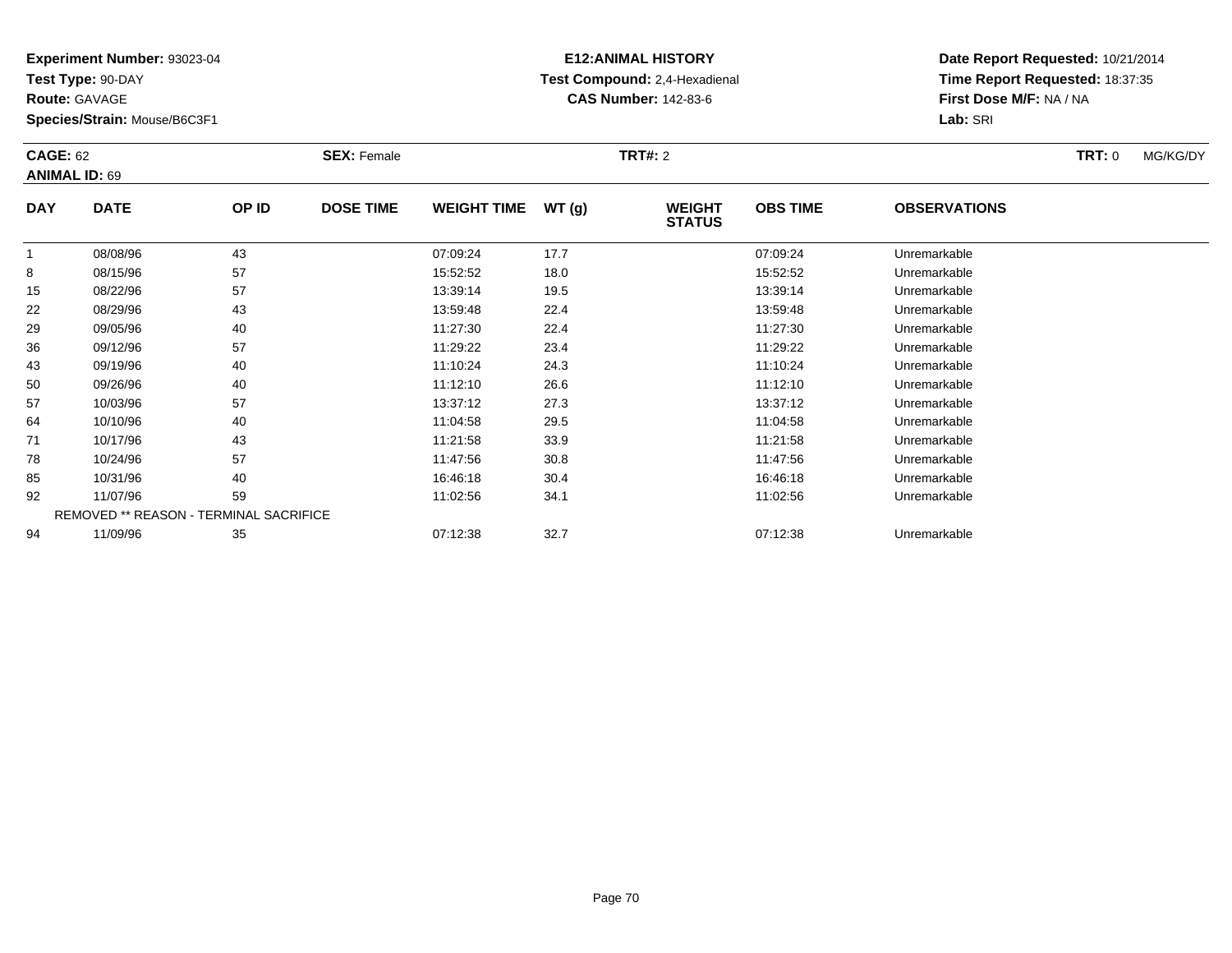**Test Type:** 90-DAY

**Route:** GAVAGE

**Species/Strain:** Mouse/B6C3F1

# **E12:ANIMAL HISTORY Test Compound:** 2,4-Hexadienal **CAS Number:** 142-83-6

| <b>CAGE: 62</b><br><b>ANIMAL ID: 70</b> |                                        | <b>SEX: Female</b> |                  |                    | <b>TRT#:</b> 2 |                                |                 |                     |  |  |
|-----------------------------------------|----------------------------------------|--------------------|------------------|--------------------|----------------|--------------------------------|-----------------|---------------------|--|--|
| <b>DAY</b>                              | <b>DATE</b>                            | OP ID              | <b>DOSE TIME</b> | <b>WEIGHT TIME</b> | WT(g)          | <b>WEIGHT</b><br><b>STATUS</b> | <b>OBS TIME</b> | <b>OBSERVATIONS</b> |  |  |
|                                         | 08/08/96                               | 43                 |                  | 07:09:24           | 20.1           |                                | 07:09:24        | Unremarkable        |  |  |
| 8                                       | 08/15/96                               | 57                 |                  | 15:52:52           | 20.1           |                                | 15:52:52        | Unremarkable        |  |  |
| 15                                      | 08/22/96                               | 57                 |                  | 13:39:14           | 20.8           |                                | 13:39:14        | Unremarkable        |  |  |
| 22                                      | 08/29/96                               | 43                 |                  | 13:59:48           | 22.7           |                                | 13:59:48        | Unremarkable        |  |  |
| 29                                      | 09/05/96                               | 40                 |                  | 11:27:30           | 24.5           |                                | 11:27:30        | Unremarkable        |  |  |
| 36                                      | 09/12/96                               | 57                 |                  | 11:29:22           | 24.2           |                                | 11:29:22        | Unremarkable        |  |  |
| 43                                      | 09/19/96                               | 40                 |                  | 11:10:24           | 24.9           |                                | 11:10:24        | Unremarkable        |  |  |
| 50                                      | 09/26/96                               | 40                 |                  | 11:12:10           | 27.1           |                                | 11:12:10        | Unremarkable        |  |  |
| 57                                      | 10/03/96                               | 57                 |                  | 13:37:12           | 28.8           |                                | 13:37:12        | Unremarkable        |  |  |
| 64                                      | 10/10/96                               | 40                 |                  | 11:04:58           | 31.8           |                                | 11:04:58        | Unremarkable        |  |  |
| 71                                      | 10/17/96                               | 43                 |                  | 11:21:58           | 32.1           |                                | 11:21:58        | Unremarkable        |  |  |
| 78                                      | 10/24/96                               | 57                 |                  | 11:47:56           | 32.7           |                                | 11:47:56        | Unremarkable        |  |  |
| 85                                      | 10/31/96                               | 40                 |                  | 16:46:18           | 33.2           |                                | 16:46:18        | Unremarkable        |  |  |
| 92                                      | 11/07/96                               | 59                 |                  | 11:02:56           | 36.0           |                                | 11:02:56        | Unremarkable        |  |  |
|                                         | REMOVED ** REASON - TERMINAL SACRIFICE |                    |                  |                    |                |                                |                 |                     |  |  |
| 94                                      | 11/09/96                               | 35                 |                  | 07:12:38           | 35.1           |                                | 07:12:38        | Unremarkable        |  |  |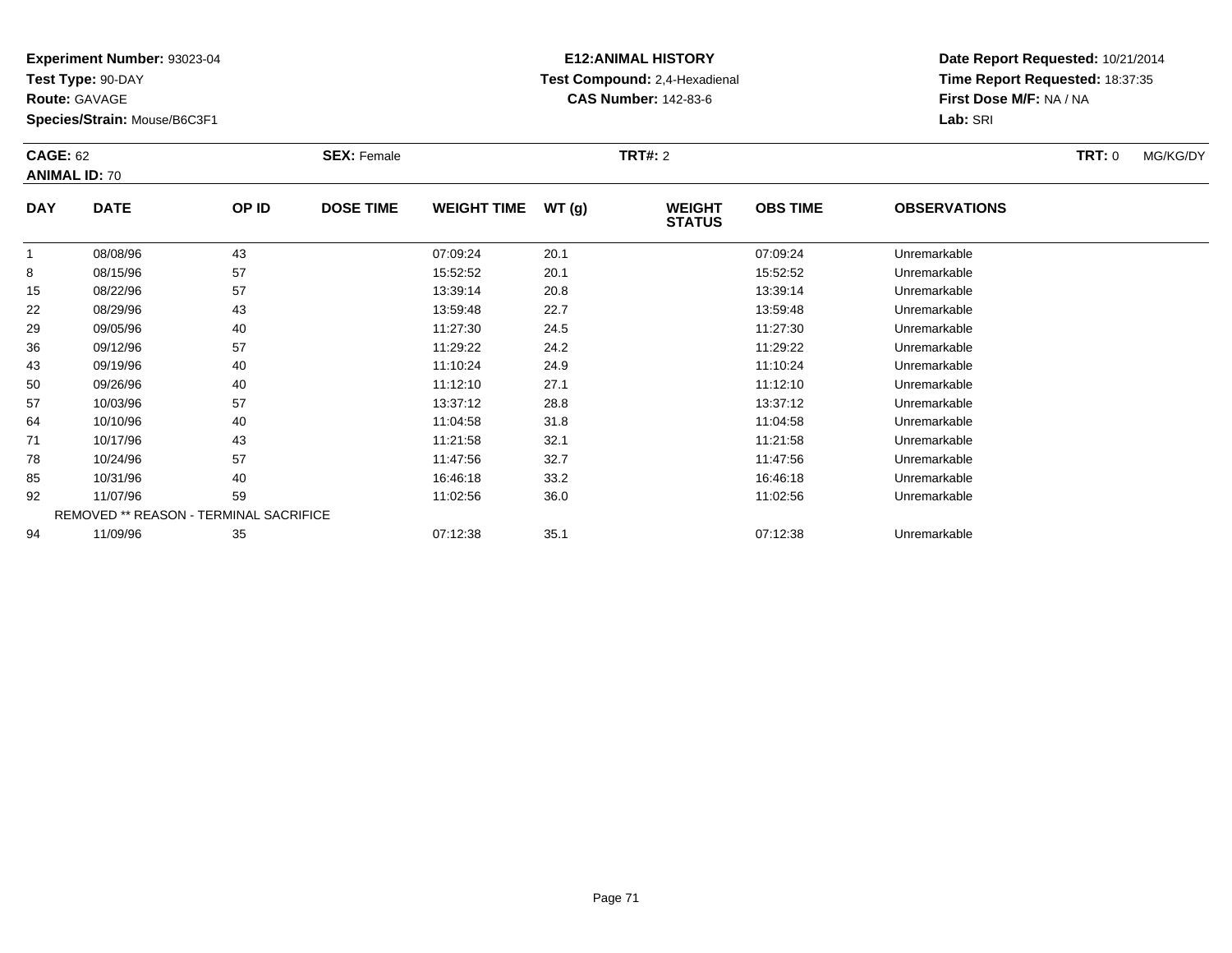**Test Type:** 90-DAY

**Route:** GAVAGE

**Species/Strain:** Mouse/B6C3F1

## **E12:ANIMAL HISTORY Test Compound:** 2,4-Hexadienal **CAS Number:** 142-83-6

| <b>CAGE: 63</b><br><b>ANIMAL ID: 71</b> |                                        | <b>SEX: Female</b> |                  |                    | <b>TRT#: 4</b> | <b>TRT: 7.5</b>                | MG/KG/DY        |                     |  |  |
|-----------------------------------------|----------------------------------------|--------------------|------------------|--------------------|----------------|--------------------------------|-----------------|---------------------|--|--|
| <b>DAY</b>                              | <b>DATE</b>                            | OP ID              | <b>DOSE TIME</b> | <b>WEIGHT TIME</b> | WT(g)          | <b>WEIGHT</b><br><b>STATUS</b> | <b>OBS TIME</b> | <b>OBSERVATIONS</b> |  |  |
|                                         | 08/08/96                               | 43                 |                  | 06:53:14           | 18.9           |                                | 06:53:14        | Unremarkable        |  |  |
| 8                                       | 08/15/96                               | 57                 |                  | 15:38:02           | 20.4           |                                | 15:38:02        | Unremarkable        |  |  |
| 15                                      | 08/22/96                               | 57                 |                  | 13:19:42           | 21.1           |                                | 13:19:42        | Unremarkable        |  |  |
| 22                                      | 08/29/96                               | 43                 |                  | 13:45:46           | 21.8           |                                | 13:45:46        | Unremarkable        |  |  |
| 29                                      | 09/05/96                               | 40                 |                  | 11:13:38           | 22.6           |                                | 11:13:38        | Unremarkable        |  |  |
| 36                                      | 09/12/96                               | 57                 |                  | 10:48:00           | 24.3           |                                | 10:48:00        | Unremarkable        |  |  |
| 43                                      | 09/19/96                               | 40                 |                  | 10:57:26           | 25.2           |                                | 10:57:26        | Unremarkable        |  |  |
| 50                                      | 09/26/96                               | 40                 |                  | 10:55:26           | 26.2           |                                | 10:55:26        | Unremarkable        |  |  |
| 57                                      | 10/03/96                               | 57                 |                  | 13:16:56           | 26.7           |                                | 13:16:56        | Unremarkable        |  |  |
| 64                                      | 10/10/96                               | 40                 |                  | 10:46:58           | 29.5           |                                | 10:46:58        | Unremarkable        |  |  |
| 71                                      | 10/17/96                               | 43                 |                  | 11:34:04           | 30.6           |                                | 11:34:04        | Unremarkable        |  |  |
| 78                                      | 10/24/96                               | 57                 |                  | 11:32:42           | 30.1           |                                | 11:32:42        | Unremarkable        |  |  |
| 85                                      | 10/31/96                               | 40                 |                  | 16:29:48           | 31.2           |                                | 16:29:48        | Unremarkable        |  |  |
| 92                                      | 11/07/96                               | 59                 |                  | 10:48:36           | 35.9           |                                | 10:48:36        | Unremarkable        |  |  |
|                                         | REMOVED ** REASON - TERMINAL SACRIFICE |                    |                  |                    |                |                                |                 |                     |  |  |
| 94                                      | 11/09/96                               | 35                 |                  | 07:14:44           | 35.2           |                                | 07:14:44        | Unremarkable        |  |  |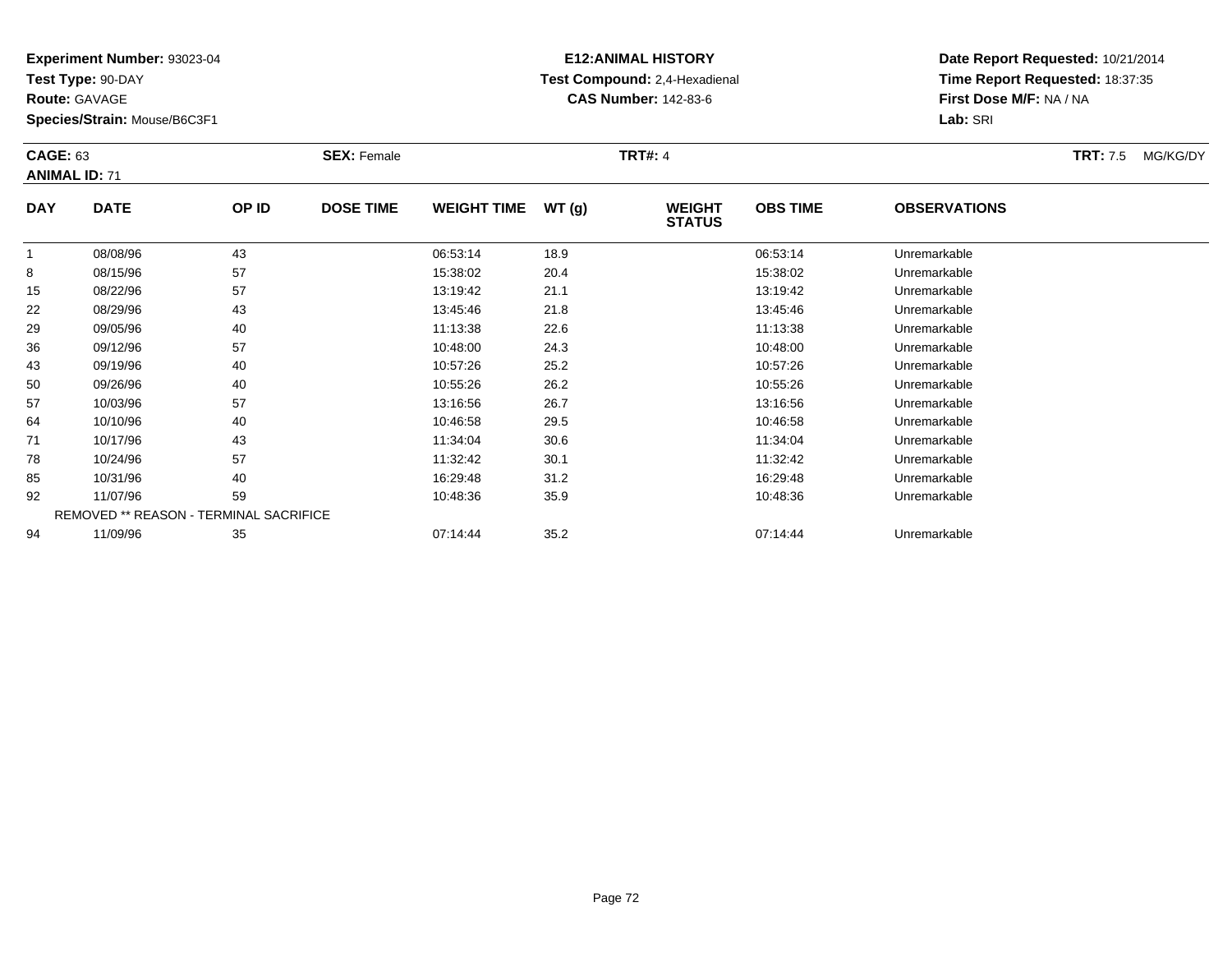**Test Type:** 90-DAY

**Route:** GAVAGE

**Species/Strain:** Mouse/B6C3F1

# **E12:ANIMAL HISTORY Test Compound:** 2,4-Hexadienal **CAS Number:** 142-83-6

|            | <b>CAGE: 63</b><br><b>ANIMAL ID: 72</b> |                                        | <b>SEX: Female</b> |                    |       | <b>TRT#: 4</b>                 |                 | <b>TRT:</b> 7.5     | MG/KG/DY |  |
|------------|-----------------------------------------|----------------------------------------|--------------------|--------------------|-------|--------------------------------|-----------------|---------------------|----------|--|
| <b>DAY</b> | <b>DATE</b>                             | OP ID                                  | <b>DOSE TIME</b>   | <b>WEIGHT TIME</b> | WT(g) | <b>WEIGHT</b><br><b>STATUS</b> | <b>OBS TIME</b> | <b>OBSERVATIONS</b> |          |  |
| 1          | 08/08/96                                | 43                                     |                    | 06:53:14           | 17.3  |                                | 06:53:14        | Unremarkable        |          |  |
| 8          | 08/15/96                                | 57                                     |                    | 15:38:02           | 18.4  |                                | 15:38:02        | Unremarkable        |          |  |
| 15         | 08/22/96                                | 57                                     |                    | 13:19:42           | 19.0  |                                | 13:19:42        | Unremarkable        |          |  |
| 22         | 08/29/96                                | 43                                     |                    | 13:45:46           | 20.3  |                                | 13:45:46        | Unremarkable        |          |  |
| 29         | 09/05/96                                | 40                                     |                    | 11:13:38           | 21.0  |                                | 11:13:38        | Unremarkable        |          |  |
| 36         | 09/12/96                                | 57                                     |                    | 10:48:00           | 22.0  |                                | 10:48:00        | Unremarkable        |          |  |
| 43         | 09/19/96                                | 40                                     |                    | 10:57:26           | 22.6  |                                | 10:57:26        | Unremarkable        |          |  |
| 50         | 09/26/96                                | 40                                     |                    | 10:55:26           | 23.0  |                                | 10:55:26        | Unremarkable        |          |  |
| 57         | 10/03/96                                | 57                                     |                    | 13:16:56           | 23.1  |                                | 13:16:56        | Unremarkable        |          |  |
| 64         | 10/10/96                                | 40                                     |                    | 10:46:58           | 24.4  |                                | 10:46:58        | Unremarkable        |          |  |
| 71         | 10/17/96                                | 43                                     |                    | 11:34:04           | 24.6  |                                | 11:34:04        | Unremarkable        |          |  |
| 78         | 10/24/96                                | 57                                     |                    | 11:32:42           | 25.5  |                                | 11:32:42        | Unremarkable        |          |  |
| 85         | 10/31/96                                | 40                                     |                    | 16:29:48           | 25.7  |                                | 16:29:48        | Unremarkable        |          |  |
| 92         | 11/07/96                                | 59                                     |                    | 10:48:36           | 27.4  |                                | 10:48:36        | Unremarkable        |          |  |
|            |                                         | REMOVED ** REASON - TERMINAL SACRIFICE |                    |                    |       |                                |                 |                     |          |  |
| 94         | 11/09/96                                | 35                                     |                    | 07:14:44           | 26.8  |                                | 07:14:44        | Unremarkable        |          |  |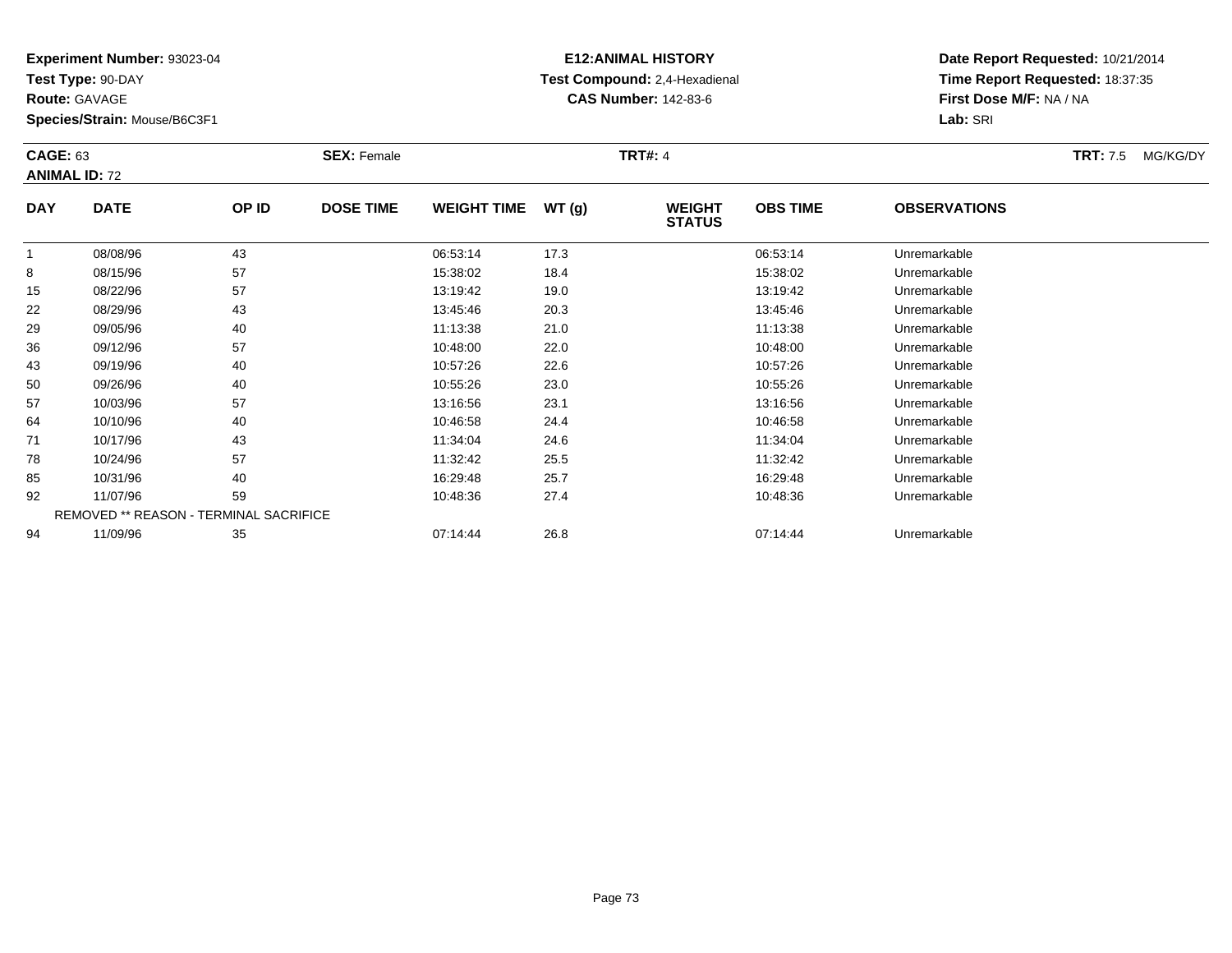**Test Type:** 90-DAY

**Route:** GAVAGE

**Species/Strain:** Mouse/B6C3F1

# **E12:ANIMAL HISTORY Test Compound:** 2,4-Hexadienal **CAS Number:** 142-83-6

| <b>CAGE: 63</b> | <b>ANIMAL ID: 73</b> |                                        | <b>SEX: Female</b> |                    |       | <b>TRT#: 4</b>                 |                 |                     | <b>TRT:</b> 7.5 | MG/KG/DY |
|-----------------|----------------------|----------------------------------------|--------------------|--------------------|-------|--------------------------------|-----------------|---------------------|-----------------|----------|
| <b>DAY</b>      | <b>DATE</b>          | OP ID                                  | <b>DOSE TIME</b>   | <b>WEIGHT TIME</b> | WT(g) | <b>WEIGHT</b><br><b>STATUS</b> | <b>OBS TIME</b> | <b>OBSERVATIONS</b> |                 |          |
|                 | 08/08/96             | 43                                     |                    | 06:53:14           | 19.2  |                                | 06:53:14        | Unremarkable        |                 |          |
| 8               | 08/15/96             | 57                                     |                    | 15:38:02           | 18.1  |                                | 15:38:02        | Unremarkable        |                 |          |
| 15              | 08/22/96             | 57                                     |                    | 13:19:42           | 20.6  |                                | 13:19:42        | Unremarkable        |                 |          |
| 22              | 08/29/96             | 43                                     |                    | 13:45:46           | 21.6  |                                | 13:45:46        | Unremarkable        |                 |          |
| 29              | 09/05/96             | 40                                     |                    | 11:13:38           | 21.9  |                                | 11:13:38        | Unremarkable        |                 |          |
| 36              | 09/12/96             | 57                                     |                    | 10:48:00           | 23.0  |                                | 10:48:00        | Unremarkable        |                 |          |
| 43              | 09/19/96             | 40                                     |                    | 10:57:26           | 25.1  |                                | 10:57:26        | Unremarkable        |                 |          |
| 50              | 09/26/96             | 40                                     |                    | 10:55:26           | 26.0  |                                | 10:55:26        | Unremarkable        |                 |          |
| 57              | 10/03/96             | 57                                     |                    | 13:16:56           | 24.7  |                                | 13:16:56        | Unremarkable        |                 |          |
| 64              | 10/10/96             | 40                                     |                    | 10:46:58           | 26.7  |                                | 10:46:58        | Unremarkable        |                 |          |
| 71              | 10/17/96             | 43                                     |                    | 11:34:04           | 29.4  |                                | 11:34:04        | Unremarkable        |                 |          |
| 78              | 10/24/96             | 57                                     |                    | 11:32:42           | 31.1  |                                | 11:32:42        | Unremarkable        |                 |          |
| 85              | 10/31/96             | 40                                     |                    | 16:29:48           | 32.1  |                                | 16:29:48        | Unremarkable        |                 |          |
| 92              | 11/07/96             | 59                                     |                    | 10:48:36           | 34.1  |                                | 10:48:36        | Unremarkable        |                 |          |
|                 |                      | REMOVED ** REASON - TERMINAL SACRIFICE |                    |                    |       |                                |                 |                     |                 |          |
| 94              | 11/09/96             | 35                                     |                    | 07:14:44           | 34.7  |                                | 07:14:44        | Unremarkable        |                 |          |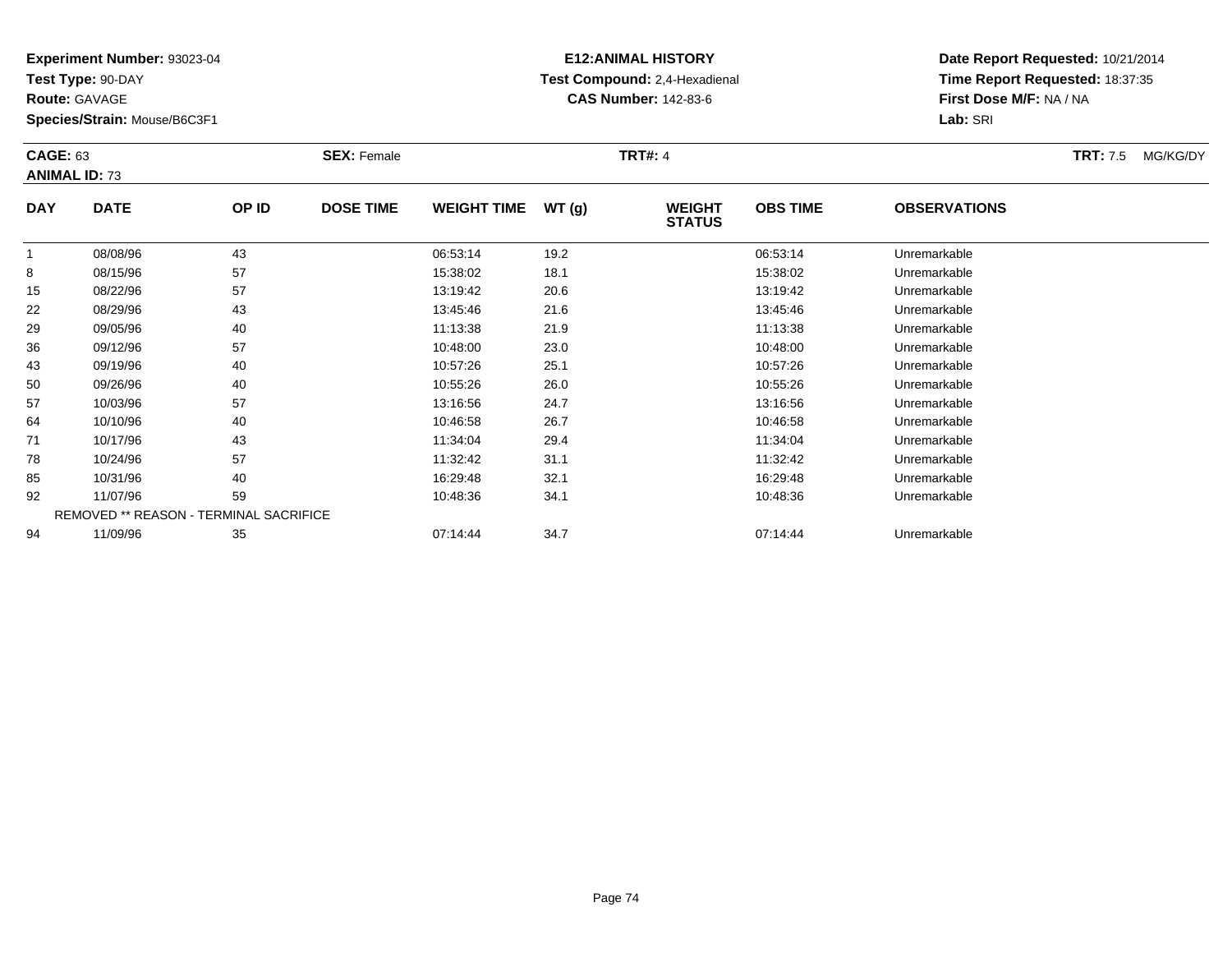**Test Type:** 90-DAY

**Route:** GAVAGE

**Species/Strain:** Mouse/B6C3F1

# **E12:ANIMAL HISTORY Test Compound:** 2,4-Hexadienal **CAS Number:** 142-83-6

|            | <b>CAGE: 63</b><br><b>ANIMAL ID: 74</b> |       | <b>SEX: Female</b> |                    |       |                                | <b>TRT#: 4</b>  |                     |  |  |
|------------|-----------------------------------------|-------|--------------------|--------------------|-------|--------------------------------|-----------------|---------------------|--|--|
| <b>DAY</b> | <b>DATE</b>                             | OP ID | <b>DOSE TIME</b>   | <b>WEIGHT TIME</b> | WT(g) | <b>WEIGHT</b><br><b>STATUS</b> | <b>OBS TIME</b> | <b>OBSERVATIONS</b> |  |  |
| 1          | 08/08/96                                | 43    |                    | 06:53:14           | 19.0  |                                | 06:53:14        | Unremarkable        |  |  |
| 8          | 08/15/96                                | 57    |                    | 15:38:02           | 19.8  |                                | 15:38:02        | Unremarkable        |  |  |
| 15         | 08/22/96                                | 57    |                    | 13:19:42           | 21.1  |                                | 13:19:42        | Unremarkable        |  |  |
| 22         | 08/29/96                                | 43    |                    | 13:45:46           | 22.3  |                                | 13:45:46        | Unremarkable        |  |  |
| 29         | 09/05/96                                | 40    |                    | 11:13:38           | 23.4  |                                | 11:13:38        | Unremarkable        |  |  |
| 36         | 09/12/96                                | 57    |                    | 10:48:00           | 24.8  |                                | 10:48:00        | Unremarkable        |  |  |
| 43         | 09/19/96                                | 40    |                    | 10:57:26           | 25.5  |                                | 10:57:26        | Unremarkable        |  |  |
| 50         | 09/26/96                                | 40    |                    | 10:55:26           | 26.4  |                                | 10:55:26        | Unremarkable        |  |  |
| 57         | 10/03/96                                | 57    |                    | 13:16:56           | 26.9  |                                | 13:16:56        | Unremarkable        |  |  |
| 64         | 10/10/96                                | 40    |                    | 10:46:58           | 29.3  |                                | 10:46:58        | Unremarkable        |  |  |
| 71         | 10/17/96                                | 43    |                    | 11:34:04           | 31.9  |                                | 11:34:04        | Unremarkable        |  |  |
| 78         | 10/24/96                                | 57    |                    | 11:32:42           | 33.2  |                                | 11:32:42        | Unremarkable        |  |  |
| 85         | 10/31/96                                | 40    |                    | 16:29:48           | 31.9  |                                | 16:29:48        | Unremarkable        |  |  |
| 92         | 11/07/96                                | 59    |                    | 10:48:36           | 35.0  |                                | 10:48:36        | Unremarkable        |  |  |
|            | REMOVED ** REASON - TERMINAL SACRIFICE  |       |                    |                    |       |                                |                 |                     |  |  |
| 94         | 11/09/96                                | 35    |                    | 07:14:44           | 34.5  |                                | 07:14:44        | Unremarkable        |  |  |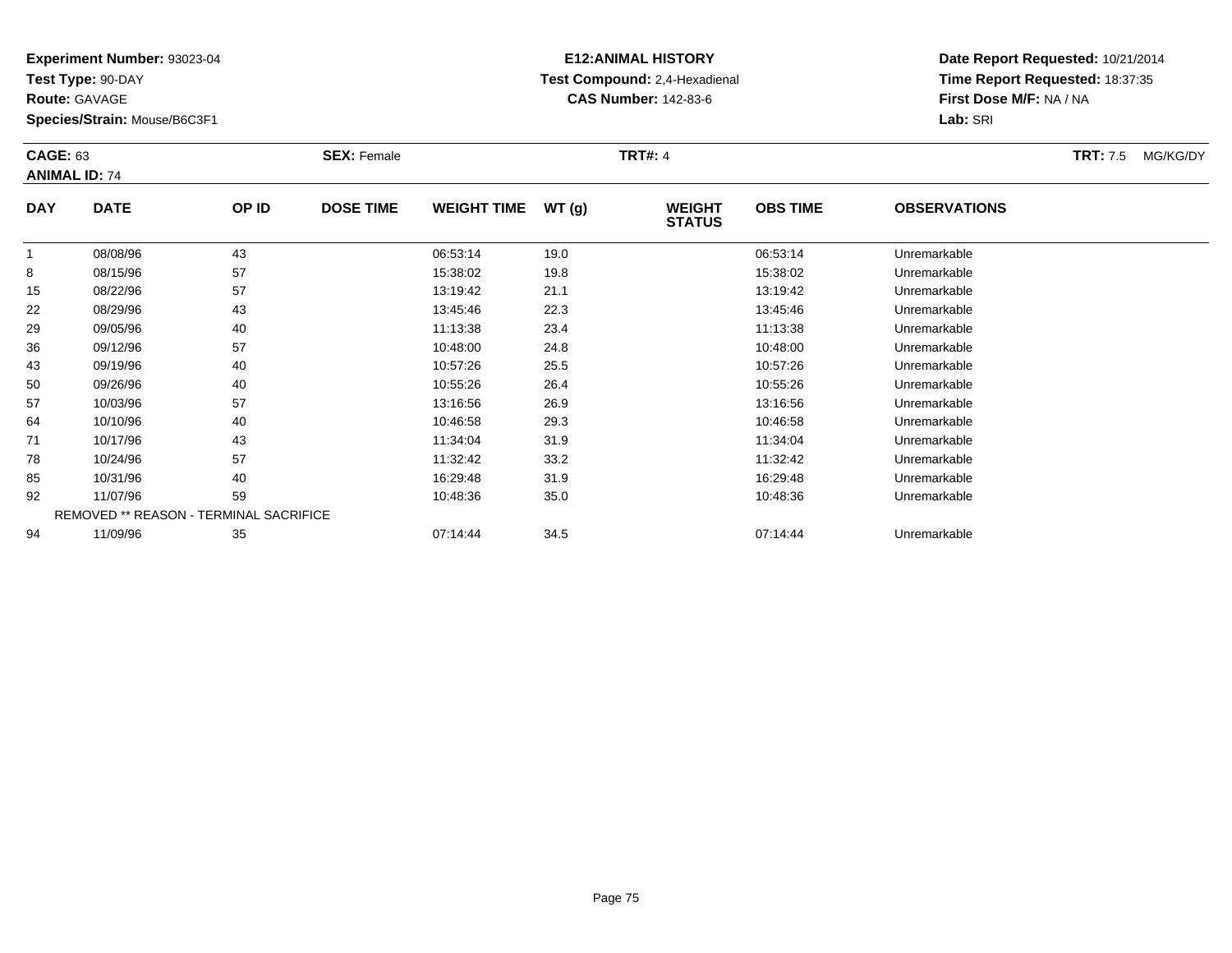**Test Type:** 90-DAY

**Route:** GAVAGE

**Species/Strain:** Mouse/B6C3F1

# **E12:ANIMAL HISTORY Test Compound:** 2,4-Hexadienal **CAS Number:** 142-83-6

| <b>CAGE: 63</b> | <b>ANIMAL ID: 75</b> |                                        | <b>SEX: Female</b> |                    |       | <b>TRT#: 4</b>                 |                 |                     | <b>TRT:</b> 7.5 | MG/KG/DY |
|-----------------|----------------------|----------------------------------------|--------------------|--------------------|-------|--------------------------------|-----------------|---------------------|-----------------|----------|
| <b>DAY</b>      | <b>DATE</b>          | OP ID                                  | <b>DOSE TIME</b>   | <b>WEIGHT TIME</b> | WT(g) | <b>WEIGHT</b><br><b>STATUS</b> | <b>OBS TIME</b> | <b>OBSERVATIONS</b> |                 |          |
| 1               | 08/08/96             | 43                                     |                    | 06:53:14           | 19.6  |                                | 06:53:14        | Unremarkable        |                 |          |
| 8               | 08/15/96             | 57                                     |                    | 15:38:02           | 18.7  |                                | 15:38:02        | Unremarkable        |                 |          |
| 15              | 08/22/96             | 57                                     |                    | 13:19:42           | 21.4  |                                | 13:19:42        | Unremarkable        |                 |          |
| 22              | 08/29/96             | 43                                     |                    | 13:45:46           | 23.0  |                                | 13:45:46        | Unremarkable        |                 |          |
| 29              | 09/05/96             | 40                                     |                    | 11:13:38           | 23.4  |                                | 11:13:38        | Unremarkable        |                 |          |
| 36              | 09/12/96             | 57                                     |                    | 10:48:00           | 24.7  |                                | 10:48:00        | Unremarkable        |                 |          |
| 43              | 09/19/96             | 40                                     |                    | 10:57:26           | 25.2  |                                | 10:57:26        | Unremarkable        |                 |          |
| 50              | 09/26/96             | 40                                     |                    | 10:55:26           | 26.7  |                                | 10:55:26        | Unremarkable        |                 |          |
| 57              | 10/03/96             | 57                                     |                    | 13:16:56           | 28.2  |                                | 13:16:56        | Unremarkable        |                 |          |
| 64              | 10/10/96             | 40                                     |                    | 10:46:58           | 32.5  |                                | 10:46:58        | Unremarkable        |                 |          |
| 71              | 10/17/96             | 43                                     |                    | 11:34:04           | 33.4  |                                | 11:34:04        | Unremarkable        |                 |          |
| 78              | 10/24/96             | 57                                     |                    | 11:32:42           | 33.1  |                                | 11:32:42        | Unremarkable        |                 |          |
| 85              | 10/31/96             | 40                                     |                    | 16:29:48           | 35.9  |                                | 16:29:48        | Unremarkable        |                 |          |
| 92              | 11/07/96             | 59                                     |                    | 10:48:36           | 38.7  |                                | 10:48:36        | Unremarkable        |                 |          |
|                 |                      | REMOVED ** REASON - TERMINAL SACRIFICE |                    |                    |       |                                |                 |                     |                 |          |
| 94              | 11/09/96             | 35                                     |                    | 07:14:44           | 38.1  |                                | 07:14:44        | Unremarkable        |                 |          |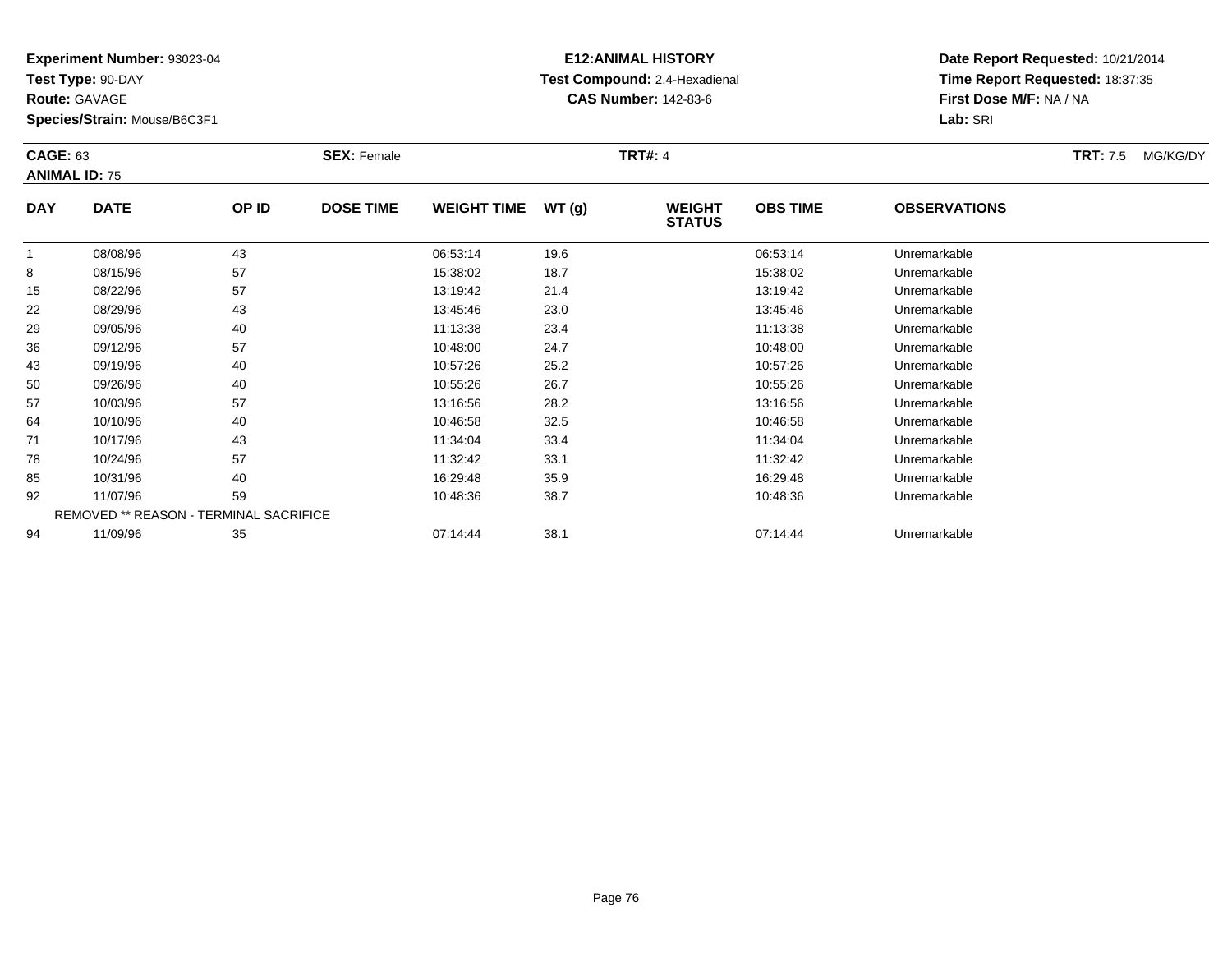**Test Type:** 90-DAY

**Route:** GAVAGE

**Species/Strain:** Mouse/B6C3F1

# **E12:ANIMAL HISTORY Test Compound:** 2,4-Hexadienal **CAS Number:** 142-83-6

|            | <b>CAGE: 64</b><br><b>ANIMAL ID: 76</b> |       | <b>SEX: Female</b> |                    |       | <b>TRT#: 4</b>                 |                 | <b>TRT: 7.5</b>     | MG/KG/DY |  |
|------------|-----------------------------------------|-------|--------------------|--------------------|-------|--------------------------------|-----------------|---------------------|----------|--|
| <b>DAY</b> | <b>DATE</b>                             | OP ID | <b>DOSE TIME</b>   | <b>WEIGHT TIME</b> | WT(g) | <b>WEIGHT</b><br><b>STATUS</b> | <b>OBS TIME</b> | <b>OBSERVATIONS</b> |          |  |
|            | 08/08/96                                | 43    |                    | 06:54:50           | 19.1  |                                | 06:54:50        | Unremarkable        |          |  |
| 8          | 08/15/96                                | 57    |                    | 15:40:38           | 20.4  |                                | 15:40:38        | Unremarkable        |          |  |
| 15         | 08/22/96                                | 57    |                    | 13:22:38           | 21.4  |                                | 13:22:38        | Unremarkable        |          |  |
| 22         | 08/29/96                                | 43    |                    | 13:46:58           | 22.4  |                                | 13:46:58        | Unremarkable        |          |  |
| 29         | 09/05/96                                | 40    |                    | 11:14:50           | 24.9  |                                | 11:14:50        | Unremarkable        |          |  |
| 36         | 09/12/96                                | 57    |                    | 10:50:14           | 25.1  |                                | 10:50:14        | Unremarkable        |          |  |
| 43         | 09/19/96                                | 40    |                    | 10:58:38           | 25.7  |                                | 10:58:38        | Unremarkable        |          |  |
| 50         | 09/26/96                                | 40    |                    | 10:56:36           | 28.0  |                                | 10:56:36        | Unremarkable        |          |  |
| 57         | 10/03/96                                | 57    |                    | 13:19:00           | 30.7  |                                | 13:19:00        | Unremarkable        |          |  |
| 64         | 10/10/96                                | 40    |                    | 10:48:10           | 33.4  |                                | 10:48:10        | Unremarkable        |          |  |
| 71         | 10/17/96                                | 43    |                    | 11:35:42           | 35.1  |                                | 11:35:42        | Unremarkable        |          |  |
| 78         | 10/24/96                                | 57    |                    | 11:34:32           | 34.8  |                                | 11:34:32        | Unremarkable        |          |  |
| 85         | 10/31/96                                | 40    |                    | 16:31:06           | 35.7  |                                | 16:31:06        | Unremarkable        |          |  |
| 92         | 11/07/96                                | 59    |                    | 10:50:10           | 38.3  |                                | 10:50:10        | Unremarkable        |          |  |
|            | REMOVED ** REASON - TERMINAL SACRIFICE  |       |                    |                    |       |                                |                 |                     |          |  |
| 94         | 11/09/96                                | 35    |                    | 07:17:10           | 37.8  |                                | 07:17:10        | Unremarkable        |          |  |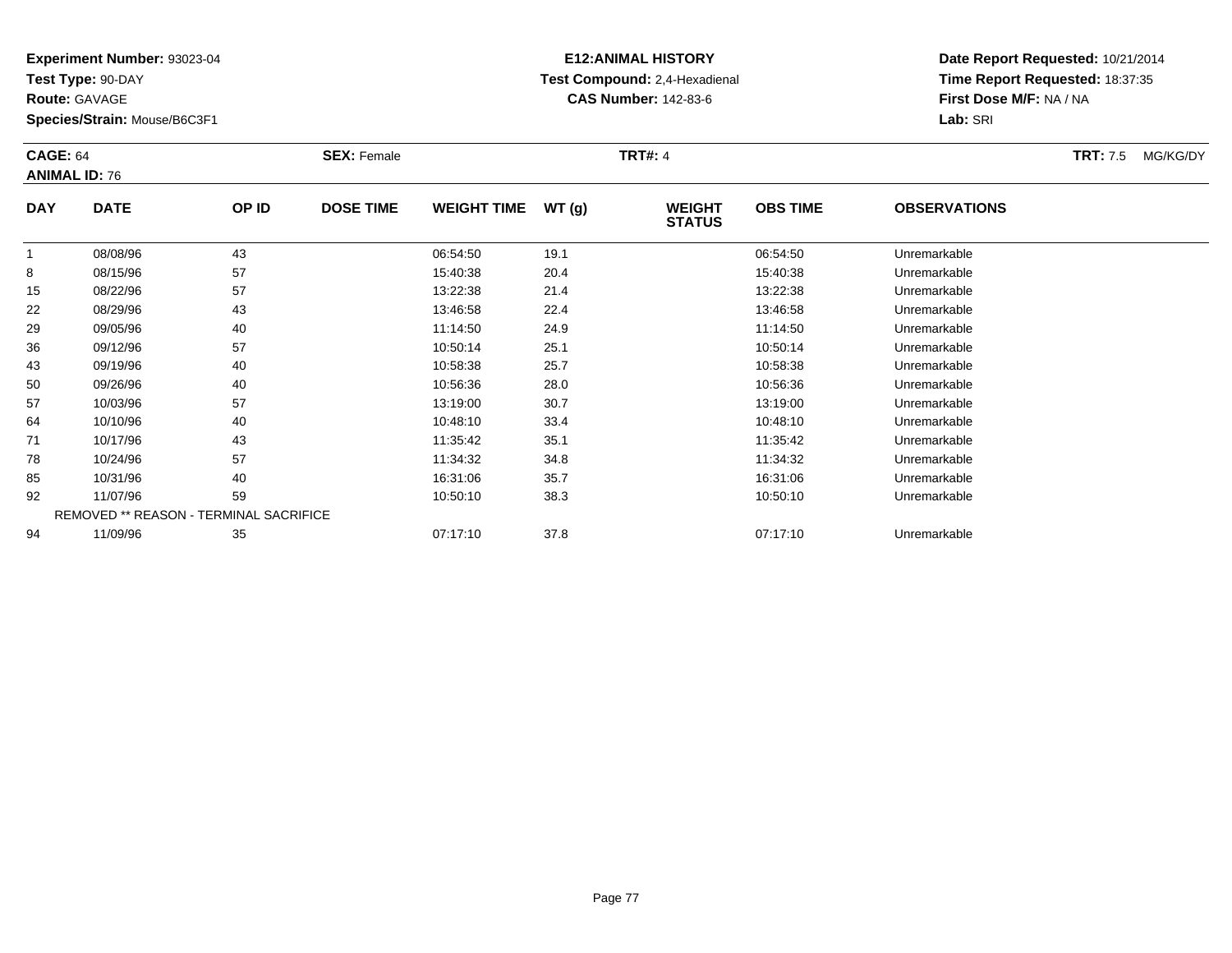**Test Type:** 90-DAY

**Route:** GAVAGE

94

**Species/Strain:** Mouse/B6C3F1

# **E12:ANIMAL HISTORY Test Compound:** 2,4-Hexadienal **CAS Number:** 142-83-6

**Date Report Requested:** 10/21/2014**Time Report Requested:** 18:37:35**First Dose M/F:** NA / NA**Lab:** SRI

| <b>CAGE: 64</b> | <b>ANIMAL ID: 77</b>                   |       | <b>SEX: Female</b> |                    |       | <b>TRT#: 4</b>                 |                 |                     | <b>TRT: 7.5</b> | MG/KG/DY |
|-----------------|----------------------------------------|-------|--------------------|--------------------|-------|--------------------------------|-----------------|---------------------|-----------------|----------|
| <b>DAY</b>      | <b>DATE</b>                            | OP ID | <b>DOSE TIME</b>   | <b>WEIGHT TIME</b> | WT(g) | <b>WEIGHT</b><br><b>STATUS</b> | <b>OBS TIME</b> | <b>OBSERVATIONS</b> |                 |          |
|                 | 08/08/96                               | 43    |                    | 06:54:50           | 17.5  |                                | 06:54:50        | Unremarkable        |                 |          |
| 8               | 08/15/96                               | 57    |                    | 15:40:38           | 19.6  |                                | 15:40:38        | Unremarkable        |                 |          |
| 15              | 08/22/96                               | 57    |                    | 13:22:38           | 20.0  |                                | 13:22:38        | Unremarkable        |                 |          |
| 22              | 08/29/96                               | 43    |                    | 13:46:58           | 20.9  |                                | 13:46:58        | Unremarkable        |                 |          |
| 29              | 09/05/96                               | 40    |                    | 11:14:50           | 22.4  |                                | 11:14:50        | Unremarkable        |                 |          |
| 36              | 09/12/96                               | 57    |                    | 10:50:14           | 24.2  |                                | 10:50:14        | Unremarkable        |                 |          |
| 43              | 09/19/96                               | 40    |                    | 10:58:38           | 24.4  |                                | 10:58:38        | Unremarkable        |                 |          |
| 50              | 09/26/96                               | 40    |                    | 10:56:36           | 25.4  |                                | 10:56:36        | Unremarkable        |                 |          |
| 57              | 10/03/96                               | 57    |                    | 13:19:00           | 26.2  |                                | 13:19:00        | Unremarkable        |                 |          |
| 64              | 10/10/96                               | 40    |                    | 10:48:10           | 29.2  |                                | 10:48:10        | Unremarkable        |                 |          |
| 71              | 10/17/96                               | 43    |                    | 11:35:42           | 31.0  |                                | 11:35:42        | Unremarkable        |                 |          |
| 78              | 10/24/96                               | 57    |                    | 11:34:32           | 30.6  |                                | 11:34:32        | Unremarkable        |                 |          |
| 85              | 10/31/96                               | 40    |                    | 16:31:06           | 31.0  |                                | 16:31:06        | Unremarkable        |                 |          |
| 92              | 11/07/96                               | 59    |                    | 10:50:10           | 33.3  |                                | 10:50:10        | Unremarkable        |                 |          |
|                 | REMOVED ** REASON - TERMINAL SACRIFICE |       |                    |                    |       |                                |                 |                     |                 |          |

11/09/96 <sup>35</sup> 07:17:10 32.3 07:17:10 Unremarkable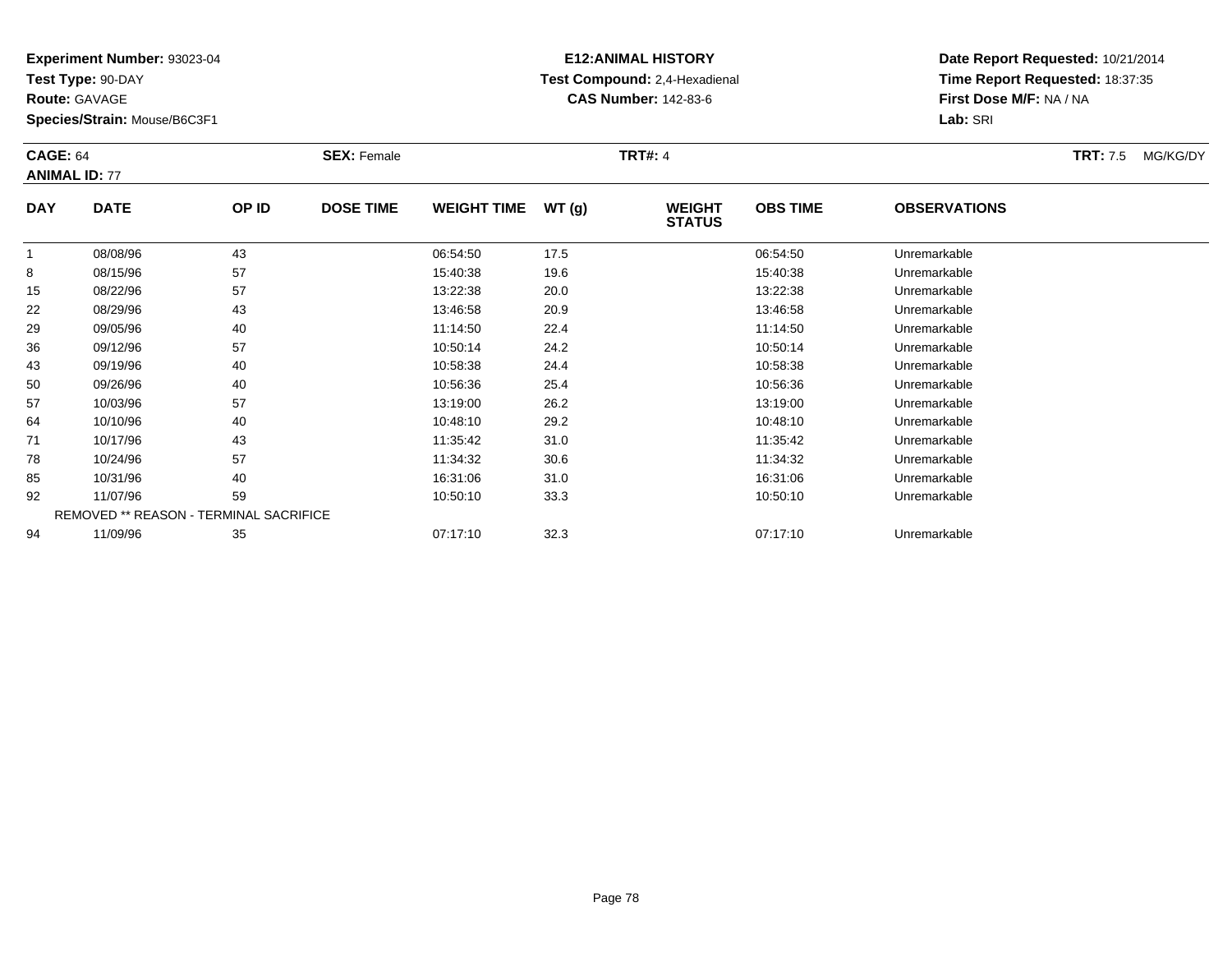**Test Type:** 90-DAY

**Route:** GAVAGE

**Species/Strain:** Mouse/B6C3F1

# **E12:ANIMAL HISTORY Test Compound:** 2,4-Hexadienal **CAS Number:** 142-83-6

|            | <b>CAGE: 64</b><br><b>ANIMAL ID: 78</b>       |       | <b>SEX: Female</b> |                    | <b>TRT#: 4</b> |                                | <b>TRT:</b> 7.5 | MG/KG/DY            |  |  |
|------------|-----------------------------------------------|-------|--------------------|--------------------|----------------|--------------------------------|-----------------|---------------------|--|--|
| <b>DAY</b> | <b>DATE</b>                                   | OP ID | <b>DOSE TIME</b>   | <b>WEIGHT TIME</b> | WT(g)          | <b>WEIGHT</b><br><b>STATUS</b> | <b>OBS TIME</b> | <b>OBSERVATIONS</b> |  |  |
|            | 08/08/96                                      | 43    |                    | 06:54:50           | 19.4           |                                | 06:54:50        | Unremarkable        |  |  |
| 8          | 08/15/96                                      | 57    |                    | 15:40:38           | 19.5           |                                | 15:40:38        | Unremarkable        |  |  |
| 15         | 08/22/96                                      | 57    |                    | 13:22:38           | 20.4           |                                | 13:22:38        | Unremarkable        |  |  |
| 22         | 08/29/96                                      | 43    |                    | 13:46:58           | 20.9           |                                | 13:46:58        | Unremarkable        |  |  |
| 29         | 09/05/96                                      | 40    |                    | 11:14:50           | 22.4           |                                | 11:14:50        | Unremarkable        |  |  |
| 36         | 09/12/96                                      | 57    |                    | 10:50:14           | 24.0           |                                | 10:50:14        | Unremarkable        |  |  |
| 43         | 09/19/96                                      | 40    |                    | 10:58:38           | 24.0           |                                | 10:58:38        | Unremarkable        |  |  |
| 50         | 09/26/96                                      | 40    |                    | 10:56:36           | 24.9           |                                | 10:56:36        | Unremarkable        |  |  |
| 57         | 10/03/96                                      | 57    |                    | 13:19:00           | 25.2           |                                | 13:19:00        | Unremarkable        |  |  |
| 64         | 10/10/96                                      | 40    |                    | 10:48:10           | 26.4           |                                | 10:48:10        | Unremarkable        |  |  |
| 71         | 10/17/96                                      | 43    |                    | 11:35:42           | 28.3           |                                | 11:35:42        | Unremarkable        |  |  |
| 78         | 10/24/96                                      | 57    |                    | 11:34:32           | 27.9           |                                | 11:34:32        | Unremarkable        |  |  |
| 85         | 10/31/96                                      | 40    |                    | 16:31:06           | 28.1           |                                | 16:31:06        | Unremarkable        |  |  |
| 92         | 11/07/96                                      | 59    |                    | 10:50:10           | 30.3           |                                | 10:50:10        | Unremarkable        |  |  |
|            | <b>REMOVED ** REASON - TERMINAL SACRIFICE</b> |       |                    |                    |                |                                |                 |                     |  |  |
| 94         | 11/09/96                                      | 35    |                    | 07:17:10           | 29.8           |                                | 07:17:10        | Unremarkable        |  |  |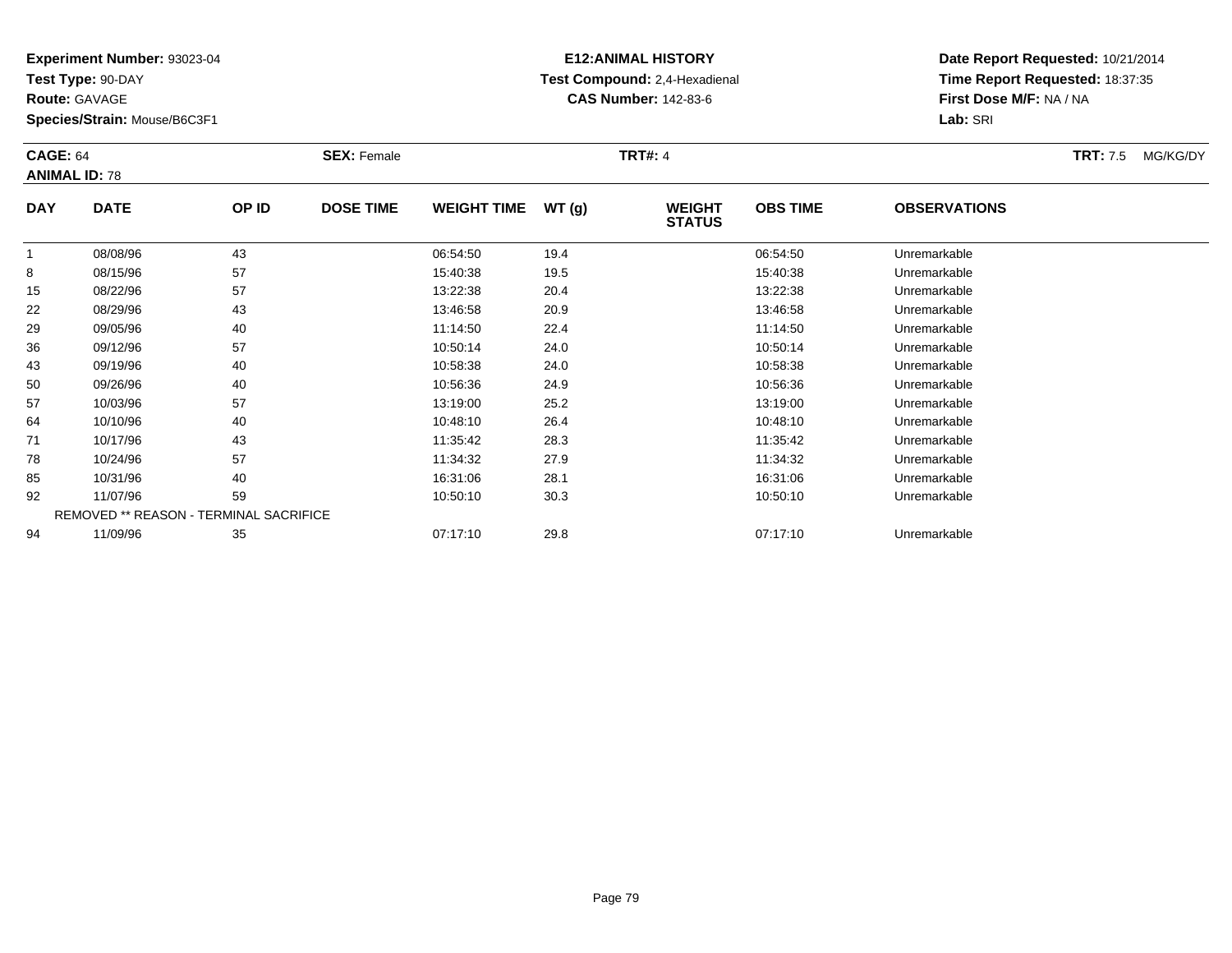**Test Type:** 90-DAY

**Route:** GAVAGE

**Species/Strain:** Mouse/B6C3F1

# **E12:ANIMAL HISTORY Test Compound:** 2,4-Hexadienal **CAS Number:** 142-83-6

|            | <b>CAGE: 64</b><br><b>ANIMAL ID: 79</b>       |       | <b>SEX: Female</b> |                    |       |                                | <b>TRT#: 4</b>  |                     |  |  |
|------------|-----------------------------------------------|-------|--------------------|--------------------|-------|--------------------------------|-----------------|---------------------|--|--|
| <b>DAY</b> | <b>DATE</b>                                   | OP ID | <b>DOSE TIME</b>   | <b>WEIGHT TIME</b> | WT(g) | <b>WEIGHT</b><br><b>STATUS</b> | <b>OBS TIME</b> | <b>OBSERVATIONS</b> |  |  |
| 1          | 08/08/96                                      | 43    |                    | 06:54:50           | 20.0  |                                | 06:54:50        | Unremarkable        |  |  |
| 8          | 08/15/96                                      | 57    |                    | 15:40:38           | 18.7  |                                | 15:40:38        | Unremarkable        |  |  |
| 15         | 08/22/96                                      | 57    |                    | 13:22:38           | 20.3  |                                | 13:22:38        | Unremarkable        |  |  |
| 22         | 08/29/96                                      | 43    |                    | 13:46:58           | 21.8  |                                | 13:46:58        | Unremarkable        |  |  |
| 29         | 09/05/96                                      | 40    |                    | 11:14:50           | 23.4  |                                | 11:14:50        | Unremarkable        |  |  |
| 36         | 09/12/96                                      | 57    |                    | 10:50:14           | 23.2  |                                | 10:50:14        | Unremarkable        |  |  |
| 43         | 09/19/96                                      | 40    |                    | 10:58:38           | 23.8  |                                | 10:58:38        | Unremarkable        |  |  |
| 50         | 09/26/96                                      | 40    |                    | 10:56:36           | 26.5  |                                | 10:56:36        | Unremarkable        |  |  |
| 57         | 10/03/96                                      | 57    |                    | 13:19:00           | 27.9  |                                | 13:19:00        | Unremarkable        |  |  |
| 64         | 10/10/96                                      | 40    |                    | 10:48:10           | 28.9  |                                | 10:48:10        | Unremarkable        |  |  |
| 71         | 10/17/96                                      | 43    |                    | 11:35:42           | 32.5  |                                | 11:35:42        | Unremarkable        |  |  |
| 78         | 10/24/96                                      | 57    |                    | 11:34:32           | 33.5  |                                | 11:34:32        | Unremarkable        |  |  |
| 85         | 10/31/96                                      | 40    |                    | 16:31:06           | 34.4  |                                | 16:31:06        | Unremarkable        |  |  |
| 92         | 11/07/96                                      | 59    |                    | 10:50:10           | 36.9  |                                | 10:50:10        | Unremarkable        |  |  |
|            | <b>REMOVED ** REASON - TERMINAL SACRIFICE</b> |       |                    |                    |       |                                |                 |                     |  |  |
| 94         | 11/09/96                                      | 35    |                    | 07:17:10           | 35.4  |                                | 07:17:10        | Unremarkable        |  |  |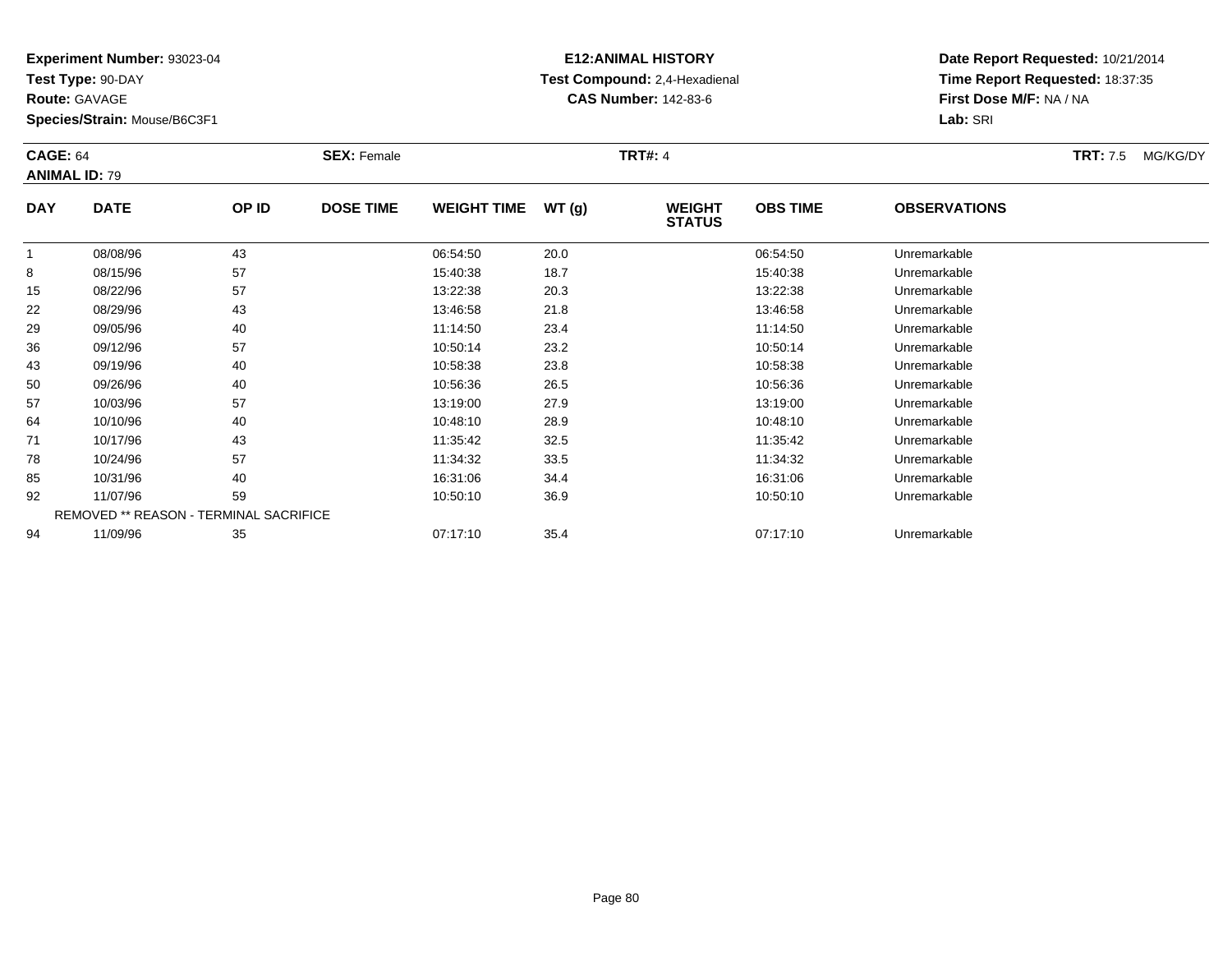**Test Type:** 90-DAY

**Route:** GAVAGE

**Species/Strain:** Mouse/B6C3F1

# **E12:ANIMAL HISTORY Test Compound:** 2,4-Hexadienal **CAS Number:** 142-83-6

|            | <b>CAGE: 64</b><br><b>ANIMAL ID: 80</b>       |       | <b>SEX: Female</b> |                    |       |                                | <b>TRT#: 4</b>  |                     |  |  |
|------------|-----------------------------------------------|-------|--------------------|--------------------|-------|--------------------------------|-----------------|---------------------|--|--|
| <b>DAY</b> | <b>DATE</b>                                   | OP ID | <b>DOSE TIME</b>   | <b>WEIGHT TIME</b> | WT(g) | <b>WEIGHT</b><br><b>STATUS</b> | <b>OBS TIME</b> | <b>OBSERVATIONS</b> |  |  |
|            | 08/08/96                                      | 43    |                    | 06:54:50           | 19.0  |                                | 06:54:50        | Unremarkable        |  |  |
| 8          | 08/15/96                                      | 57    |                    | 15:40:38           | 17.9  |                                | 15:40:38        | Unremarkable        |  |  |
| 15         | 08/22/96                                      | 57    |                    | 13:22:38           | 19.8  |                                | 13:22:38        | Unremarkable        |  |  |
| 22         | 08/29/96                                      | 43    |                    | 13:46:58           | 22.2  |                                | 13:46:58        | Unremarkable        |  |  |
| 29         | 09/05/96                                      | 40    |                    | 11:14:50           | 23.1  |                                | 11:14:50        | Unremarkable        |  |  |
| 36         | 09/12/96                                      | 57    |                    | 10:50:14           | 23.5  |                                | 10:50:14        | Unremarkable        |  |  |
| 43         | 09/19/96                                      | 40    |                    | 10:58:38           | 24.0  |                                | 10:58:38        | Unremarkable        |  |  |
| 50         | 09/26/96                                      | 40    |                    | 10:56:36           | 25.7  |                                | 10:56:36        | Unremarkable        |  |  |
| 57         | 10/03/96                                      | 57    |                    | 13:19:00           | 25.6  |                                | 13:19:00        | Unremarkable        |  |  |
| 64         | 10/10/96                                      | 40    |                    | 10:48:10           | 26.9  |                                | 10:48:10        | Unremarkable        |  |  |
| 71         | 10/17/96                                      | 43    |                    | 11:35:42           | 29.8  |                                | 11:35:42        | Unremarkable        |  |  |
| 78         | 10/24/96                                      | 57    |                    | 11:34:32           | 28.0  |                                | 11:34:32        | Unremarkable        |  |  |
| 85         | 10/31/96                                      | 40    |                    | 16:31:06           | 28.5  |                                | 16:31:06        | Unremarkable        |  |  |
| 92         | 11/07/96                                      | 59    |                    | 10:50:10           | 31.1  |                                | 10:50:10        | Unremarkable        |  |  |
|            | <b>REMOVED ** REASON - TERMINAL SACRIFICE</b> |       |                    |                    |       |                                |                 |                     |  |  |
| 94         | 11/09/96                                      | 35    |                    | 07:17:10           | 30.9  |                                | 07:17:10        | Unremarkable        |  |  |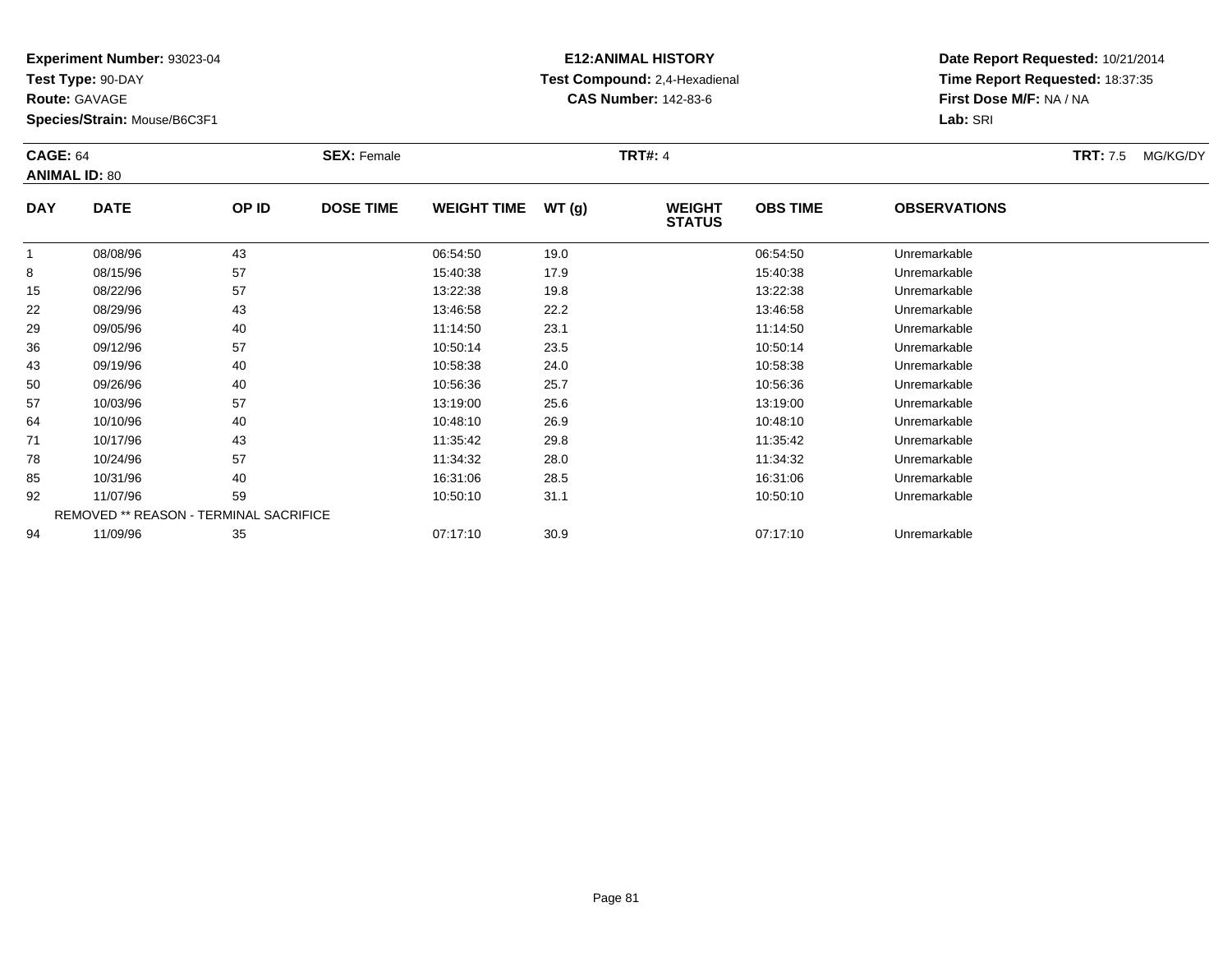**Test Type:** 90-DAY

**Route:** GAVAGE

**Species/Strain:** Mouse/B6C3F1

# **E12:ANIMAL HISTORY Test Compound:** 2,4-Hexadienal **CAS Number:** 142-83-6

|            | <b>CAGE: 65</b><br><b>ANIMAL ID: 81</b> |       | <b>SEX: Female</b> |                    |       |                                | <b>TRT#: 6</b>  |                     |  |  |
|------------|-----------------------------------------|-------|--------------------|--------------------|-------|--------------------------------|-----------------|---------------------|--|--|
| <b>DAY</b> | <b>DATE</b>                             | OP ID | <b>DOSE TIME</b>   | <b>WEIGHT TIME</b> | WT(g) | <b>WEIGHT</b><br><b>STATUS</b> | <b>OBS TIME</b> | <b>OBSERVATIONS</b> |  |  |
| 1          | 08/08/96                                | 43    |                    | 07:13:14           | 19.2  |                                | 07:13:14        | Unremarkable        |  |  |
| 8          | 08/15/96                                | 57    |                    | 16:00:10           | 19.6  |                                | 16:00:10        | Unremarkable        |  |  |
| 15         | 08/22/96                                | 57    |                    | 13:48:00           | 20.4  |                                | 13:48:00        | Unremarkable        |  |  |
| 22         | 08/29/96                                | 43    |                    | 13:52:34           | 21.5  |                                | 13:52:34        | Unremarkable        |  |  |
| 29         | 09/05/96                                | 40    |                    | 11:18:58           | 22.8  |                                | 11:18:58        | Unremarkable        |  |  |
| 36         | 09/12/96                                | 57    |                    | 11:37:04           | 24.8  |                                | 11:37:04        | Unremarkable        |  |  |
| 43         | 09/19/96                                | 40    |                    | 11:02:50           | 25.6  |                                | 11:02:50        | Unremarkable        |  |  |
| 50         | 09/26/96                                | 40    |                    | 11:01:36           | 25.4  |                                | 11:01:36        | Unremarkable        |  |  |
| 57         | 10/03/96                                | 57    |                    | 13:43:16           | 26.1  |                                | 13:43:16        | Unremarkable        |  |  |
| 64         | 10/10/96                                | 40    |                    | 10:53:56           | 28.6  |                                | 10:53:56        | Unremarkable        |  |  |
| 71         | 10/17/96                                | 43    |                    | 11:32:22           | 30.4  |                                | 11:32:22        | Unremarkable        |  |  |
| 78         | 10/24/96                                | 57    |                    | 13:20:52           | 30.5  |                                | 13:20:52        | Unremarkable        |  |  |
| 85         | 10/31/96                                | 40    |                    | 16:35:26           | 30.3  |                                | 16:35:26        | Unremarkable        |  |  |
| 92         | 11/07/96                                | 59    |                    | 11:10:00           | 34.8  |                                | 11:10:00        | Unremarkable        |  |  |
|            | REMOVED ** REASON - TERMINAL SACRIFICE  |       |                    |                    |       |                                |                 |                     |  |  |
| 94         | 11/09/96                                | 35    |                    | 07:19:02           | 33.9  |                                | 07:19:02        | Unremarkable        |  |  |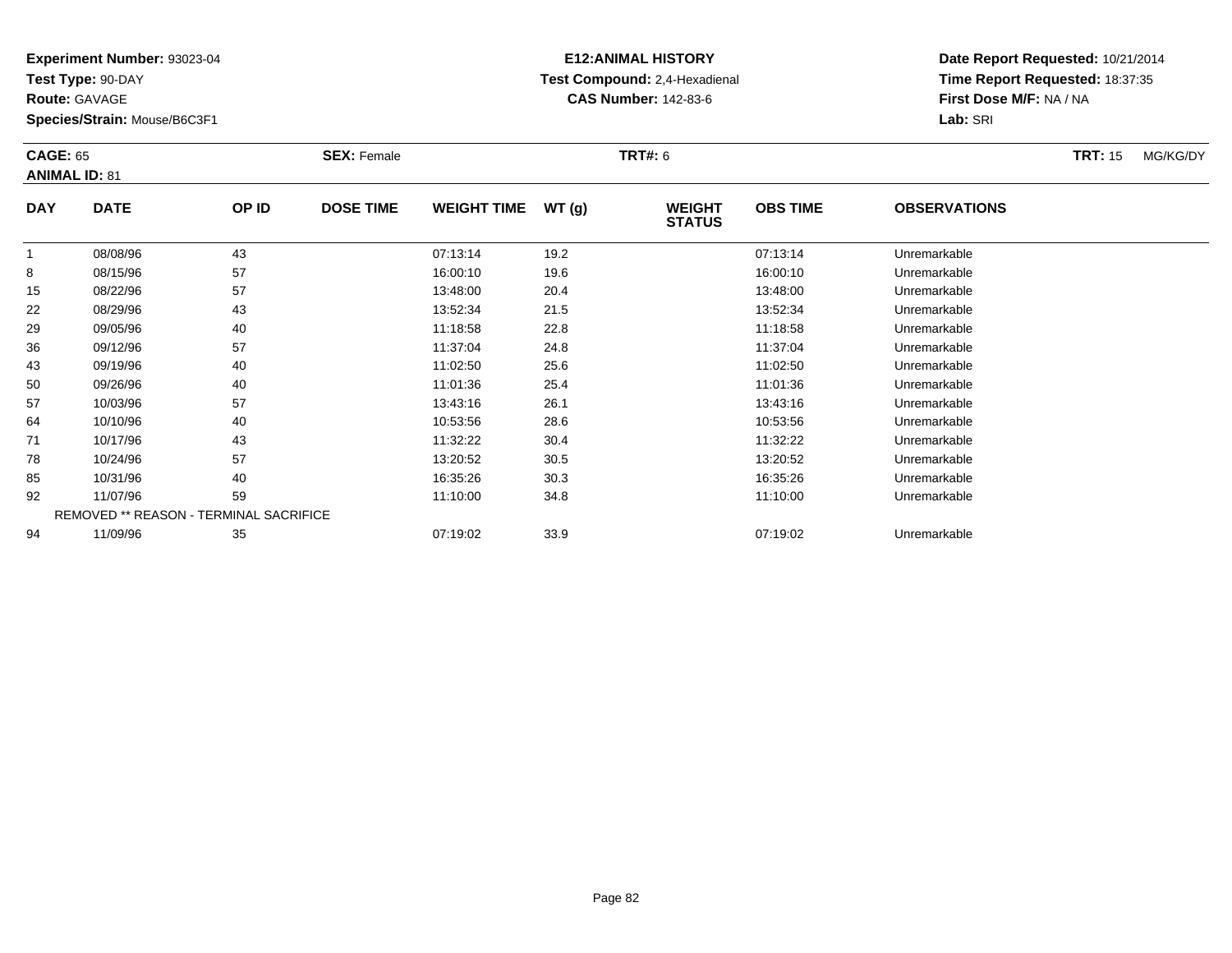**Test Type:** 90-DAY

**Route:** GAVAGE

**Species/Strain:** Mouse/B6C3F1

# **E12:ANIMAL HISTORY Test Compound:** 2,4-Hexadienal **CAS Number:** 142-83-6

|            | <b>CAGE: 65</b><br><b>ANIMAL ID: 82</b> |       | <b>SEX: Female</b> |                    |       | <b>TRT#: 6</b>                 |                 | <b>TRT:</b> 15      | MG/KG/DY |  |
|------------|-----------------------------------------|-------|--------------------|--------------------|-------|--------------------------------|-----------------|---------------------|----------|--|
| <b>DAY</b> | <b>DATE</b>                             | OP ID | <b>DOSE TIME</b>   | <b>WEIGHT TIME</b> | WT(g) | <b>WEIGHT</b><br><b>STATUS</b> | <b>OBS TIME</b> | <b>OBSERVATIONS</b> |          |  |
| 1          | 08/08/96                                | 43    |                    | 07:13:14           | 20.4  |                                | 07:13:14        | Unremarkable        |          |  |
| 8          | 08/15/96                                | 57    |                    | 16:00:10           | 19.8  |                                | 16:00:10        | Unremarkable        |          |  |
| 15         | 08/22/96                                | 57    |                    | 13:48:00           | 20.9  |                                | 13:48:00        | Unremarkable        |          |  |
| 22         | 08/29/96                                | 43    |                    | 13:52:34           | 21.8  |                                | 13:52:34        | Unremarkable        |          |  |
| 29         | 09/05/96                                | 40    |                    | 11:18:58           | 23.3  |                                | 11:18:58        | Unremarkable        |          |  |
| 36         | 09/12/96                                | 57    |                    | 11:37:04           | 24.4  |                                | 11:37:04        | Unremarkable        |          |  |
| 43         | 09/19/96                                | 40    |                    | 11:02:50           | 25.2  |                                | 11:02:50        | Unremarkable        |          |  |
| 50         | 09/26/96                                | 40    |                    | 11:01:36           | 25.7  |                                | 11:01:36        | Unremarkable        |          |  |
| 57         | 10/03/96                                | 57    |                    | 13:43:16           | 27.2  |                                | 13:43:16        | Unremarkable        |          |  |
| 64         | 10/10/96                                | 40    |                    | 10:53:56           | 30.4  |                                | 10:53:56        | Unremarkable        |          |  |
| 71         | 10/17/96                                | 43    |                    | 11:32:22           | 32.3  |                                | 11:32:22        | Unremarkable        |          |  |
| 78         | 10/24/96                                | 57    |                    | 13:20:52           | 32.2  |                                | 13:20:52        | Unremarkable        |          |  |
| 85         | 10/31/96                                | 40    |                    | 16:35:26           | 32.2  |                                | 16:35:26        | Unremarkable        |          |  |
| 92         | 11/07/96                                | 59    |                    | 11:10:00           | 35.0  |                                | 11:10:00        | Unremarkable        |          |  |
|            | REMOVED ** REASON - TERMINAL SACRIFICE  |       |                    |                    |       |                                |                 |                     |          |  |
| 94         | 11/09/96                                | 35    |                    | 07:19:02           | 34.9  |                                | 07:19:02        | Unremarkable        |          |  |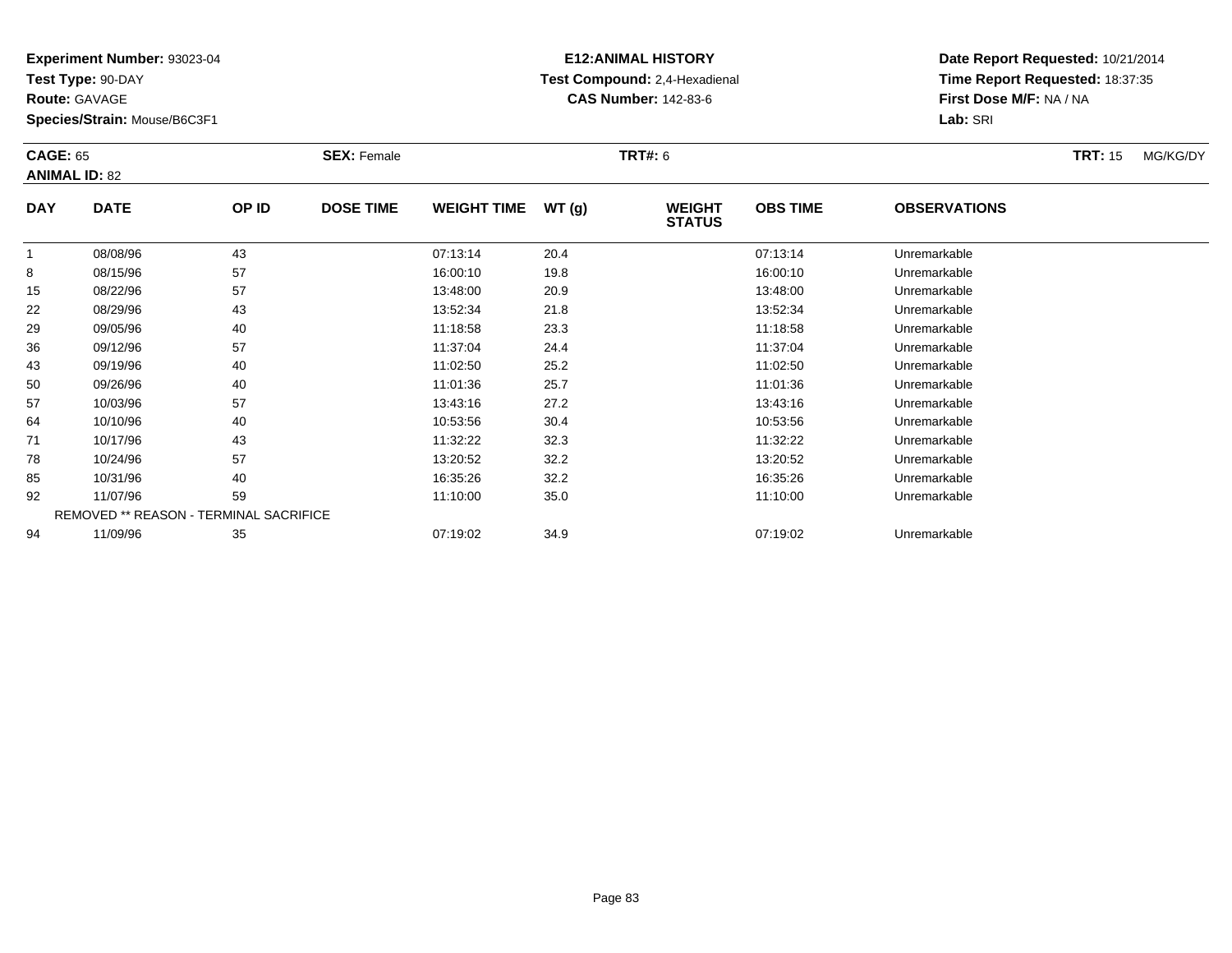**Test Type:** 90-DAY

**Route:** GAVAGE

**Species/Strain:** Mouse/B6C3F1

# **E12:ANIMAL HISTORY Test Compound:** 2,4-Hexadienal **CAS Number:** 142-83-6

| <b>CAGE: 65</b> | <b>ANIMAL ID: 83</b>                   |       | <b>SEX: Female</b> |                    |       | <b>TRT#: 6</b>                 |                 |                     | <b>TRT: 15</b> | MG/KG/DY |
|-----------------|----------------------------------------|-------|--------------------|--------------------|-------|--------------------------------|-----------------|---------------------|----------------|----------|
| <b>DAY</b>      | <b>DATE</b>                            | OP ID | <b>DOSE TIME</b>   | <b>WEIGHT TIME</b> | WT(g) | <b>WEIGHT</b><br><b>STATUS</b> | <b>OBS TIME</b> | <b>OBSERVATIONS</b> |                |          |
|                 | 08/08/96                               | 43    |                    | 07:13:14           | 19.0  |                                | 07:13:14        | Unremarkable        |                |          |
| 8               | 08/15/96                               | 57    |                    | 16:00:10           | 18.8  |                                | 16:00:10        | Unremarkable        |                |          |
| 15              | 08/22/96                               | 57    |                    | 13:48:00           | 20.6  |                                | 13:48:00        | Unremarkable        |                |          |
| 22              | 08/29/96                               | 43    |                    | 13:52:34           | 21.8  |                                | 13:52:34        | Unremarkable        |                |          |
| 29              | 09/05/96                               | 40    |                    | 11:18:58           | 23.8  |                                | 11:18:58        | Unremarkable        |                |          |
| 36              | 09/12/96                               | 57    |                    | 11:37:04           | 24.3  |                                | 11:37:04        | Unremarkable        |                |          |
| 43              | 09/19/96                               | 40    |                    | 11:02:50           | 25.5  |                                | 11:02:50        | Unremarkable        |                |          |
| 50              | 09/26/96                               | 40    |                    | 11:01:36           | 28.0  |                                | 11:01:36        | Unremarkable        |                |          |
| 57              | 10/03/96                               | 57    |                    | 13:43:16           | 27.5  |                                | 13:43:16        | Unremarkable        |                |          |
| 64              | 10/10/96                               | 40    |                    | 10:53:56           | 29.1  |                                | 10:53:56        | Unremarkable        |                |          |
| 71              | 10/17/96                               | 43    |                    | 11:32:22           | 31.3  |                                | 11:32:22        | Unremarkable        |                |          |
| 78              | 10/24/96                               | 57    |                    | 13:20:52           | 31.4  |                                | 13:20:52        | Unremarkable        |                |          |
| 85              | 10/31/96                               | 40    |                    | 16:35:26           | 31.6  |                                | 16:35:26        | Unremarkable        |                |          |
| 92              | 11/07/96                               | 59    |                    | 11:10:00           | 33.6  |                                | 11:10:00        | Unremarkable        |                |          |
|                 | REMOVED ** REASON - TERMINAL SACRIFICE |       |                    |                    |       |                                |                 |                     |                |          |
| 94              | 11/09/96                               | 35    |                    | 07:19:02           | 33.9  |                                | 07:19:02        | Unremarkable        |                |          |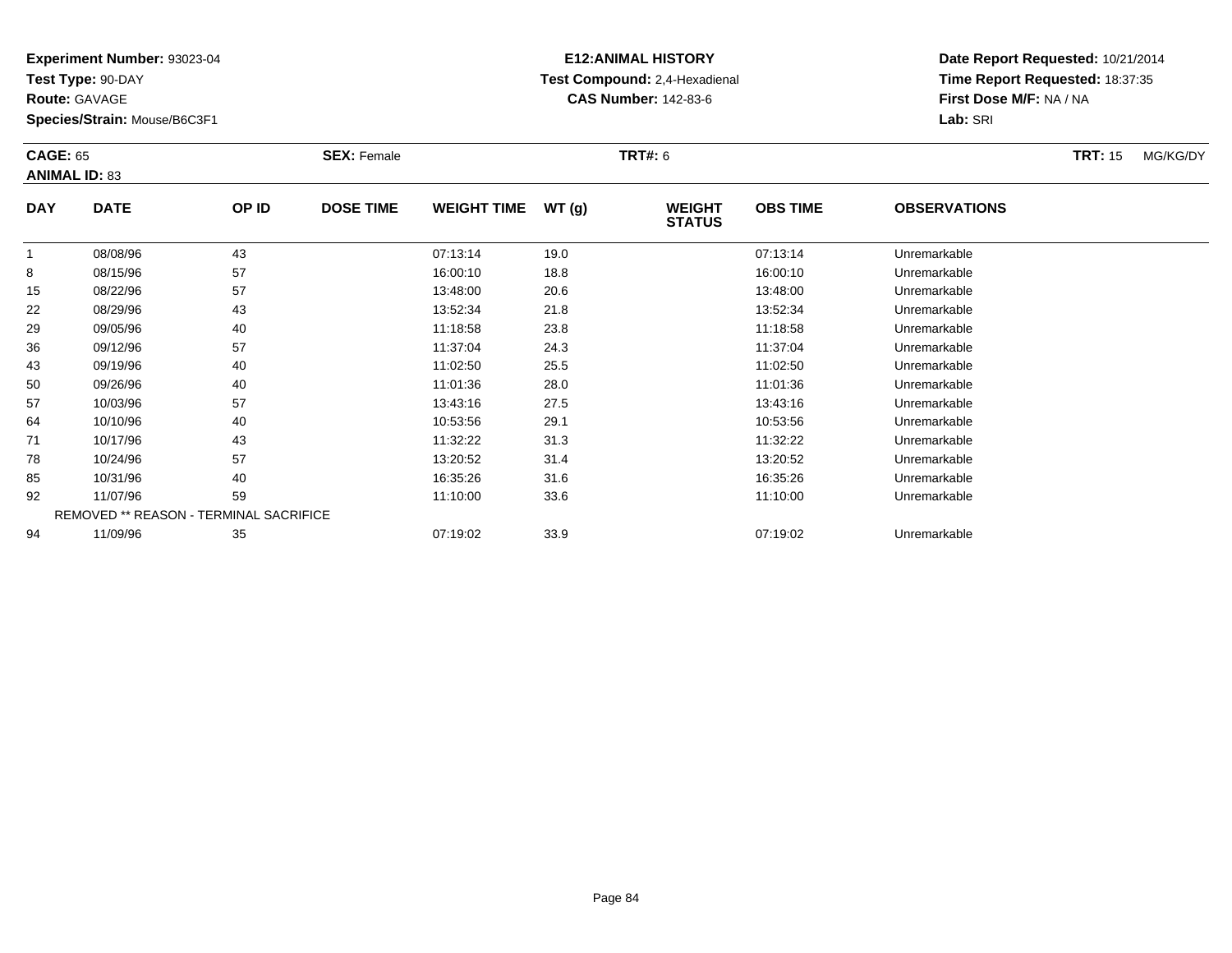**Test Type:** 90-DAY

**Route:** GAVAGE

**Species/Strain:** Mouse/B6C3F1

# **E12:ANIMAL HISTORY Test Compound:** 2,4-Hexadienal **CAS Number:** 142-83-6

| <b>CAGE: 65</b><br><b>ANIMAL ID: 84</b> |             |                                        | <b>SEX: Female</b> |                    |       | <b>TRT#:</b> 6                 |                 |                     | <b>TRT: 15</b> | MG/KG/DY |
|-----------------------------------------|-------------|----------------------------------------|--------------------|--------------------|-------|--------------------------------|-----------------|---------------------|----------------|----------|
| <b>DAY</b>                              | <b>DATE</b> | OP ID                                  | <b>DOSE TIME</b>   | <b>WEIGHT TIME</b> | WT(g) | <b>WEIGHT</b><br><b>STATUS</b> | <b>OBS TIME</b> | <b>OBSERVATIONS</b> |                |          |
|                                         | 08/08/96    | 43                                     |                    | 07:13:14           | 18.7  |                                | 07:13:14        | Unremarkable        |                |          |
| 8                                       | 08/15/96    | 57                                     |                    | 16:00:10           | 19.2  |                                | 16:00:10        | Unremarkable        |                |          |
| 15                                      | 08/22/96    | 57                                     |                    | 13:48:00           | 20.4  |                                | 13:48:00        | Unremarkable        |                |          |
| 22                                      | 08/29/96    | 43                                     |                    | 13:52:34           | 20.6  |                                | 13:52:34        | Unremarkable        |                |          |
| 29                                      | 09/05/96    | 40                                     |                    | 11:18:58           | 22.3  |                                | 11:18:58        | Unremarkable        |                |          |
| 36                                      | 09/12/96    | 57                                     |                    | 11:37:04           | 24.1  |                                | 11:37:04        | Unremarkable        |                |          |
| 43                                      | 09/19/96    | 40                                     |                    | 11:02:50           | 24.5  |                                | 11:02:50        | Unremarkable        |                |          |
| 50                                      | 09/26/96    | 40                                     |                    | 11:01:36           | 25.5  |                                | 11:01:36        | Unremarkable        |                |          |
| 57                                      | 10/03/96    | 57                                     |                    | 13:43:16           | 26.9  |                                | 13:43:16        | Unremarkable        |                |          |
| 64                                      | 10/10/96    | 40                                     |                    | 10:53:56           | 29.1  |                                | 10:53:56        | Unremarkable        |                |          |
| 71                                      | 10/17/96    | 43                                     |                    | 11:32:22           | 28.1  |                                | 11:32:22        | Unremarkable        |                |          |
| 78                                      | 10/24/96    | 57                                     |                    | 13:20:52           | 29.0  |                                | 13:20:52        | Unremarkable        |                |          |
| 85                                      | 10/31/96    | 40                                     |                    | 16:35:26           | 28.8  |                                | 16:35:26        | Unremarkable        |                |          |
| 92                                      | 11/07/96    | 59                                     |                    | 11:10:00           | 31.0  |                                | 11:10:00        | Unremarkable        |                |          |
|                                         |             | REMOVED ** REASON - TERMINAL SACRIFICE |                    |                    |       |                                |                 |                     |                |          |
| 94                                      | 11/09/96    | 35                                     |                    | 07:19:02           | 31.3  |                                | 07:19:02        | Unremarkable        |                |          |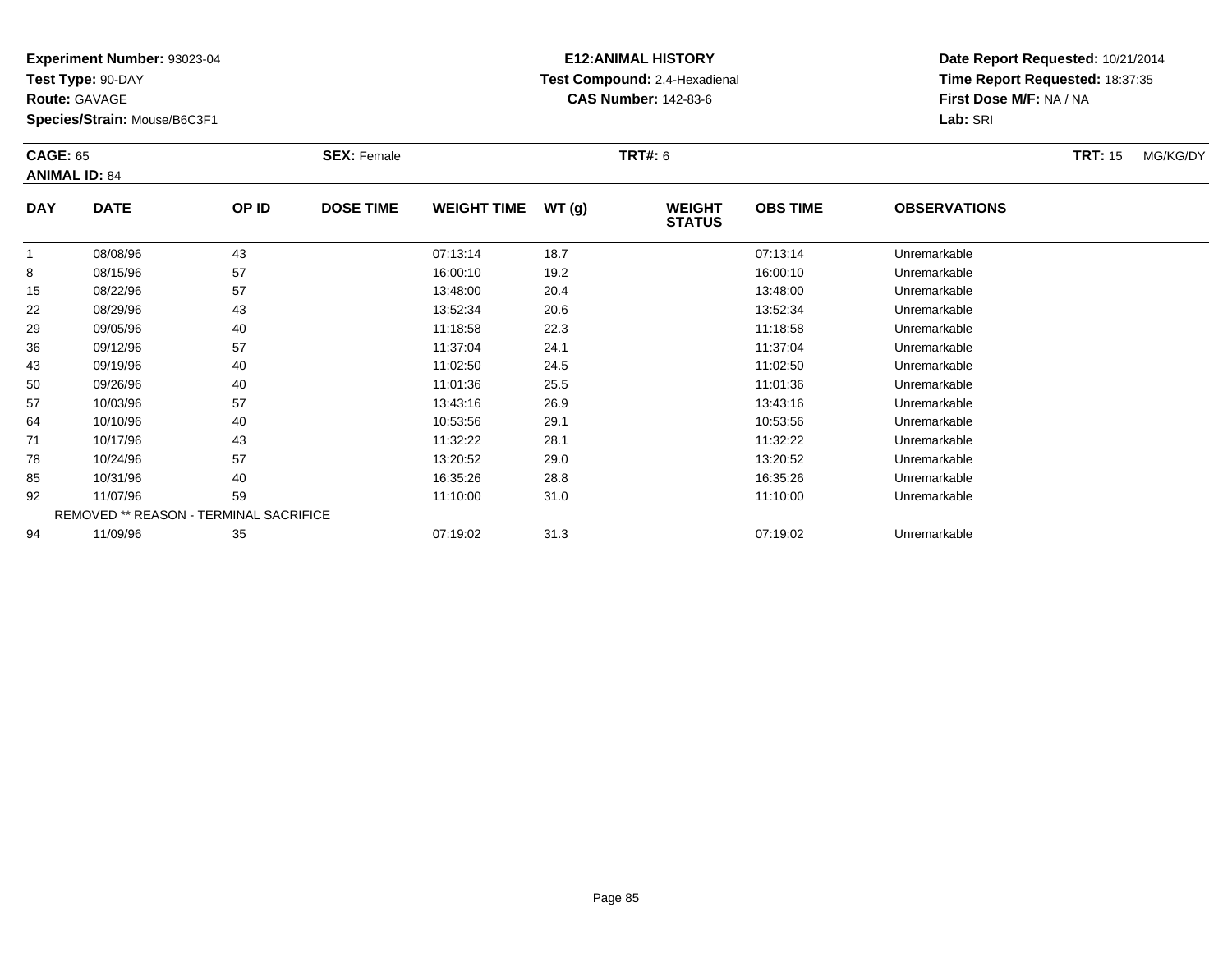**Test Type:** 90-DAY

**Route:** GAVAGE

**Species/Strain:** Mouse/B6C3F1

# **E12:ANIMAL HISTORY Test Compound:** 2,4-Hexadienal **CAS Number:** 142-83-6

| <b>CAGE: 65</b> | <b>ANIMAL ID: 85</b>                   |       | <b>SEX: Female</b> |                    |       | <b>TRT#: 6</b>                 |                 |                     | <b>TRT: 15</b> | MG/KG/DY |
|-----------------|----------------------------------------|-------|--------------------|--------------------|-------|--------------------------------|-----------------|---------------------|----------------|----------|
| <b>DAY</b>      | <b>DATE</b>                            | OP ID | <b>DOSE TIME</b>   | <b>WEIGHT TIME</b> | WT(g) | <b>WEIGHT</b><br><b>STATUS</b> | <b>OBS TIME</b> | <b>OBSERVATIONS</b> |                |          |
| $\mathbf{1}$    | 08/08/96                               | 43    |                    | 07:13:14           | 17.5  |                                | 07:13:14        | Unremarkable        |                |          |
| 8               | 08/15/96                               | 57    |                    | 16:00:10           | 17.1  |                                | 16:00:10        | Unremarkable        |                |          |
| 15              | 08/22/96                               | 57    |                    | 13:48:00           | 18.8  |                                | 13:48:00        | Unremarkable        |                |          |
| 22              | 08/29/96                               | 43    |                    | 13:52:34           | 20.3  |                                | 13:52:34        | Unremarkable        |                |          |
| 29              | 09/05/96                               | 40    |                    | 11:18:58           | 22.9  |                                | 11:18:58        | Unremarkable        |                |          |
| 36              | 09/12/96                               | 57    |                    | 11:37:04           | 22.3  |                                | 11:37:04        | Unremarkable        |                |          |
| 43              | 09/19/96                               | 40    |                    | 11:02:50           | 23.1  |                                | 11:02:50        | Unremarkable        |                |          |
| 50              | 09/26/96                               | 40    |                    | 11:01:36           | 25.1  |                                | 11:01:36        | Unremarkable        |                |          |
| 57              | 10/03/96                               | 57    |                    | 13:43:16           | 24.2  |                                | 13:43:16        | Unremarkable        |                |          |
| 64              | 10/10/96                               | 40    |                    | 10:53:56           | 25.3  |                                | 10:53:56        | Unremarkable        |                |          |
| 71              | 10/17/96                               | 43    |                    | 11:32:22           | 26.9  |                                | 11:32:22        | Unremarkable        |                |          |
| 78              | 10/24/96                               | 57    |                    | 13:20:52           | 27.3  |                                | 13:20:52        | Unremarkable        |                |          |
| 85              | 10/31/96                               | 40    |                    | 16:35:26           | 27.1  |                                | 16:35:26        | Unremarkable        |                |          |
| 92              | 11/07/96                               | 59    |                    | 11:10:00           | 28.8  |                                | 11:10:00        | Unremarkable        |                |          |
|                 | REMOVED ** REASON - TERMINAL SACRIFICE |       |                    |                    |       |                                |                 |                     |                |          |
| 94              | 11/09/96                               | 35    |                    | 07:19:02           | 28.6  |                                | 07:19:02        | Unremarkable        |                |          |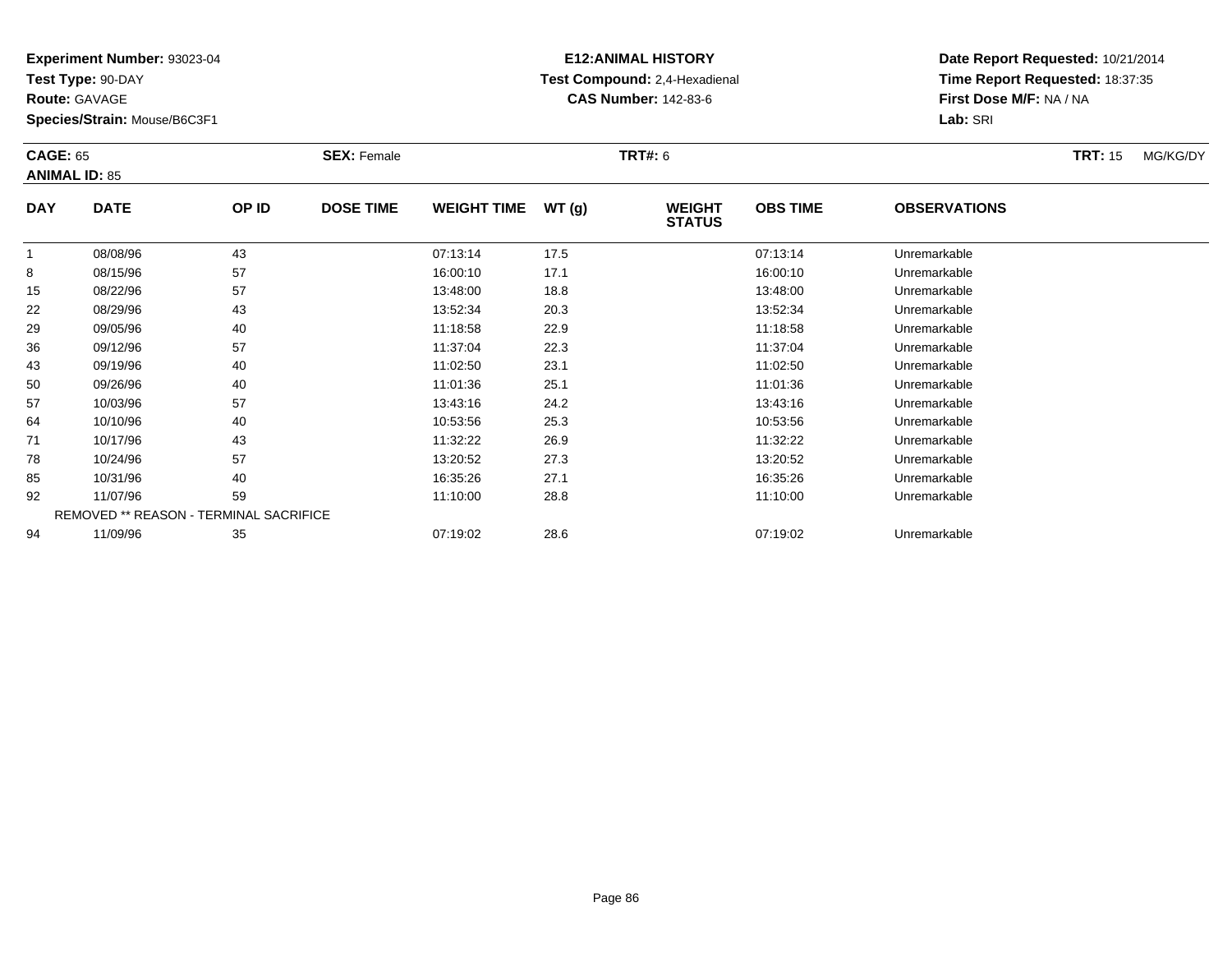**Test Type:** 90-DAY

**Route:** GAVAGE

**Species/Strain:** Mouse/B6C3F1

# **E12:ANIMAL HISTORY Test Compound:** 2,4-Hexadienal **CAS Number:** 142-83-6

| <b>CAGE: 66</b> | <b>ANIMAL ID: 86</b> |                                        | <b>SEX: Female</b> |                    |       | <b>TRT#: 6</b>                 |                 |                     | <b>TRT: 15</b> | MG/KG/DY |
|-----------------|----------------------|----------------------------------------|--------------------|--------------------|-------|--------------------------------|-----------------|---------------------|----------------|----------|
| <b>DAY</b>      | <b>DATE</b>          | OP ID                                  | <b>DOSE TIME</b>   | <b>WEIGHT TIME</b> | WT(g) | <b>WEIGHT</b><br><b>STATUS</b> | <b>OBS TIME</b> | <b>OBSERVATIONS</b> |                |          |
| -1              | 08/08/96             | 43                                     |                    | 07:14:30           | 20.4  |                                | 07:14:30        | Unremarkable        |                |          |
| 8               | 08/15/96             | 57                                     |                    | 16:02:24           | 19.2  |                                | 16:02:24        | Unremarkable        |                |          |
| 15              | 08/22/96             | 57                                     |                    | 13:50:16           | 21.7  |                                | 13:50:16        | Unremarkable        |                |          |
| 22              | 08/29/96             | 43                                     |                    | 13:56:54           | 21.8  |                                | 13:56:54        | Unremarkable        |                |          |
| 29              | 09/05/96             | 40                                     |                    | 11:24:30           | 24.4  |                                | 11:24:30        | Unremarkable        |                |          |
| 36              | 09/12/96             | 57                                     |                    | 11:39:04           | 25.1  |                                | 11:39:04        | Unremarkable        |                |          |
| 43              | 09/19/96             | 40                                     |                    | 11:06:44           | 27.2  |                                | 11:06:44        | Unremarkable        |                |          |
| 50              | 09/26/96             | 40                                     |                    | 11:06:10           | 28.0  |                                | 11:06:10        | Unremarkable        |                |          |
| 57              | 10/03/96             | 57                                     |                    | 13:45:04           | 29.8  |                                | 13:45:04        | Unremarkable        |                |          |
| 64              | 10/10/96             | 40                                     |                    | 10:58:34           | 31.4  |                                | 10:58:34        | Unremarkable        |                |          |
| 71              | 10/17/96             | 43                                     |                    | 11:26:26           | 34.4  |                                | 11:26:26        | Unremarkable        |                |          |
| 78              | 10/24/96             | 57                                     |                    | 13:25:28           | 36.2  |                                | 13:25:28        | Unremarkable        |                |          |
| 85              | 10/31/96             | 40                                     |                    | 16:39:56           | 35.4  |                                | 16:39:56        | Unremarkable        |                |          |
| 92              | 11/07/96             | 59                                     |                    | 11:11:44           | 38.4  |                                | 11:11:44        | Unremarkable        |                |          |
|                 |                      | REMOVED ** REASON - TERMINAL SACRIFICE |                    |                    |       |                                |                 |                     |                |          |
| 94              | 11/09/96             | 35                                     |                    | 07:21:08           | 38.3  |                                | 07:21:08        | Unremarkable        |                |          |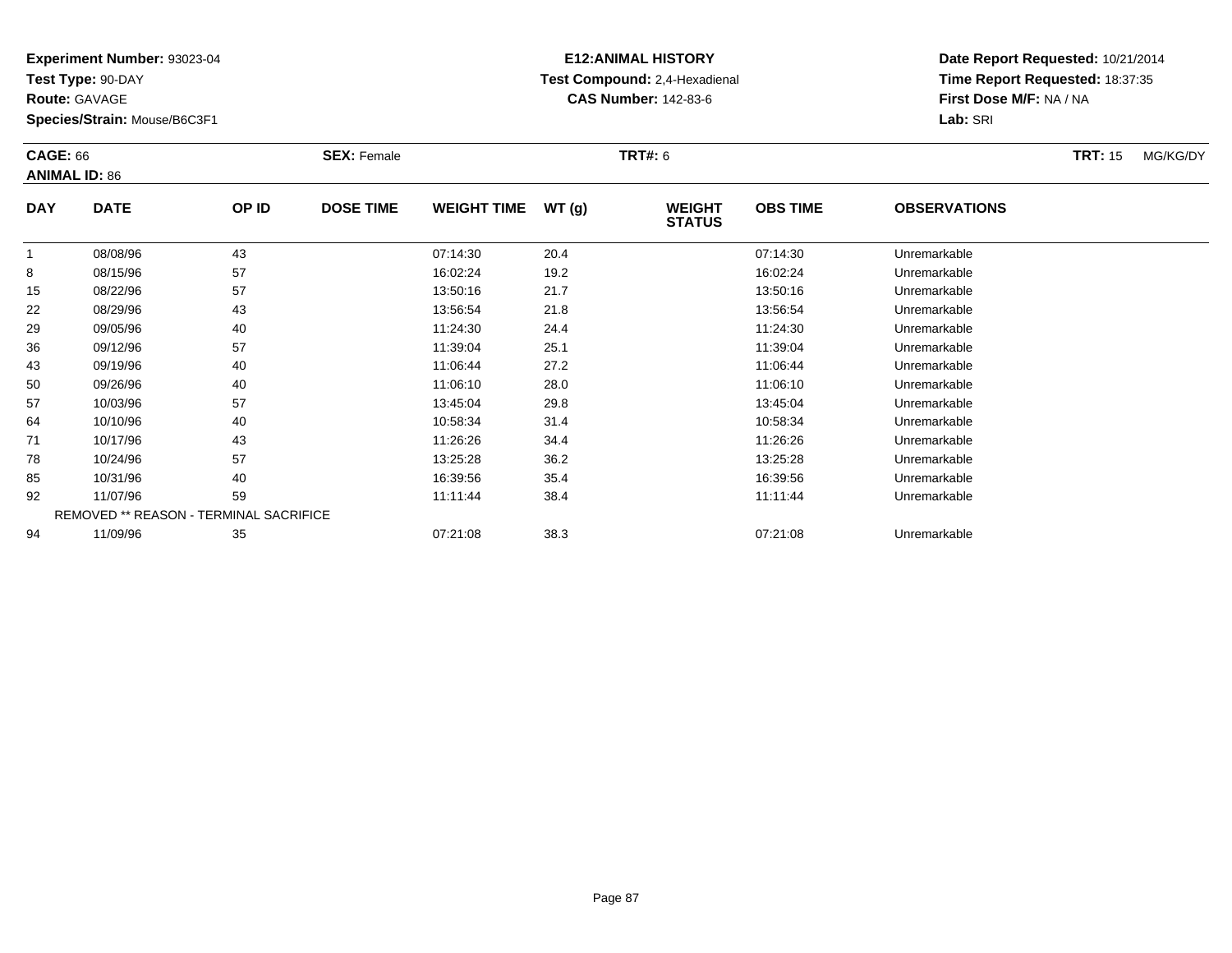**Test Type:** 90-DAY

**Route:** GAVAGE

**Species/Strain:** Mouse/B6C3F1

# **E12:ANIMAL HISTORY Test Compound:** 2,4-Hexadienal **CAS Number:** 142-83-6

| <b>CAGE: 66</b> | <b>ANIMAL ID: 87</b> |                                        | <b>SEX: Female</b> |                    |       | <b>TRT#: 6</b>                 |                 |                     | <b>TRT: 15</b> | MG/KG/DY |
|-----------------|----------------------|----------------------------------------|--------------------|--------------------|-------|--------------------------------|-----------------|---------------------|----------------|----------|
| <b>DAY</b>      | <b>DATE</b>          | OP ID                                  | <b>DOSE TIME</b>   | <b>WEIGHT TIME</b> | WT(g) | <b>WEIGHT</b><br><b>STATUS</b> | <b>OBS TIME</b> | <b>OBSERVATIONS</b> |                |          |
|                 | 08/08/96             | 43                                     |                    | 07:14:30           | 20.5  |                                | 07:14:30        | Unremarkable        |                |          |
| 8               | 08/15/96             | 57                                     |                    | 16:02:24           | 19.6  |                                | 16:02:24        | Unremarkable        |                |          |
| 15              | 08/22/96             | 57                                     |                    | 13:50:16           | 21.3  |                                | 13:50:16        | Unremarkable        |                |          |
| 22              | 08/29/96             | 43                                     |                    | 13:56:54           | 23.1  |                                | 13:56:54        | Unremarkable        |                |          |
| 29              | 09/05/96             | 40                                     |                    | 11:24:30           | 25.8  |                                | 11:24:30        | Unremarkable        |                |          |
| 36              | 09/12/96             | 57                                     |                    | 11:39:04           | 25.4  |                                | 11:39:04        | Unremarkable        |                |          |
| 43              | 09/19/96             | 40                                     |                    | 11:06:44           | 25.8  |                                | 11:06:44        | Unremarkable        |                |          |
| 50              | 09/26/96             | 40                                     |                    | 11:06:10           | 27.0  |                                | 11:06:10        | Unremarkable        |                |          |
| 57              | 10/03/96             | 57                                     |                    | 13:45:04           | 27.2  |                                | 13:45:04        | Unremarkable        |                |          |
| 64              | 10/10/96             | 40                                     |                    | 10:58:34           | 30.5  |                                | 10:58:34        | Unremarkable        |                |          |
| 71              | 10/17/96             | 43                                     |                    | 11:26:26           | 34.1  |                                | 11:26:26        | Unremarkable        |                |          |
| 78              | 10/24/96             | 57                                     |                    | 13:25:28           | 32.6  |                                | 13:25:28        | Unremarkable        |                |          |
| 85              | 10/31/96             | 40                                     |                    | 16:39:56           | 33.4  |                                | 16:39:56        | Unremarkable        |                |          |
| 92              | 11/07/96             | 59                                     |                    | 11:11:44           | 35.7  |                                | 11:11:44        | Unremarkable        |                |          |
|                 |                      | REMOVED ** REASON - TERMINAL SACRIFICE |                    |                    |       |                                |                 |                     |                |          |
| 94              | 11/09/96             | 35                                     |                    | 07:21:08           | 34.9  |                                | 07:21:08        | Unremarkable        |                |          |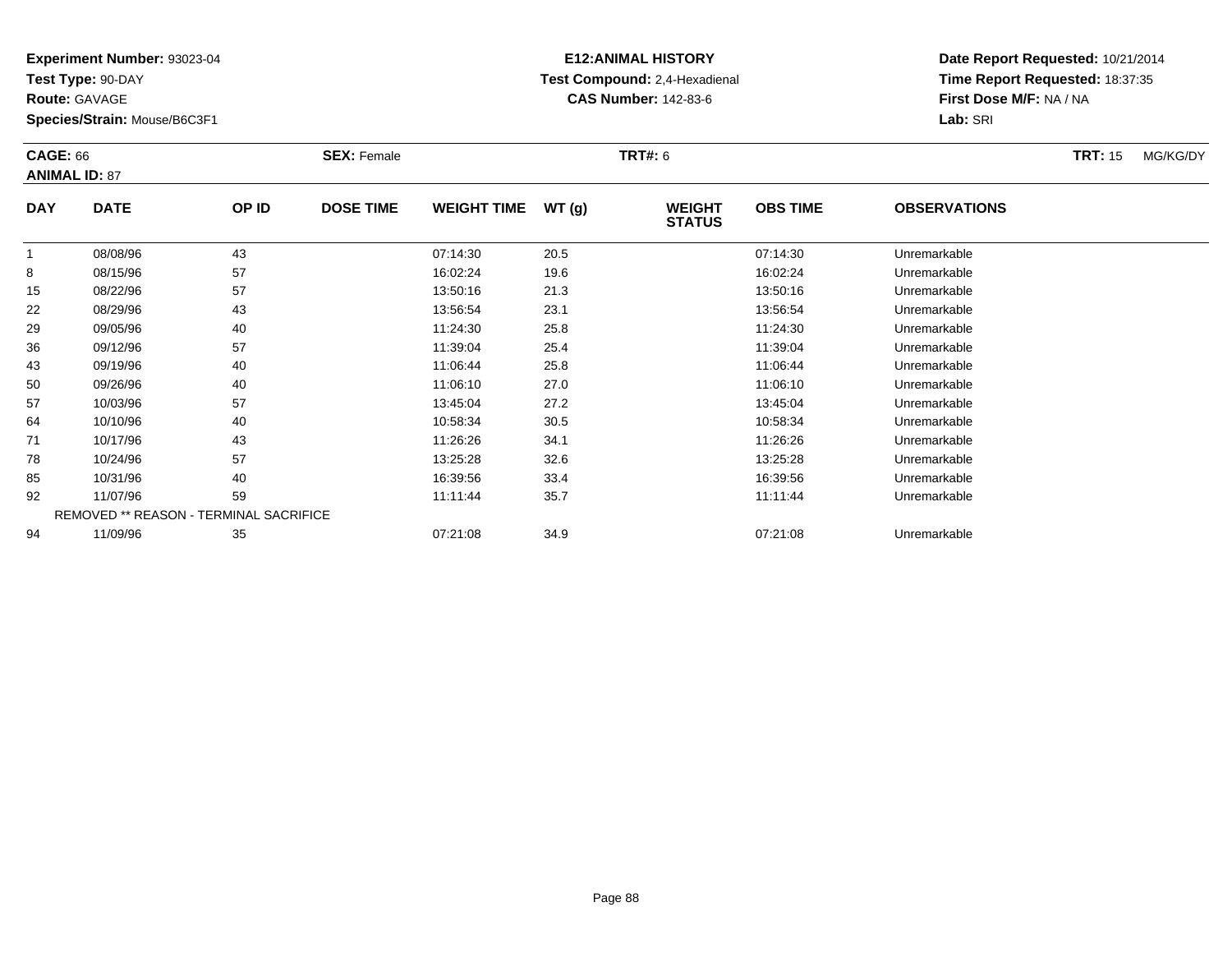**Test Type:** 90-DAY

**Route:** GAVAGE

**Species/Strain:** Mouse/B6C3F1

# **E12:ANIMAL HISTORY Test Compound:** 2,4-Hexadienal **CAS Number:** 142-83-6

| <b>CAGE: 66</b>      |                                        |       | <b>SEX: Female</b> |                    |       | TRT#: 6                        |                 |                     | MG/KG/DY<br><b>TRT:</b> 15 |
|----------------------|----------------------------------------|-------|--------------------|--------------------|-------|--------------------------------|-----------------|---------------------|----------------------------|
| <b>ANIMAL ID: 88</b> |                                        |       |                    |                    |       |                                |                 |                     |                            |
| <b>DAY</b>           | <b>DATE</b>                            | OP ID | <b>DOSE TIME</b>   | <b>WEIGHT TIME</b> | WT(g) | <b>WEIGHT</b><br><b>STATUS</b> | <b>OBS TIME</b> | <b>OBSERVATIONS</b> |                            |
| 1                    | 08/08/96                               | 43    |                    | 07:14:30           | 18.8  |                                | 07:14:30        | Unremarkable        |                            |
| 8                    | 08/15/96                               | 57    |                    | 16:02:24           | 19.0  |                                | 16:02:24        | Unremarkable        |                            |
| 15                   | 08/22/96                               | 57    |                    | 13:50:16           | 21.1  |                                | 13:50:16        | Unremarkable        |                            |
| 22                   | 08/29/96                               | 43    |                    | 13:56:54           | 21.2  |                                | 13:56:54        | Unremarkable        |                            |
| 29                   | 09/05/96                               | 40    |                    | 11:24:30           | 23.1  |                                | 11:24:30        | Unremarkable        |                            |
| 36                   | 09/12/96                               | 57    |                    | 11:39:04           | 24.3  |                                | 11:39:04        | Unremarkable        |                            |
| 43                   | 09/19/96                               | 40    |                    | 11:06:44           | 25.8  |                                | 11:06:44        | Unremarkable        |                            |
| 50                   | 09/26/96                               | 40    |                    | 11:06:10           | 26.2  |                                | 11:06:10        | Unremarkable        |                            |
| 57                   | 10/03/96                               | 57    |                    | 13:45:04           | 26.9  |                                | 13:45:04        | Unremarkable        |                            |
| 64                   | 10/10/96                               | 40    |                    | 10:58:34           | 29.8  |                                | 10:58:34        | Unremarkable        |                            |
| 71                   | 10/17/96                               | 43    |                    | 11:26:26           | 31.9  |                                | 11:26:26        | Unremarkable        |                            |
| 78                   | 10/24/96                               | 57    |                    | 13:25:28           | 33.7  |                                | 13:25:28        | Unremarkable        |                            |
| 85                   | 10/31/96                               | 40    |                    | 16:39:56           | 31.5  |                                | 16:39:56        | Unremarkable        |                            |
| 92                   | 11/07/96                               | 59    |                    | 11:11:44           | 32.3  |                                | 11:11:44        | Unremarkable        |                            |
|                      | REMOVED ** REASON - TERMINAL SACRIFICE |       |                    |                    |       |                                |                 |                     |                            |
| 94                   | 11/09/96                               | 35    |                    | 07:21:08           | 32.3  |                                | 07:21:08        | Unremarkable        |                            |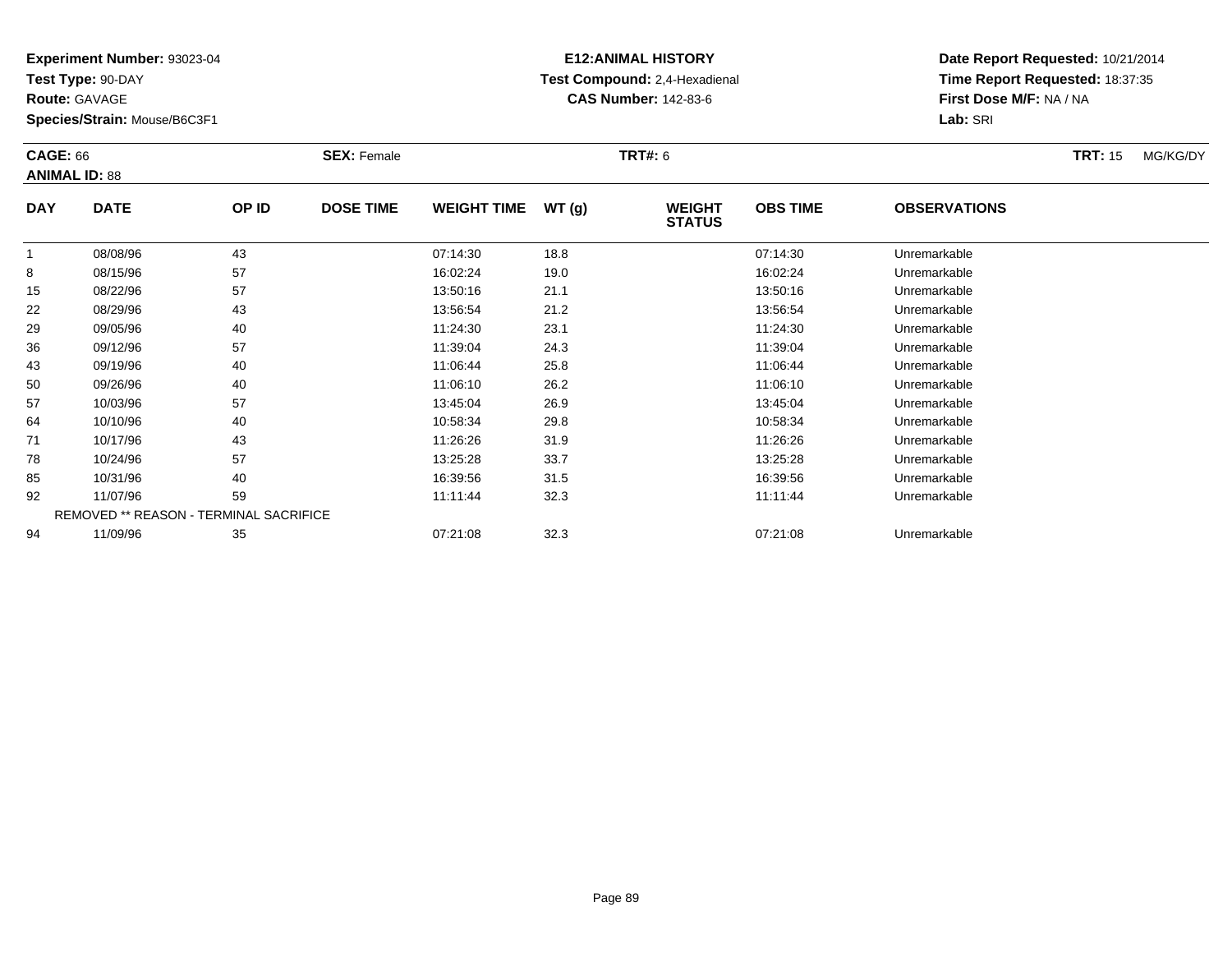**Test Type:** 90-DAY

**Route:** GAVAGE

**Species/Strain:** Mouse/B6C3F1

# **E12:ANIMAL HISTORY Test Compound:** 2,4-Hexadienal **CAS Number:** 142-83-6

| <b>CAGE: 66</b><br><b>ANIMAL ID: 89</b> |                                        |       | <b>SEX: Female</b> |                    |       | <b>TRT#:</b> 6                 |                 |                     | <b>TRT: 15</b> | MG/KG/DY |
|-----------------------------------------|----------------------------------------|-------|--------------------|--------------------|-------|--------------------------------|-----------------|---------------------|----------------|----------|
| <b>DAY</b>                              | <b>DATE</b>                            | OP ID | <b>DOSE TIME</b>   | <b>WEIGHT TIME</b> | WT(g) | <b>WEIGHT</b><br><b>STATUS</b> | <b>OBS TIME</b> | <b>OBSERVATIONS</b> |                |          |
| 1                                       | 08/08/96                               | 43    |                    | 07:14:30           | 18.9  |                                | 07:14:30        | Unremarkable        |                |          |
| 8                                       | 08/15/96                               | 57    |                    | 16:02:24           | 18.3  |                                | 16:02:24        | Unremarkable        |                |          |
| 15                                      | 08/22/96                               | 57    |                    | 13:50:16           | 19.6  |                                | 13:50:16        | Unremarkable        |                |          |
| 22                                      | 08/29/96                               | 43    |                    | 13:56:54           | 21.7  |                                | 13:56:54        | Unremarkable        |                |          |
| 29                                      | 09/05/96                               | 40    |                    | 11:24:30           | 23.3  |                                | 11:24:30        | Unremarkable        |                |          |
| 36                                      | 09/12/96                               | 57    |                    | 11:39:04           | 23.5  |                                | 11:39:04        | Unremarkable        |                |          |
| 43                                      | 09/19/96                               | 40    |                    | 11:06:44           | 23.7  |                                | 11:06:44        | Unremarkable        |                |          |
| 50                                      | 09/26/96                               | 40    |                    | 11:06:10           | 26.3  |                                | 11:06:10        | Unremarkable        |                |          |
| 57                                      | 10/03/96                               | 57    |                    | 13:45:04           | 26.6  |                                | 13:45:04        | Unremarkable        |                |          |
| 64                                      | 10/10/96                               | 40    |                    | 10:58:34           | 27.6  |                                | 10:58:34        | Unremarkable        |                |          |
| 71                                      | 10/17/96                               | 43    |                    | 11:26:26           | 29.4  |                                | 11:26:26        | Unremarkable        |                |          |
| 78                                      | 10/24/96                               | 57    |                    | 13:25:28           | 31.6  |                                | 13:25:28        | Unremarkable        |                |          |
| 85                                      | 10/31/96                               | 40    |                    | 16:39:56           | 31.1  |                                | 16:39:56        | Unremarkable        |                |          |
| 92                                      | 11/07/96                               | 59    |                    | 11:11:44           | 31.9  |                                | 11:11:44        | Unremarkable        |                |          |
|                                         | REMOVED ** REASON - TERMINAL SACRIFICE |       |                    |                    |       |                                |                 |                     |                |          |
| 94                                      | 11/09/96                               | 35    |                    | 07:21:08           | 32.0  |                                | 07:21:08        | Unremarkable        |                |          |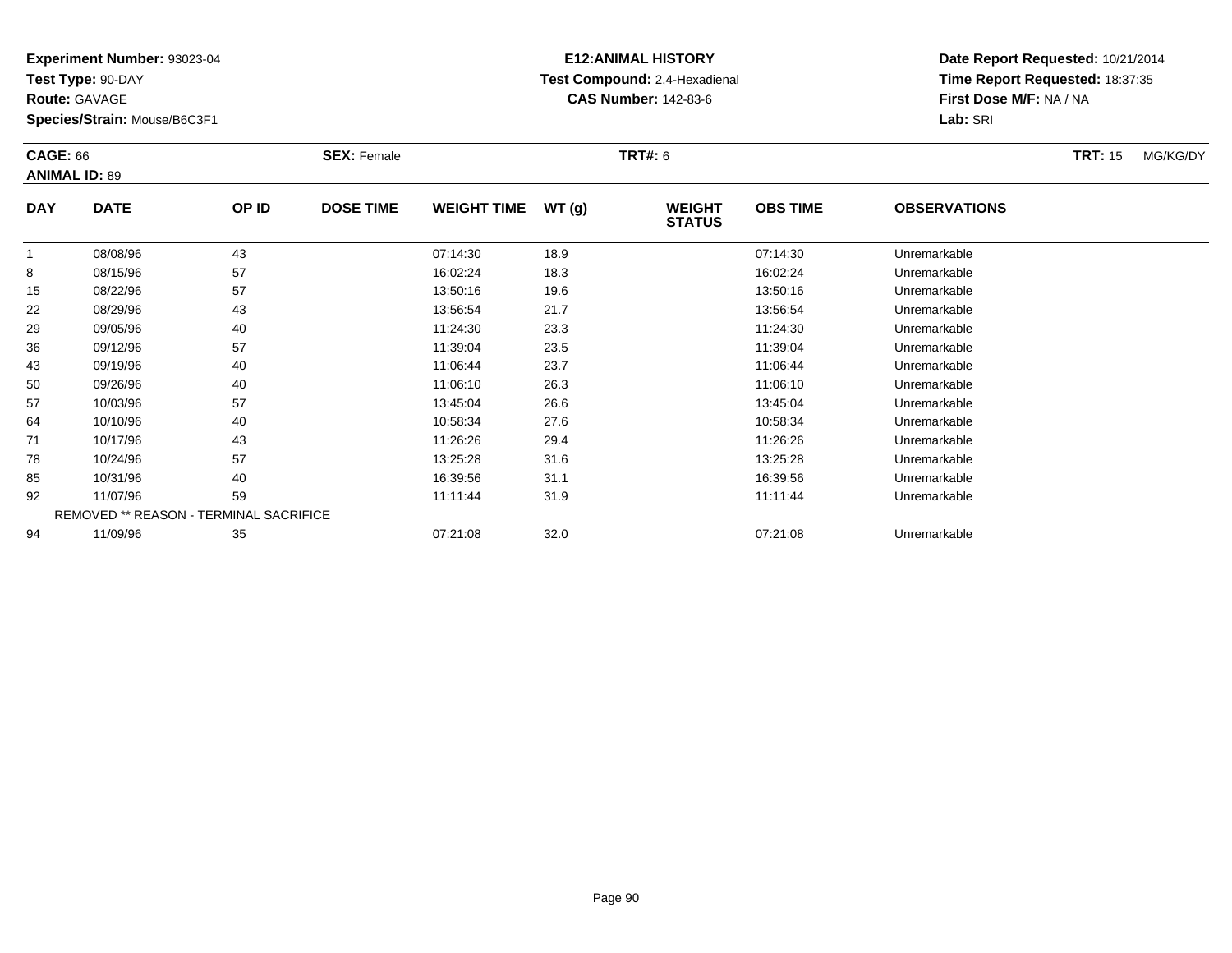**Test Type:** 90-DAY

**Route:** GAVAGE

**Species/Strain:** Mouse/B6C3F1

# **E12:ANIMAL HISTORY Test Compound:** 2,4-Hexadienal **CAS Number:** 142-83-6

| <b>CAGE: 66</b> | <b>ANIMAL ID: 90</b> |                                        | <b>SEX: Female</b> |                    |       | <b>TRT#: 6</b>                 |                 |                     | <b>TRT: 15</b> | MG/KG/DY |
|-----------------|----------------------|----------------------------------------|--------------------|--------------------|-------|--------------------------------|-----------------|---------------------|----------------|----------|
| <b>DAY</b>      | <b>DATE</b>          | OP ID                                  | <b>DOSE TIME</b>   | <b>WEIGHT TIME</b> | WT(g) | <b>WEIGHT</b><br><b>STATUS</b> | <b>OBS TIME</b> | <b>OBSERVATIONS</b> |                |          |
|                 | 08/08/96             | 43                                     |                    | 07:14:30           | 18.8  |                                | 07:14:30        | Unremarkable        |                |          |
| 8               | 08/15/96             | 57                                     |                    | 16:02:24           | 19.1  |                                | 16:02:24        | Unremarkable        |                |          |
| 15              | 08/22/96             | 57                                     |                    | 13:50:16           | 20.2  |                                | 13:50:16        | Unremarkable        |                |          |
| 22              | 08/29/96             | 43                                     |                    | 13:56:54           | 20.9  |                                | 13:56:54        | Unremarkable        |                |          |
| 29              | 09/05/96             | 40                                     |                    | 11:24:30           | 22.6  |                                | 11:24:30        | Unremarkable        |                |          |
| 36              | 09/12/96             | 57                                     |                    | 11:39:04           | 24.0  |                                | 11:39:04        | Unremarkable        |                |          |
| 43              | 09/19/96             | 40                                     |                    | 11:06:44           | 24.6  |                                | 11:06:44        | Unremarkable        |                |          |
| 50              | 09/26/96             | 40                                     |                    | 11:06:10           | 25.0  |                                | 11:06:10        | Unremarkable        |                |          |
| 57              | 10/03/96             | 57                                     |                    | 13:45:04           | 27.6  |                                | 13:45:04        | Unremarkable        |                |          |
| 64              | 10/10/96             | 40                                     |                    | 10:58:34           | 30.7  |                                | 10:58:34        | Unremarkable        |                |          |
| 71              | 10/17/96             | 43                                     |                    | 11:26:26           | 29.2  |                                | 11:26:26        | Unremarkable        |                |          |
| 78              | 10/24/96             | 57                                     |                    | 13:25:28           | 32.2  |                                | 13:25:28        | Unremarkable        |                |          |
| 85              | 10/31/96             | 40                                     |                    | 16:39:56           | 32.0  |                                | 16:39:56        | Unremarkable        |                |          |
| 92              | 11/07/96             | 59                                     |                    | 11:11:44           | 34.3  |                                | 11:11:44        | Unremarkable        |                |          |
|                 |                      | REMOVED ** REASON - TERMINAL SACRIFICE |                    |                    |       |                                |                 |                     |                |          |
| 94              | 11/09/96             | 35                                     |                    | 07:21:08           | 34.4  |                                | 07:21:08        | Unremarkable        |                |          |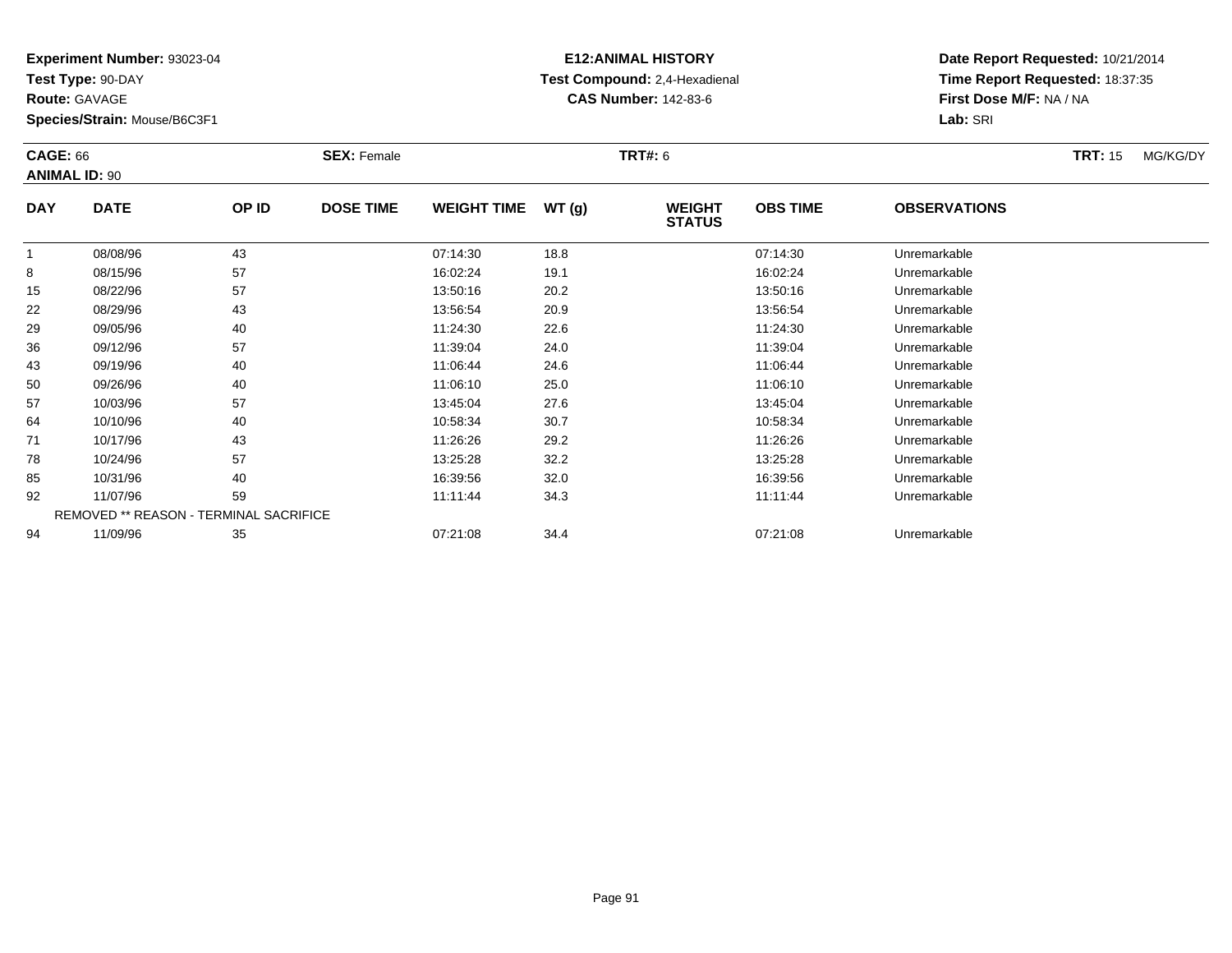**Test Type:** 90-DAY

**Route:** GAVAGE

**Species/Strain:** Mouse/B6C3F1

# **E12:ANIMAL HISTORY Test Compound:** 2,4-Hexadienal **CAS Number:** 142-83-6

| <b>CAGE: 67</b> | <b>ANIMAL ID: 91</b>                          |       | <b>SEX: Female</b> |                    |       | <b>TRT#: 8</b>                 |                 |                     | <b>TRT: 30</b> | MG/KG/DY |
|-----------------|-----------------------------------------------|-------|--------------------|--------------------|-------|--------------------------------|-----------------|---------------------|----------------|----------|
| <b>DAY</b>      | <b>DATE</b>                                   | OP ID | <b>DOSE TIME</b>   | <b>WEIGHT TIME</b> | WT(g) | <b>WEIGHT</b><br><b>STATUS</b> | <b>OBS TIME</b> | <b>OBSERVATIONS</b> |                |          |
| 1               | 08/08/96                                      | 43    |                    | 07:10:38           | 17.9  |                                | 07:10:38        | Unremarkable        |                |          |
| 8               | 08/15/96                                      | 57    |                    | 15:55:12           | 18.6  |                                | 15:55:12        | Unremarkable        |                |          |
| 15              | 08/22/96                                      | 57    |                    | 13:41:38           | 19.6  |                                | 13:41:38        | Unremarkable        |                |          |
| 22              | 08/29/96                                      | 43    |                    | 13:43:04           | 20.2  |                                | 13:43:04        | Unremarkable        |                |          |
| 29              | 09/05/96                                      | 40    |                    | 11:28:56           | 21.6  |                                | 11:28:56        | Unremarkable        |                |          |
| 36              | 09/12/96                                      | 57    |                    | 11:32:00           | 21.8  |                                | 11:32:00        | Unremarkable        |                |          |
| 43              | 09/19/96                                      | 40    |                    | 11:11:48           | 21.5  |                                | 11:11:48        | Unremarkable        |                |          |
| 50              | 09/26/96                                      | 40    |                    | 11:13:28           | 22.8  |                                | 11:13:28        | Unremarkable        |                |          |
| 57              | 10/03/96                                      | 57    |                    | 13:38:56           | 23.8  |                                | 13:38:56        | Unremarkable        |                |          |
| 64              | 10/10/96                                      | 40    |                    | 11:06:16           | 25.4  |                                | 11:06:16        | Unremarkable        |                |          |
| 71              | 10/17/96                                      | 43    |                    | 11:13:52           | 25.5  |                                | 11:13:52        | Unremarkable        |                |          |
| 78              | 10/24/96                                      | 57    |                    | 13:16:08           | 26.4  |                                | 13:16:08        | Unremarkable        |                |          |
| 85              | 10/31/96                                      | 40    |                    | 16:48:04           | 29.0  |                                | 16:48:04        | Unremarkable        |                |          |
| 92              | 11/07/96                                      | 59    |                    | 11:04:30           | 29.1  |                                | 11:04:30        | Unremarkable        |                |          |
|                 | <b>REMOVED ** REASON - TERMINAL SACRIFICE</b> |       |                    |                    |       |                                |                 |                     |                |          |
| 94              | 11/09/96                                      | 35    |                    | 07:23:42           | 28.4  |                                | 07:23:42        | Unremarkable        |                |          |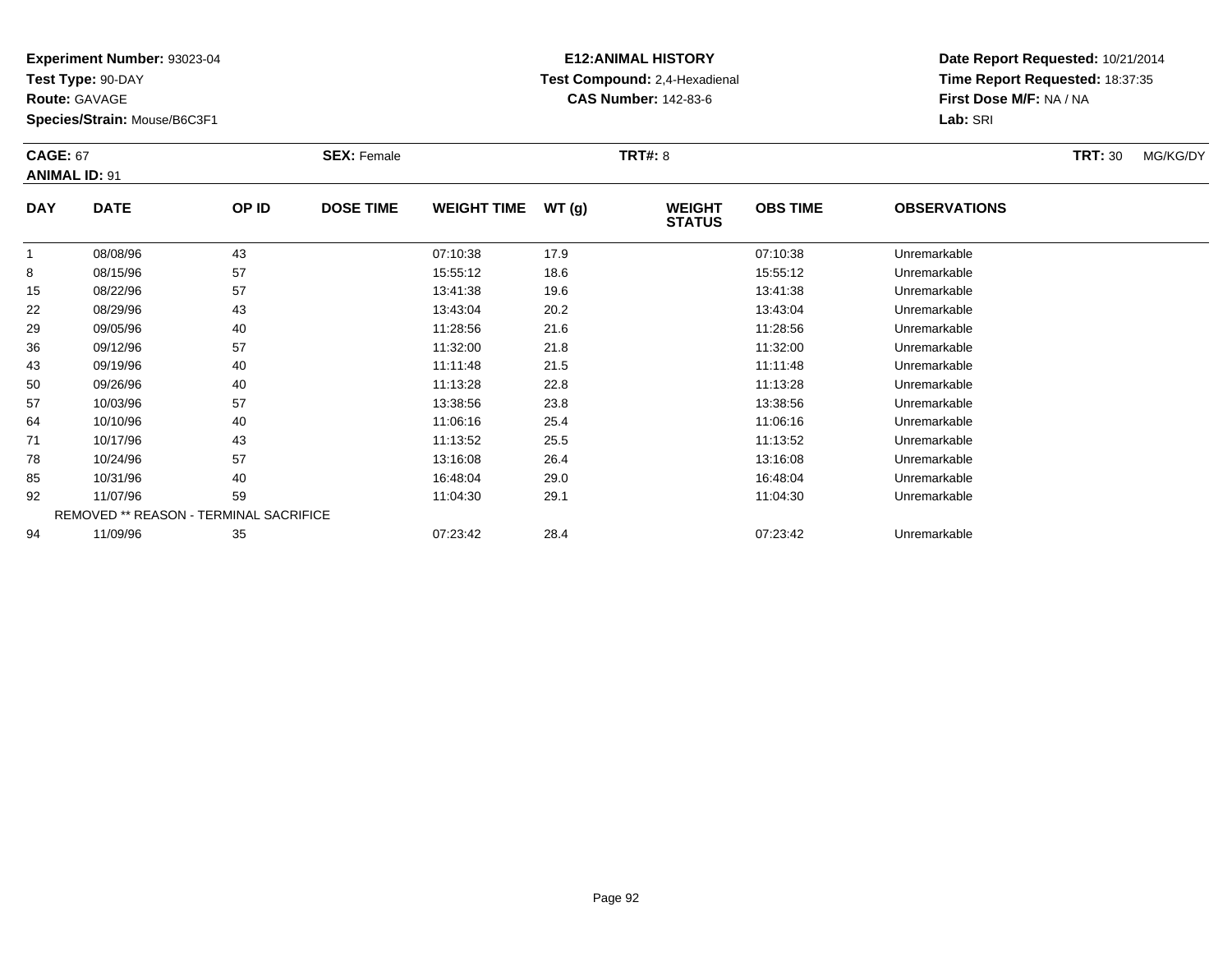**Test Type:** 90-DAY

**Route:** GAVAGE

**Species/Strain:** Mouse/B6C3F1

# **E12:ANIMAL HISTORY Test Compound:** 2,4-Hexadienal **CAS Number:** 142-83-6

| <b>CAGE: 67</b> | <b>ANIMAL ID: 92</b>                          |       | <b>SEX: Female</b> |                    |       | <b>TRT#: 8</b>                 |                 |                     | <b>TRT: 30</b> | MG/KG/DY |
|-----------------|-----------------------------------------------|-------|--------------------|--------------------|-------|--------------------------------|-----------------|---------------------|----------------|----------|
| <b>DAY</b>      | <b>DATE</b>                                   | OP ID | <b>DOSE TIME</b>   | <b>WEIGHT TIME</b> | WT(g) | <b>WEIGHT</b><br><b>STATUS</b> | <b>OBS TIME</b> | <b>OBSERVATIONS</b> |                |          |
| -1              | 08/08/96                                      | 43    |                    | 07:10:38           | 19.7  |                                | 07:10:38        | Unremarkable        |                |          |
| 8               | 08/15/96                                      | 57    |                    | 15:55:12           | 20.3  |                                | 15:55:12        | Unremarkable        |                |          |
| 15              | 08/22/96                                      | 57    |                    | 13:41:38           | 21.5  |                                | 13:41:38        | Unremarkable        |                |          |
| 22              | 08/29/96                                      | 43    |                    | 13:43:04           | 22.2  |                                | 13:43:04        | Unremarkable        |                |          |
| 29              | 09/05/96                                      | 40    |                    | 11:28:56           | 23.5  |                                | 11:28:56        | Unremarkable        |                |          |
| 36              | 09/12/96                                      | 57    |                    | 11:32:00           | 24.8  |                                | 11:32:00        | Unremarkable        |                |          |
| 43              | 09/19/96                                      | 40    |                    | 11:11:48           | 25.6  |                                | 11:11:48        | Unremarkable        |                |          |
| 50              | 09/26/96                                      | 40    |                    | 11:13:28           | 27.0  |                                | 11:13:28        | Unremarkable        |                |          |
| 57              | 10/03/96                                      | 57    |                    | 13:38:56           | 27.7  |                                | 13:38:56        | Unremarkable        |                |          |
| 64              | 10/10/96                                      | 40    |                    | 11:06:16           | 30.5  |                                | 11:06:16        | Unremarkable        |                |          |
| 71              | 10/17/96                                      | 43    |                    | 11:13:52           | 31.6  |                                | 11:13:52        | Unremarkable        |                |          |
| 78              | 10/24/96                                      | 57    |                    | 13:16:08           | 32.4  |                                | 13:16:08        | Unremarkable        |                |          |
| 85              | 10/31/96                                      | 40    |                    | 16:48:04           | 33.8  |                                | 16:48:04        | Unremarkable        |                |          |
| 92              | 11/07/96                                      | 59    |                    | 11:04:30           | 36.0  |                                | 11:04:30        | Unremarkable        |                |          |
|                 | <b>REMOVED ** REASON - TERMINAL SACRIFICE</b> |       |                    |                    |       |                                |                 |                     |                |          |
| 94              | 11/09/96                                      | 35    |                    | 07:23:42           | 36.4  |                                | 07:23:42        | Unremarkable        |                |          |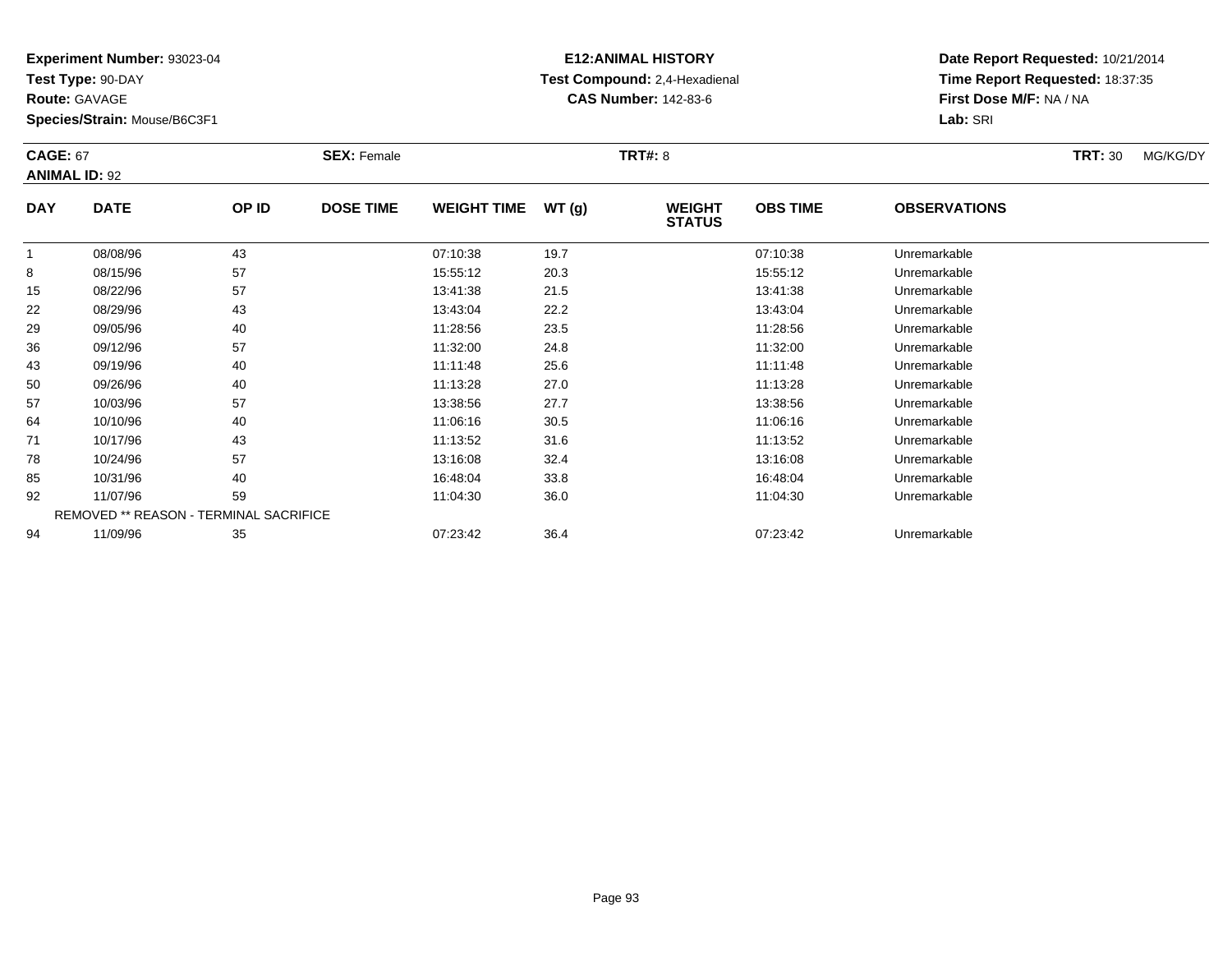**Test Type:** 90-DAY

**Route:** GAVAGE

**Species/Strain:** Mouse/B6C3F1

# **E12:ANIMAL HISTORY Test Compound:** 2,4-Hexadienal **CAS Number:** 142-83-6

| <b>CAGE: 67</b><br><b>ANIMAL ID: 93</b> |             |                                        | <b>SEX: Female</b> |                    |       | <b>TRT#: 8</b>                 |                 |                     | <b>TRT: 30</b> | MG/KG/DY |
|-----------------------------------------|-------------|----------------------------------------|--------------------|--------------------|-------|--------------------------------|-----------------|---------------------|----------------|----------|
| <b>DAY</b>                              | <b>DATE</b> | OP ID                                  | <b>DOSE TIME</b>   | <b>WEIGHT TIME</b> | WT(g) | <b>WEIGHT</b><br><b>STATUS</b> | <b>OBS TIME</b> | <b>OBSERVATIONS</b> |                |          |
|                                         | 08/08/96    | 43                                     |                    | 07:10:38           | 18.2  |                                | 07:10:38        | Unremarkable        |                |          |
| 8                                       | 08/15/96    | 57                                     |                    | 15:55:12           | 18.3  |                                | 15:55:12        | Unremarkable        |                |          |
| 15                                      | 08/22/96    | 57                                     |                    | 13:41:38           | 19.6  |                                | 13:41:38        | Unremarkable        |                |          |
| 22                                      | 08/29/96    | 43                                     |                    | 13:43:04           | 20.4  |                                | 13:43:04        | Unremarkable        |                |          |
| 29                                      | 09/05/96    | 40                                     |                    | 11:28:56           | 21.8  |                                | 11:28:56        | Unremarkable        |                |          |
| 36                                      | 09/12/96    | 57                                     |                    | 11:32:00           | 23.0  |                                | 11:32:00        | Unremarkable        |                |          |
| 43                                      | 09/19/96    | 40                                     |                    | 11:11:48           | 25.0  |                                | 11:11:48        | Unremarkable        |                |          |
| 50                                      | 09/26/96    | 40                                     |                    | 11:13:28           | 24.6  |                                | 11:13:28        | Unremarkable        |                |          |
| 57                                      | 10/03/96    | 57                                     |                    | 13:38:56           | 24.5  |                                | 13:38:56        | Unremarkable        |                |          |
| 64                                      | 10/10/96    | 40                                     |                    | 11:06:16           | 25.4  |                                | 11:06:16        | Unremarkable        |                |          |
| 71                                      | 10/17/96    | 43                                     |                    | 11:13:52           | 27.3  |                                | 11:13:52        | Unremarkable        |                |          |
| 78                                      | 10/24/96    | 57                                     |                    | 13:16:08           | 27.9  |                                | 13:16:08        | Unremarkable        |                |          |
| 85                                      | 10/31/96    | 40                                     |                    | 16:48:04           | 28.9  |                                | 16:48:04        | Unremarkable        |                |          |
| 92                                      | 11/07/96    | 59                                     |                    | 11:04:30           | 29.5  |                                | 11:04:30        | Unremarkable        |                |          |
|                                         |             | REMOVED ** REASON - TERMINAL SACRIFICE |                    |                    |       |                                |                 |                     |                |          |
| 94                                      | 11/09/96    | 35                                     |                    | 07:23:42           | 30.5  |                                | 07:23:42        | Unremarkable        |                |          |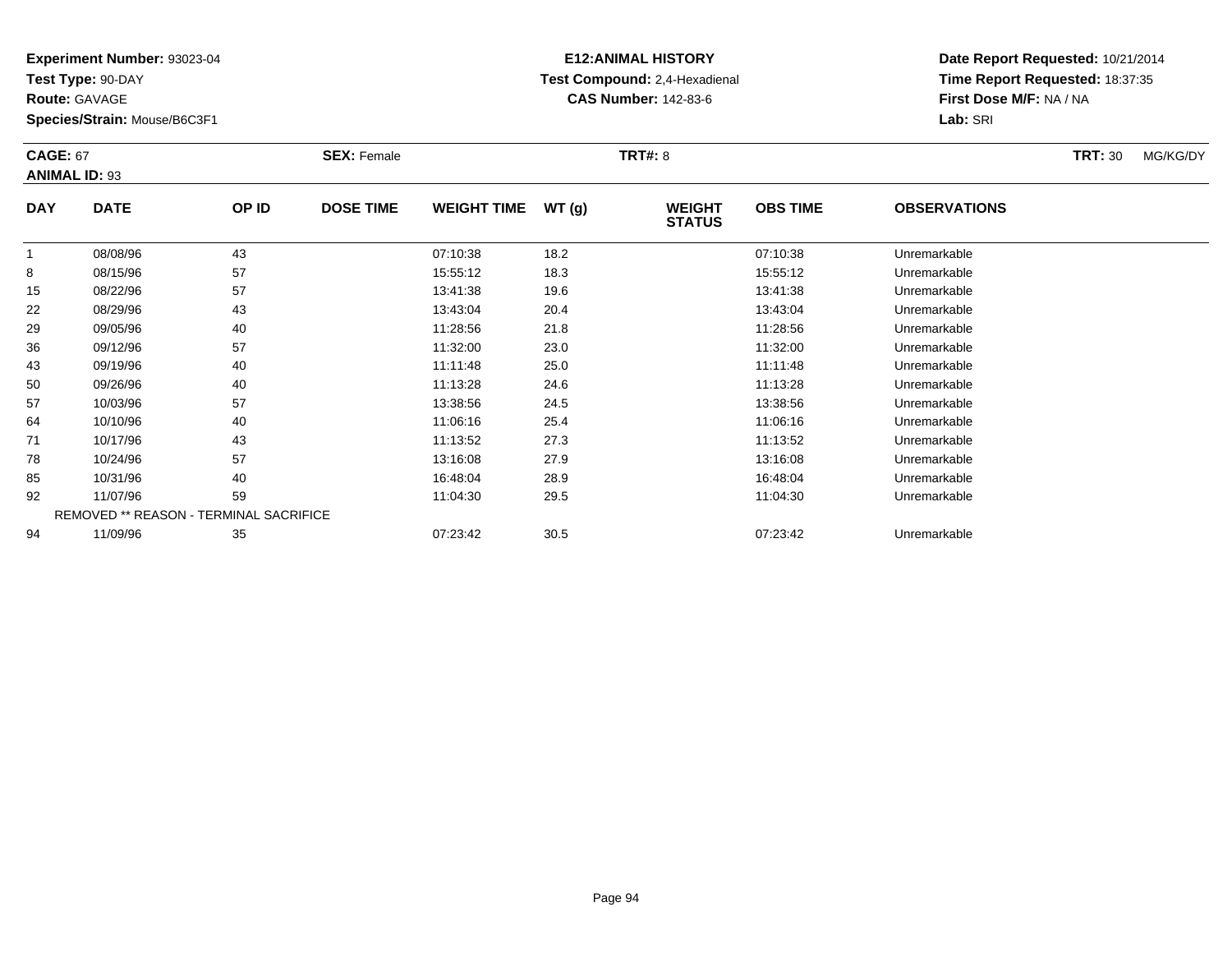**Test Type:** 90-DAY

**Route:** GAVAGE

**Species/Strain:** Mouse/B6C3F1

# **E12:ANIMAL HISTORY Test Compound:** 2,4-Hexadienal **CAS Number:** 142-83-6

| <b>CAGE: 67</b><br><b>ANIMAL ID: 94</b> |             |                                        | <b>SEX: Female</b> |                    |       | <b>TRT#: 8</b>                 |                 |                     | <b>TRT: 30</b> | MG/KG/DY |
|-----------------------------------------|-------------|----------------------------------------|--------------------|--------------------|-------|--------------------------------|-----------------|---------------------|----------------|----------|
| <b>DAY</b>                              | <b>DATE</b> | OP ID                                  | <b>DOSE TIME</b>   | <b>WEIGHT TIME</b> | WT(g) | <b>WEIGHT</b><br><b>STATUS</b> | <b>OBS TIME</b> | <b>OBSERVATIONS</b> |                |          |
|                                         | 08/08/96    | 43                                     |                    | 07:10:38           | 19.1  |                                | 07:10:38        | Unremarkable        |                |          |
| 8                                       | 08/15/96    | 57                                     |                    | 15:55:12           | 18.8  |                                | 15:55:12        | Unremarkable        |                |          |
| 15                                      | 08/22/96    | 57                                     |                    | 13:41:38           | 20.5  |                                | 13:41:38        | Unremarkable        |                |          |
| 22                                      | 08/29/96    | 43                                     |                    | 13:43:04           | 21.4  |                                | 13:43:04        | Unremarkable        |                |          |
| 29                                      | 09/05/96    | 40                                     |                    | 11:28:56           | 23.6  |                                | 11:28:56        | Unremarkable        |                |          |
| 36                                      | 09/12/96    | 57                                     |                    | 11:32:00           | 23.4  |                                | 11:32:00        | Unremarkable        |                |          |
| 43                                      | 09/19/96    | 40                                     |                    | 11:11:48           | 23.5  |                                | 11:11:48        | Unremarkable        |                |          |
| 50                                      | 09/26/96    | 40                                     |                    | 11:13:28           | 24.4  |                                | 11:13:28        | Unremarkable        |                |          |
| 57                                      | 10/03/96    | 57                                     |                    | 13:38:56           | 27.0  |                                | 13:38:56        | Unremarkable        |                |          |
| 64                                      | 10/10/96    | 40                                     |                    | 11:06:16           | 27.3  |                                | 11:06:16        | Unremarkable        |                |          |
| 71                                      | 10/17/96    | 43                                     |                    | 11:13:52           | 26.4  |                                | 11:13:52        | Unremarkable        |                |          |
| 78                                      | 10/24/96    | 57                                     |                    | 13:16:08           | 28.7  |                                | 13:16:08        | Unremarkable        |                |          |
| 85                                      | 10/31/96    | 40                                     |                    | 16:48:04           | 31.3  |                                | 16:48:04        | Unremarkable        |                |          |
| 92                                      | 11/07/96    | 59                                     |                    | 11:04:30           | 31.7  |                                | 11:04:30        | Unremarkable        |                |          |
|                                         |             | REMOVED ** REASON - TERMINAL SACRIFICE |                    |                    |       |                                |                 |                     |                |          |
| 94                                      | 11/09/96    | 35                                     |                    | 07:23:42           | 32.6  |                                | 07:23:42        | Unremarkable        |                |          |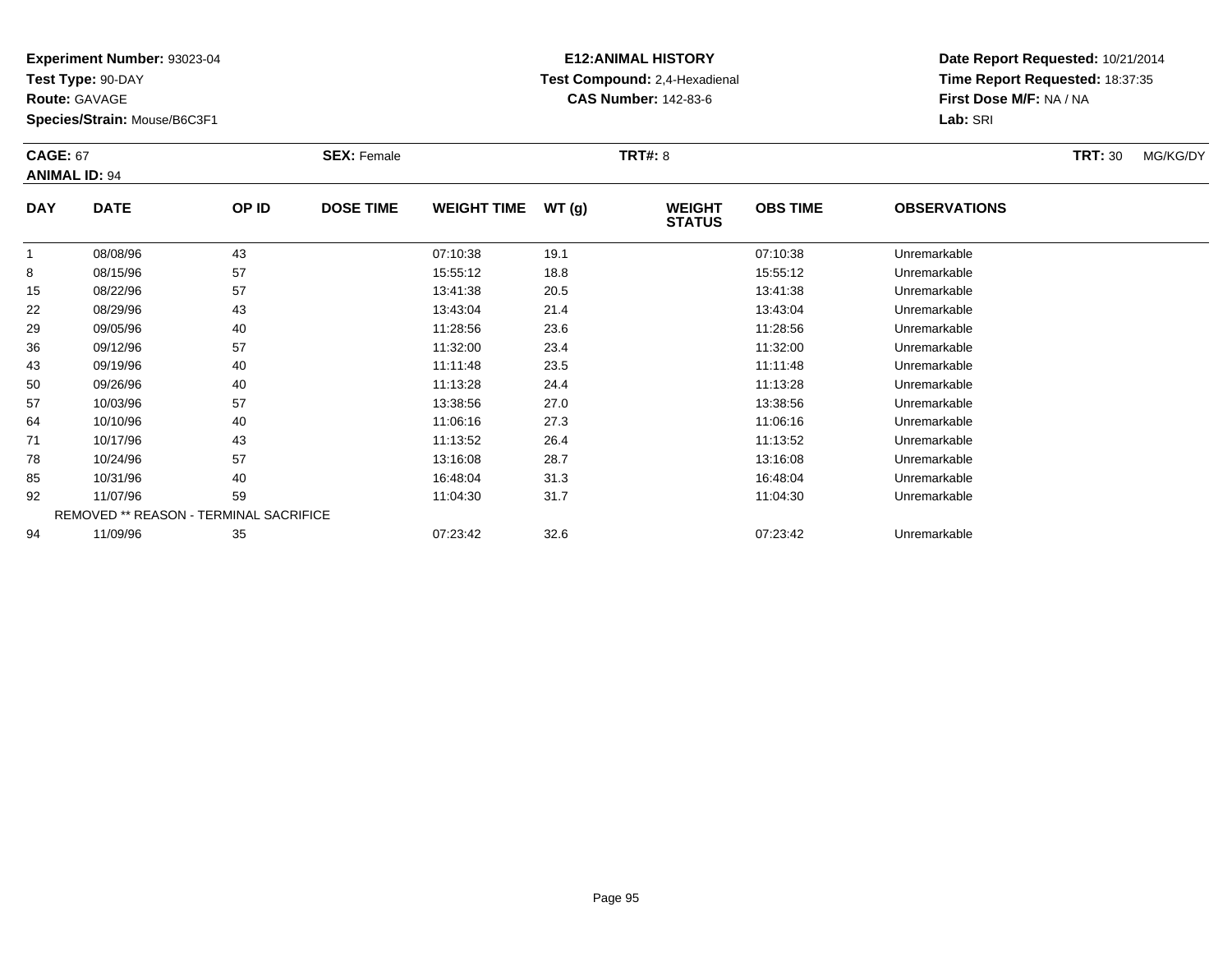**Test Type:** 90-DAY

**Route:** GAVAGE

**Species/Strain:** Mouse/B6C3F1

# **E12:ANIMAL HISTORY Test Compound:** 2,4-Hexadienal **CAS Number:** 142-83-6

| <b>CAGE: 67</b><br><b>ANIMAL ID: 95</b> |             |                                        | <b>SEX: Female</b> |                    |       | <b>TRT#: 8</b>                 |                 |                     | <b>TRT: 30</b> | MG/KG/DY |
|-----------------------------------------|-------------|----------------------------------------|--------------------|--------------------|-------|--------------------------------|-----------------|---------------------|----------------|----------|
| <b>DAY</b>                              | <b>DATE</b> | OP ID                                  | <b>DOSE TIME</b>   | <b>WEIGHT TIME</b> | WT(g) | <b>WEIGHT</b><br><b>STATUS</b> | <b>OBS TIME</b> | <b>OBSERVATIONS</b> |                |          |
|                                         | 08/08/96    | 43                                     |                    | 07:10:38           | 19.8  |                                | 07:10:38        | Unremarkable        |                |          |
| 8                                       | 08/15/96    | 57                                     |                    | 15:55:12           | 19.8  |                                | 15:55:12        | Unremarkable        |                |          |
| 15                                      | 08/22/96    | 57                                     |                    | 13:41:38           | 21.8  |                                | 13:41:38        | Unremarkable        |                |          |
| 22                                      | 08/29/96    | 43                                     |                    | 13:43:04           | 22.5  |                                | 13:43:04        | Unremarkable        |                |          |
| 29                                      | 09/05/96    | 40                                     |                    | 11:28:56           | 25.0  |                                | 11:28:56        | Unremarkable        |                |          |
| 36                                      | 09/12/96    | 57                                     |                    | 11:32:00           | 25.3  |                                | 11:32:00        | Unremarkable        |                |          |
| 43                                      | 09/19/96    | 40                                     |                    | 11:11:48           | 25.8  |                                | 11:11:48        | Unremarkable        |                |          |
| 50                                      | 09/26/96    | 40                                     |                    | 11:13:28           | 27.9  |                                | 11:13:28        | Unremarkable        |                |          |
| 57                                      | 10/03/96    | 57                                     |                    | 13:38:56           | 30.1  |                                | 13:38:56        | Unremarkable        |                |          |
| 64                                      | 10/10/96    | 40                                     |                    | 11:06:16           | 32.5  |                                | 11:06:16        | Unremarkable        |                |          |
| 71                                      | 10/17/96    | 43                                     |                    | 11:13:52           | 33.8  |                                | 11:13:52        | Unremarkable        |                |          |
| 78                                      | 10/24/96    | 57                                     |                    | 13:16:08           | 34.5  |                                | 13:16:08        | Unremarkable        |                |          |
| 85                                      | 10/31/96    | 40                                     |                    | 16:48:04           | 38.4  |                                | 16:48:04        | Unremarkable        |                |          |
| 92                                      | 11/07/96    | 59                                     |                    | 11:04:30           | 38.3  |                                | 11:04:30        | Unremarkable        |                |          |
|                                         |             | REMOVED ** REASON - TERMINAL SACRIFICE |                    |                    |       |                                |                 |                     |                |          |
| 94                                      | 11/09/96    | 35                                     |                    | 07:23:42           | 38.0  |                                | 07:23:42        | Unremarkable        |                |          |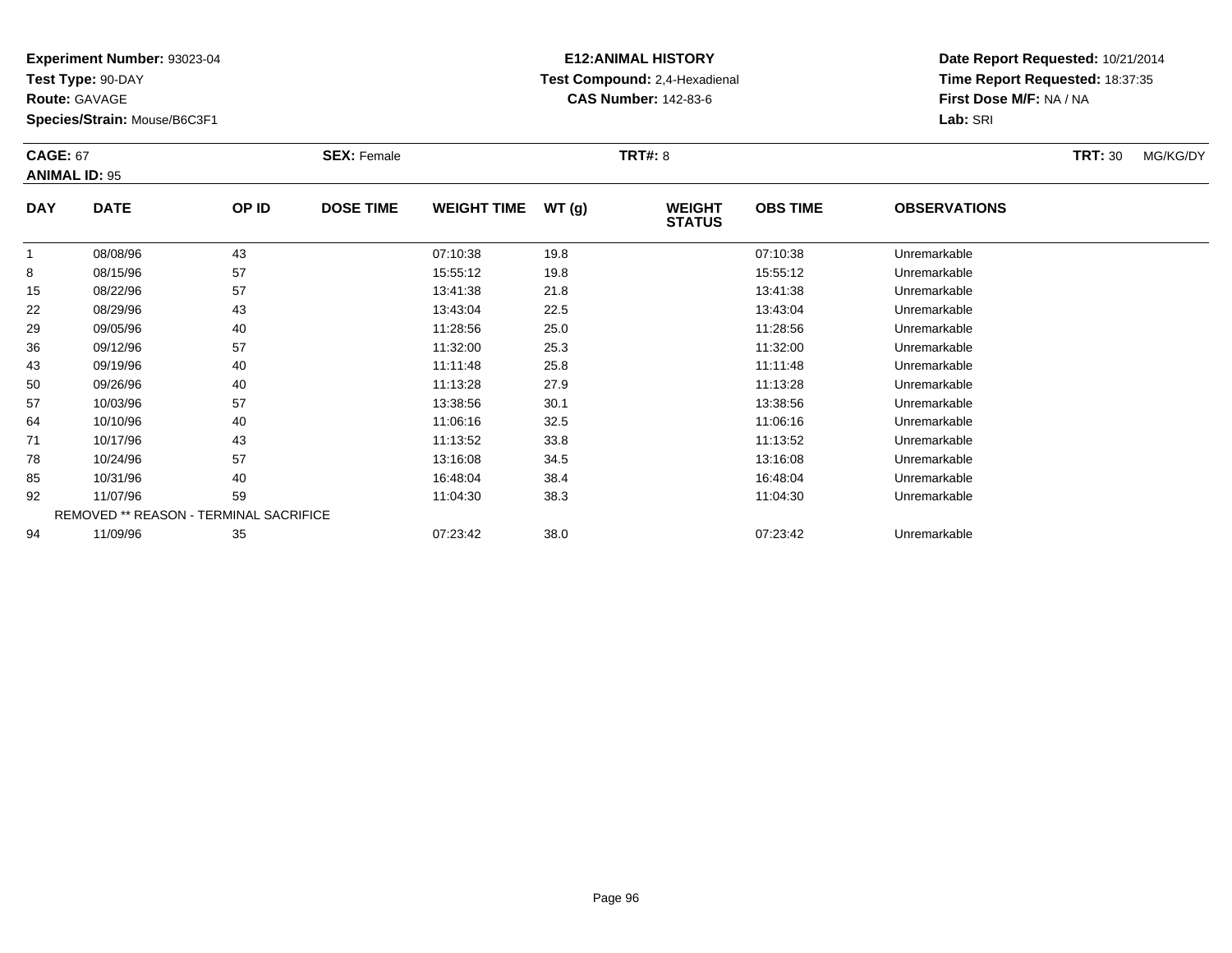**Test Type:** 90-DAY

**Route:** GAVAGE

**Species/Strain:** Mouse/B6C3F1

# **E12:ANIMAL HISTORY Test Compound:** 2,4-Hexadienal **CAS Number:** 142-83-6

| <b>CAGE: 68</b> | <b>ANIMAL ID: 96</b> |                                        | <b>SEX: Female</b> |                    |       | <b>TRT#: 8</b>                 |                 |                     | <b>TRT: 30</b> | MG/KG/DY |
|-----------------|----------------------|----------------------------------------|--------------------|--------------------|-------|--------------------------------|-----------------|---------------------|----------------|----------|
| <b>DAY</b>      | <b>DATE</b>          | OP ID                                  | <b>DOSE TIME</b>   | <b>WEIGHT TIME</b> | WT(g) | <b>WEIGHT</b><br><b>STATUS</b> | <b>OBS TIME</b> | <b>OBSERVATIONS</b> |                |          |
|                 | 08/08/96             | 43                                     |                    | 07:11:48           | 17.0  |                                | 07:11:48        | Unremarkable        |                |          |
| 8               | 08/15/96             | 57                                     |                    | 15:58:00           | 20.1  |                                | 15:58:00        | Unremarkable        |                |          |
| 15              | 08/22/96             | 57                                     |                    | 13:44:26           | 19.2  |                                | 13:44:26        | Unremarkable        |                |          |
| 22              | 08/29/96             | 43                                     |                    | 13:44:16           | 20.1  |                                | 13:44:16        | Unremarkable        |                |          |
| 29              | 09/05/96             | 40                                     |                    | 11:30:18           | 21.1  |                                | 11:30:18        | Unremarkable        |                |          |
| 36              | 09/12/96             | 57                                     |                    | 11:34:44           | 22.3  |                                | 11:34:44        | Unremarkable        |                |          |
| 43              | 09/19/96             | 40                                     |                    | 11:13:06           | 22.5  |                                | 11:13:06        | Unremarkable        |                |          |
| 50              | 09/26/96             | 40                                     |                    | 11:14:56           | 23.5  |                                | 11:14:56        | Unremarkable        |                |          |
| 57              | 10/03/96             | 57                                     |                    | 13:41:10           | 23.3  |                                | 13:41:10        | Unremarkable        |                |          |
| 64              | 10/10/96             | 40                                     |                    | 11:07:54           | 24.9  |                                | 11:07:54        | Unremarkable        |                |          |
| 71              | 10/17/96             | 43                                     |                    | 11:15:18           | 28.4  |                                | 11:15:18        | Unremarkable        |                |          |
| 78              | 10/24/96             | 57                                     |                    | 13:18:20           | 24.9  |                                | 13:18:20        | Unremarkable        |                |          |
| 85              | 10/31/96             | 40                                     |                    | 16:49:18           | 25.8  |                                | 16:49:18        | Unremarkable        |                |          |
| 92              | 11/07/96             | 59                                     |                    | 11:08:20           | 26.7  |                                | 11:08:20        | Unremarkable        |                |          |
|                 |                      | REMOVED ** REASON - TERMINAL SACRIFICE |                    |                    |       |                                |                 |                     |                |          |
| 94              | 11/09/96             | 35                                     |                    | 07:25:38           | 26.1  |                                | 07:25:38        | Unremarkable        |                |          |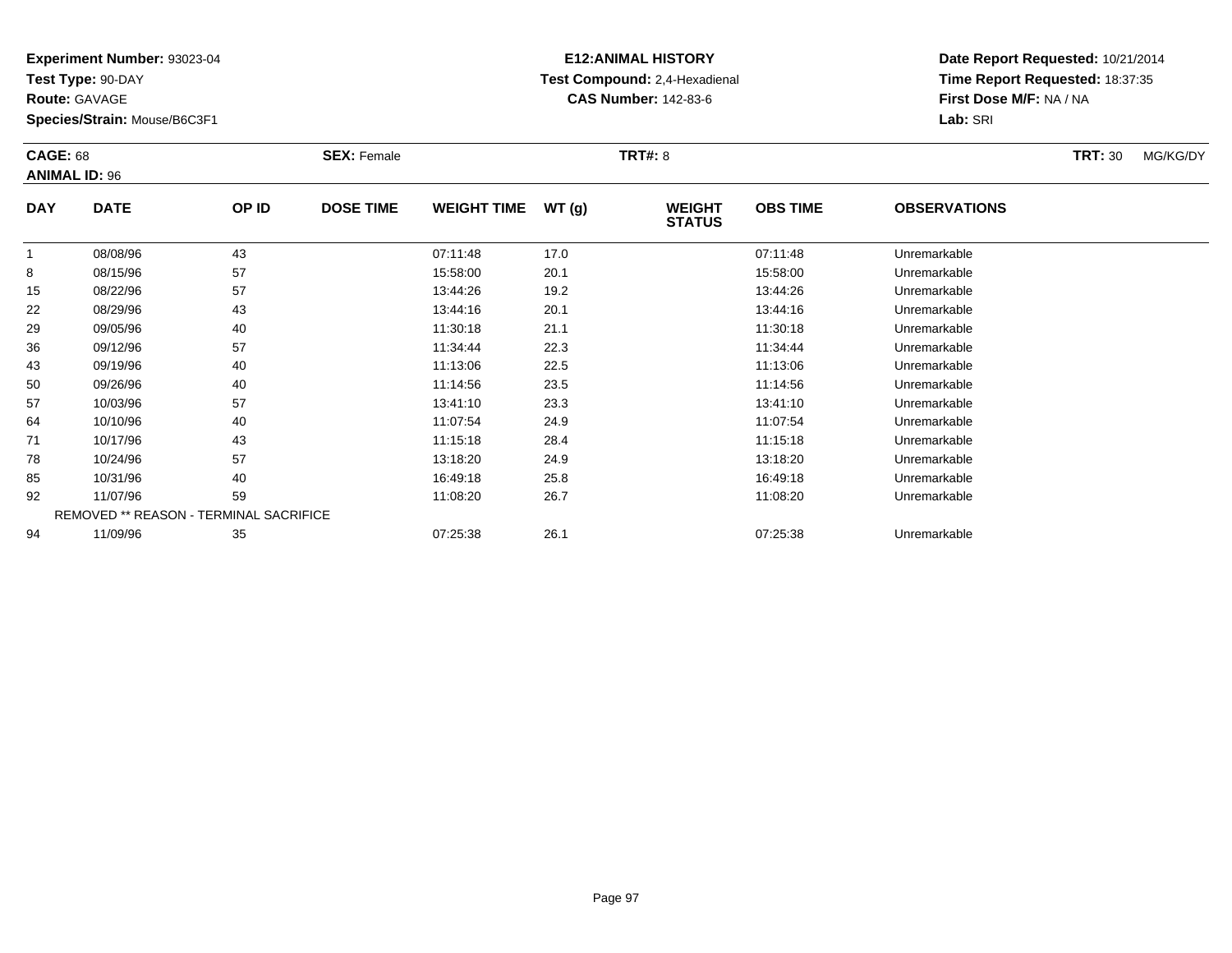**Test Type:** 90-DAY

**Route:** GAVAGE

**Species/Strain:** Mouse/B6C3F1

# **E12:ANIMAL HISTORY Test Compound:** 2,4-Hexadienal **CAS Number:** 142-83-6

| <b>CAGE: 68</b> | <b>ANIMAL ID: 97</b>                   |       | <b>SEX: Female</b> |                    |       | <b>TRT#: 8</b>                 |                 |                     | <b>TRT: 30</b> | MG/KG/DY |
|-----------------|----------------------------------------|-------|--------------------|--------------------|-------|--------------------------------|-----------------|---------------------|----------------|----------|
| <b>DAY</b>      | <b>DATE</b>                            | OP ID | <b>DOSE TIME</b>   | <b>WEIGHT TIME</b> | WT(g) | <b>WEIGHT</b><br><b>STATUS</b> | <b>OBS TIME</b> | <b>OBSERVATIONS</b> |                |          |
| -1              | 08/08/96                               | 43    |                    | 07:11:48           | 15.9  |                                | 07:11:48        | Unremarkable        |                |          |
| 8               | 08/15/96                               | 57    |                    | 15:58:00           | 16.6  |                                | 15:58:00        | Unremarkable        |                |          |
| 15              | 08/22/96                               | 57    |                    | 13:44:26           | 17.9  |                                | 13:44:26        | Unremarkable        |                |          |
| 22              | 08/29/96                               | 43    |                    | 13:44:16           | 20.0  |                                | 13:44:16        | Unremarkable        |                |          |
| 29              | 09/05/96                               | 40    |                    | 11:30:18           | 19.9  |                                | 11:30:18        | Unremarkable        |                |          |
| 36              | 09/12/96                               | 57    |                    | 11:34:44           | 20.6  |                                | 11:34:44        | Unremarkable        |                |          |
| 43              | 09/19/96                               | 40    |                    | 11:13:06           | 21.1  |                                | 11:13:06        | Unremarkable        |                |          |
| 50              | 09/26/96                               | 40    |                    | 11:14:56           | 21.7  |                                | 11:14:56        | Unremarkable        |                |          |
| 57              | 10/03/96                               | 57    |                    | 13:41:10           | 21.8  |                                | 13:41:10        | Unremarkable        |                |          |
| 64              | 10/10/96                               | 40    |                    | 11:07:54           | 24.3  |                                | 11:07:54        | Unremarkable        |                |          |
| 71              | 10/17/96                               | 43    |                    | 11:15:18           | 23.0  |                                | 11:15:18        | Unremarkable        |                |          |
| 78              | 10/24/96                               | 57    |                    | 13:18:20           | 24.5  |                                | 13:18:20        | Unremarkable        |                |          |
| 85              | 10/31/96                               | 40    |                    | 16:49:18           | 22.2  |                                | 16:49:18        | Unremarkable        |                |          |
| 92              | 11/07/96                               | 59    |                    | 11:08:20           | 22.5  |                                | 11:08:20        | Unremarkable        |                |          |
|                 | REMOVED ** REASON - TERMINAL SACRIFICE |       |                    |                    |       |                                |                 |                     |                |          |
| 94              | 11/09/96                               | 35    |                    | 07:25:38           | 22.9  |                                | 07:25:38        | Unremarkable        |                |          |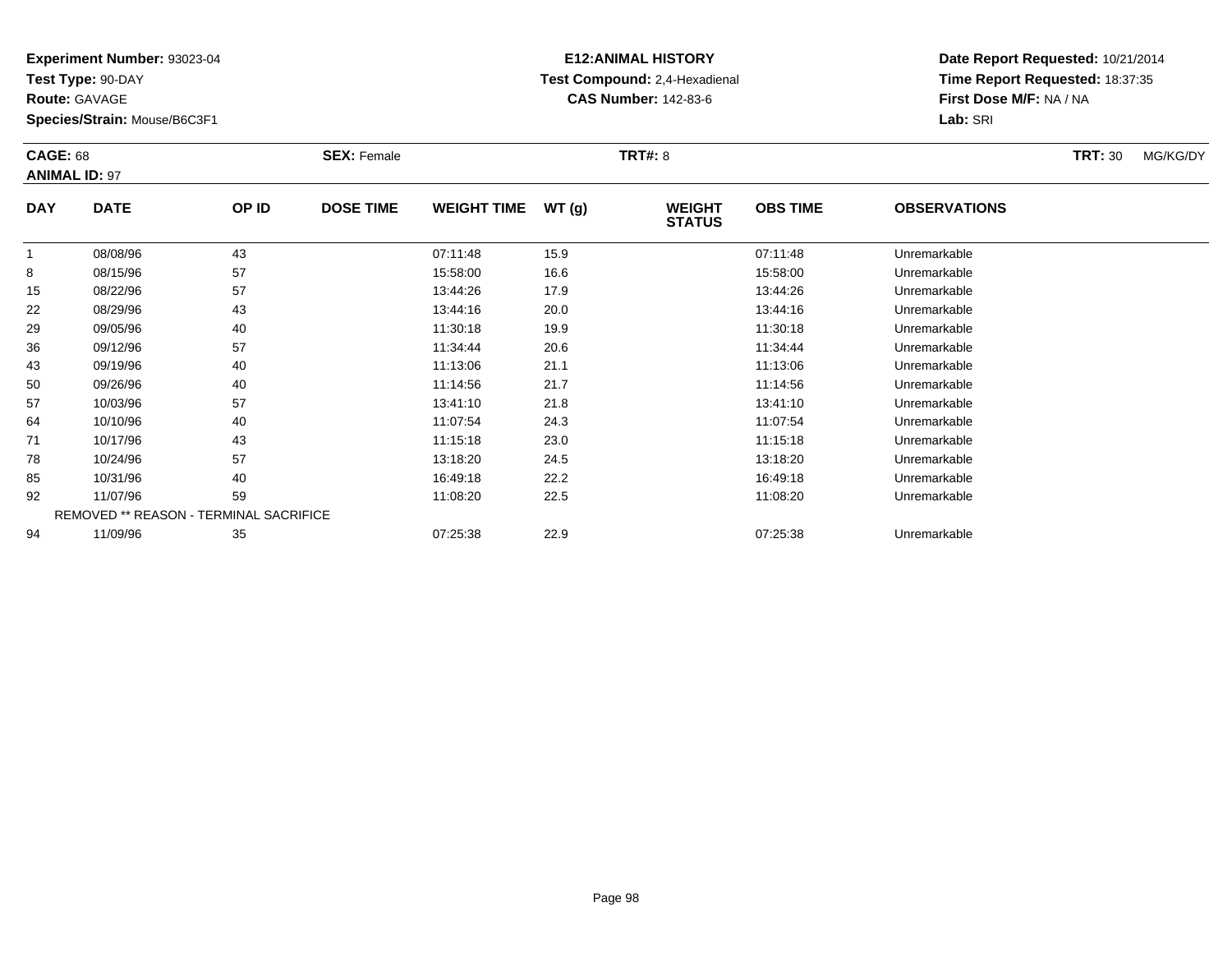**Test Type:** 90-DAY

**Route:** GAVAGE

**Species/Strain:** Mouse/B6C3F1

# **E12:ANIMAL HISTORY Test Compound:** 2,4-Hexadienal **CAS Number:** 142-83-6

| <b>CAGE: 68</b> |                                        |       | <b>SEX: Female</b> |                    |       | <b>TRT#: 8</b>                 |                 |                     | <b>TRT: 30</b> | MG/KG/DY |
|-----------------|----------------------------------------|-------|--------------------|--------------------|-------|--------------------------------|-----------------|---------------------|----------------|----------|
|                 | <b>ANIMAL ID: 98</b>                   |       |                    |                    |       |                                |                 |                     |                |          |
| <b>DAY</b>      | <b>DATE</b>                            | OP ID | <b>DOSE TIME</b>   | <b>WEIGHT TIME</b> | WT(g) | <b>WEIGHT</b><br><b>STATUS</b> | <b>OBS TIME</b> | <b>OBSERVATIONS</b> |                |          |
| 1               | 08/08/96                               | 43    |                    | 07:11:48           | 20.4  |                                | 07:11:48        | Unremarkable        |                |          |
| 8               | 08/15/96                               | 57    |                    | 15:58:00           | 19.7  |                                | 15:58:00        | Unremarkable        |                |          |
| 15              | 08/22/96                               | 57    |                    | 13:44:26           | 20.9  |                                | 13:44:26        | Unremarkable        |                |          |
| 22              | 08/29/96                               | 43    |                    | 13:44:16           | 22.7  |                                | 13:44:16        | Unremarkable        |                |          |
| 29              | 09/05/96                               | 40    |                    | 11:30:18           | 25.6  |                                | 11:30:18        | Unremarkable        |                |          |
| 36              | 09/12/96                               | 57    |                    | 11:34:44           | 25.2  |                                | 11:34:44        | Unremarkable        |                |          |
| 43              | 09/19/96                               | 40    |                    | 11:13:06           | 26.1  |                                | 11:13:06        | Unremarkable        |                |          |
| 50              | 09/26/96                               | 40    |                    | 11:14:56           | 27.7  |                                | 11:14:56        | Unremarkable        |                |          |
| 57              | 10/03/96                               | 57    |                    | 13:41:10           | 29.3  |                                | 13:41:10        | Unremarkable        |                |          |
| 64              | 10/10/96                               | 40    |                    | 11:07:54           | 31.3  |                                | 11:07:54        | Unremarkable        |                |          |
| 71              | 10/17/96                               | 43    |                    | 11:15:18           | 34.6  |                                | 11:15:18        | Unremarkable        |                |          |
| 78              | 10/24/96                               | 57    |                    | 13:18:20           | 34.7  |                                | 13:18:20        | Unremarkable        |                |          |
| 85              | 10/31/96                               | 40    |                    | 16:49:18           | 36.6  |                                | 16:49:18        | Unremarkable        |                |          |
| 92              | 11/07/96                               | 59    |                    | 11:08:20           | 36.4  |                                | 11:08:20        | Unremarkable        |                |          |
|                 | REMOVED ** REASON - TERMINAL SACRIFICE |       |                    |                    |       |                                |                 |                     |                |          |
| 94              | 11/09/96                               | 35    |                    | 07:25:38           | 36.3  |                                | 07:25:38        | Unremarkable        |                |          |
|                 |                                        |       |                    |                    |       |                                |                 |                     |                |          |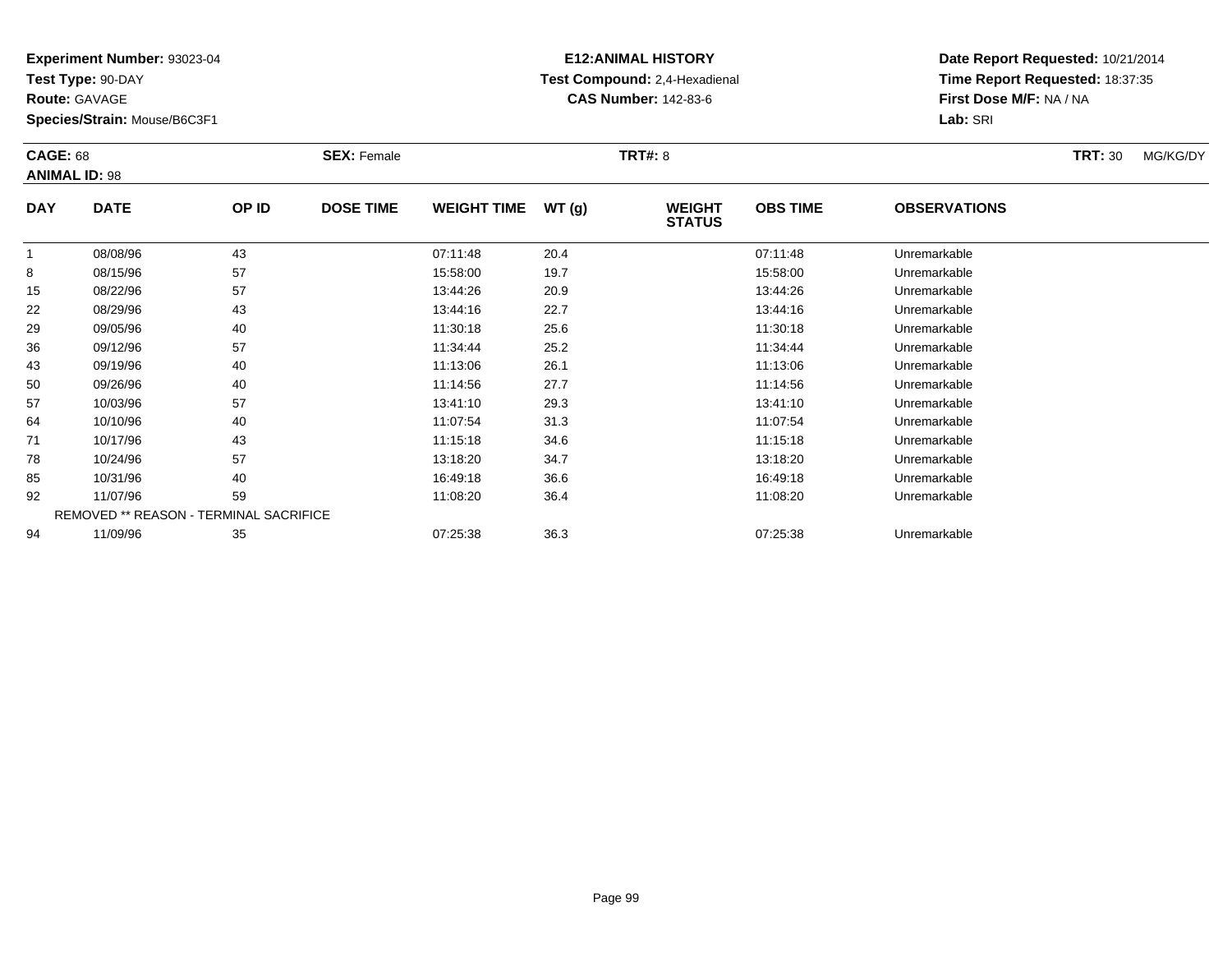**Test Type:** 90-DAY

**Route:** GAVAGE

**Species/Strain:** Mouse/B6C3F1

# **E12:ANIMAL HISTORY Test Compound:** 2,4-Hexadienal **CAS Number:** 142-83-6

| <b>CAGE: 68</b> | <b>ANIMAL ID: 99</b>                   |       | <b>SEX: Female</b> |                    |       | <b>TRT#: 8</b>                 |                 |                     | <b>TRT: 30</b> | MG/KG/DY |
|-----------------|----------------------------------------|-------|--------------------|--------------------|-------|--------------------------------|-----------------|---------------------|----------------|----------|
| <b>DAY</b>      | <b>DATE</b>                            | OP ID | <b>DOSE TIME</b>   | <b>WEIGHT TIME</b> | WT(g) | <b>WEIGHT</b><br><b>STATUS</b> | <b>OBS TIME</b> | <b>OBSERVATIONS</b> |                |          |
|                 | 08/08/96                               | 43    |                    | 07:11:48           | 19.9  |                                | 07:11:48        | Unremarkable        |                |          |
| 8               | 08/15/96                               | 57    |                    | 15:58:00           | 18.5  |                                | 15:58:00        | Unremarkable        |                |          |
| 15              | 08/22/96                               | 57    |                    | 13:44:26           | 21.5  |                                | 13:44:26        | Unremarkable        |                |          |
| 22              | 08/29/96                               | 43    |                    | 13:44:16           | 22.6  |                                | 13:44:16        | Unremarkable        |                |          |
| 29              | 09/05/96                               | 40    |                    | 11:30:18           | 23.8  |                                | 11:30:18        | Unremarkable        |                |          |
| 36              | 09/12/96                               | 57    |                    | 11:34:44           | 25.1  |                                | 11:34:44        | Unremarkable        |                |          |
| 43              | 09/19/96                               | 40    |                    | 11:13:06           | 27.9  |                                | 11:13:06        | Unremarkable        |                |          |
| 50              | 09/26/96                               | 40    |                    | 11:14:56           | 28.9  |                                | 11:14:56        | Unremarkable        |                |          |
| 57              | 10/03/96                               | 57    |                    | 13:41:10           | 30.5  |                                | 13:41:10        | Unremarkable        |                |          |
| 64              | 10/10/96                               | 40    |                    | 11:07:54           | 31.8  |                                | 11:07:54        | Unremarkable        |                |          |
| 71              | 10/17/96                               | 43    |                    | 11:15:18           | 34.5  |                                | 11:15:18        | Unremarkable        |                |          |
| 78              | 10/24/96                               | 57    |                    | 13:18:20           | 34.8  |                                | 13:18:20        | Unremarkable        |                |          |
| 85              | 10/31/96                               | 40    |                    | 16:49:18           | 36.3  |                                | 16:49:18        | Unremarkable        |                |          |
| 92              | 11/07/96                               | 59    |                    | 11:08:20           | 38.1  |                                | 11:08:20        | Unremarkable        |                |          |
|                 | REMOVED ** REASON - TERMINAL SACRIFICE |       |                    |                    |       |                                |                 |                     |                |          |
| 94              | 11/09/96                               | 35    |                    | 07:25:38           | 37.6  |                                | 07:25:38        | Unremarkable        |                |          |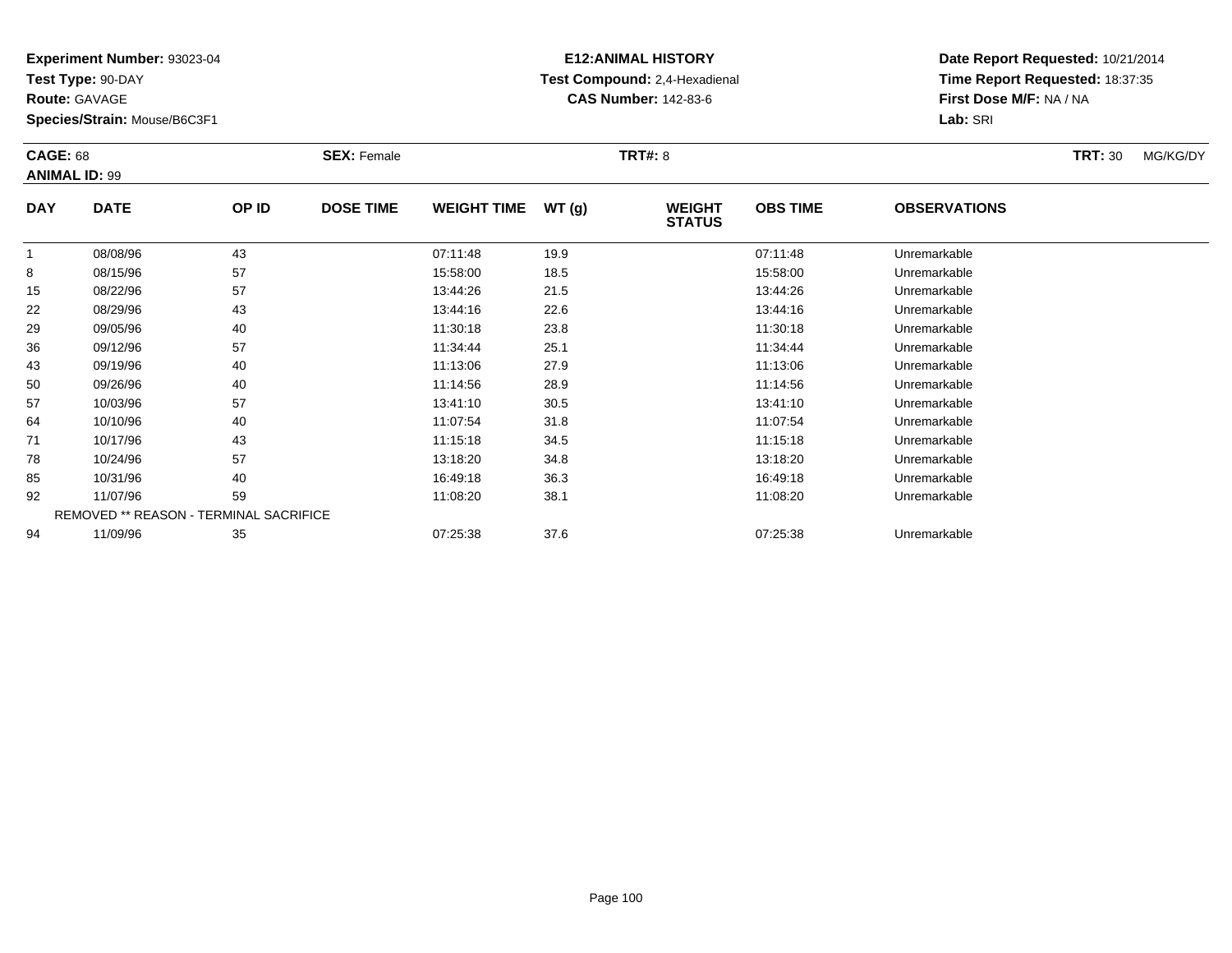**Test Type:** 90-DAY

**Route:** GAVAGE

**Species/Strain:** Mouse/B6C3F1

# **E12:ANIMAL HISTORY Test Compound:** 2,4-Hexadienal **CAS Number:** 142-83-6

| <b>CAGE: 68</b> | <b>ANIMAL ID: 100</b>                         |       | <b>SEX: Female</b> |                    |       | <b>TRT#: 8</b>                 |                 |                     | <b>TRT: 30</b> | MG/KG/DY |
|-----------------|-----------------------------------------------|-------|--------------------|--------------------|-------|--------------------------------|-----------------|---------------------|----------------|----------|
| <b>DAY</b>      | <b>DATE</b>                                   | OP ID | <b>DOSE TIME</b>   | <b>WEIGHT TIME</b> | WT(g) | <b>WEIGHT</b><br><b>STATUS</b> | <b>OBS TIME</b> | <b>OBSERVATIONS</b> |                |          |
|                 | 08/08/96                                      | 43    |                    | 07:11:48           | 18.6  |                                | 07:11:48        | Unremarkable        |                |          |
| 8               | 08/15/96                                      | 57    |                    | 15:58:00           | 17.4  |                                | 15:58:00        | Unremarkable        |                |          |
| 15              | 08/22/96                                      | 57    |                    | 13:44:26           | 20.9  |                                | 13:44:26        | Unremarkable        |                |          |
| 22              | 08/29/96                                      | 43    |                    | 13:44:16           | 22.1  |                                | 13:44:16        | Unremarkable        |                |          |
| 29              | 09/05/96                                      | 40    |                    | 11:30:18           | 23.6  |                                | 11:30:18        | Unremarkable        |                |          |
| 36              | 09/12/96                                      | 57    |                    | 11:34:44           | 24.6  |                                | 11:34:44        | Unremarkable        |                |          |
| 43              | 09/19/96                                      | 40    |                    | 11:13:06           | 25.8  |                                | 11:13:06        | Unremarkable        |                |          |
| 50              | 09/26/96                                      | 40    |                    | 11:14:56           | 27.0  |                                | 11:14:56        | Unremarkable        |                |          |
| 57              | 10/03/96                                      | 57    |                    | 13:41:10           | 28.7  |                                | 13:41:10        | Unremarkable        |                |          |
| 64              | 10/10/96                                      | 40    |                    | 11:07:54           | 30.2  |                                | 11:07:54        | Unremarkable        |                |          |
| 71              | 10/17/96                                      | 43    |                    | 11:15:18           | 34.2  |                                | 11:15:18        | Unremarkable        |                |          |
| 78              | 10/24/96                                      | 57    |                    | 13:18:20           | 32.8  |                                | 13:18:20        | Unremarkable        |                |          |
| 85              | 10/31/96                                      | 40    |                    | 16:49:18           | 34.7  |                                | 16:49:18        | Unremarkable        |                |          |
| 92              | 11/07/96                                      | 59    |                    | 11:08:20           | 36.7  |                                | 11:08:20        | Unremarkable        |                |          |
|                 | <b>REMOVED ** REASON - TERMINAL SACRIFICE</b> |       |                    |                    |       |                                |                 |                     |                |          |
| 94              | 11/09/96                                      | 35    |                    | 07:25:38           | 35.8  |                                | 07:25:38        | Unremarkable        |                |          |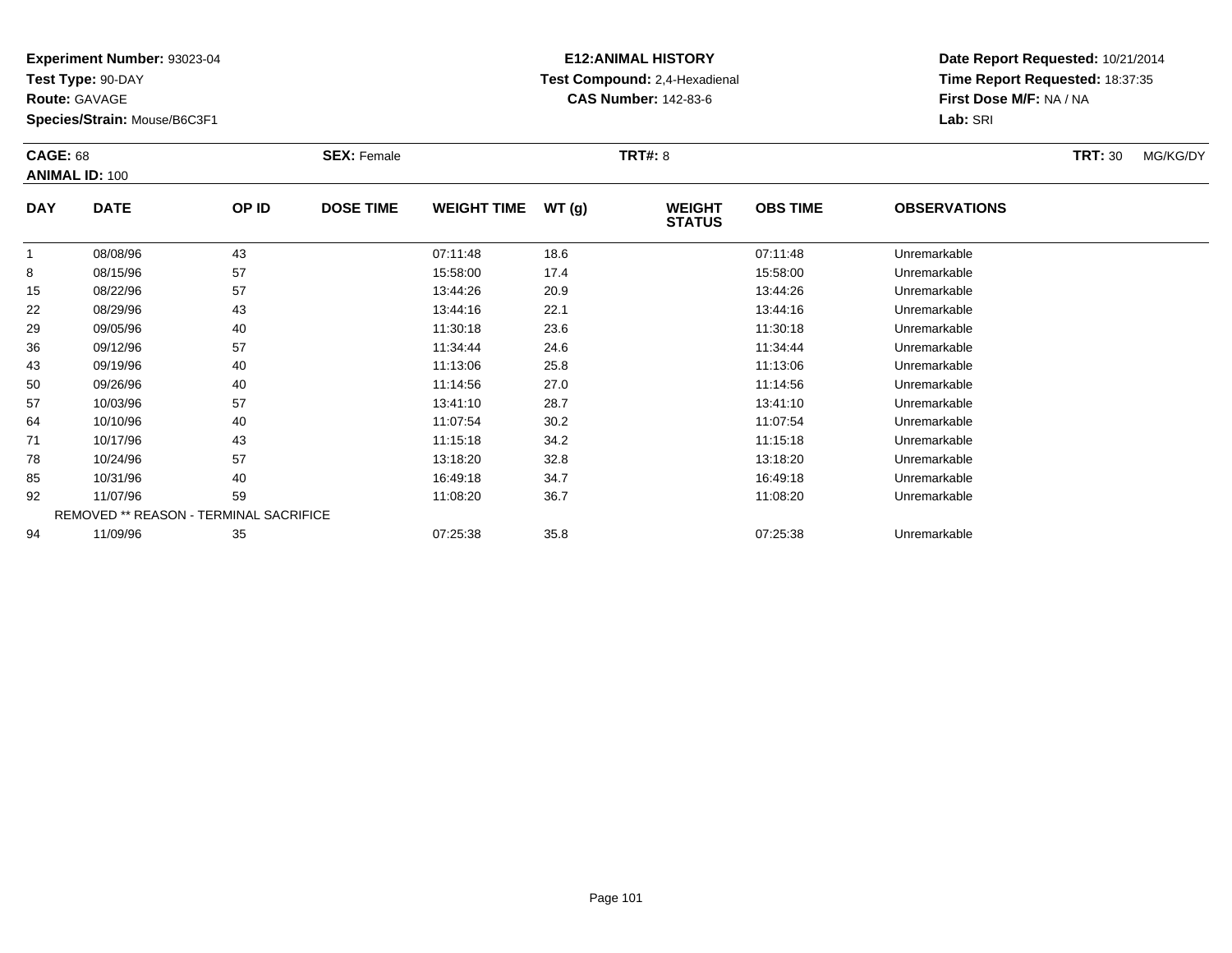**Test Type:** 90-DAY

**Route:** GAVAGE

**Species/Strain:** Mouse/B6C3F1

# **E12:ANIMAL HISTORY Test Compound:** 2,4-Hexadienal **CAS Number:** 142-83-6

|            | <b>CAGE: 69</b><br><b>ANIMAL ID: 101</b> |                                        | <b>SEX: Female</b> |                    | <b>TRT#: 10</b> |                                |                 | <b>TRT: 60</b>      | MG/KG/DY |  |
|------------|------------------------------------------|----------------------------------------|--------------------|--------------------|-----------------|--------------------------------|-----------------|---------------------|----------|--|
| <b>DAY</b> | <b>DATE</b>                              | OP ID                                  | <b>DOSE TIME</b>   | <b>WEIGHT TIME</b> | WT(g)           | <b>WEIGHT</b><br><b>STATUS</b> | <b>OBS TIME</b> | <b>OBSERVATIONS</b> |          |  |
|            | 08/08/96                                 | 43                                     |                    | 07:06:06           | 20.9            |                                | 07:06:06        | Unremarkable        |          |  |
| 8          | 08/15/96                                 | 57                                     |                    | 15:46:26           | 20.0            |                                | 15:46:26        | Unremarkable        |          |  |
| 15         | 08/22/96                                 | 57                                     |                    | 13:31:58           | 21.3            |                                | 13:31:58        | Unremarkable        |          |  |
| 22         | 08/29/96                                 | 43                                     |                    | 13:53:52           | 23.0            |                                | 13:53:52        | Unremarkable        |          |  |
| 29         | 09/05/96                                 | 40                                     |                    | 11:20:20           | 25.5            |                                | 11:20:20        | Unremarkable        |          |  |
| 36         | 09/12/96                                 | 57                                     |                    | 10:59:10           | 27.4            |                                | 10:59:10        | Unremarkable        |          |  |
| 43         | 09/19/96                                 | 40                                     |                    | 11:03:58           | 27.7            |                                | 11:03:58        | Unremarkable        |          |  |
| 50         | 09/26/96                                 | 40                                     |                    | 11:02:58           | 28.6            |                                | 11:02:58        | Unremarkable        |          |  |
| 57         | 10/03/96                                 | 57                                     |                    | 13:26:22           | 29.4            |                                | 13:26:22        | Unremarkable        |          |  |
| 64         | 10/10/96                                 | 40                                     |                    | 10:56:04           | 30.5            |                                | 10:56:04        | Unremarkable        |          |  |
| 71         | 10/17/96                                 | 43                                     |                    | 11:23:18           | 32.3            |                                | 11:23:18        | Unremarkable        |          |  |
| 78         | 10/24/96                                 | 57                                     |                    | 11:40:18           | 33.2            |                                | 11:40:18        | Unremarkable        |          |  |
| 85         | 10/31/96                                 | 40                                     |                    | 16:36:58           | 33.9            |                                | 16:36:58        | Unremarkable        |          |  |
| 92         | 11/07/96                                 | 59                                     |                    | 10:55:54           | 35.0            |                                | 10:55:54        | Unremarkable        |          |  |
|            |                                          | REMOVED ** REASON - TERMINAL SACRIFICE |                    |                    |                 |                                |                 |                     |          |  |
| 94         | 11/09/96                                 | 35                                     |                    | 07:28:56           | 36.6            |                                | 07:28:56        | Unremarkable        |          |  |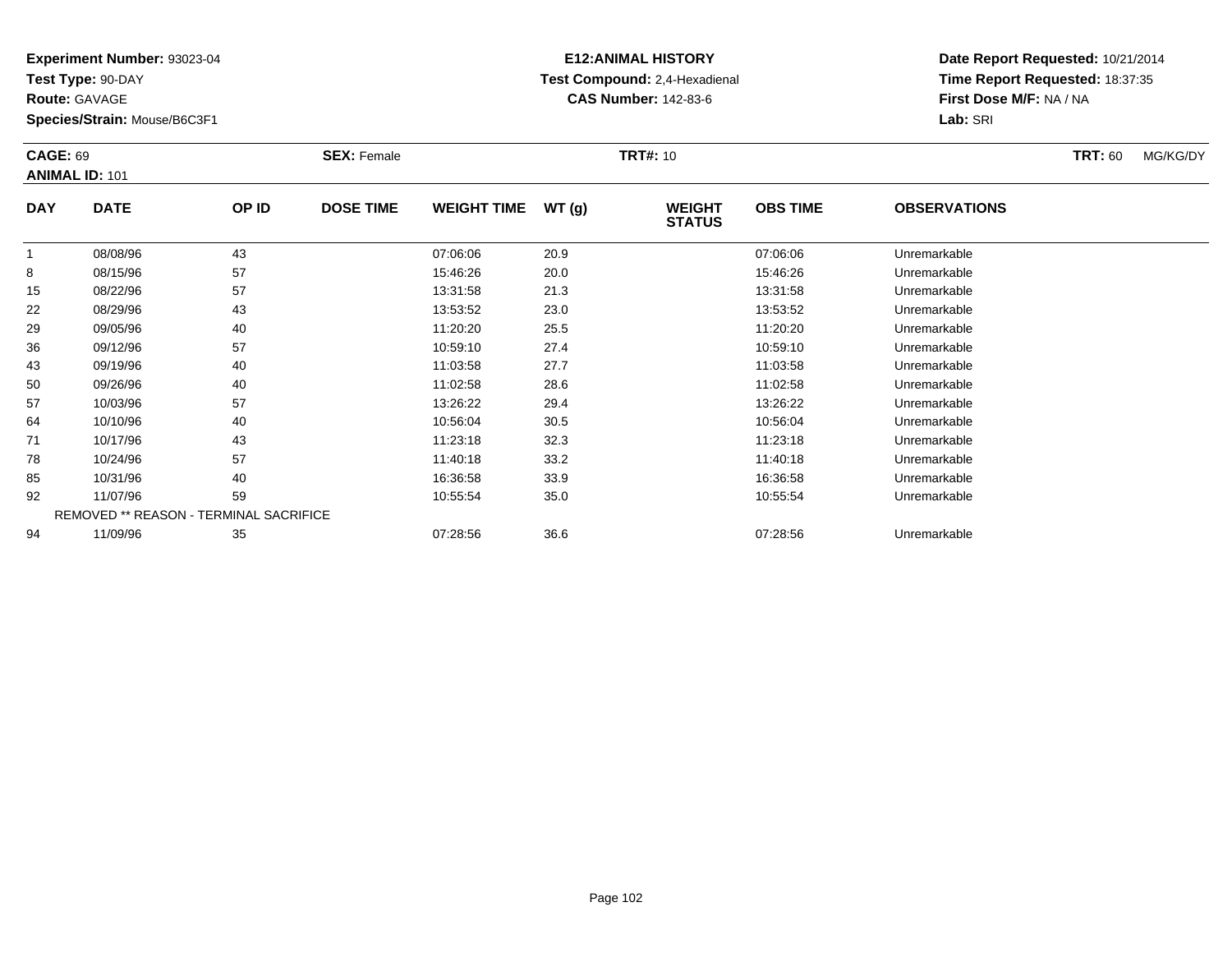**Test Type:** 90-DAY

**Route:** GAVAGE

**Species/Strain:** Mouse/B6C3F1

# **E12:ANIMAL HISTORY Test Compound:** 2,4-Hexadienal **CAS Number:** 142-83-6

|            | <b>CAGE: 69</b><br><b>ANIMAL ID: 102</b> |                                        | <b>SEX: Female</b> |                    | <b>TRT#: 10</b> |                                | <b>TRT: 60</b>  | MG/KG/DY            |  |  |
|------------|------------------------------------------|----------------------------------------|--------------------|--------------------|-----------------|--------------------------------|-----------------|---------------------|--|--|
| <b>DAY</b> | <b>DATE</b>                              | OP ID                                  | <b>DOSE TIME</b>   | <b>WEIGHT TIME</b> | WT(g)           | <b>WEIGHT</b><br><b>STATUS</b> | <b>OBS TIME</b> | <b>OBSERVATIONS</b> |  |  |
| 1          | 08/08/96                                 | 43                                     |                    | 07:06:06           | 19.0            |                                | 07:06:06        | Unremarkable        |  |  |
| 8          | 08/15/96                                 | 57                                     |                    | 15:46:26           | 20.2            |                                | 15:46:26        | Unremarkable        |  |  |
| 15         | 08/22/96                                 | 57                                     |                    | 13:31:58           | 20.6            |                                | 13:31:58        | Unremarkable        |  |  |
| 22         | 08/29/96                                 | 43                                     |                    | 13:53:52           | 21.3            |                                | 13:53:52        | Unremarkable        |  |  |
| 29         | 09/05/96                                 | 40                                     |                    | 11:20:20           | 24.6            |                                | 11:20:20        | Unremarkable        |  |  |
| 36         | 09/12/96                                 | 57                                     |                    | 10:59:10           | 25.6            |                                | 10:59:10        | Unremarkable        |  |  |
| 43         | 09/19/96                                 | 40                                     |                    | 11:03:58           | 27.6            |                                | 11:03:58        | Unremarkable        |  |  |
| 50         | 09/26/96                                 | 40                                     |                    | 11:02:58           | 24.9            |                                | 11:02:58        | Unremarkable        |  |  |
| 57         | 10/03/96                                 | 57                                     |                    | 13:26:22           | 24.8            |                                | 13:26:22        | Unremarkable        |  |  |
| 64         | 10/10/96                                 | 40                                     |                    | 10:56:04           | 26.3            |                                | 10:56:04        | Unremarkable        |  |  |
| 71         | 10/17/96                                 | 43                                     |                    | 11:23:18           | 27.3            |                                | 11:23:18        | Unremarkable        |  |  |
| 78         | 10/24/96                                 | 57                                     |                    | 11:40:18           | 28.9            |                                | 11:40:18        | Unremarkable        |  |  |
| 85         | 10/31/96                                 | 40                                     |                    | 16:36:58           | 30.7            |                                | 16:36:58        | Unremarkable        |  |  |
| 92         | 11/07/96                                 | 59                                     |                    | 10:55:54           | 31.4            |                                | 10:55:54        | Unremarkable        |  |  |
|            |                                          | REMOVED ** REASON - TERMINAL SACRIFICE |                    |                    |                 |                                |                 |                     |  |  |
| 94         | 11/09/96                                 | 35                                     |                    | 07:28:56           | 32.4            |                                | 07:28:56        | Unremarkable        |  |  |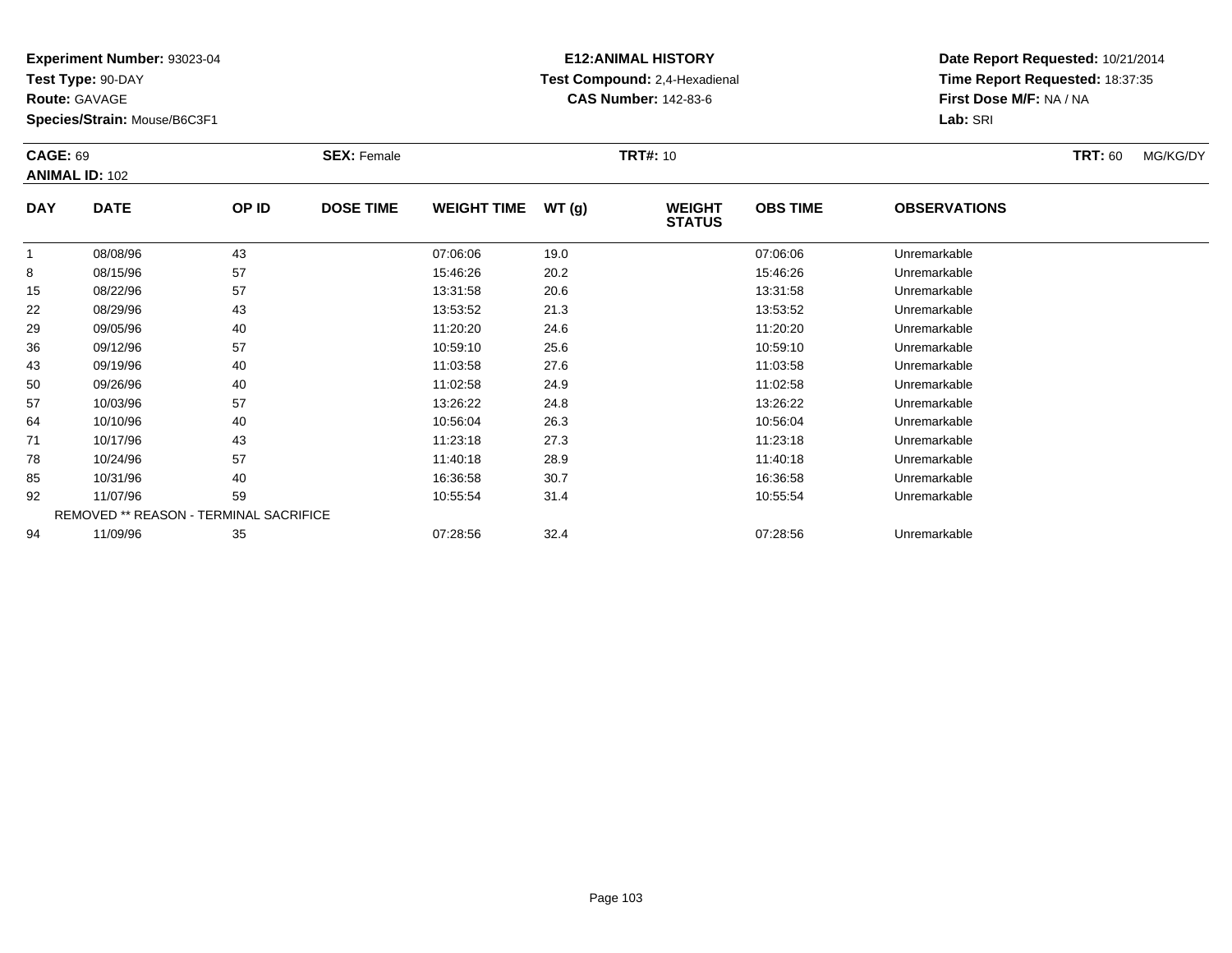**Test Type:** 90-DAY

**Route:** GAVAGE

**Species/Strain:** Mouse/B6C3F1

# **E12:ANIMAL HISTORY Test Compound:** 2,4-Hexadienal **CAS Number:** 142-83-6

| <b>CAGE: 69</b> | <b>ANIMAL ID: 103</b> |                                        | <b>SEX: Female</b> |                    |       | <b>TRT#: 10</b>                |                 |                     | <b>TRT: 60</b> | MG/KG/DY |
|-----------------|-----------------------|----------------------------------------|--------------------|--------------------|-------|--------------------------------|-----------------|---------------------|----------------|----------|
| <b>DAY</b>      | <b>DATE</b>           | OP ID                                  | <b>DOSE TIME</b>   | <b>WEIGHT TIME</b> | WT(g) | <b>WEIGHT</b><br><b>STATUS</b> | <b>OBS TIME</b> | <b>OBSERVATIONS</b> |                |          |
| 1               | 08/08/96              | 43                                     |                    | 07:06:06           | 20.0  |                                | 07:06:06        | Unremarkable        |                |          |
| 8               | 08/15/96              | 57                                     |                    | 15:46:26           | 20.1  |                                | 15:46:26        | Unremarkable        |                |          |
| 15              | 08/22/96              | 57                                     |                    | 13:31:58           | 21.5  |                                | 13:31:58        | Unremarkable        |                |          |
| 22              | 08/29/96              | 43                                     |                    | 13:53:52           | 23.8  |                                | 13:53:52        | Unremarkable        |                |          |
| 29              | 09/05/96              | 40                                     |                    | 11:20:20           | 25.3  |                                | 11:20:20        | Unremarkable        |                |          |
| 36              | 09/12/96              | 57                                     |                    | 10:59:10           | 25.3  |                                | 10:59:10        | Unremarkable        |                |          |
| 43              | 09/19/96              | 40                                     |                    | 11:03:58           | 25.6  |                                | 11:03:58        | Unremarkable        |                |          |
| 50              | 09/26/96              | 40                                     |                    | 11:02:58           | 27.4  |                                | 11:02:58        | Unremarkable        |                |          |
| 57              | 10/03/96              | 57                                     |                    | 13:26:22           | 27.5  |                                | 13:26:22        | Unremarkable        |                |          |
| 64              | 10/10/96              | 40                                     |                    | 10:56:04           | 28.1  |                                | 10:56:04        | Unremarkable        |                |          |
| 71              | 10/17/96              | 43                                     |                    | 11:23:18           | 29.0  |                                | 11:23:18        | Unremarkable        |                |          |
| 78              | 10/24/96              | 57                                     |                    | 11:40:18           | 31.5  |                                | 11:40:18        | Unremarkable        |                |          |
| 85              | 10/31/96              | 40                                     |                    | 16:36:58           | 33.8  |                                | 16:36:58        | Unremarkable        |                |          |
| 92              | 11/07/96              | 59                                     |                    | 10:55:54           | 32.2  |                                | 10:55:54        | Unremarkable        |                |          |
|                 |                       | REMOVED ** REASON - TERMINAL SACRIFICE |                    |                    |       |                                |                 |                     |                |          |
| 94              | 11/09/96              | 35                                     |                    | 07:28:56           | 33.4  |                                | 07:28:56        | Unremarkable        |                |          |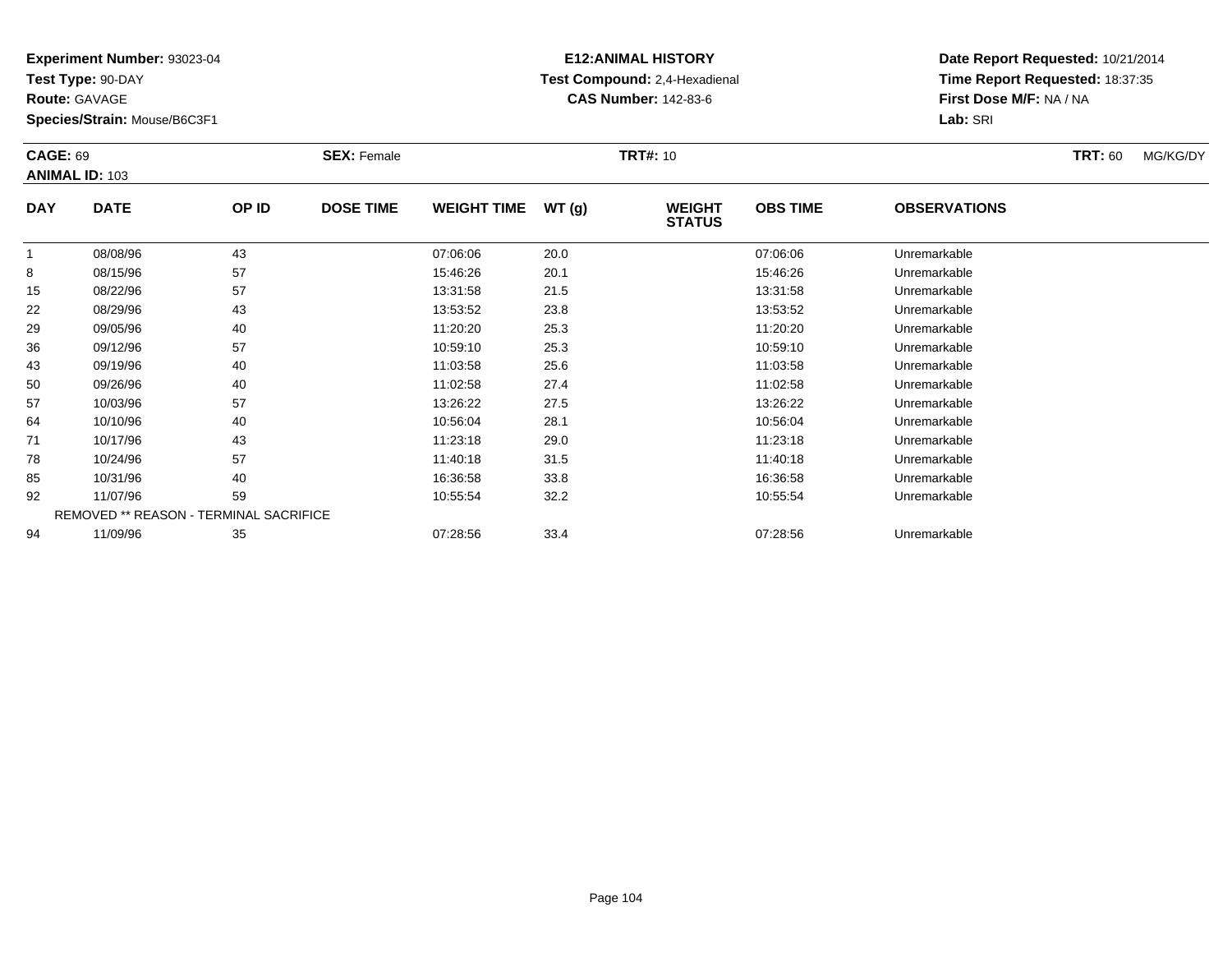**Test Type:** 90-DAY

**Route:** GAVAGE

**Species/Strain:** Mouse/B6C3F1

# **E12:ANIMAL HISTORY Test Compound:** 2,4-Hexadienal **CAS Number:** 142-83-6

|            | <b>CAGE: 69</b><br><b>ANIMAL ID: 104</b> |                                        | <b>SEX: Female</b> |                    |       | <b>TRT#: 10</b>                |                 |                     | <b>TRT: 60</b> | MG/KG/DY |
|------------|------------------------------------------|----------------------------------------|--------------------|--------------------|-------|--------------------------------|-----------------|---------------------|----------------|----------|
| <b>DAY</b> | <b>DATE</b>                              | OP ID                                  | <b>DOSE TIME</b>   | <b>WEIGHT TIME</b> | WT(g) | <b>WEIGHT</b><br><b>STATUS</b> | <b>OBS TIME</b> | <b>OBSERVATIONS</b> |                |          |
|            | 08/08/96                                 | 43                                     |                    | 07:06:06           | 18.5  |                                | 07:06:06        | Unremarkable        |                |          |
| 8          | 08/15/96                                 | 57                                     |                    | 15:46:26           | 20.3  |                                | 15:46:26        | Unremarkable        |                |          |
| 15         | 08/22/96                                 | 57                                     |                    | 13:31:58           | 21.0  |                                | 13:31:58        | Unremarkable        |                |          |
| 22         | 08/29/96                                 | 43                                     |                    | 13:53:52           | 22.3  |                                | 13:53:52        | Unremarkable        |                |          |
| 29         | 09/05/96                                 | 40                                     |                    | 11:20:20           | 24.0  |                                | 11:20:20        | Unremarkable        |                |          |
| 36         | 09/12/96                                 | 57                                     |                    | 10:59:10           | 23.8  |                                | 10:59:10        | Unremarkable        |                |          |
| 43         | 09/19/96                                 | 40                                     |                    | 11:03:58           | 28.2  |                                | 11:03:58        | Unremarkable        |                |          |
| 50         | 09/26/96                                 | 40                                     |                    | 11:02:58           | 25.7  |                                | 11:02:58        | Unremarkable        |                |          |
| 57         | 10/03/96                                 | 57                                     |                    | 13:26:22           | 27.6  |                                | 13:26:22        | Unremarkable        |                |          |
| 64         | 10/10/96                                 | 40                                     |                    | 10:56:04           | 30.3  |                                | 10:56:04        | Unremarkable        |                |          |
| 71         | 10/17/96                                 | 43                                     |                    | 11:23:18           | 31.5  |                                | 11:23:18        | Unremarkable        |                |          |
| 78         | 10/24/96                                 | 57                                     |                    | 11:40:18           | 32.0  |                                | 11:40:18        | Unremarkable        |                |          |
| 85         | 10/31/96                                 | 40                                     |                    | 16:36:58           | 33.7  |                                | 16:36:58        | Unremarkable        |                |          |
| 92         | 11/07/96                                 | 59                                     |                    | 10:55:54           | 34.1  |                                | 10:55:54        | Unremarkable        |                |          |
|            |                                          | REMOVED ** REASON - TERMINAL SACRIFICE |                    |                    |       |                                |                 |                     |                |          |
| 94         | 11/09/96                                 | 35                                     |                    | 07:28:56           | 32.8  |                                | 07:28:56        | Unremarkable        |                |          |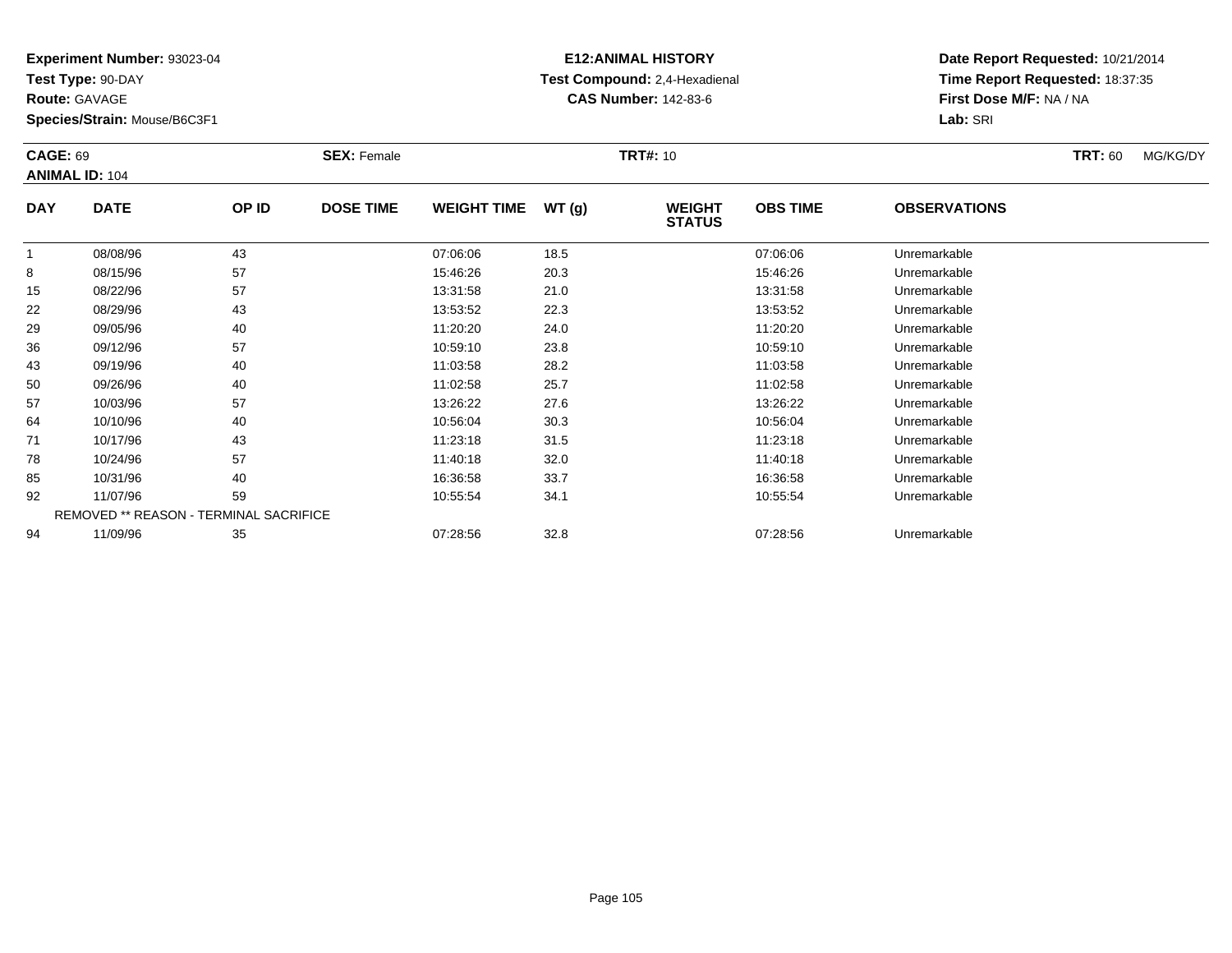**Test Type:** 90-DAY

**Route:** GAVAGE

**Species/Strain:** Mouse/B6C3F1

# **E12:ANIMAL HISTORY Test Compound:** 2,4-Hexadienal **CAS Number:** 142-83-6

| <b>CAGE: 69</b> | <b>ANIMAL ID: 105</b> |                                        | <b>SEX: Female</b> |                    |       | <b>TRT#: 10</b>                |                 |                     | <b>TRT: 60</b> | MG/KG/DY |
|-----------------|-----------------------|----------------------------------------|--------------------|--------------------|-------|--------------------------------|-----------------|---------------------|----------------|----------|
| <b>DAY</b>      | <b>DATE</b>           | OP ID                                  | <b>DOSE TIME</b>   | <b>WEIGHT TIME</b> | WT(g) | <b>WEIGHT</b><br><b>STATUS</b> | <b>OBS TIME</b> | <b>OBSERVATIONS</b> |                |          |
| 1               | 08/08/96              | 43                                     |                    | 07:06:06           | 18.2  |                                | 07:06:06        | Unremarkable        |                |          |
| 8               | 08/15/96              | 57                                     |                    | 15:46:26           | 18.9  |                                | 15:46:26        | Unremarkable        |                |          |
| 15              | 08/22/96              | 57                                     |                    | 13:31:58           | 20.9  |                                | 13:31:58        | Unremarkable        |                |          |
| 22              | 08/29/96              | 43                                     |                    | 13:53:52           | 21.7  |                                | 13:53:52        | Unremarkable        |                |          |
| 29              | 09/05/96              | 40                                     |                    | 11:20:20           | 23.3  |                                | 11:20:20        | Unremarkable        |                |          |
| 36              | 09/12/96              | 57                                     |                    | 10:59:10           | 26.0  |                                | 10:59:10        | Unremarkable        |                |          |
| 43              | 09/19/96              | 40                                     |                    | 11:03:58           | 25.6  |                                | 11:03:58        | Unremarkable        |                |          |
| 50              | 09/26/96              | 40                                     |                    | 11:02:58           | 27.6  |                                | 11:02:58        | Unremarkable        |                |          |
| 57              | 10/03/96              | 57                                     |                    | 13:26:22           | 27.5  |                                | 13:26:22        | Unremarkable        |                |          |
| 64              | 10/10/96              | 40                                     |                    | 10:56:04           | 28.9  |                                | 10:56:04        | Unremarkable        |                |          |
| 71              | 10/17/96              | 43                                     |                    | 11:23:18           | 30.5  |                                | 11:23:18        | Unremarkable        |                |          |
| 78              | 10/24/96              | 57                                     |                    | 11:40:18           | 34.2  |                                | 11:40:18        | Unremarkable        |                |          |
| 85              | 10/31/96              | 40                                     |                    | 16:36:58           | 33.2  |                                | 16:36:58        | Unremarkable        |                |          |
| 92              | 11/07/96              | 59                                     |                    | 10:55:54           | 35.5  |                                | 10:55:54        | Unremarkable        |                |          |
|                 |                       | REMOVED ** REASON - TERMINAL SACRIFICE |                    |                    |       |                                |                 |                     |                |          |
| 94              | 11/09/96              | 35                                     |                    | 07:28:56           | 35.1  |                                | 07:28:56        | Unremarkable        |                |          |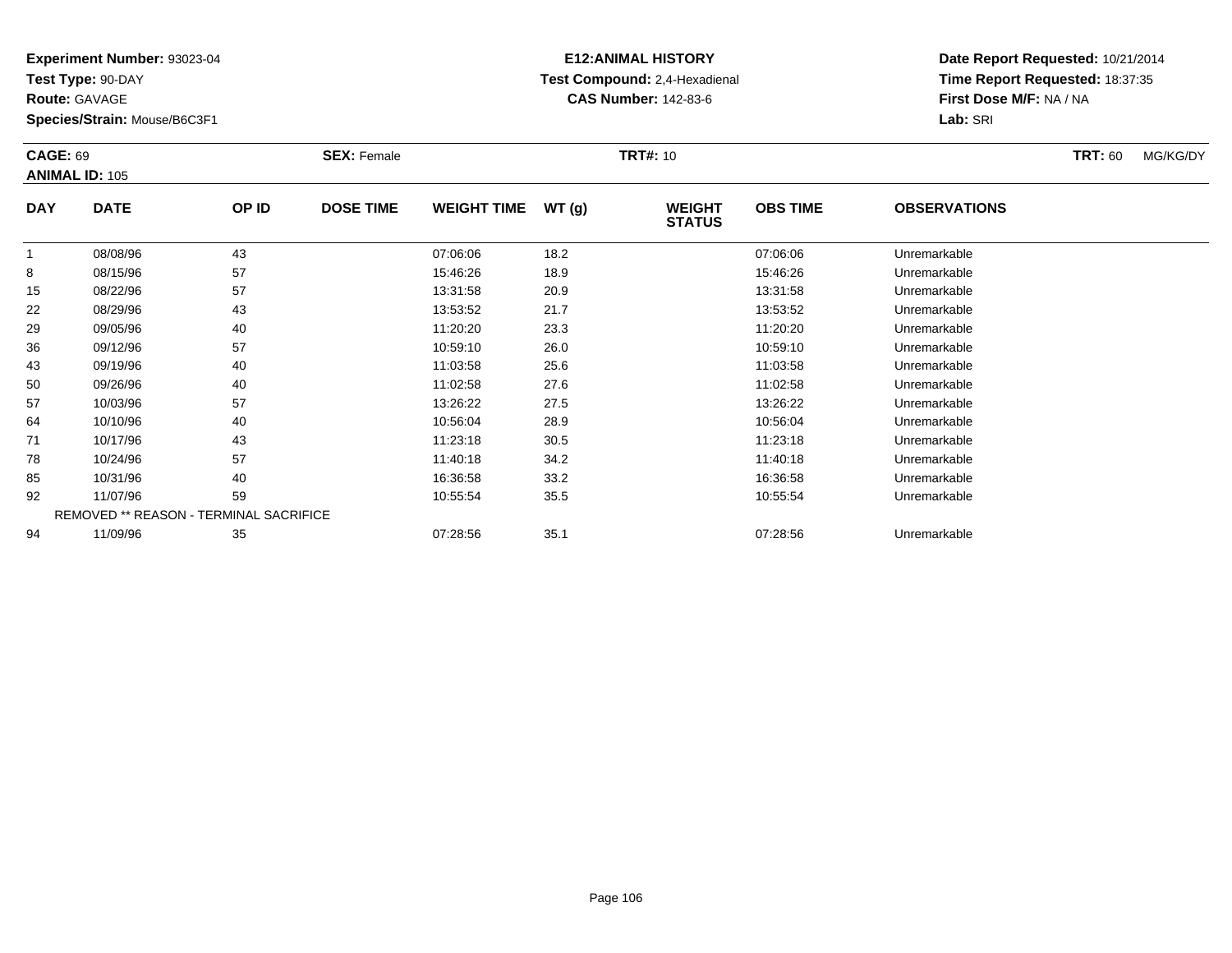**Test Type:** 90-DAY

**Route:** GAVAGE

**Species/Strain:** Mouse/B6C3F1

# **E12:ANIMAL HISTORY Test Compound:** 2,4-Hexadienal **CAS Number:** 142-83-6

| <b>CAGE: 70</b> | <b>ANIMAL ID: 106</b>                  |       | <b>SEX: Female</b> |                    |       | <b>TRT#: 10</b>                |                 |                     | <b>TRT: 60</b> | MG/KG/DY |
|-----------------|----------------------------------------|-------|--------------------|--------------------|-------|--------------------------------|-----------------|---------------------|----------------|----------|
| <b>DAY</b>      | <b>DATE</b>                            | OP ID | <b>DOSE TIME</b>   | <b>WEIGHT TIME</b> | WT(g) | <b>WEIGHT</b><br><b>STATUS</b> | <b>OBS TIME</b> | <b>OBSERVATIONS</b> |                |          |
|                 | 08/08/96                               | 43    |                    | 07:07:02           | 19.3  |                                | 07:07:02        | Unremarkable        |                |          |
| 8               | 08/15/96                               | 57    |                    | 15:48:26           | 19.3  |                                | 15:48:26        | Unremarkable        |                |          |
| 15              | 08/22/96                               | 57    |                    | 13:34:12           | 20.2  |                                | 13:34:12        | Unremarkable        |                |          |
| 22              | 08/29/96                               | 43    |                    | 13:55:18           | 21.9  |                                | 13:55:18        | Unremarkable        |                |          |
| 29              | 09/05/96                               | 40    |                    | 11:21:38           | 27.0  |                                | 11:21:38        | Unremarkable        |                |          |
| 36              | 09/12/96                               | 57    |                    | 11:05:34           | 23.8  |                                | 11:05:34        | Unremarkable        |                |          |
| 43              | 09/19/96                               | 40    |                    | 11:05:18           | 24.9  |                                | 11:05:18        | Unremarkable        |                |          |
| 50              | 09/26/96                               | 40    |                    | 11:04:48           | 27.3  |                                | 11:04:48        | Unremarkable        |                |          |
| 57              | 10/03/96                               | 57    |                    | 13:29:18           | 27.0  |                                | 13:29:18        | Unremarkable        |                |          |
| 64              | 10/10/96                               | 40    |                    | 10:57:20           | 27.2  |                                | 10:57:20        | Unremarkable        |                |          |
| 71              | 10/17/96                               | 43    |                    | 11:25:00           | 29.0  |                                | 11:25:00        | Unremarkable        |                |          |
| 78              | 10/24/96                               | 57    |                    | 11:42:32           | 32.8  |                                | 11:42:32        | Unremarkable        |                |          |
| 85              | 10/31/96                               | 40    |                    | 16:38:06           | 33.3  |                                | 16:38:06        | Unremarkable        |                |          |
| 92              | 11/07/96                               | 59    |                    | 10:57:28           | 33.7  |                                | 10:57:28        | Unremarkable        |                |          |
|                 | REMOVED ** REASON - TERMINAL SACRIFICE |       |                    |                    |       |                                |                 |                     |                |          |
| 94              | 11/09/96                               | 35    |                    | 07:31:44           | 34.0  |                                | 07:31:44        | Unremarkable        |                |          |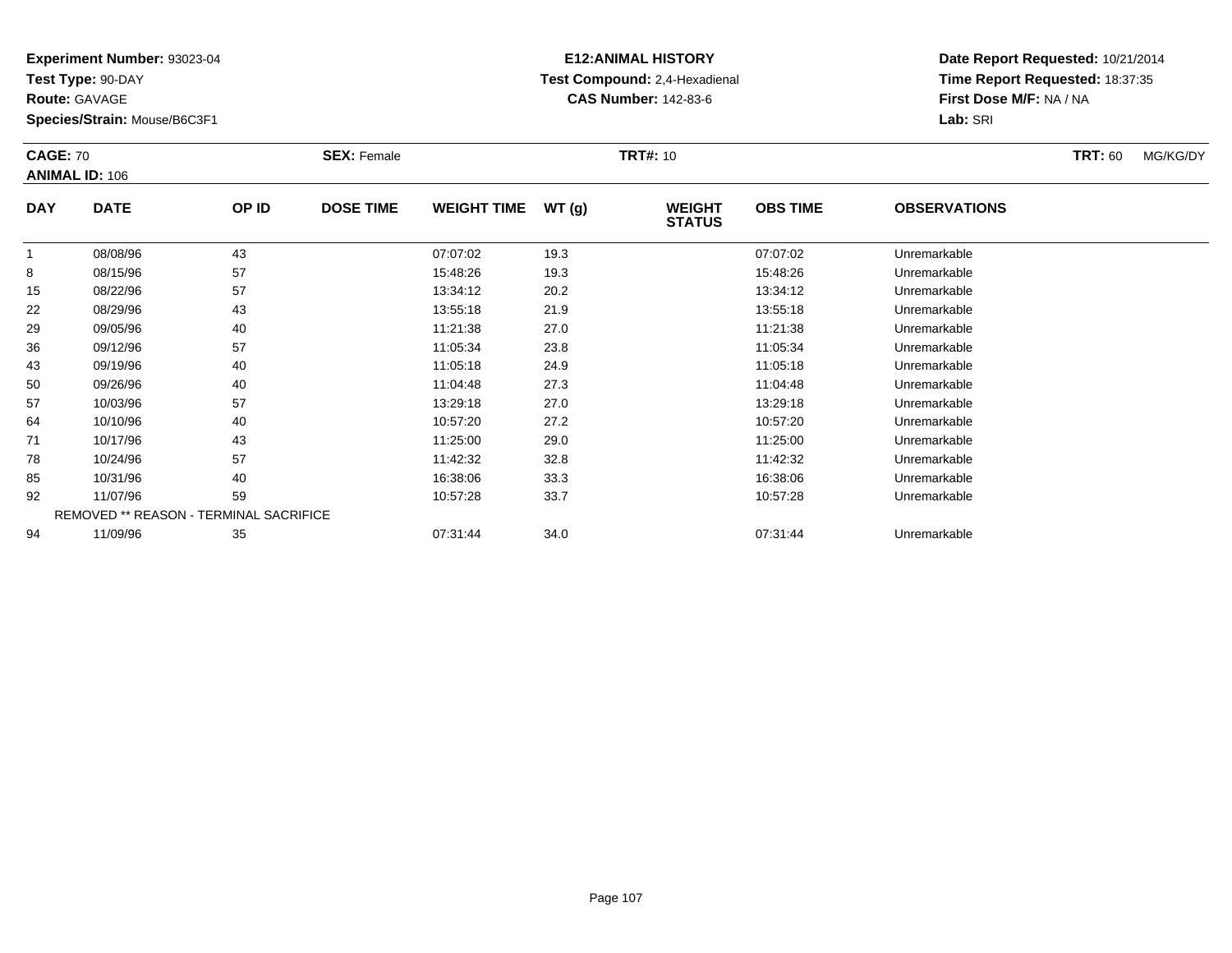**Test Type:** 90-DAY

**Route:** GAVAGE

**Species/Strain:** Mouse/B6C3F1

# **E12:ANIMAL HISTORY Test Compound:** 2,4-Hexadienal **CAS Number:** 142-83-6

|            | <b>CAGE: 70</b><br><b>ANIMAL ID: 107</b> |                                        | <b>SEX: Female</b> |                    |       | <b>TRT#: 10</b>                |                 |                     | <b>TRT: 60</b> | MG/KG/DY |
|------------|------------------------------------------|----------------------------------------|--------------------|--------------------|-------|--------------------------------|-----------------|---------------------|----------------|----------|
| <b>DAY</b> | <b>DATE</b>                              | OP ID                                  | <b>DOSE TIME</b>   | <b>WEIGHT TIME</b> | WT(g) | <b>WEIGHT</b><br><b>STATUS</b> | <b>OBS TIME</b> | <b>OBSERVATIONS</b> |                |          |
|            | 08/08/96                                 | 43                                     |                    | 07:07:02           | 18.2  |                                | 07:07:02        | Unremarkable        |                |          |
| 8          | 08/15/96                                 | 57                                     |                    | 15:48:26           | 19.4  |                                | 15:48:26        | Unremarkable        |                |          |
| 15         | 08/22/96                                 | 57                                     |                    | 13:34:12           | 20.3  |                                | 13:34:12        | Unremarkable        |                |          |
| 22         | 08/29/96                                 | 43                                     |                    | 13:55:18           | 21.8  |                                | 13:55:18        | Unremarkable        |                |          |
| 29         | 09/05/96                                 | 40                                     |                    | 11:21:38           | 23.9  |                                | 11:21:38        | Unremarkable        |                |          |
| 36         | 09/12/96                                 | 57                                     |                    | 11:05:34           | 23.7  |                                | 11:05:34        | Unremarkable        |                |          |
| 43         | 09/19/96                                 | 40                                     |                    | 11:05:18           | 23.5  |                                | 11:05:18        | Unremarkable        |                |          |
| 50         | 09/26/96                                 | 40                                     |                    | 11:04:48           | 24.9  |                                | 11:04:48        | Unremarkable        |                |          |
| 57         | 10/03/96                                 | 57                                     |                    | 13:29:18           | 25.5  |                                | 13:29:18        | Unremarkable        |                |          |
| 64         | 10/10/96                                 | 40                                     |                    | 10:57:20           | 27.2  |                                | 10:57:20        | Unremarkable        |                |          |
| 71         | 10/17/96                                 | 43                                     |                    | 11:25:00           | 28.0  |                                | 11:25:00        | Unremarkable        |                |          |
| 78         | 10/24/96                                 | 57                                     |                    | 11:42:32           | 27.9  |                                | 11:42:32        | Unremarkable        |                |          |
| 85         | 10/31/96                                 | 40                                     |                    | 16:38:06           | 28.6  |                                | 16:38:06        | Unremarkable        |                |          |
| 92         | 11/07/96                                 | 59                                     |                    | 10:57:28           | 29.8  |                                | 10:57:28        | Unremarkable        |                |          |
|            |                                          | REMOVED ** REASON - TERMINAL SACRIFICE |                    |                    |       |                                |                 |                     |                |          |
| 94         | 11/09/96                                 | 35                                     |                    | 07:31:44           | 28.6  |                                | 07:31:44        | Unremarkable        |                |          |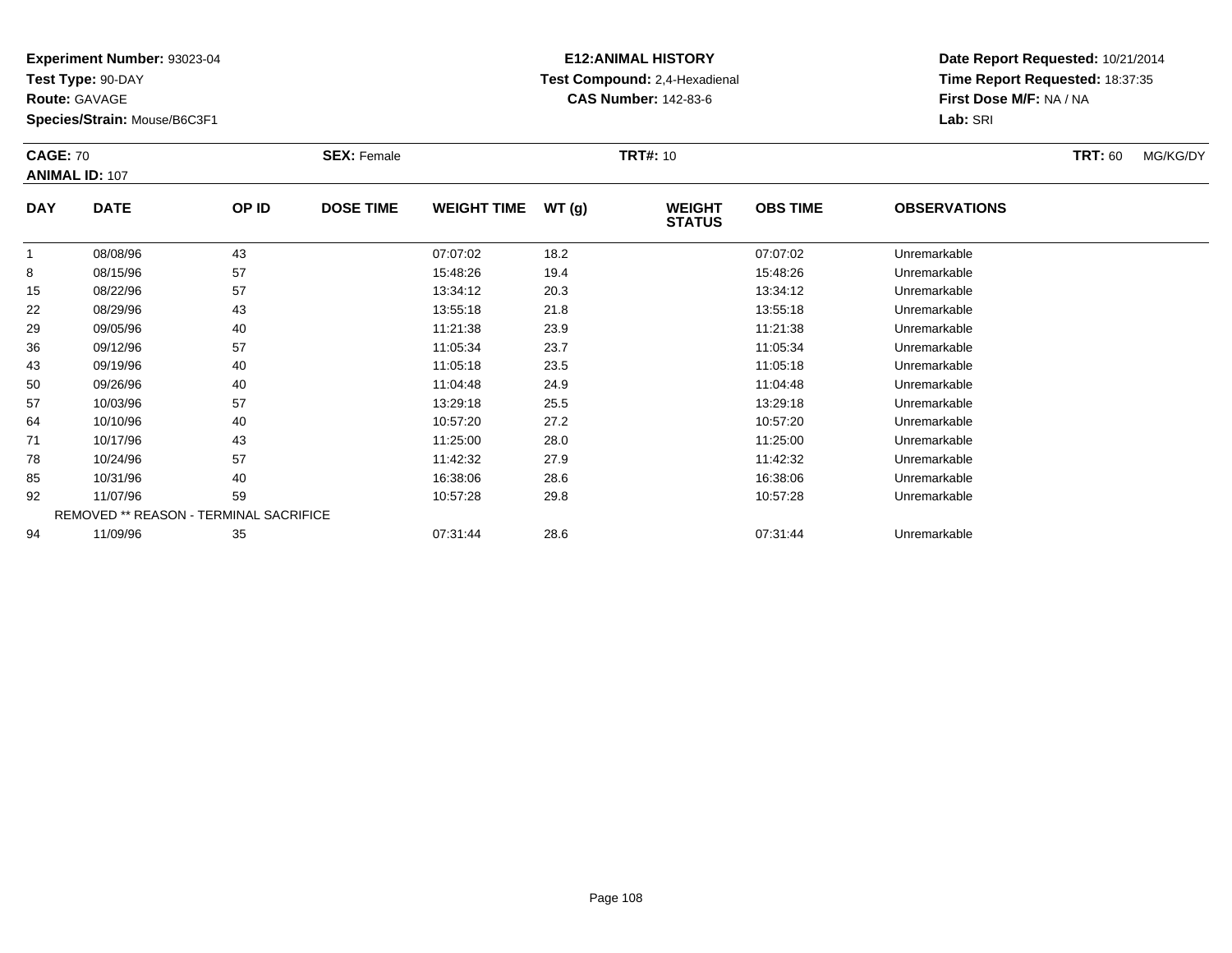**Test Type:** 90-DAY

**Route:** GAVAGE

**Species/Strain:** Mouse/B6C3F1

# **E12:ANIMAL HISTORY Test Compound:** 2,4-Hexadienal **CAS Number:** 142-83-6

| <b>CAGE: 70</b> | <b>ANIMAL ID: 108</b>                  |       | <b>SEX: Female</b> |                    |       | <b>TRT#: 10</b>                |                 |                     | <b>TRT: 60</b> | MG/KG/DY |
|-----------------|----------------------------------------|-------|--------------------|--------------------|-------|--------------------------------|-----------------|---------------------|----------------|----------|
| <b>DAY</b>      | <b>DATE</b>                            | OP ID | <b>DOSE TIME</b>   | <b>WEIGHT TIME</b> | WT(g) | <b>WEIGHT</b><br><b>STATUS</b> | <b>OBS TIME</b> | <b>OBSERVATIONS</b> |                |          |
| $\mathbf{1}$    | 08/08/96                               | 43    |                    | 07:07:02           | 19.5  |                                | 07:07:02        | Unremarkable        |                |          |
| 8               | 08/15/96                               | 57    |                    | 15:48:26           | 19.2  |                                | 15:48:26        | Unremarkable        |                |          |
| 15              | 08/22/96                               | 57    |                    | 13:34:12           | 20.4  |                                | 13:34:12        | Unremarkable        |                |          |
| 22              | 08/29/96                               | 43    |                    | 13:55:18           | 21.5  |                                | 13:55:18        | Unremarkable        |                |          |
| 29              | 09/05/96                               | 40    |                    | 11:21:38           | 22.6  |                                | 11:21:38        | Unremarkable        |                |          |
| 36              | 09/12/96                               | 57    |                    | 11:05:34           | 23.5  |                                | 11:05:34        | Unremarkable        |                |          |
| 43              | 09/19/96                               | 40    |                    | 11:05:18           | 24.6  |                                | 11:05:18        | Unremarkable        |                |          |
| 50              | 09/26/96                               | 40    |                    | 11:04:48           | 26.0  |                                | 11:04:48        | Unremarkable        |                |          |
| 57              | 10/03/96                               | 57    |                    | 13:29:18           | 25.1  |                                | 13:29:18        | Unremarkable        |                |          |
| 64              | 10/10/96                               | 40    |                    | 10:57:20           | 26.0  |                                | 10:57:20        | Unremarkable        |                |          |
| 71              | 10/17/96                               | 43    |                    | 11:25:00           | 28.4  |                                | 11:25:00        | Unremarkable        |                |          |
| 78              | 10/24/96                               | 57    |                    | 11:42:32           | 30.8  |                                | 11:42:32        | Unremarkable        |                |          |
| 85              | 10/31/96                               | 40    |                    | 16:38:06           | 29.5  |                                | 16:38:06        | Unremarkable        |                |          |
| 92              | 11/07/96                               | 59    |                    | 10:57:28           | 30.0  |                                | 10:57:28        | Unremarkable        |                |          |
|                 | REMOVED ** REASON - TERMINAL SACRIFICE |       |                    |                    |       |                                |                 |                     |                |          |
| 94              | 11/09/96                               | 35    |                    | 07:31:44           | 29.3  |                                | 07:31:44        | Unremarkable        |                |          |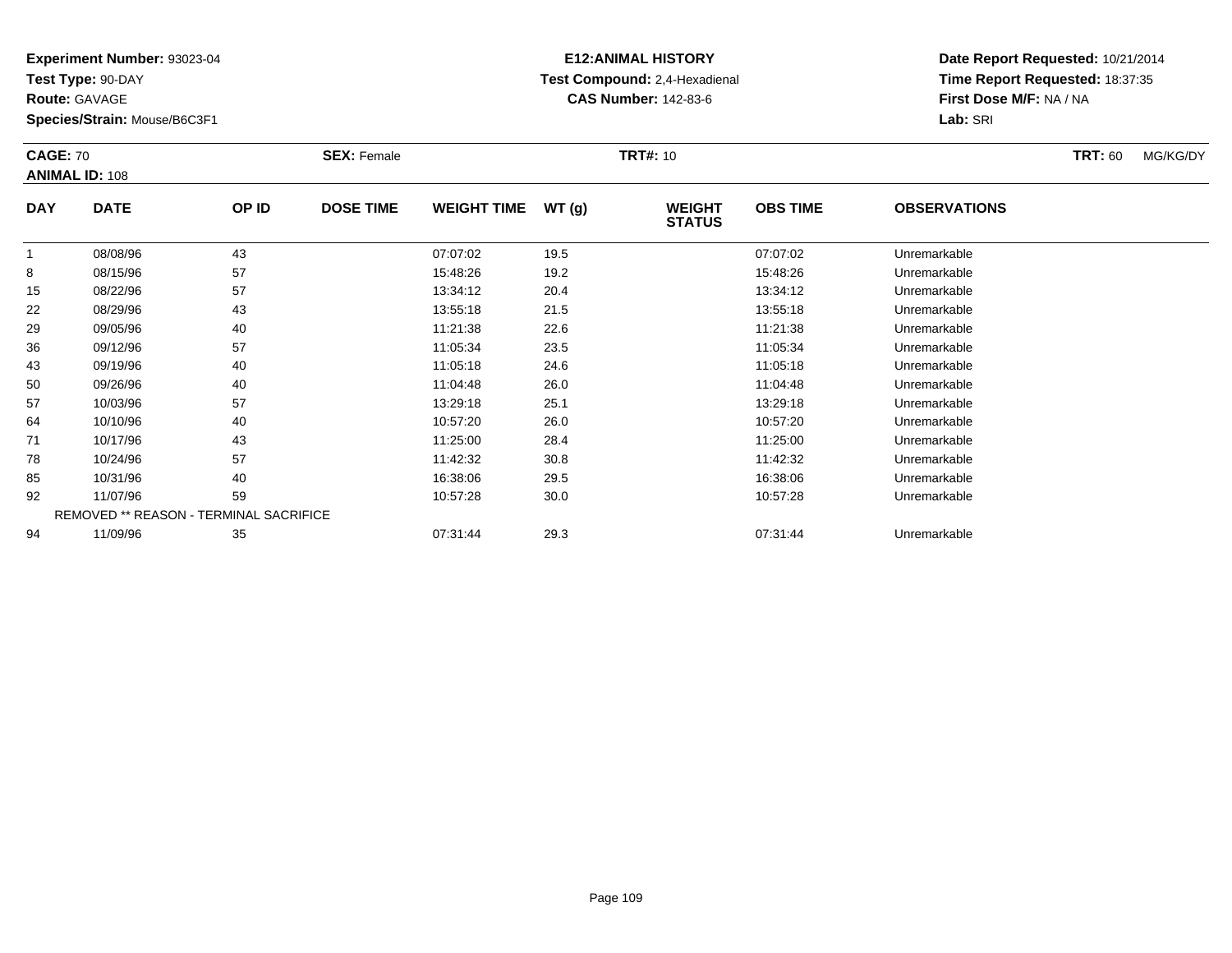**Test Type:** 90-DAY

**Route:** GAVAGE

**Species/Strain:** Mouse/B6C3F1

# **E12:ANIMAL HISTORY Test Compound:** 2,4-Hexadienal **CAS Number:** 142-83-6

| <b>CAGE: 70</b> | <b>ANIMAL ID: 109</b>                  |       | <b>SEX: Female</b> |                    |       | <b>TRT#: 10</b>                |                 |                     | <b>TRT: 60</b> | MG/KG/DY |
|-----------------|----------------------------------------|-------|--------------------|--------------------|-------|--------------------------------|-----------------|---------------------|----------------|----------|
| <b>DAY</b>      | <b>DATE</b>                            | OP ID | <b>DOSE TIME</b>   | <b>WEIGHT TIME</b> | WT(g) | <b>WEIGHT</b><br><b>STATUS</b> | <b>OBS TIME</b> | <b>OBSERVATIONS</b> |                |          |
| 1               | 08/08/96                               | 43    |                    | 07:07:02           | 18.1  |                                | 07:07:02        | Unremarkable        |                |          |
| 8               | 08/15/96                               | 57    |                    | 15:48:26           | 19.2  |                                | 15:48:26        | Unremarkable        |                |          |
| 15              | 08/22/96                               | 57    |                    | 13:34:12           | 19.4  |                                | 13:34:12        | Unremarkable        |                |          |
| 22              | 08/29/96                               | 43    |                    | 13:55:18           | 21.2  |                                | 13:55:18        | Unremarkable        |                |          |
| 29              | 09/05/96                               | 40    |                    | 11:21:38           | 24.7  |                                | 11:21:38        | Unremarkable        |                |          |
| 36              | 09/12/96                               | 57    |                    | 11:05:34           | 23.4  |                                | 11:05:34        | Unremarkable        |                |          |
| 43              | 09/19/96                               | 40    |                    | 11:05:18           | 24.1  |                                | 11:05:18        | Unremarkable        |                |          |
| 50              | 09/26/96                               | 40    |                    | 11:04:48           | 25.8  |                                | 11:04:48        | Unremarkable        |                |          |
| 57              | 10/03/96                               | 57    |                    | 13:29:18           | 27.2  |                                | 13:29:18        | Unremarkable        |                |          |
| 64              | 10/10/96                               | 40    |                    | 10:57:20           | 28.9  |                                | 10:57:20        | Unremarkable        |                |          |
| 71              | 10/17/96                               | 43    |                    | 11:25:00           | 30.8  |                                | 11:25:00        | Unremarkable        |                |          |
| 78              | 10/24/96                               | 57    |                    | 11:42:32           | 32.7  |                                | 11:42:32        | Unremarkable        |                |          |
| 85              | 10/31/96                               | 40    |                    | 16:38:06           | 32.8  |                                | 16:38:06        | Unremarkable        |                |          |
| 92              | 11/07/96                               | 59    |                    | 10:57:28           | 34.8  |                                | 10:57:28        | Unremarkable        |                |          |
|                 | REMOVED ** REASON - TERMINAL SACRIFICE |       |                    |                    |       |                                |                 |                     |                |          |
| 94              | 11/09/96                               | 35    |                    | 07:31:44           | 33.6  |                                | 07:31:44        | Unremarkable        |                |          |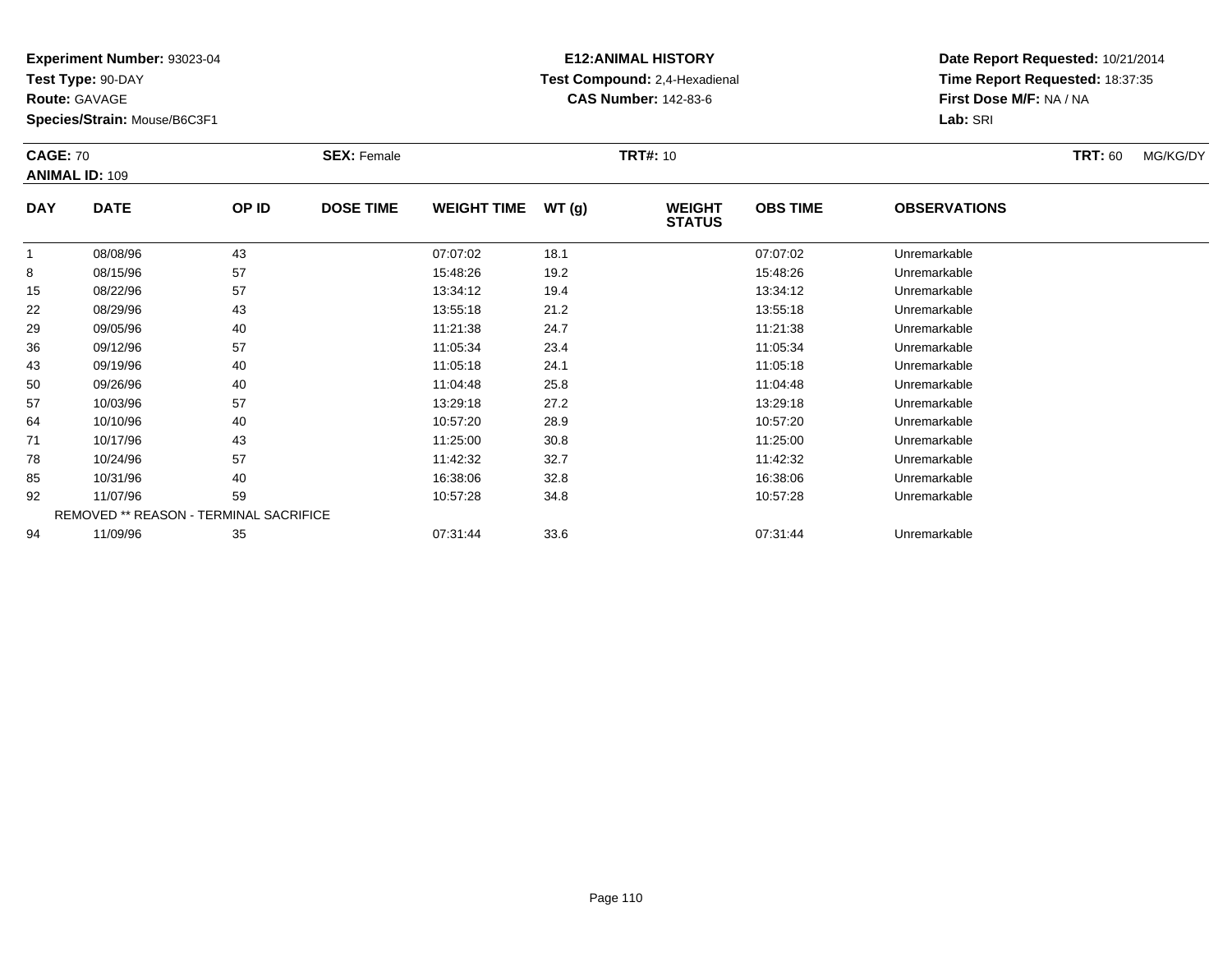**Test Type:** 90-DAY

**Route:** GAVAGE

**Species/Strain:** Mouse/B6C3F1

# **E12:ANIMAL HISTORY Test Compound:** 2,4-Hexadienal **CAS Number:** 142-83-6

| <b>CAGE: 70</b> | <b>ANIMAL ID: 110</b>                  |       | <b>SEX: Female</b> |                    |       | <b>TRT#: 10</b>                |                 |                     | <b>TRT: 60</b> | MG/KG/DY |
|-----------------|----------------------------------------|-------|--------------------|--------------------|-------|--------------------------------|-----------------|---------------------|----------------|----------|
| <b>DAY</b>      | <b>DATE</b>                            | OP ID | <b>DOSE TIME</b>   | <b>WEIGHT TIME</b> | WT(g) | <b>WEIGHT</b><br><b>STATUS</b> | <b>OBS TIME</b> | <b>OBSERVATIONS</b> |                |          |
| 1               | 08/08/96                               | 43    |                    | 07:07:02           | 20.2  |                                | 07:07:02        | Unremarkable        |                |          |
| 8               | 08/15/96                               | 57    |                    | 15:48:26           | 20.1  |                                | 15:48:26        | Unremarkable        |                |          |
| 15              | 08/22/96                               | 57    |                    | 13:34:12           | 21.1  |                                | 13:34:12        | Unremarkable        |                |          |
| 22              | 08/29/96                               | 43    |                    | 13:55:18           | 22.0  |                                | 13:55:18        | Unremarkable        |                |          |
| 29              | 09/05/96                               | 40    |                    | 11:21:38           | 24.3  |                                | 11:21:38        | Unremarkable        |                |          |
| 36              | 09/12/96                               | 57    |                    | 11:05:34           | 24.1  |                                | 11:05:34        | Unremarkable        |                |          |
| 43              | 09/19/96                               | 40    |                    | 11:05:18           | 24.8  |                                | 11:05:18        | Unremarkable        |                |          |
| 50              | 09/26/96                               | 40    |                    | 11:04:48           | 26.8  |                                | 11:04:48        | Unremarkable        |                |          |
| 57              | 10/03/96                               | 57    |                    | 13:29:18           | 28.5  |                                | 13:29:18        | Unremarkable        |                |          |
| 64              | 10/10/96                               | 40    |                    | 10:57:20           | 28.9  |                                | 10:57:20        | Unremarkable        |                |          |
| 71              | 10/17/96                               | 43    |                    | 11:25:00           | 30.3  |                                | 11:25:00        | Unremarkable        |                |          |
| 78              | 10/24/96                               | 57    |                    | 11:42:32           | 32.7  |                                | 11:42:32        | Unremarkable        |                |          |
| 85              | 10/31/96                               | 40    |                    | 16:38:06           | 33.9  |                                | 16:38:06        | Unremarkable        |                |          |
| 92              | 11/07/96                               | 59    |                    | 10:57:28           | 35.1  |                                | 10:57:28        | Unremarkable        |                |          |
|                 | REMOVED ** REASON - TERMINAL SACRIFICE |       |                    |                    |       |                                |                 |                     |                |          |
| 94              | 11/09/96                               | 35    |                    | 07:31:44           | 35.2  |                                | 07:31:44        | Unremarkable        |                |          |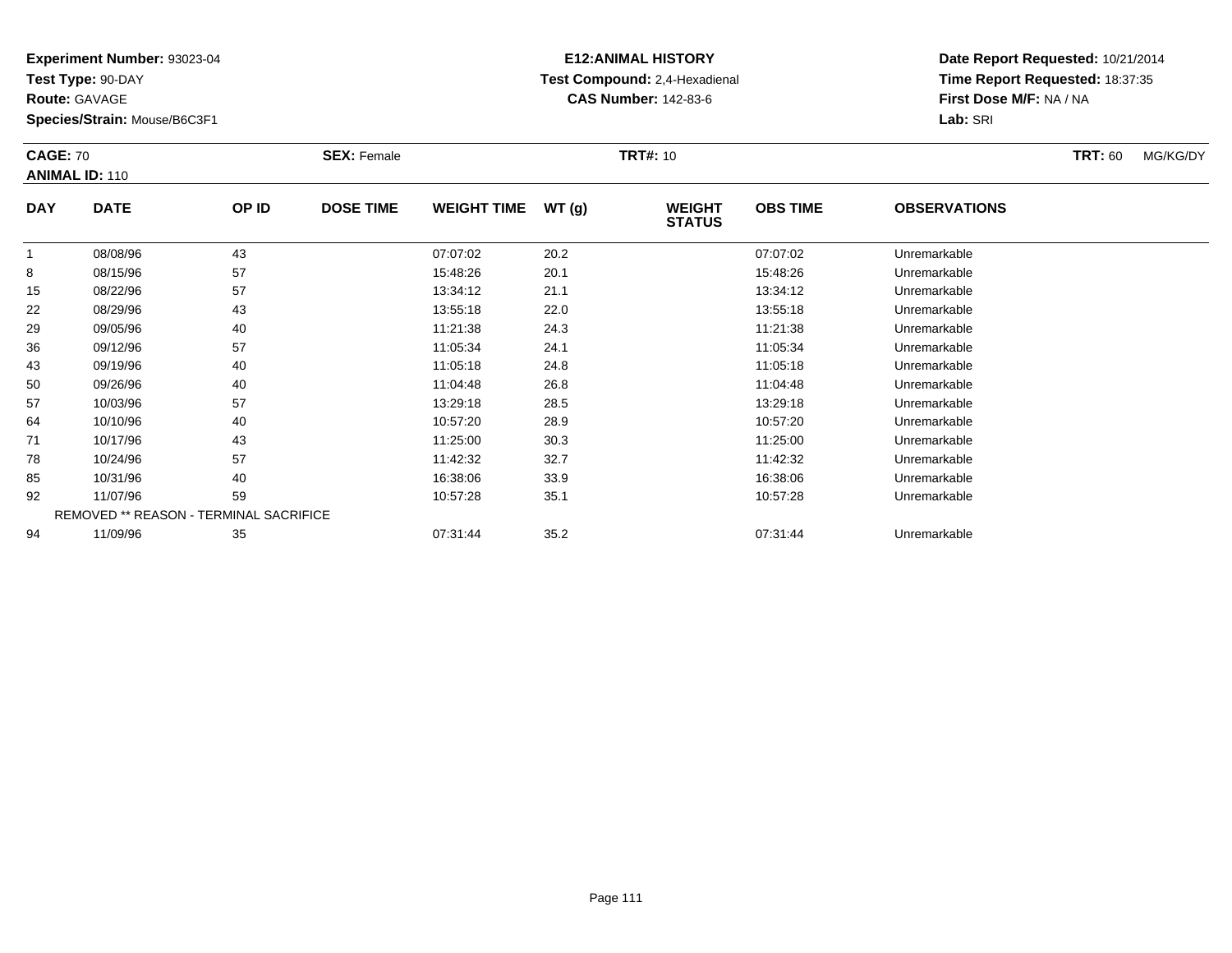**Test Type:** 90-DAY

**Route:** GAVAGE

94

**Species/Strain:** Mouse/B6C3F1

REMOVED \*\* REASON - TERMINAL SACRIFICE

#### **E12:ANIMAL HISTORY Test Compound:** 2,4-Hexadienal **CAS Number:** 142-83-6

**Date Report Requested:** 10/21/2014**Time Report Requested:** 18:37:35**First Dose M/F:** NA / NA**Lab:** SRI

| <b>CAGE: 71</b><br><b>ANIMAL ID: 111</b> |             |       | <b>SEX: Female</b> |                    |       | <b>TRT#: 12</b>                |                 |                     | <b>TRT:</b> 120 | MG/KG/DY |
|------------------------------------------|-------------|-------|--------------------|--------------------|-------|--------------------------------|-----------------|---------------------|-----------------|----------|
| <b>DAY</b>                               | <b>DATE</b> | OP ID | <b>DOSE TIME</b>   | <b>WEIGHT TIME</b> | WT(g) | <b>WEIGHT</b><br><b>STATUS</b> | <b>OBS TIME</b> | <b>OBSERVATIONS</b> |                 |          |
|                                          | 08/08/96    | 43    |                    | 06:56:24           | 18.5  |                                | 06:56:24        | Unremarkable        |                 |          |
| 8                                        | 08/15/96    | 57    |                    | 15:42:20           | 19.6  |                                | 15:42:20        | Unremarkable        |                 |          |
| 15                                       | 08/22/96    | 57    |                    | 13:24:46           | 20.2  |                                | 13:24:46        | Unremarkable        |                 |          |
| 22                                       | 08/29/96    | 43    |                    | 13:48:10           | 20.9  |                                | 13:48:10        | Unremarkable        |                 |          |
| 29                                       | 09/05/96    | 40    |                    | 11:15:56           | 23.4  |                                | 11:15:56        | Unremarkable        |                 |          |
| 36                                       | 09/12/96    | 57    |                    | 10:53:08           | 23.2  |                                | 10:53:08        | Unremarkable        |                 |          |
| 43                                       | 09/19/96    | 40    |                    | 10:59:50           | 24.6  |                                | 10:59:50        | Unremarkable        |                 |          |
| 50                                       | 09/26/96    | 40    |                    | 10:58:20           | 25.6  |                                | 10:58:20        | Unremarkable        |                 |          |
| 57                                       | 10/03/96    | 57    |                    | 13:21:06           | 26.6  |                                | 13:21:06        | Unremarkable        |                 |          |
| 64                                       | 10/10/96    | 40    |                    | 10:49:30           | 27.7  |                                | 10:49:30        | Unremarkable        |                 |          |
| 71                                       | 10/17/96    | 43    |                    | 11:28:32           | 30.3  |                                | 11:28:32        | Unremarkable        |                 |          |
| 78                                       | 10/24/96    | 57    |                    | 11:36:16           | 30.2  |                                | 11:36:16        | Unremarkable        |                 |          |
| 85                                       | 10/31/96    | 40    |                    | 16:32:36           | 32.4  |                                | 16:32:36        | Unremarkable        |                 |          |
| 92                                       | 11/07/96    | 59    |                    | 10:51:50           | 34.0  |                                | 10:51:50        | Unremarkable        |                 |          |

11/09/96 <sup>35</sup> 07:34:30 33.4 07:34:30 Unremarkable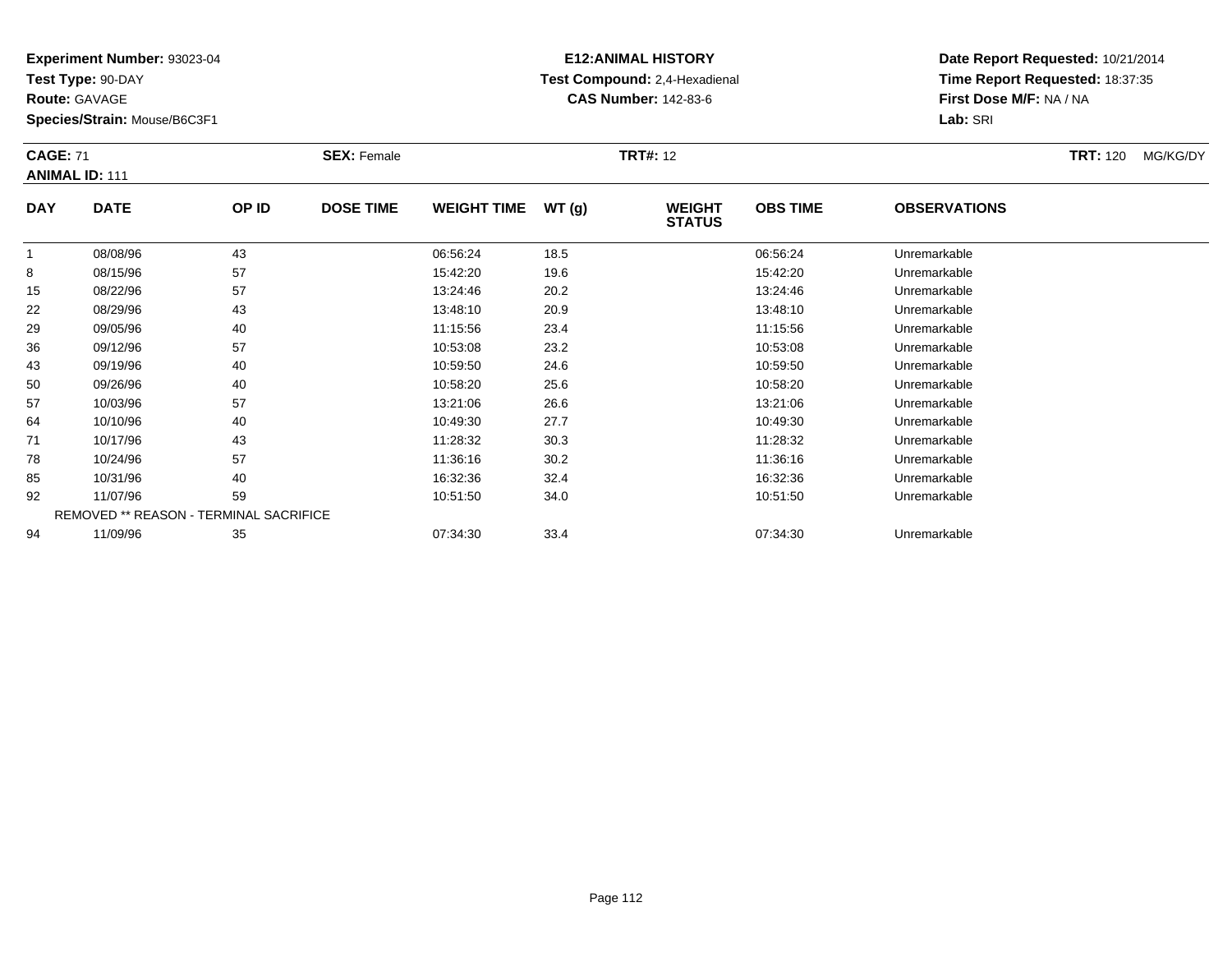**Test Type:** 90-DAY

**Route:** GAVAGE

94

**Species/Strain:** Mouse/B6C3F1

# **E12:ANIMAL HISTORY Test Compound:** 2,4-Hexadienal **CAS Number:** 142-83-6

**Date Report Requested:** 10/21/2014**Time Report Requested:** 18:37:35**First Dose M/F:** NA / NA**Lab:** SRI

| <b>CAGE: 71</b> | <b>ANIMAL ID: 112</b>                  |       | <b>SEX: Female</b> |                    |       | <b>TRT#: 12</b>                |                 |                     | <b>TRT: 120</b> | MG/KG/DY |
|-----------------|----------------------------------------|-------|--------------------|--------------------|-------|--------------------------------|-----------------|---------------------|-----------------|----------|
| <b>DAY</b>      | <b>DATE</b>                            | OP ID | <b>DOSE TIME</b>   | <b>WEIGHT TIME</b> | WT(g) | <b>WEIGHT</b><br><b>STATUS</b> | <b>OBS TIME</b> | <b>OBSERVATIONS</b> |                 |          |
|                 | 08/08/96                               | 43    |                    | 06:56:24           | 18.9  |                                | 06:56:24        | Unremarkable        |                 |          |
| 8               | 08/15/96                               | 57    |                    | 15:42:20           | 19.8  |                                | 15:42:20        | Unremarkable        |                 |          |
| 15              | 08/22/96                               | 57    |                    | 13:24:46           | 21.8  |                                | 13:24:46        | Unremarkable        |                 |          |
| 22              | 08/29/96                               | 43    |                    | 13:48:10           | 22.7  |                                | 13:48:10        | Unremarkable        |                 |          |
| 29              | 09/05/96                               | 40    |                    | 11:15:56           | 23.6  |                                | 11:15:56        | Unremarkable        |                 |          |
| 36              | 09/12/96                               | 57    |                    | 10:53:08           | 24.1  |                                | 10:53:08        | Unremarkable        |                 |          |
| 43              | 09/19/96                               | 40    |                    | 10:59:50           | 25.3  |                                | 10:59:50        | Unremarkable        |                 |          |
| 50              | 09/26/96                               | 40    |                    | 10:58:20           | 26.6  |                                | 10:58:20        | Unremarkable        |                 |          |
| 57              | 10/03/96                               | 57    |                    | 13:21:06           | 28.1  |                                | 13:21:06        | Unremarkable        |                 |          |
| 64              | 10/10/96                               | 40    |                    | 10:49:30           | 30.1  |                                | 10:49:30        | Unremarkable        |                 |          |
| 71              | 10/17/96                               | 43    |                    | 11:28:32           | 33.4  |                                | 11:28:32        | Unremarkable        |                 |          |
| 78              | 10/24/96                               | 57    |                    | 11:36:16           | 34.1  |                                | 11:36:16        | Unremarkable        |                 |          |
| 85              | 10/31/96                               | 40    |                    | 16:32:36           | 34.9  |                                | 16:32:36        | Unremarkable        |                 |          |
| 92              | 11/07/96                               | 59    |                    | 10:51:50           | 35.7  |                                | 10:51:50        | Unremarkable        |                 |          |
|                 | REMOVED ** REASON - TERMINAL SACRIFICE |       |                    |                    |       |                                |                 |                     |                 |          |

11/09/96 <sup>35</sup> 07:34:30 35.6 07:34:30 Unremarkable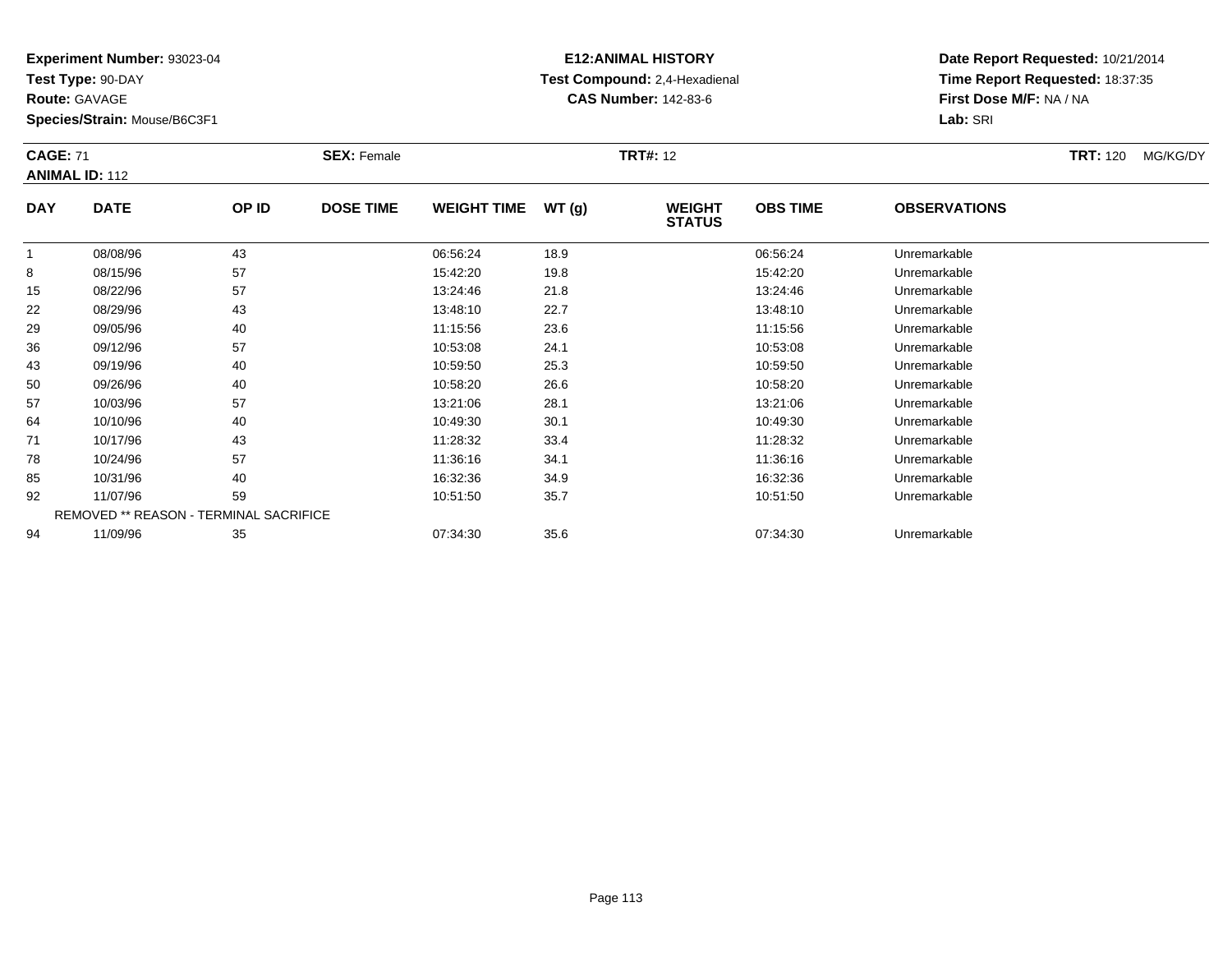**Test Type:** 90-DAY

**Route:** GAVAGE

94

**Species/Strain:** Mouse/B6C3F1

#### **E12:ANIMAL HISTORY Test Compound:** 2,4-Hexadienal **CAS Number:** 142-83-6

**Date Report Requested:** 10/21/2014**Time Report Requested:** 18:37:35**First Dose M/F:** NA / NA**Lab:** SRI

| <b>CAGE: 71</b> | <b>ANIMAL ID: 113</b>                         |       | <b>SEX: Female</b> |                    |        | <b>TRT#: 12</b>                |                 |                     | <b>TRT: 120</b> | MG/KG/DY |
|-----------------|-----------------------------------------------|-------|--------------------|--------------------|--------|--------------------------------|-----------------|---------------------|-----------------|----------|
| <b>DAY</b>      | <b>DATE</b>                                   | OP ID | <b>DOSE TIME</b>   | <b>WEIGHT TIME</b> | WT (g) | <b>WEIGHT</b><br><b>STATUS</b> | <b>OBS TIME</b> | <b>OBSERVATIONS</b> |                 |          |
| 1               | 08/08/96                                      | 43    |                    | 06:56:24           | 19.6   |                                | 06:56:24        | Unremarkable        |                 |          |
| 8               | 08/15/96                                      | 57    |                    | 15:42:20           | 22.1   |                                | 15:42:20        | Unremarkable        |                 |          |
| 15              | 08/22/96                                      | 57    |                    | 13:24:46           | 18.8   |                                | 13:24:46        | Unremarkable        |                 |          |
| 22              | 08/29/96                                      | 43    |                    | 13:48:10           | 24.1   |                                | 13:48:10        | Unremarkable        |                 |          |
| 29              | 09/05/96                                      | 40    |                    | 11:15:56           | 25.2   |                                | 11:15:56        | Unremarkable        |                 |          |
| 36              | 09/12/96                                      | 57    |                    | 10:53:08           | 27.3   |                                | 10:53:08        | Unremarkable        |                 |          |
| 43              | 09/19/96                                      | 40    |                    | 10:59:50           | 28.5   |                                | 10:59:50        | Unremarkable        |                 |          |
| 50              | 09/26/96                                      | 40    |                    | 10:58:20           | 29.8   |                                | 10:58:20        | Unremarkable        |                 |          |
| 57              | 10/03/96                                      | 57    |                    | 13:21:06           | 31.7   |                                | 13:21:06        | Unremarkable        |                 |          |
| 64              | 10/10/96                                      | 40    |                    | 10:49:30           | 33.9   |                                | 10:49:30        | Unremarkable        |                 |          |
| 71              | 10/17/96                                      | 43    |                    | 11:28:32           | 36.3   |                                | 11:28:32        | Unremarkable        |                 |          |
| 78              | 10/24/96                                      | 57    |                    | 11:36:16           | 36.8   |                                | 11:36:16        | Unremarkable        |                 |          |
| 85              | 10/31/96                                      | 40    |                    | 16:32:36           | 38.0   |                                | 16:32:36        | Unremarkable        |                 |          |
| 92              | 11/07/96                                      | 59    |                    | 10:51:50           | 39.1   |                                | 10:51:50        | Unremarkable        |                 |          |
|                 | <b>REMOVED ** REASON - TERMINAL SACRIFICE</b> |       |                    |                    |        |                                |                 |                     |                 |          |

11/09/96 <sup>35</sup> 07:34:30 39.0 07:34:30 Unremarkable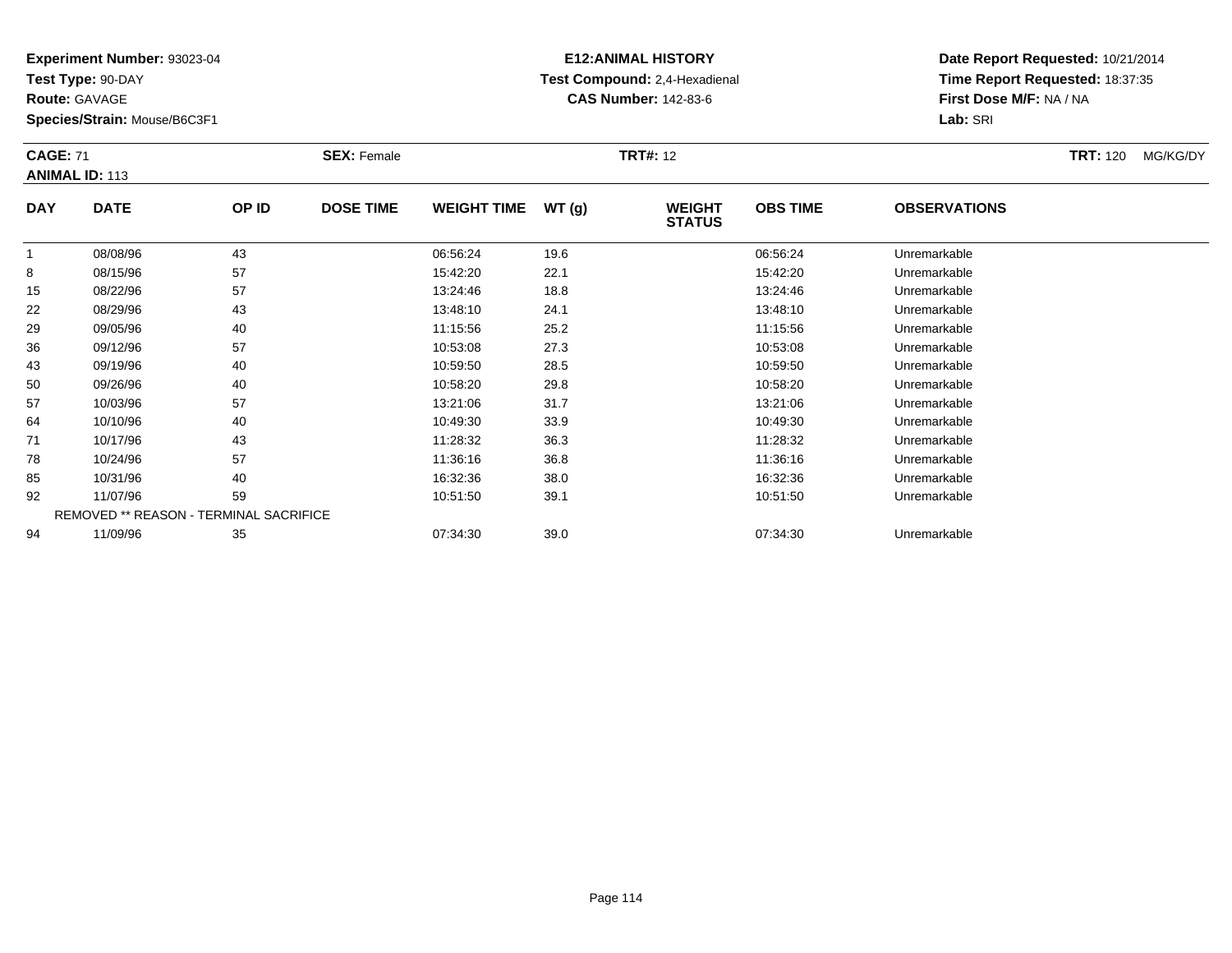**Test Type:** 90-DAY

**Route:** GAVAGE

94

**Species/Strain:** Mouse/B6C3F1

# **E12:ANIMAL HISTORY Test Compound:** 2,4-Hexadienal **CAS Number:** 142-83-6

**Date Report Requested:** 10/21/2014**Time Report Requested:** 18:37:35**First Dose M/F:** NA / NA**Lab:** SRI

| <b>CAGE: 71</b> | <b>ANIMAL ID: 114</b>                  |       | <b>SEX: Female</b> |                    |       | <b>TRT#: 12</b>                |                 |                     | <b>TRT: 120</b> | MG/KG/DY |
|-----------------|----------------------------------------|-------|--------------------|--------------------|-------|--------------------------------|-----------------|---------------------|-----------------|----------|
| <b>DAY</b>      | <b>DATE</b>                            | OP ID | <b>DOSE TIME</b>   | <b>WEIGHT TIME</b> | WT(g) | <b>WEIGHT</b><br><b>STATUS</b> | <b>OBS TIME</b> | <b>OBSERVATIONS</b> |                 |          |
| $\mathbf{1}$    | 08/08/96                               | 43    |                    | 06:56:24           | 18.2  |                                | 06:56:24        | Unremarkable        |                 |          |
| 8               | 08/15/96                               | 57    |                    | 15:42:20           | 20.0  |                                | 15:42:20        | Unremarkable        |                 |          |
| 15              | 08/22/96                               | 57    |                    | 13:24:46           | 20.1  |                                | 13:24:46        | Unremarkable        |                 |          |
| 22              | 08/29/96                               | 43    |                    | 13:48:10           | 21.0  |                                | 13:48:10        | Unremarkable        |                 |          |
| 29              | 09/05/96                               | 40    |                    | 11:15:56           | 23.4  |                                | 11:15:56        | Unremarkable        |                 |          |
| 36              | 09/12/96                               | 57    |                    | 10:53:08           | 23.3  |                                | 10:53:08        | Unremarkable        |                 |          |
| 43              | 09/19/96                               | 40    |                    | 10:59:50           | 23.5  |                                | 10:59:50        | Unremarkable        |                 |          |
| 50              | 09/26/96                               | 40    |                    | 10:58:20           | 24.7  |                                | 10:58:20        | Unremarkable        |                 |          |
| 57              | 10/03/96                               | 57    |                    | 13:21:06           | 26.9  |                                | 13:21:06        | Unremarkable        |                 |          |
| 64              | 10/10/96                               | 40    |                    | 10:49:30           | 28.5  |                                | 10:49:30        | Unremarkable        |                 |          |
| 71              | 10/17/96                               | 43    |                    | 11:28:32           | 28.9  |                                | 11:28:32        | Unremarkable        |                 |          |
| 78              | 10/24/96                               | 57    |                    | 11:36:16           | 30.6  |                                | 11:36:16        | Unremarkable        |                 |          |
| 85              | 10/31/96                               | 40    |                    | 16:32:36           | 31.2  |                                | 16:32:36        | Unremarkable        |                 |          |
| 92              | 11/07/96                               | 59    |                    | 10:51:50           | 32.7  |                                | 10:51:50        | Unremarkable        |                 |          |
|                 | REMOVED ** REASON - TERMINAL SACRIFICE |       |                    |                    |       |                                |                 |                     |                 |          |

11/09/96 <sup>35</sup> 07:34:30 33.0 07:34:30 Unremarkable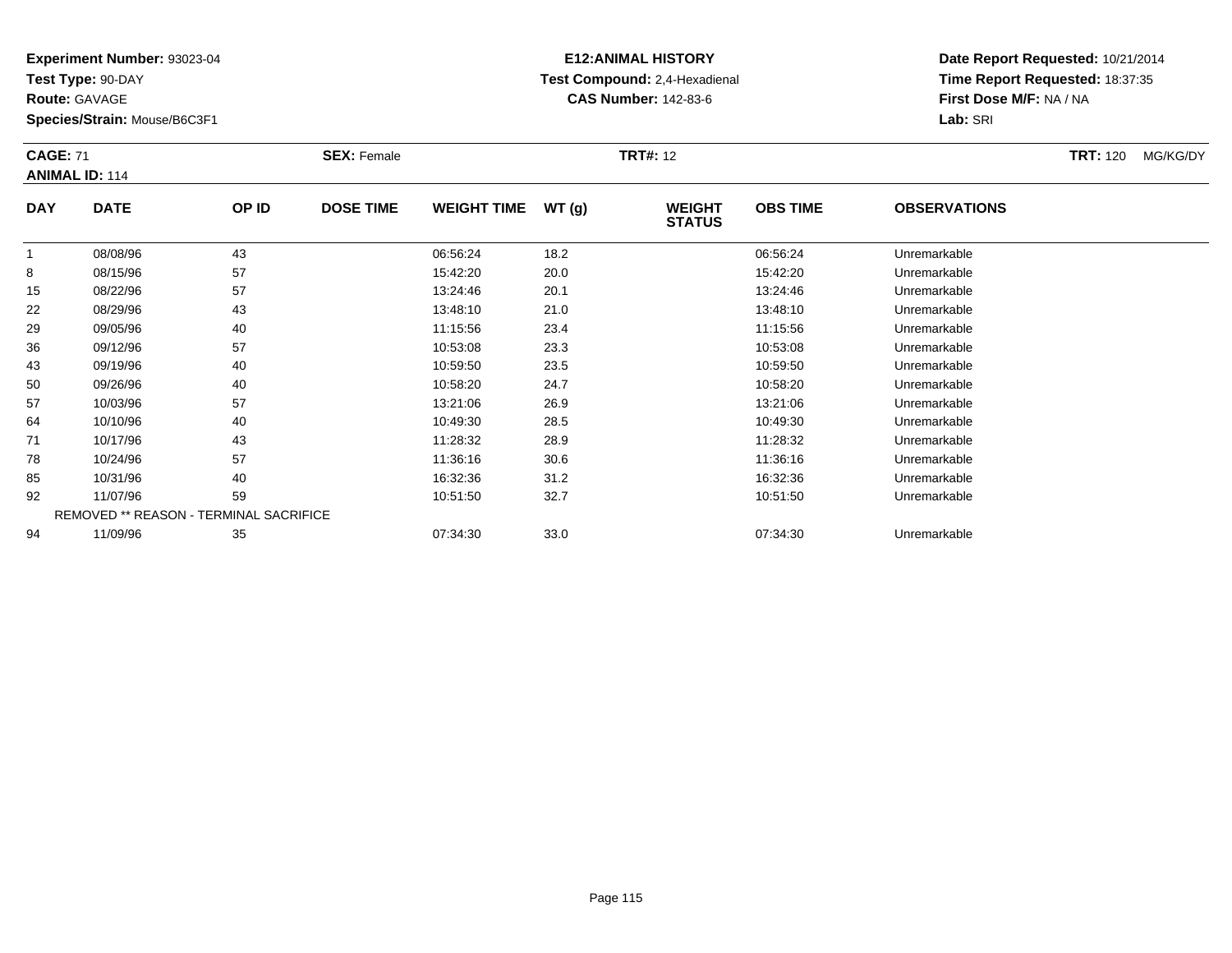**Test Type:** 90-DAY

**Route:** GAVAGE

94

**Species/Strain:** Mouse/B6C3F1

# **E12:ANIMAL HISTORY Test Compound:** 2,4-Hexadienal **CAS Number:** 142-83-6

**Date Report Requested:** 10/21/2014**Time Report Requested:** 18:37:36**First Dose M/F:** NA / NA**Lab:** SRI

| <b>CAGE: 71</b> | <b>ANIMAL ID: 115</b>                  |       | <b>SEX: Female</b> |                    |       | <b>TRT#: 12</b>                |                 |                     | <b>TRT: 120</b> | MG/KG/DY |
|-----------------|----------------------------------------|-------|--------------------|--------------------|-------|--------------------------------|-----------------|---------------------|-----------------|----------|
| <b>DAY</b>      | <b>DATE</b>                            | OP ID | <b>DOSE TIME</b>   | <b>WEIGHT TIME</b> | WT(g) | <b>WEIGHT</b><br><b>STATUS</b> | <b>OBS TIME</b> | <b>OBSERVATIONS</b> |                 |          |
|                 | 08/08/96                               | 43    |                    | 06:56:24           | 17.5  |                                | 06:56:24        | Unremarkable        |                 |          |
| 8               | 08/15/96                               | 57    |                    | 15:42:20           | 18.0  |                                | 15:42:20        | Unremarkable        |                 |          |
| 15              | 08/22/96                               | 57    |                    | 13:24:46           | 23.0  |                                | 13:24:46        | Unremarkable        |                 |          |
| 22              | 08/29/96                               | 43    |                    | 13:48:10           | 19.3  |                                | 13:48:10        | Unremarkable        |                 |          |
| 29              | 09/05/96                               | 40    |                    | 11:15:56           | 20.4  |                                | 11:15:56        | Unremarkable        |                 |          |
| 36              | 09/12/96                               | 57    |                    | 10:53:08           | 21.5  |                                | 10:53:08        | Unremarkable        |                 |          |
| 43              | 09/19/96                               | 40    |                    | 10:59:50           | 21.4  |                                | 10:59:50        | Unremarkable        |                 |          |
| 50              | 09/26/96                               | 40    |                    | 10:58:20           | 22.7  |                                | 10:58:20        | Unremarkable        |                 |          |
| 57              | 10/03/96                               | 57    |                    | 13:21:06           | 22.5  |                                | 13:21:06        | Unremarkable        |                 |          |
| 64              | 10/10/96                               | 40    |                    | 10:49:30           | 24.1  |                                | 10:49:30        | Unremarkable        |                 |          |
| 71              | 10/17/96                               | 43    |                    | 11:28:32           | 25.1  |                                | 11:28:32        | Unremarkable        |                 |          |
| 78              | 10/24/96                               | 57    |                    | 11:36:16           | 23.1  |                                | 11:36:16        | Unremarkable        |                 |          |
| 85              | 10/31/96                               | 40    |                    | 16:32:36           | 24.4  |                                | 16:32:36        | Unremarkable        |                 |          |
| 92              | 11/07/96                               | 59    |                    | 10:51:50           | 25.7  |                                | 10:51:50        | Unremarkable        |                 |          |
|                 | REMOVED ** REASON - TERMINAL SACRIFICE |       |                    |                    |       |                                |                 |                     |                 |          |

11/09/96 <sup>35</sup> 07:34:30 24.9 07:34:30 Unremarkable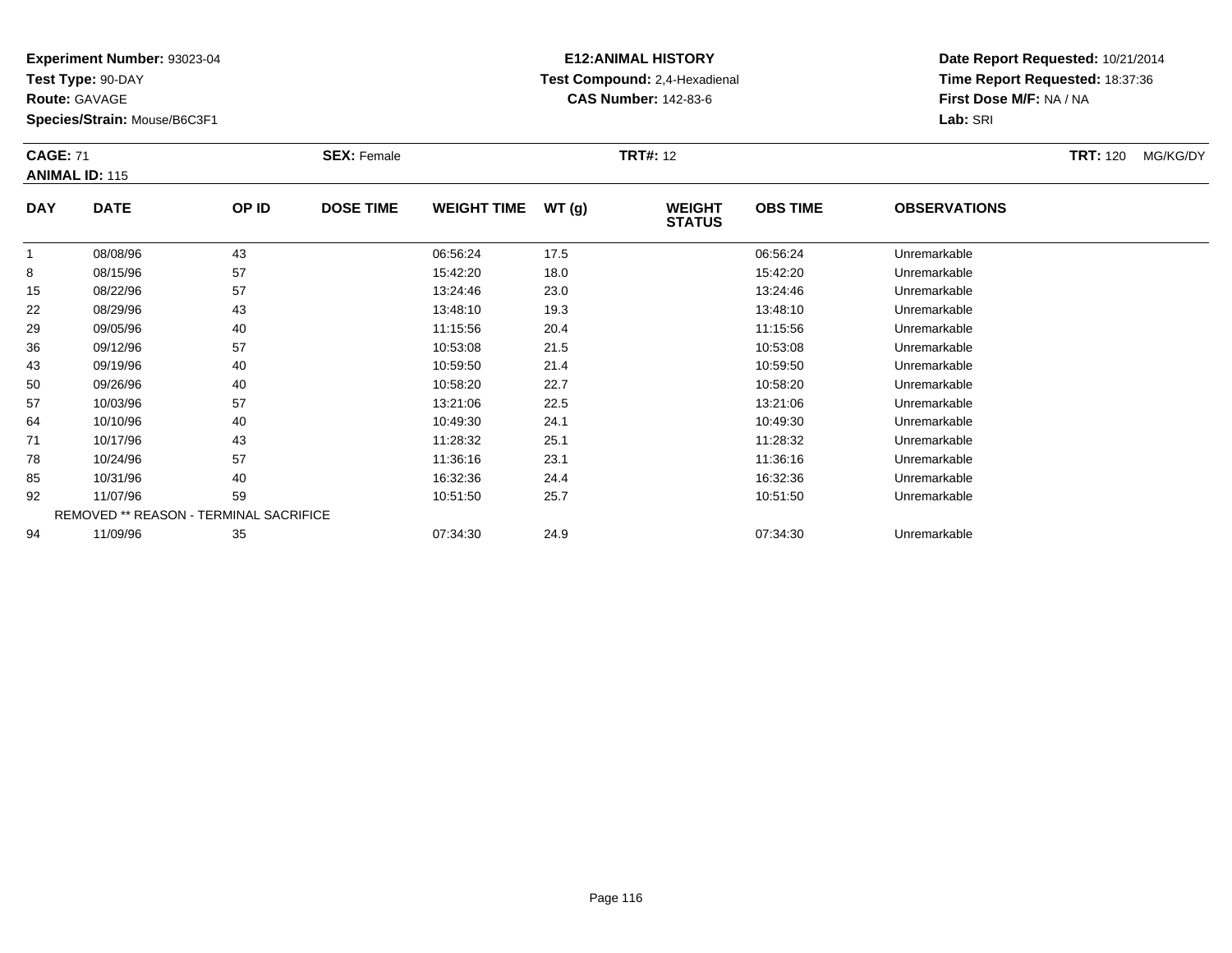**Test Type:** 90-DAY

**Route:** GAVAGE

**Species/Strain:** Mouse/B6C3F1

# **E12:ANIMAL HISTORY Test Compound:** 2,4-Hexadienal **CAS Number:** 142-83-6

| <b>CAGE: 72</b> | <b>ANIMAL ID: 116</b>                         |       | <b>SEX: Female</b> |                    |       | <b>TRT#: 12</b>                |                 |                     | <b>TRT:</b> 120 | MG/KG/DY |
|-----------------|-----------------------------------------------|-------|--------------------|--------------------|-------|--------------------------------|-----------------|---------------------|-----------------|----------|
| <b>DAY</b>      | <b>DATE</b>                                   | OP ID | <b>DOSE TIME</b>   | <b>WEIGHT TIME</b> | WT(g) | <b>WEIGHT</b><br><b>STATUS</b> | <b>OBS TIME</b> | <b>OBSERVATIONS</b> |                 |          |
| 1               | 08/08/96                                      | 43    |                    | 06:57:36           | 18.4  |                                | 06:57:36        | Unremarkable        |                 |          |
| 8               | 08/15/96                                      | 57    |                    | 15:44:14           | 18.1  |                                | 15:44:14        | Unremarkable        |                 |          |
| 15              | 08/22/96                                      | 57    |                    | 13:28:50           | 19.9  |                                | 13:28:50        | Unremarkable        |                 |          |
| 22              | 08/29/96                                      | 43    |                    | 13:50:44           | 20.5  |                                | 13:50:44        | Unremarkable        |                 |          |
| 29              | 09/05/96                                      | 40    |                    | 11:17:28           | 21.8  |                                | 11:17:28        | Unremarkable        |                 |          |
| 36              | 09/12/96                                      | 57    |                    | 10:56:04           | 22.5  |                                | 10:56:04        | Unremarkable        |                 |          |
| 43              | 09/19/96                                      | 40    |                    | 11:01:08           | 24.1  |                                | 11:01:08        | Unremarkable        |                 |          |
| 50              | 09/26/96                                      | 40    |                    | 10:59:56           | 24.2  |                                | 10:59:56        | Unremarkable        |                 |          |
| 57              | 10/03/96                                      | 57    |                    | 13:23:44           | 24.8  |                                | 13:23:44        | Unremarkable        |                 |          |
| 64              | 10/10/96                                      | 40    |                    | 10:50:54           | 26.3  |                                | 10:50:54        | Unremarkable        |                 |          |
| 71              | 10/17/96                                      | 43    |                    | 11:30:10           | 27.2  |                                | 11:30:10        | Unremarkable        |                 |          |
| 78              | 10/24/96                                      | 57    |                    | 11:38:04           | 28.9  |                                | 11:38:04        | Unremarkable        |                 |          |
| 85              | 10/31/96                                      | 40    |                    | 16:33:56           | 29.2  |                                | 16:33:56        | Unremarkable        |                 |          |
| 92              | 11/07/96                                      | 59    |                    | 10:53:38           | 30.7  |                                | 10:53:38        | Unremarkable        |                 |          |
|                 | <b>REMOVED ** REASON - TERMINAL SACRIFICE</b> |       |                    |                    |       |                                |                 |                     |                 |          |
| 94              | 11/09/96                                      | 35    |                    | 07:36:42           | 30.1  |                                | 07:36:42        | Unremarkable        |                 |          |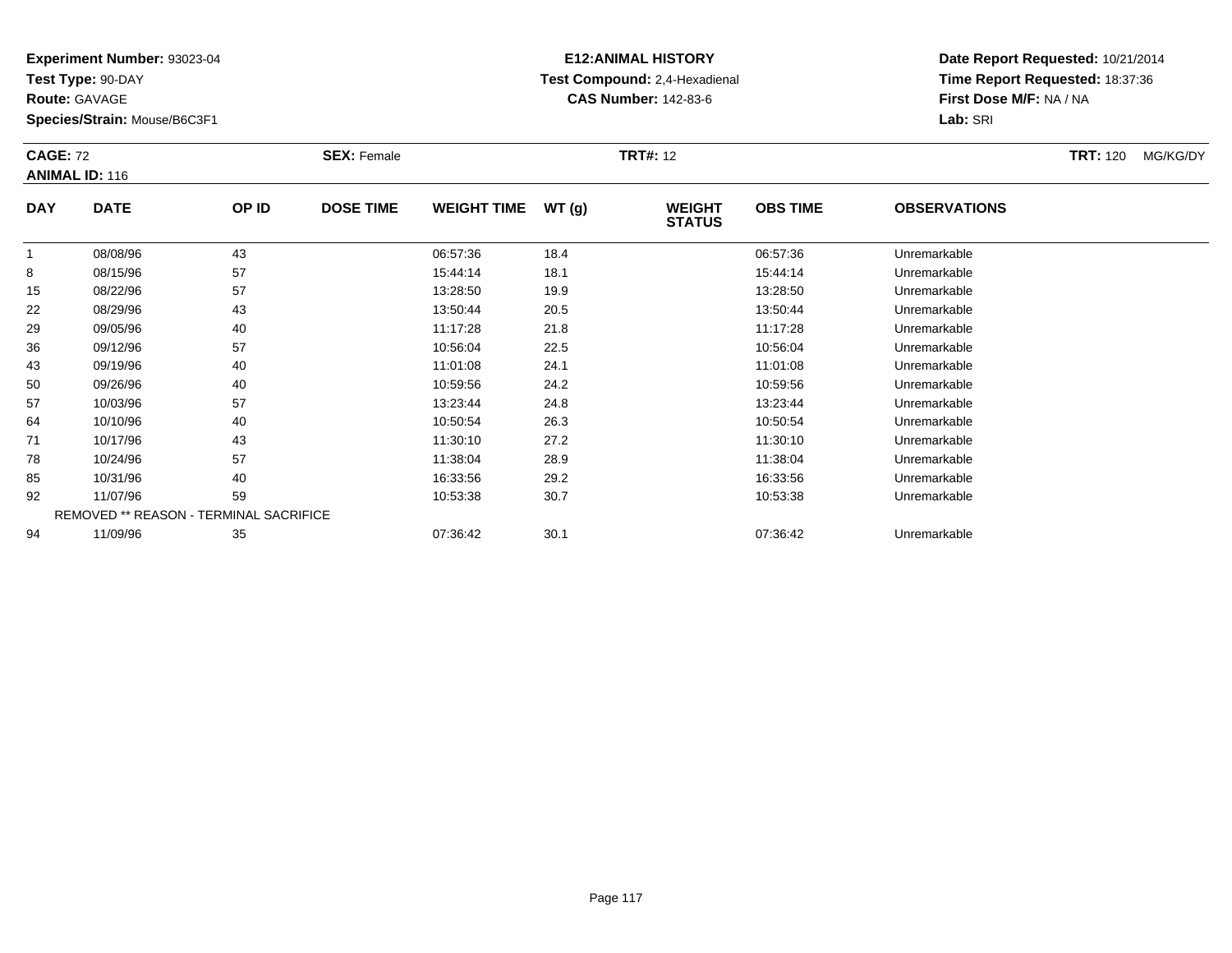**Test Type:** 90-DAY

**Route:** GAVAGE

**Species/Strain:** Mouse/B6C3F1

# **E12:ANIMAL HISTORY Test Compound:** 2,4-Hexadienal **CAS Number:** 142-83-6

| <b>CAGE: 72</b> | <b>ANIMAL ID: 117</b>                         |       | <b>SEX: Female</b> |                    |       | <b>TRT#: 12</b>                |                 |                     | <b>TRT: 120</b> | MG/KG/DY |
|-----------------|-----------------------------------------------|-------|--------------------|--------------------|-------|--------------------------------|-----------------|---------------------|-----------------|----------|
| <b>DAY</b>      | <b>DATE</b>                                   | OP ID | <b>DOSE TIME</b>   | <b>WEIGHT TIME</b> | WT(g) | <b>WEIGHT</b><br><b>STATUS</b> | <b>OBS TIME</b> | <b>OBSERVATIONS</b> |                 |          |
|                 | 08/08/96                                      | 43    |                    | 06:57:36           | 18.1  |                                | 06:57:36        | Unremarkable        |                 |          |
| 8               | 08/15/96                                      | 57    |                    | 15:44:14           | 19.4  |                                | 15:44:14        | Unremarkable        |                 |          |
| 15              | 08/22/96                                      | 57    |                    | 13:28:50           | 20.8  |                                | 13:28:50        | Unremarkable        |                 |          |
| 22              | 08/29/96                                      | 43    |                    | 13:50:44           | 21.9  |                                | 13:50:44        | Unremarkable        |                 |          |
| 29              | 09/05/96                                      | 40    |                    | 11:17:28           | 22.6  |                                | 11:17:28        | Unremarkable        |                 |          |
| 36              | 09/12/96                                      | 57    |                    | 10:56:04           | 23.0  |                                | 10:56:04        | Unremarkable        |                 |          |
| 43              | 09/19/96                                      | 40    |                    | 11:01:08           | 25.7  |                                | 11:01:08        | Unremarkable        |                 |          |
| 50              | 09/26/96                                      | 40    |                    | 10:59:56           | 26.3  |                                | 10:59:56        | Unremarkable        |                 |          |
| 57              | 10/03/96                                      | 57    |                    | 13:23:44           | 26.4  |                                | 13:23:44        | Unremarkable        |                 |          |
| 64              | 10/10/96                                      | 40    |                    | 10:50:54           | 27.6  |                                | 10:50:54        | Unremarkable        |                 |          |
| 71              | 10/17/96                                      | 43    |                    | 11:30:10           | 29.3  |                                | 11:30:10        | Unremarkable        |                 |          |
| 78              | 10/24/96                                      | 57    |                    | 11:38:04           | 30.4  |                                | 11:38:04        | Unremarkable        |                 |          |
| 85              | 10/31/96                                      | 40    |                    | 16:33:56           | 30.0  |                                | 16:33:56        | Unremarkable        |                 |          |
| 92              | 11/07/96                                      | 59    |                    | 10:53:38           | 32.6  |                                | 10:53:38        | Unremarkable        |                 |          |
|                 | <b>REMOVED ** REASON - TERMINAL SACRIFICE</b> |       |                    |                    |       |                                |                 |                     |                 |          |
| 94              | 11/09/96                                      | 35    |                    | 07:36:42           | 32.6  |                                | 07:36:42        | Unremarkable        |                 |          |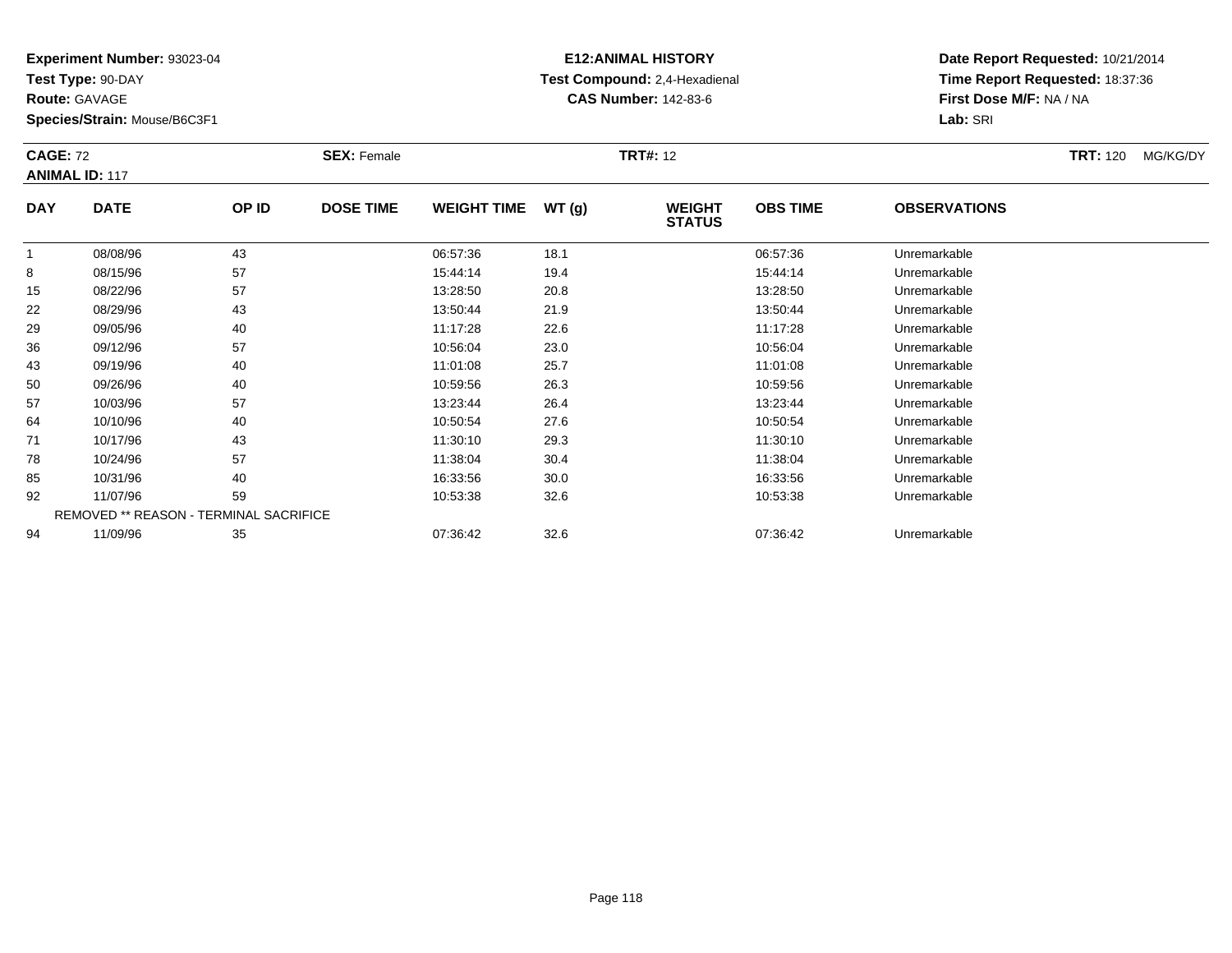**Test Type:** 90-DAY

**Route:** GAVAGE

**Species/Strain:** Mouse/B6C3F1

#### **E12:ANIMAL HISTORY Test Compound:** 2,4-Hexadienal **CAS Number:** 142-83-6

| <b>CAGE: 72</b> | <b>ANIMAL ID: 118</b> |                                        | <b>SEX: Female</b> |                    |       | <b>TRT#: 12</b>                |                 |                     | <b>TRT:</b> 120 | MG/KG/DY |
|-----------------|-----------------------|----------------------------------------|--------------------|--------------------|-------|--------------------------------|-----------------|---------------------|-----------------|----------|
| <b>DAY</b>      | <b>DATE</b>           | OP ID                                  | <b>DOSE TIME</b>   | <b>WEIGHT TIME</b> | WT(g) | <b>WEIGHT</b><br><b>STATUS</b> | <b>OBS TIME</b> | <b>OBSERVATIONS</b> |                 |          |
| 1               | 08/08/96              | 43                                     |                    | 06:57:36           | 18.6  |                                | 06:57:36        | Unremarkable        |                 |          |
| 8               | 08/15/96              | 57                                     |                    | 15:44:14           | 18.5  |                                | 15:44:14        | Unremarkable        |                 |          |
| 15              | 08/22/96              | 57                                     |                    | 13:28:50           | 19.3  |                                | 13:28:50        | Unremarkable        |                 |          |
| 22              | 08/29/96              | 43                                     |                    | 13:50:44           | 20.8  |                                | 13:50:44        | Unremarkable        |                 |          |
| 29              | 09/05/96              | 40                                     |                    | 11:17:28           | 22.5  |                                | 11:17:28        | Unremarkable        |                 |          |
| 36              | 09/12/96              | 57                                     |                    | 10:56:04           | 22.1  |                                | 10:56:04        | Unremarkable        |                 |          |
| 43              | 09/19/96              | 40                                     |                    | 11:01:08           | 22.6  |                                | 11:01:08        | Unremarkable        |                 |          |
| 50              | 09/26/96              | 40                                     |                    | 10:59:56           | 23.1  |                                | 10:59:56        | Unremarkable        |                 |          |
| 57              | 10/03/96              | 57                                     |                    | 13:23:44           | 24.3  |                                | 13:23:44        | Unremarkable        |                 |          |
| 64              | 10/10/96              | 40                                     |                    | 10:50:54           | 25.9  |                                | 10:50:54        | Unremarkable        |                 |          |
| 71              | 10/17/96              | 43                                     |                    | 11:30:10           | 26.3  |                                | 11:30:10        | Unremarkable        |                 |          |
| 78              | 10/24/96              | 57                                     |                    | 11:38:04           | 28.8  |                                | 11:38:04        | Unremarkable        |                 |          |
| 85              | 10/31/96              | 40                                     |                    | 16:33:56           | 28.4  |                                | 16:33:56        | Unremarkable        |                 |          |
| 92              | 11/07/96              | 59                                     |                    | 10:53:38           | 31.6  |                                | 10:53:38        | Unremarkable        |                 |          |
|                 |                       | REMOVED ** REASON - TERMINAL SACRIFICE |                    |                    |       |                                |                 |                     |                 |          |
| 94              | 11/09/96              | 35                                     |                    | 07:36:42           | 30.9  |                                | 07:36:42        | Unremarkable        |                 |          |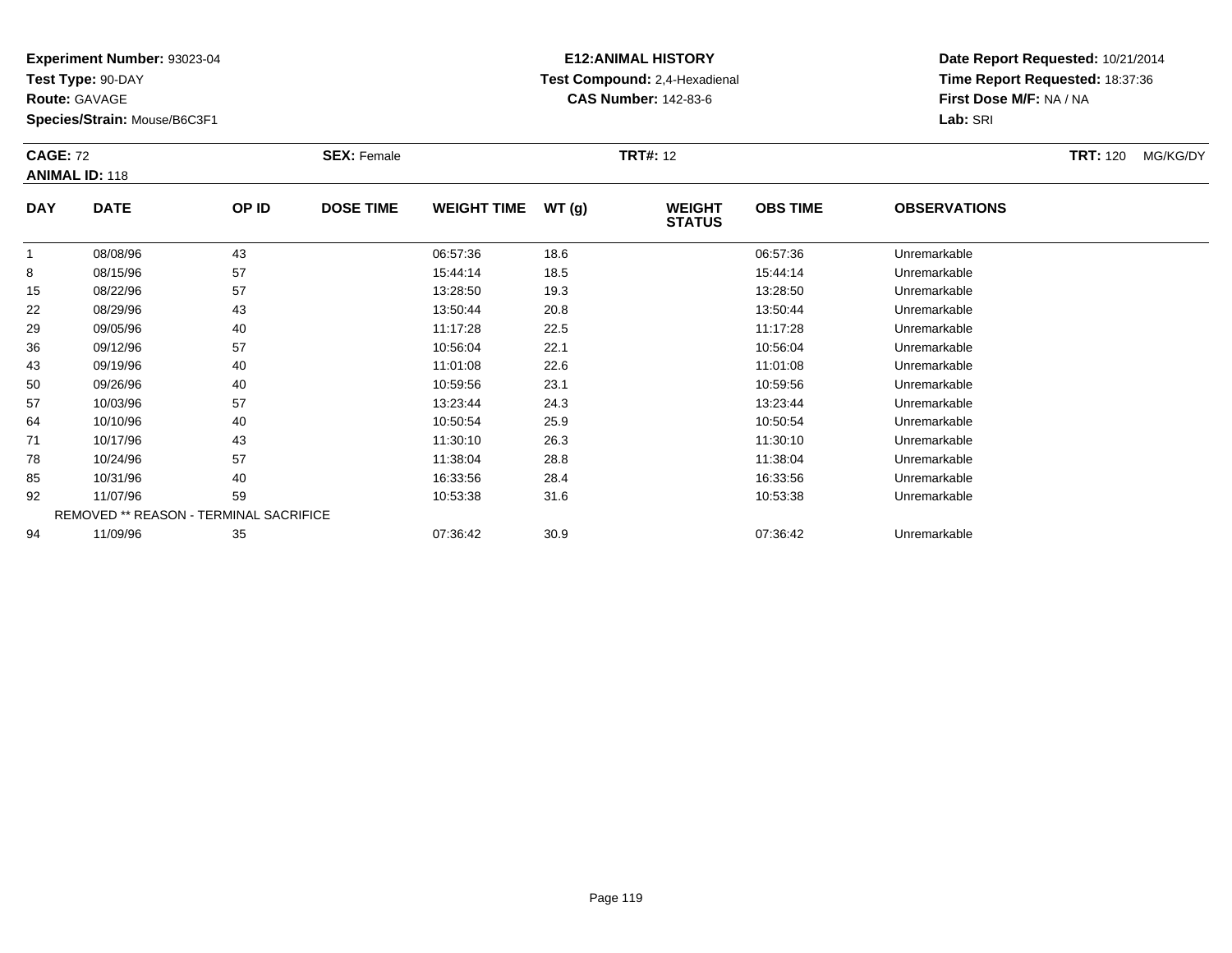**Test Type:** 90-DAY

**Route:** GAVAGE

**Species/Strain:** Mouse/B6C3F1

# **E12:ANIMAL HISTORY Test Compound:** 2,4-Hexadienal **CAS Number:** 142-83-6

| <b>CAGE: 72</b> | <b>ANIMAL ID: 119</b>                  |       | <b>SEX: Female</b> |                    |       | <b>TRT#: 12</b>                |                 |                     | <b>TRT: 120</b> | MG/KG/DY |
|-----------------|----------------------------------------|-------|--------------------|--------------------|-------|--------------------------------|-----------------|---------------------|-----------------|----------|
| <b>DAY</b>      | <b>DATE</b>                            | OP ID | <b>DOSE TIME</b>   | <b>WEIGHT TIME</b> | WT(g) | <b>WEIGHT</b><br><b>STATUS</b> | <b>OBS TIME</b> | <b>OBSERVATIONS</b> |                 |          |
|                 | 08/08/96                               | 43    |                    | 06:57:36           | 18.0  |                                | 06:57:36        | Unremarkable        |                 |          |
| 8               | 08/15/96                               | 57    |                    | 15:44:14           | 20.0  |                                | 15:44:14        | Unremarkable        |                 |          |
| 15              | 08/22/96                               | 57    |                    | 13:28:50           | 20.2  |                                | 13:28:50        | Unremarkable        |                 |          |
| 22              | 08/29/96                               | 43    |                    | 13:50:44           | 21.7  |                                | 13:50:44        | Unremarkable        |                 |          |
| 29              | 09/05/96                               | 40    |                    | 11:17:28           | 22.8  |                                | 11:17:28        | Unremarkable        |                 |          |
| 36              | 09/12/96                               | 57    |                    | 10:56:04           | 25.3  |                                | 10:56:04        | Unremarkable        |                 |          |
| 43              | 09/19/96                               | 40    |                    | 11:01:08           | 24.5  |                                | 11:01:08        | Unremarkable        |                 |          |
| 50              | 09/26/96                               | 40    |                    | 10:59:56           | 26.5  |                                | 10:59:56        | Unremarkable        |                 |          |
| 57              | 10/03/96                               | 57    |                    | 13:23:44           | 26.9  |                                | 13:23:44        | Unremarkable        |                 |          |
| 64              | 10/10/96                               | 40    |                    | 10:50:54           | 27.9  |                                | 10:50:54        | Unremarkable        |                 |          |
| 71              | 10/17/96                               | 43    |                    | 11:30:10           | 29.2  |                                | 11:30:10        | Unremarkable        |                 |          |
| 78              | 10/24/96                               | 57    |                    | 11:38:04           | 31.6  |                                | 11:38:04        | Unremarkable        |                 |          |
| 85              | 10/31/96                               | 40    |                    | 16:33:56           | 30.9  |                                | 16:33:56        | Unremarkable        |                 |          |
| 92              | 11/07/96                               | 59    |                    | 10:53:38           | 32.5  |                                | 10:53:38        | Unremarkable        |                 |          |
|                 | REMOVED ** REASON - TERMINAL SACRIFICE |       |                    |                    |       |                                |                 |                     |                 |          |
| 94              | 11/09/96                               | 35    |                    | 07:36:42           | 32.7  |                                | 07:36:42        | Unremarkable        |                 |          |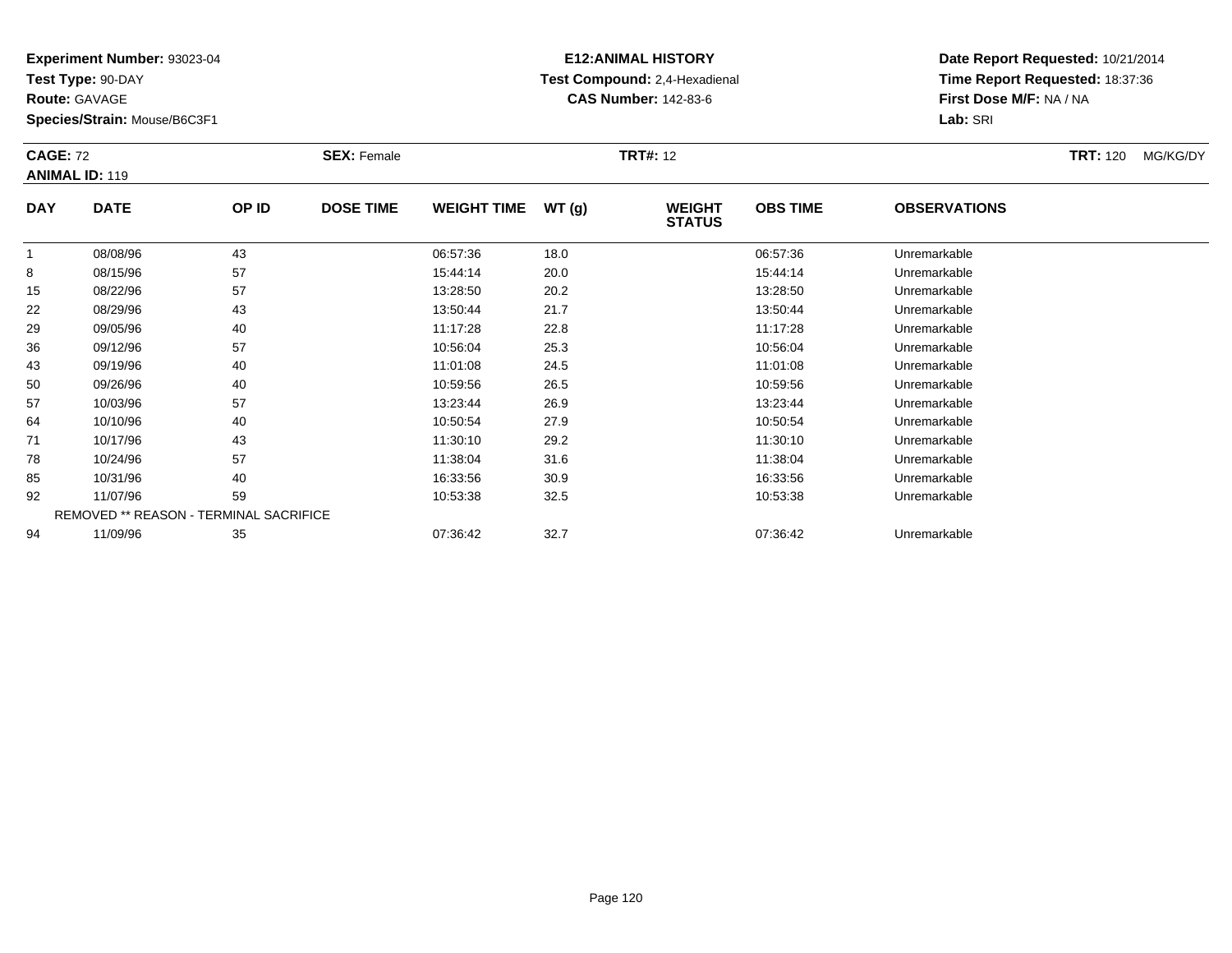**Test Type:** 90-DAY

**Route:** GAVAGE

**Species/Strain:** Mouse/B6C3F1

# **E12:ANIMAL HISTORY Test Compound:** 2,4-Hexadienal **CAS Number:** 142-83-6

| <b>CAGE: 72</b><br><b>ANIMAL ID: 120</b> |             | <b>SEX: Female</b> |                  |                    | <b>TRT#: 12</b> |                                |                 | <b>TRT: 120</b>     | MG/KG/DY |  |
|------------------------------------------|-------------|--------------------|------------------|--------------------|-----------------|--------------------------------|-----------------|---------------------|----------|--|
| <b>DAY</b>                               | <b>DATE</b> | OP ID              | <b>DOSE TIME</b> | <b>WEIGHT TIME</b> | WT(g)           | <b>WEIGHT</b><br><b>STATUS</b> | <b>OBS TIME</b> | <b>OBSERVATIONS</b> |          |  |
| 1                                        | 08/08/96    | 43                 |                  | 06:57:36           | 19.1            |                                | 06:57:36        | Unremarkable        |          |  |
| 8                                        | 08/15/96    | 57                 |                  | 15:44:14           | 19.1            |                                | 15:44:14        | Unremarkable        |          |  |
| 15                                       | 08/22/96    | 57                 |                  | 13:28:50           | 21.9            |                                | 13:28:50        | Unremarkable        |          |  |
| 22                                       | 08/29/96    | 43                 |                  | 13:50:44           | 23.2            |                                | 13:50:44        | Unremarkable        |          |  |
| 29                                       | 09/05/96    | 40                 |                  | 11:17:28           | 24.1            |                                | 11:17:28        | Unremarkable        |          |  |
| 36                                       | 09/12/96    | 57                 |                  | 10:56:04           | 24.3            |                                | 10:56:04        | Unremarkable        |          |  |
| 43                                       | 09/19/96    | 40                 |                  | 11:01:08           | 27.0            |                                | 11:01:08        | Unremarkable        |          |  |
| 50                                       | 09/26/96    | 40                 |                  | 10:59:56           | 26.5            |                                | 10:59:56        | Unremarkable        |          |  |
| 57                                       | 10/03/96    | 57                 |                  | 13:23:44           | 27.3            |                                | 13:23:44        | Unremarkable        |          |  |
| 64                                       | 10/10/96    | 40                 |                  | 10:50:54           | 30.9            |                                | 10:50:54        | Unremarkable        |          |  |
| 71                                       | 10/17/96    | 43                 |                  | 11:30:10           | 29.3            |                                | 11:30:10        | Unremarkable        |          |  |
| 78                                       | 10/24/96    | 57                 |                  | 11:38:04           | 32.7            |                                | 11:38:04        | Unremarkable        |          |  |
| 85                                       | 10/31/96    | 40                 |                  | 16:33:56           | 33.5            |                                | 16:33:56        | Unremarkable        |          |  |
| 92                                       | 11/07/96    | 59                 |                  | 10:53:38           | 33.6            |                                | 10:53:38        | Unremarkable        |          |  |
| REMOVED ** REASON - TERMINAL SACRIFICE   |             |                    |                  |                    |                 |                                |                 |                     |          |  |
| 94                                       | 11/09/96    | 35                 |                  | 07:36:42           | 34.1            |                                | 07:36:42        | Unremarkable        |          |  |